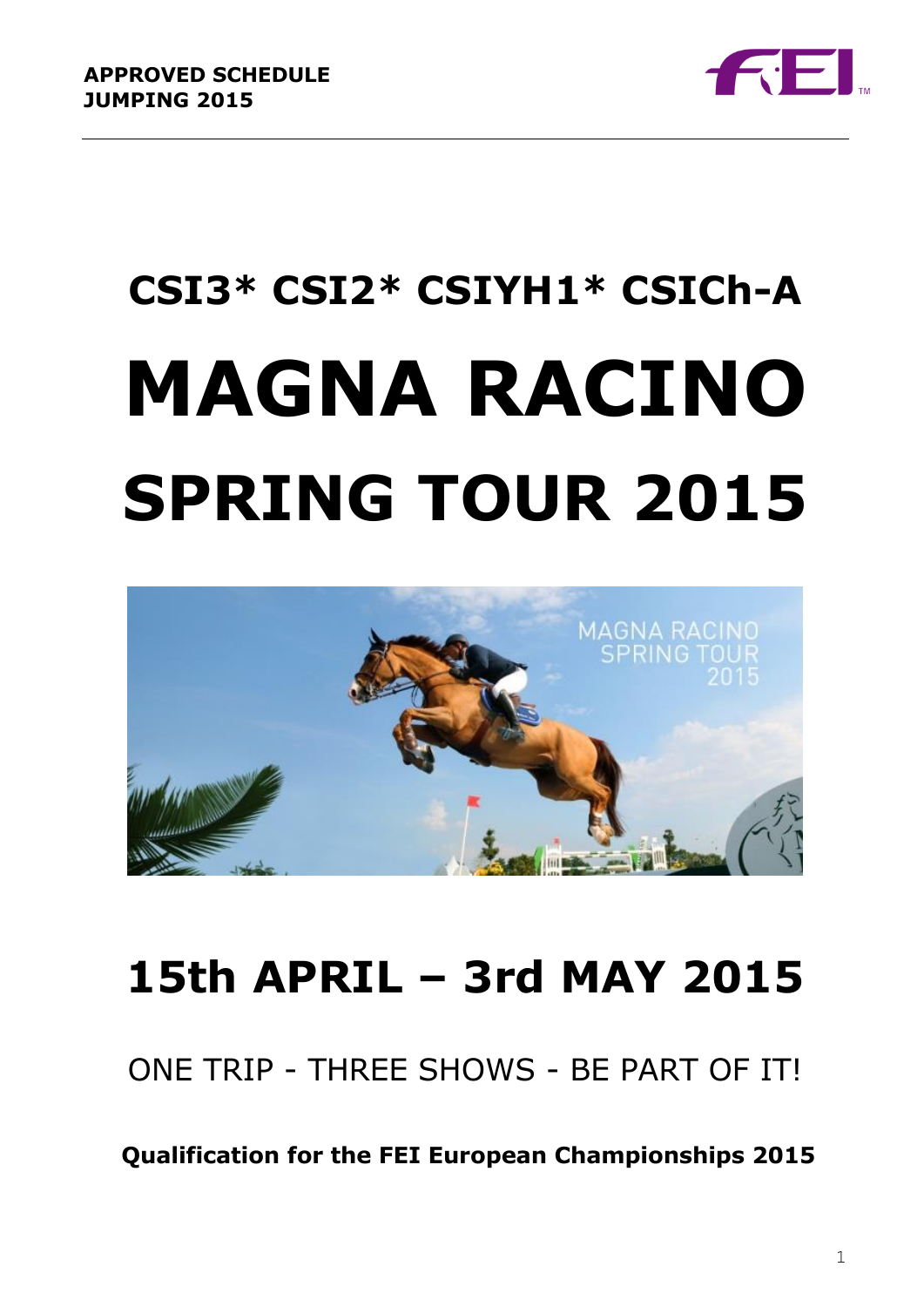

**Please note that schedules will only be accepted when submitted in the provided format of the Official FEI Draft Schedule.**

## **I. DENOMINATION OF THE EVENT:**

**Venue**: MAGNA RACINO – Ebreichsdorf / AUT **Date**: 15<sup>th</sup> APRIL – 3<sup>rd</sup> MAY 2015 **NF**: AUSTRIA **Indoor: Outdoor:**  $\boxtimes$ 

#### **HIGHER LEVEL EVENT CATEGORIES:**



### **II. GENERAL CONDITIONS**

This event is organised in accordance with:

- FEI Statutes, 23rd edition, 29 April 2014
- FEI General Regulations, 23<sup>rd</sup> edition, effective 1st January 2009, updates effective 1st January 2015
- FEI Veterinary Regulations, 14<sup>th</sup> edition, effective 1<sup>st</sup> January 2015
	- The Jumping Rules and its Annexes, 25th edition, effective 1st January 2014, updates effective 1st January 2015
- CSI Invitations System according to Annex V of the FEI Jumping Rules and it's Annexes 25<sup>th</sup> edition, effective 1st January 2014
- CSI AND CSIO Requirements according to Annex VI of the FEI Jumping Rules and it's Annexes 25<sup>th</sup> edition, effective 1st January 2014
- CSI/CSIO Prize Money requirements <http://www.fei.org/system/files/PM%20Requirements%202015.pdf>
- Longines Rankings Groups Categories <http://www.fei.org/system/files/Final%20Longines%20Ranking%20Groups%20-%202015.pdf>
- CSI 3\*,  $4*$  invitation system (Europe) and  $5*$  invitation system (Worldwide)
- Equine Anti-Doping and Controlled Medication Regulations (EADCMR)*,* 2nd Edition, effective 1st January 2015
- FEI Anti-Doping Rules for Human Athletes (ADRHA), based on the 2015 revised WADA Code, effective 1 st January 2015
- All subsequent published revisions, the provisions of which will take precedence.
- An arbitration procedure is provided for in the FEI Statutes and General Regulations referred to above. In accordance with this procedure, any appeal against a decision rendered by the FEI or its official bodies is to be settled exclusively by the Court of Arbitration for Sport (CAS) in Lausanne,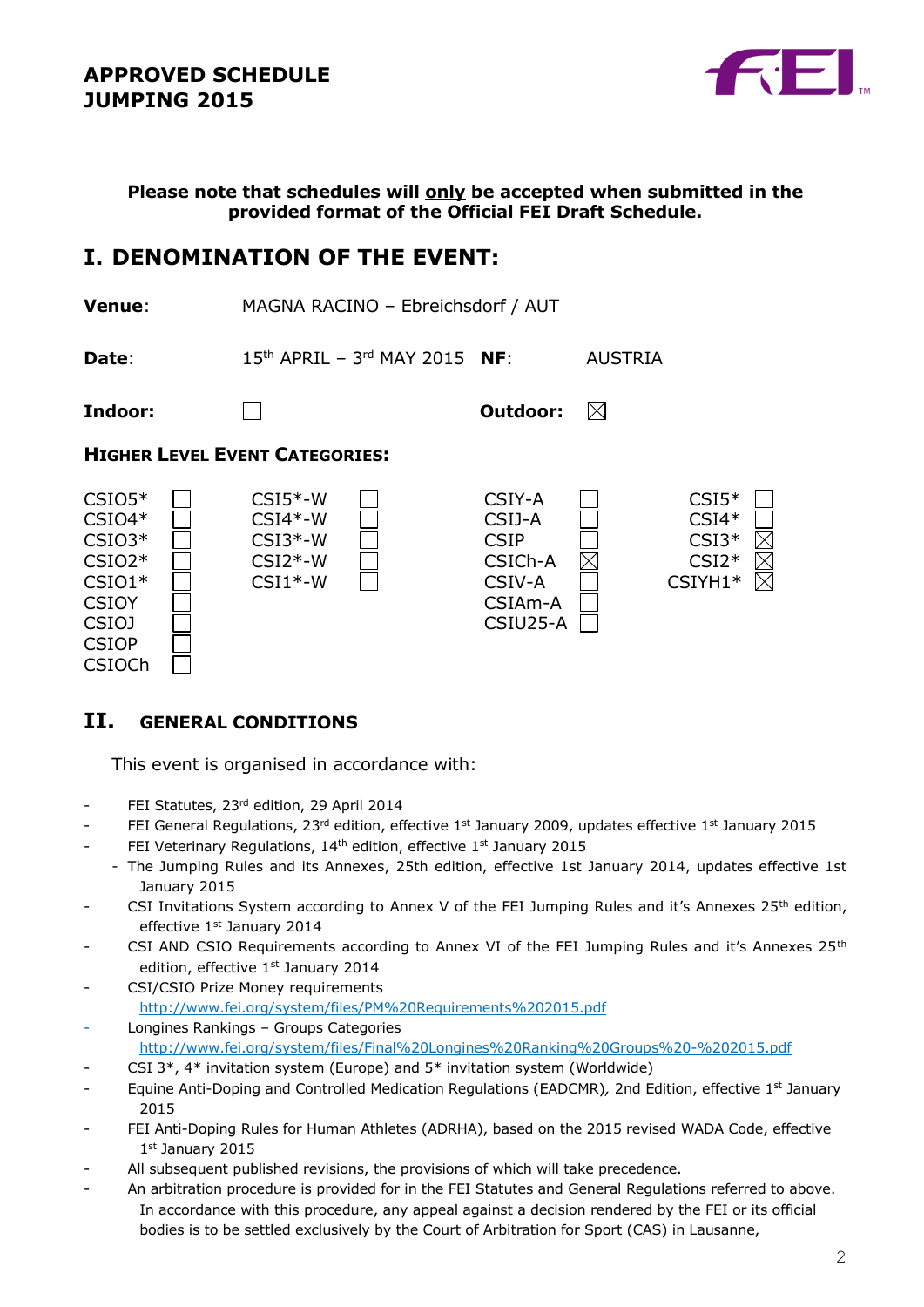

Switzerland.

#### \*\*\*\*\*\*\*\*\*\*\*\*\*\*\*\*\*\*\*\*\*\*\*\*\*\*\*\*\*\*\*\*\*\*\*\*\*\*\*\*\*\*\*\*\*\*\*\*\*\*\*\*\*\*\*\*\*\*\*\*\*\*\*\*\*\*\*\*\*\*\*

#### **THE APPENDIX (8 PAGES) IS PART OF THIS APPROVED AND SIGNED SCHEDULE AND MUST BE DISTRIBUTED TO ALL OFFICIALS AND NFs AND IS AVAILABLE TO OTHERS UPON REQUEST**

Approved by the FEI, Lausanne, on 03.03.2015. Updated on 31.03.2015

J.R.de

John P. Roche FEI Director Jumping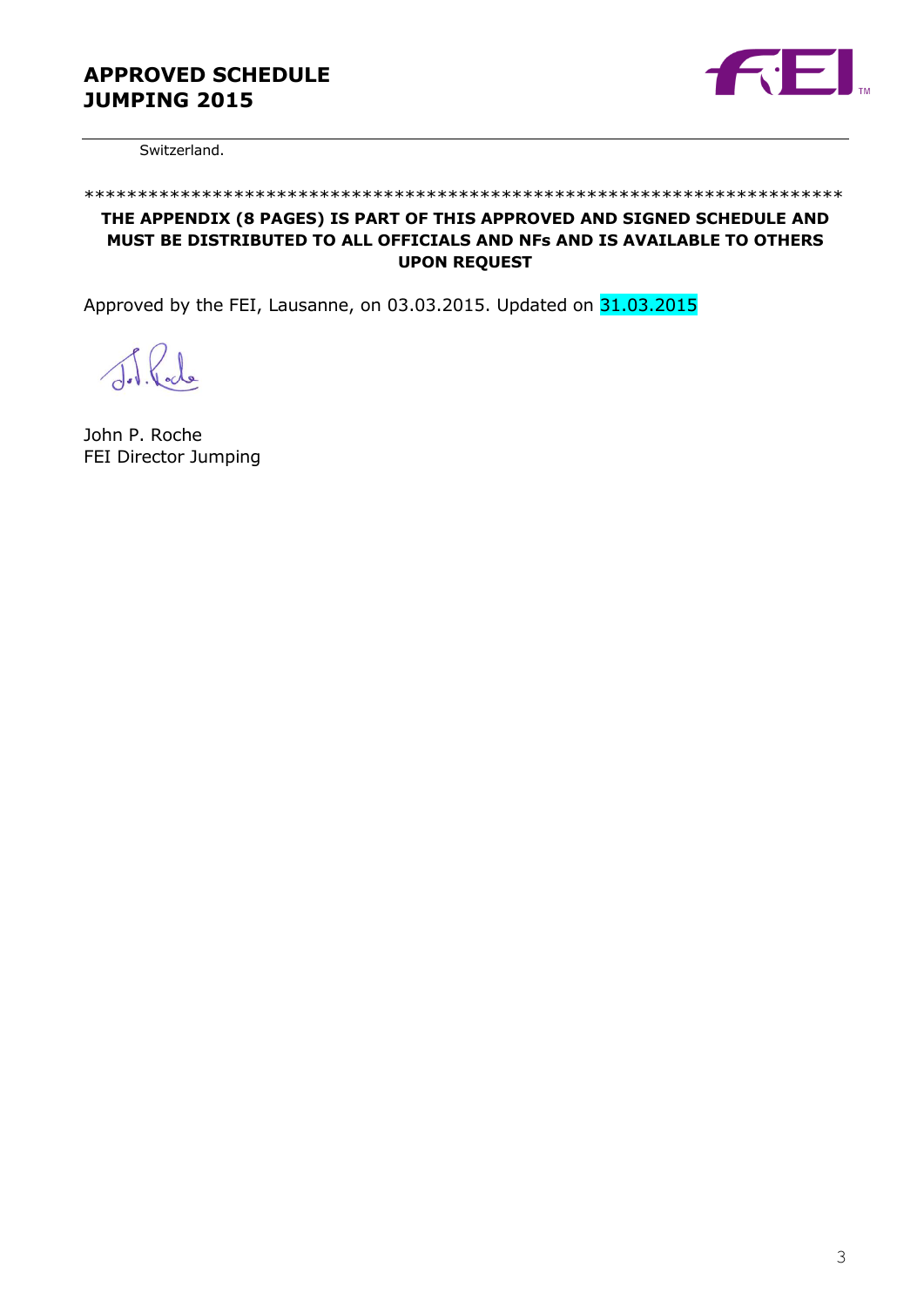

## **THE FEI CODE OF CONDUCT**

## **FOR THE WELFARE OF THE HORSE**

The Fédération Equestre Internationale (FEI) expects all those involved in international equestrian sport to adhere to the FEI's Code of Conduct and to acknowledge and accept that at all times the welfare of the horse must be paramount and must never be subordinated to competitive or commercial influences.

- 1. At all stages during the preparation and training of competition horses, welfare must take precedence over all other demands. This includes good horse management, training methods, farriery and tack, and transportation.
- 2. Horses and Athletes must be fit, competent and in good health before they are allowed to compete. This encompasses medication use, surgical procedures that threaten welfare or safety, pregnancy in mares and the misuse of aids.
- 3. Events must not prejudice horse welfare. This involves paying careful attention to the competition areas, ground surfaces, weather conditions, stabling, site safety and fitness of the horse for onward travel after the event.
- 4. Every effort must be made to ensure that horses receive proper attention after they have competed and that they are treated humanely when their competition careers are over. This covers proper veterinary care, competition injuries, euthanasia and retirement.

#### **5. The FEI urges all involved with the sport to attain the highest levels of education in their areas of expertise.**

A full copy of this Code can be obtained from the Fédération Equestre Internationale, HM King Hussein I Building, Chemin de la Joliette 8, 1006 Lausanne, Switzerland. Telephone: +41 21 310 47 47. The Code is available in English & French. The Code is also available on the FEI's website: [www.fei.org.](http://www.fei.org/)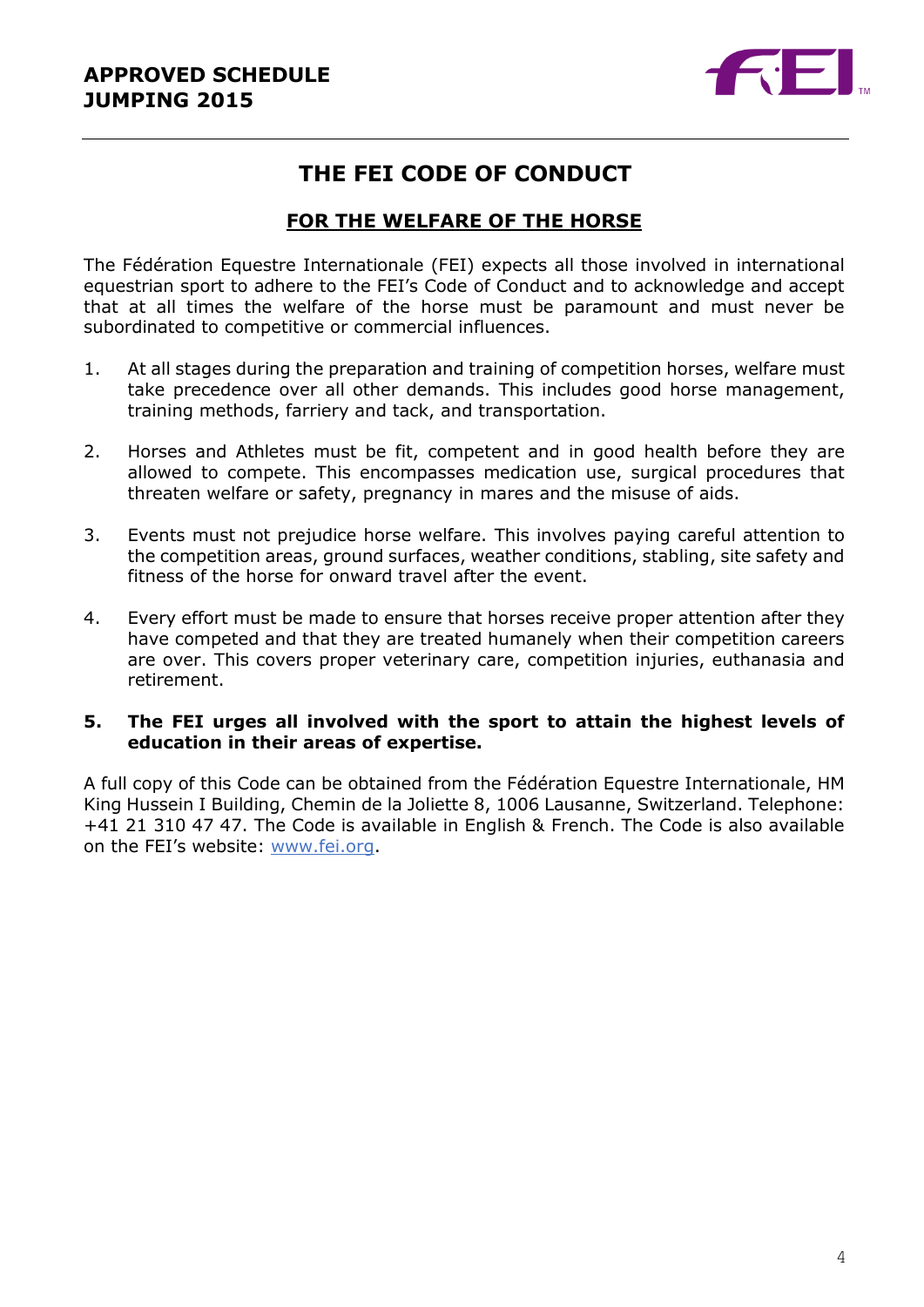

## **III. GENERAL INFORMATION**

## **1. ORGANISER**

| Name:      | RC MAGNA RACINO                               |
|------------|-----------------------------------------------|
| Address:   | 2483 Ebreichsdorf, Pferdepromenade 2, AUSTRIA |
| Telephone: | +43 / 2254 / 9000 1602                        |
| Fax:       | +43 / 2254 / 9000 1610                        |
| Email:     | office.horseshows@magnaracino.at              |

Contact Details Show Ground:

Address: 2483 Ebreichsdorf, Pferdepromenade 2, AUSTRIA Telephone: +43 / 664 / 859 37 40

### **2. ORGANISING COMMITTEE**

| Honorary President:     | Frank Stronach        |
|-------------------------|-----------------------|
| President of the Event: | Marcus Wallishauser   |
| Show Secretary:         | Sabrina Schellenbauer |
| Press Officer:          | Bettina Breunlich     |

### **3. EVENT DIRECTOR**

| Name:      | Marcus Wallishauser                           |
|------------|-----------------------------------------------|
| Address:   | 2483 Ebreichsdorf, Pferdepromenade 2, AUSTRIA |
| Telephone: | +43/2254/9000 1600                            |
| Fax:       | +43/2254/9000 1610                            |

### **4. 24 hours Veterinary Service Manager:**

| Name:   | Christina Pasterk |
|---------|-------------------|
| FEI ID: | 10096358          |
| Mobile: | +43/676/469 97 62 |

Pferdeklinik Pasterk Pferdepromenade 4 / Stall 6 A-2483 Ebreichsdorf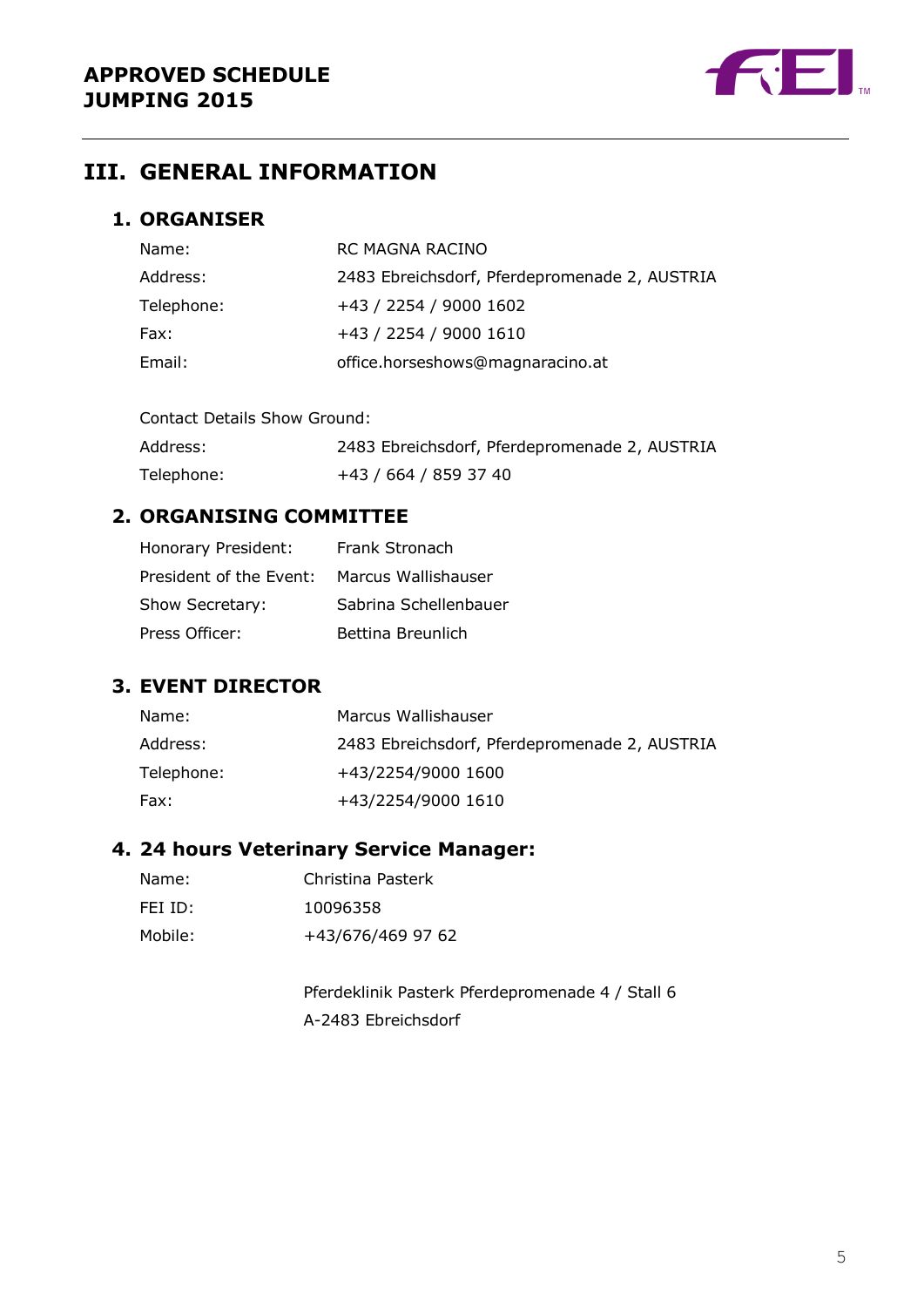

## **IV. OFFICIALS**

## **Event ID: 2015\_CI\_0388 (MAGNA RACINO SPRING TOUR 2015 – WEEK 1)**

| Ref.           | <b>Panel</b>                                | <b>Function</b>                  | <b>FEI ID</b>                                | <b>Name</b>                                                       | <b>NF</b>                                            | <b>Level</b>                                                 | <b>E-mail &amp; Mobile</b> |
|----------------|---------------------------------------------|----------------------------------|----------------------------------------------|-------------------------------------------------------------------|------------------------------------------------------|--------------------------------------------------------------|----------------------------|
|                |                                             | Ground Jury<br>President         | 10053797                                     | Fugli Karoly                                                      | <b>HUN</b>                                           | 4                                                            | karolyfugli@t-email.hu     |
|                |                                             | Ground Jury<br>Member            | 10052224                                     | Bejdl Ines                                                        | <b>AUT</b>                                           | 3                                                            | i.bejdl@myphoenix.at       |
|                |                                             | Ground Jury<br>Member            | 10053775                                     | Fekar Robert                                                      | <b>SVK</b>                                           | 3                                                            | robert.fekar@gmail.com     |
| 1              | <b>Ground Jury</b>                          | Ground Jury<br>Member            | 10051118                                     | <b>Orzol Darius</b>                                               | POL                                                  | 3                                                            | dariusz_o@people.pl        |
|                |                                             | Ground Jury<br>Member            | nat.                                         | Hiesel Gerhard                                                    | <b>AUT</b>                                           | $\overline{\phantom{a}}$                                     | hieselge@gmail.com         |
|                |                                             | Ground Jury<br>Member            | nat.                                         | Zobl-Wessely Peter                                                | <b>AUT</b>                                           | $\overline{\phantom{a}}$                                     | pzw@gmx.at                 |
|                |                                             | Ground Jury<br>Member            | nat.                                         | <b>Brosig Renate</b>                                              | <b>AUT</b>                                           | $\overline{\phantom{a}}$                                     | renate.brosig@gmail.com    |
| $\overline{2}$ | <b>Foreign Judge</b>                        | Foreign Judge                    | 10053775                                     | Fekar Robert                                                      | <b>SVK</b>                                           | 3                                                            | robert.fekar@gmail.com     |
| 3              | <b>Foreign Technical</b><br><b>Delegate</b> | Foreign Technical<br>Delegate    | non                                          |                                                                   |                                                      |                                                              |                            |
| 4              | <b>Course Designer</b>                      | Course Designer                  | 10050571                                     | Wirth Stefan & Team                                               | <b>GER</b>                                           | 3                                                            | tisswiss@aol.com           |
| 5              | <b>Appeal Committee</b>                     | Appeal<br>Committee<br>President | non                                          |                                                                   |                                                      |                                                              |                            |
| 6              | <b>Chief Steward</b>                        | Chief Steward                    | 10060004                                     | Zummit Hussam                                                     | LBA                                                  | $\overline{2}$                                               | hussam.zummit@equa.ly      |
| $\overline{z}$ | <b>Assistants</b><br><b>Stewards</b>        | <b>Assistant Steward</b>         | 10049974<br>10000963<br>10001900<br>10107323 | Preihs Charly<br>Knoll Christian<br>Kurat Kathrin<br>Katona Linda | <b>AUT</b><br><b>AUT</b><br><b>AUT</b><br><b>HUN</b> | $\overline{2}$<br>$\mathbf 1$<br>$\mathbf 1$<br>$\mathbf{1}$ |                            |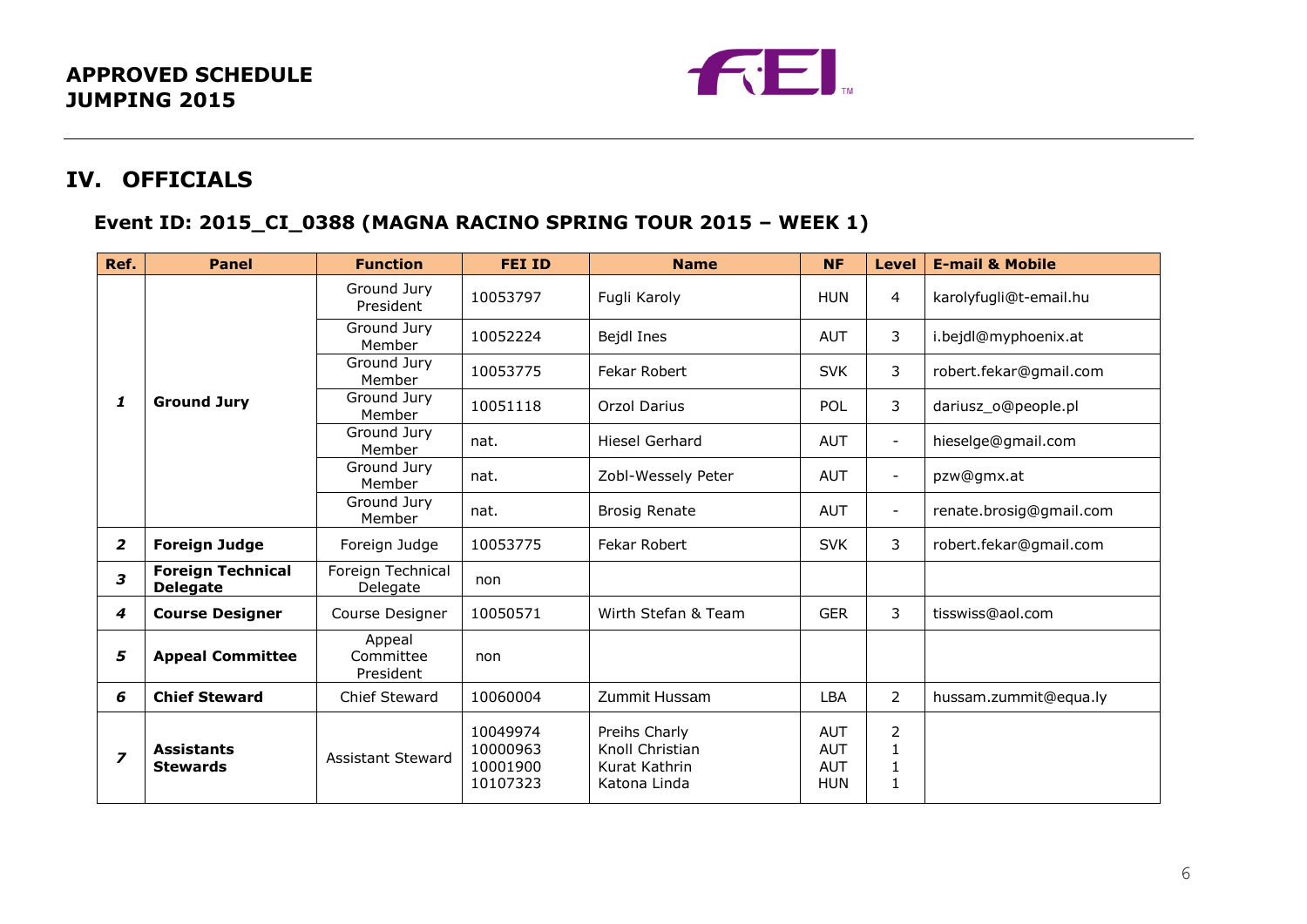

| 8  | <b>FEI Veterinary</b><br><b>Delegate</b>                                                                                                 | FEI Veterinary<br>Delegate | 10050603 | Zach Constanze                | <b>AUT</b> | $\overline{\phantom{a}}$ | constanze.zach@chello.at     |
|----|------------------------------------------------------------------------------------------------------------------------------------------|----------------------------|----------|-------------------------------|------------|--------------------------|------------------------------|
| 9  | Veterinary<br><b>Commission</b><br><b>Veterinary Service</b><br><b>Manager (VSM)</b><br><b>Treating</b><br>Veterinarian<br>(VR Art 1010) | Treating<br>Veterinarian   | 10096358 | Pasterk Christina             | <b>AUT</b> | $\overline{\phantom{a}}$ | christinapasterk@hotmail.com |
| 10 | <b>Farrier</b>                                                                                                                           | Farrier                    |          | Prinz Alexander               | <b>AUT</b> | $\overline{\phantom{0}}$ |                              |
| 11 | <b>Medical Doctor</b>                                                                                                                    | <b>Medical Doctor</b>      |          | Samariterbund<br>Ebreichsdorf | <b>AUT</b> | $\overline{\phantom{0}}$ |                              |

## **Event ID: 2015\_CI\_0391 (MAGNA RACINO SPRING TOUR 2015 – WEEK 2)**

| Ref. | <b>Panel</b>                                | <b>Function</b>               | <b>FEI ID</b> | <b>Name</b>         | <b>NF</b>  | <b>Level</b>   | <b>E-mail &amp; Mobile</b> |
|------|---------------------------------------------|-------------------------------|---------------|---------------------|------------|----------------|----------------------------|
|      |                                             | Ground Jury<br>President      | 10053775      | <b>Fekar Robert</b> | <b>SVK</b> | 3              | robert.fekar@gmail.com     |
|      |                                             | Ground Jury<br>Member         | 10051312      | <b>Boll Alfred</b>  | <b>SUI</b> | 4              | aboll@bluewin.ch           |
|      |                                             | Ground Jury<br>Member         | 10077783      | Schindele Karin     | <b>ITA</b> | 3              | karinschindele@yahoo.it    |
| 1    | <b>Ground Jury</b>                          | Ground Jury<br>Member         | 10049967      | Posluszny Jan       | POL        | 3              | jan.posluszny@gmail.com    |
|      |                                             | Ground Jury<br>Member         | 10060004      | Zummit Hussam       | <b>LBA</b> | $\overline{a}$ | hussam.zummit@equa.ly      |
|      |                                             | Ground Jury<br>Member         | 10042749      | Seipel Uschi        | <b>AUT</b> | 3              | uschi.seipel@gmx.at        |
|      |                                             | Ground Jury<br>Member         | 10053795      | <b>Binks Mary</b>   | <b>KEN</b> | 3              | ?                          |
| 2    | <b>Foreign Judge</b>                        | Foreign Judge                 | 10053795      | <b>Binks Mary</b>   | <b>KEN</b> | 3              |                            |
| 3    | <b>Foreign Technical</b><br><b>Delegate</b> | Foreign Technical<br>Delegate | non           |                     |            |                |                            |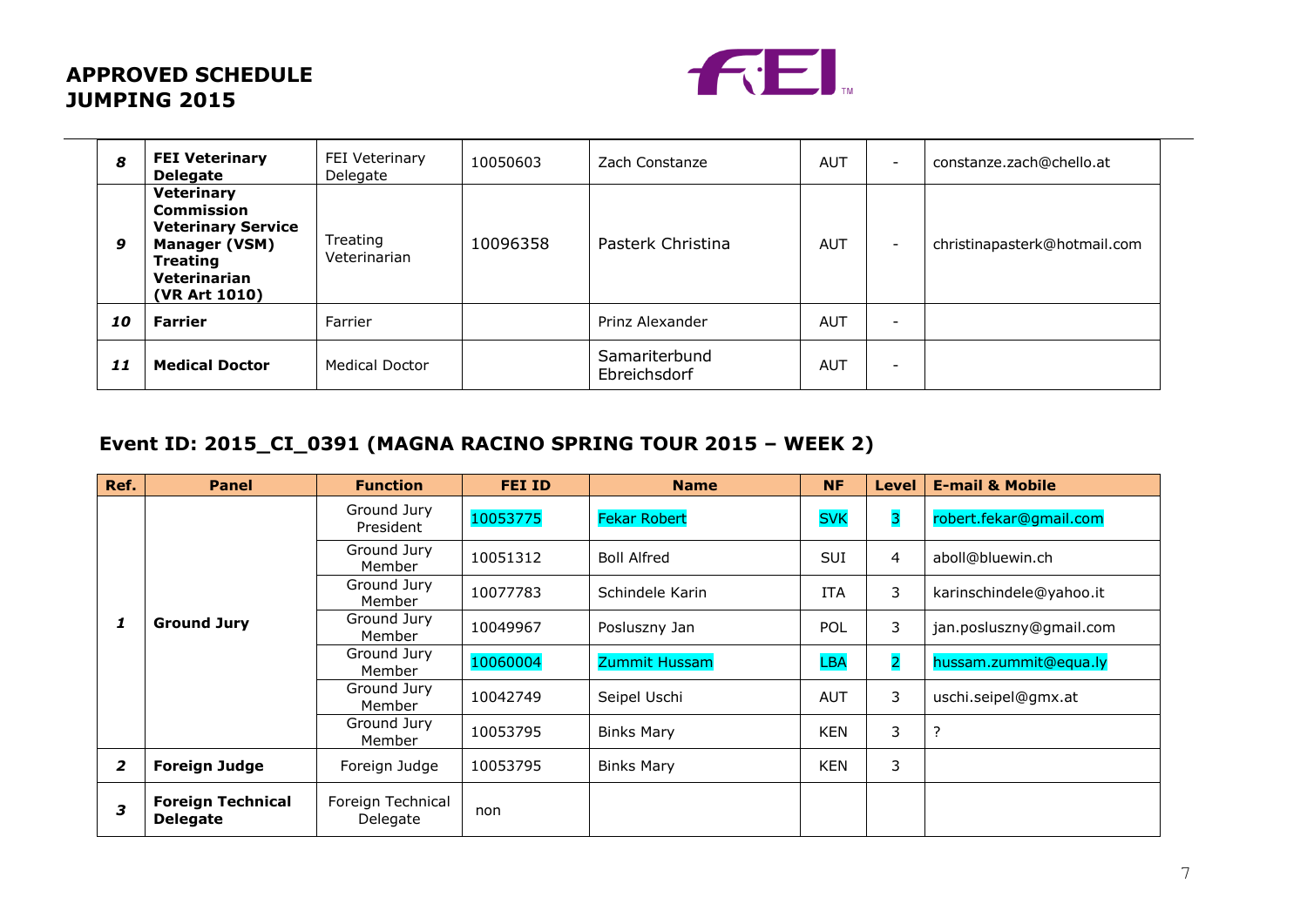

| 4                       | <b>Course Designer</b>                                                                                                                   | Course Designer                  | 10050571                                     | Wirth Stefan & Team                                                    | <b>GER</b>                                           | 3                        | tisswiss@aol.com             |
|-------------------------|------------------------------------------------------------------------------------------------------------------------------------------|----------------------------------|----------------------------------------------|------------------------------------------------------------------------|------------------------------------------------------|--------------------------|------------------------------|
| 5                       | <b>Appeal Committee</b>                                                                                                                  | Appeal<br>Committee<br>President | non                                          |                                                                        |                                                      |                          |                              |
| 6                       | <b>Chief Steward</b>                                                                                                                     | Chief Steward                    | 10049974                                     | <b>Preihs Charly</b>                                                   | <b>AUT</b>                                           | $\overline{2}$           |                              |
| $\overline{\mathbf{z}}$ | <b>Assistants</b><br><b>Stewards</b>                                                                                                     | <b>Assistant Steward</b>         | 10000963<br>10002984<br>10107323<br>10029948 | Knoll Christian<br>Domaingo Ullrich<br>Katona Linda<br>DAMBORSKA Klara | <b>AUT</b><br><b>AUT</b><br><b>HUN</b><br><b>CZE</b> | $\overline{\mathbf{1}}$  |                              |
| 8                       | <b>FEI Veterinary</b><br><b>Delegate</b>                                                                                                 | FEI Veterinary<br>Delegate       | 10050603                                     | Zach Constanze                                                         | <b>AUT</b>                                           | $\overline{\phantom{0}}$ | constanze.zach@chello.at     |
| 9                       | <b>Veterinary</b><br><b>Commission</b><br><b>Veterinary Service</b><br>Manager (VSM)<br><b>Treating</b><br>Veterinarian<br>(VR Art 1010) | Treating<br>Veterinarian         | 10096358                                     | Pasterk Christina                                                      | <b>AUT</b>                                           | $\overline{\phantom{a}}$ | christinapasterk@hotmail.com |
| 10                      | <b>Farrier</b>                                                                                                                           | Farrier                          |                                              | Prinz Alexander                                                        | <b>AUT</b>                                           | $\overline{\phantom{a}}$ |                              |
| 11                      | <b>Medical Doctor</b>                                                                                                                    | <b>Medical Doctor</b>            |                                              | Samariterbund<br>Ebreichsdorf                                          | <b>AUT</b>                                           | $\overline{\phantom{a}}$ |                              |

## **Event ID: 2015\_CI\_0393 (MAGNA RACINO SPRING TOUR 2015 – WEEK 3)**

| Ref. | <b>Panel</b>       | <b>Function</b>          | FEI ID   | <b>Name</b>       | <b>NF</b>  | Level | <b>E-mail &amp; Mobile</b> |
|------|--------------------|--------------------------|----------|-------------------|------------|-------|----------------------------|
|      | <b>Ground Jury</b> | Ground Jury<br>President | 10052224 | <b>Bejdl Ines</b> | <b>AUT</b> |       | i.bejdl@myphoenix.at       |
|      |                    | Ground Jury<br>Member    | 10060004 | Zummit Hussam     | LBA        |       | hussam.zummit@equa.ly      |
|      |                    | Ground Jury<br>Member    | 10077783 | Schindele Karin   | <b>ITA</b> |       | karinschindele@yahoo.it    |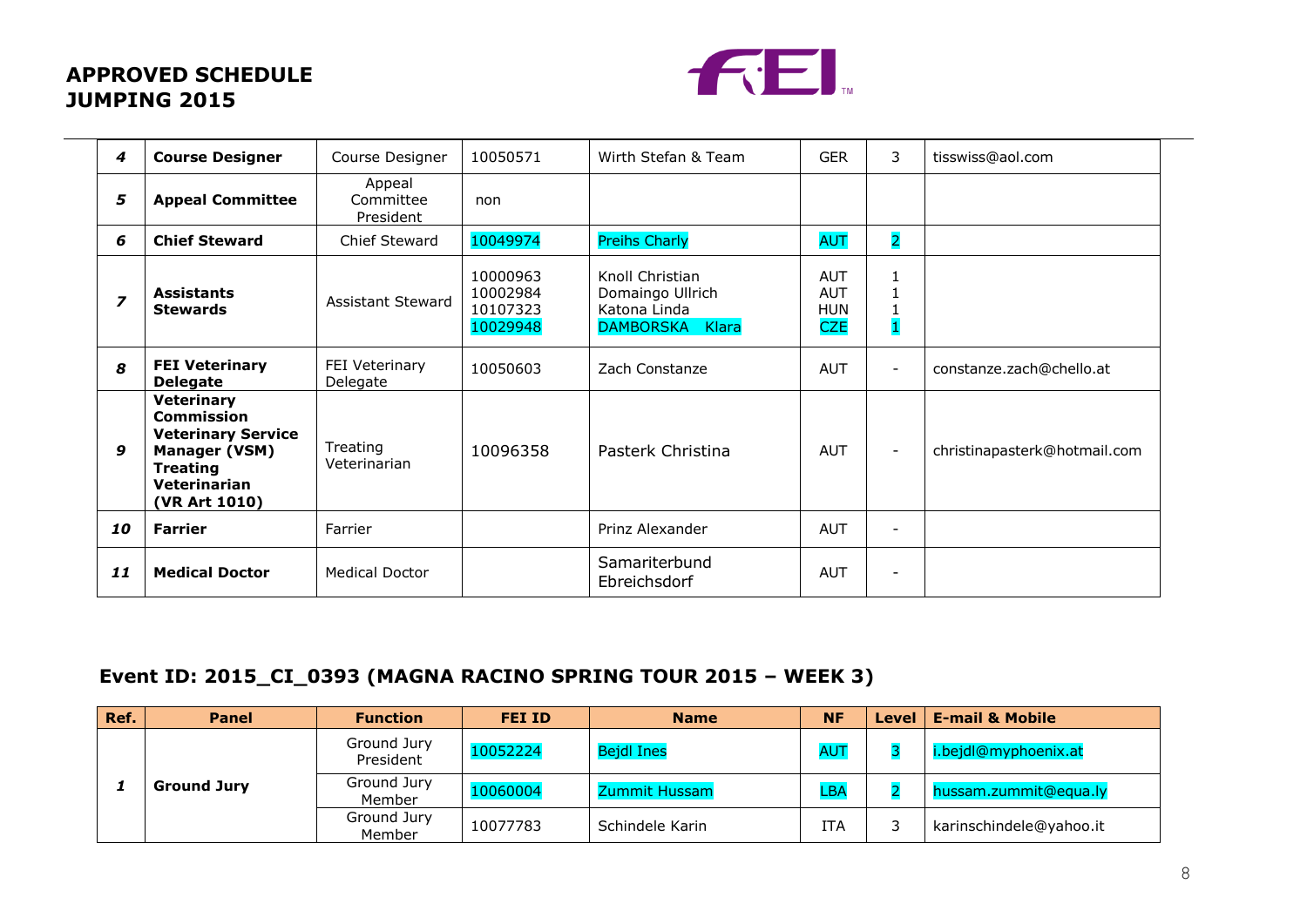

|                |                                                                                                                                                 | Ground Jury<br>Member            | 10051118                                     | <b>Orzol Darius</b>                                                    | POL                                                  | 3                                                            | dariusz_o@people.pl          |
|----------------|-------------------------------------------------------------------------------------------------------------------------------------------------|----------------------------------|----------------------------------------------|------------------------------------------------------------------------|------------------------------------------------------|--------------------------------------------------------------|------------------------------|
|                |                                                                                                                                                 | Ground Jury<br>Member            | 10042749                                     | Seipel Uschi                                                           | <b>AUT</b>                                           | 3                                                            | uschi.seipel@gmx.at          |
|                |                                                                                                                                                 | Ground Jury<br>Member            | nat.                                         | Kager Franz                                                            | <b>AUT</b>                                           | $\equiv$                                                     | f.kager@oeps.at              |
|                |                                                                                                                                                 | Ground Jury<br>Member            | nat.                                         | <b>Hiesel Gerhard</b>                                                  | <b>AUT</b>                                           | $\overline{\phantom{a}}$                                     | hieselge@gmail.com           |
| $\overline{2}$ | <b>Foreign Judge</b>                                                                                                                            | Foreign Judge                    | 10051118                                     | <b>Orzol Darius</b>                                                    | <b>POL</b>                                           | 3                                                            | dariusz_o@people.pl          |
| 3              | <b>Foreign Technical</b><br><b>Delegate</b>                                                                                                     | Foreign Technical<br>Delegate    | non                                          |                                                                        |                                                      |                                                              |                              |
| 4              | <b>Course Designer</b>                                                                                                                          | Course Designer                  | 10050571                                     | Wirth Stefan & Team                                                    | <b>GER</b>                                           | 3                                                            | tisswiss@aol.com             |
| 5              | <b>Appeal Committee</b>                                                                                                                         | Appeal<br>Committee<br>President | non                                          |                                                                        |                                                      |                                                              |                              |
| 6              | <b>Chief Steward</b>                                                                                                                            | Chief Steward                    | 10049974                                     | <b>Preihs Charly</b>                                                   | <b>AUT</b>                                           | $\overline{2}$                                               |                              |
| $\overline{z}$ | <b>Assistants</b><br><b>Stewards</b>                                                                                                            | <b>Assistant Steward</b>         | 10000963<br>10002984<br>10107323<br>10029948 | Knoll Christian<br>Domaingo Ullrich<br>Katona Linda<br>DAMBORSKA Klara | <b>AUT</b><br><b>AUT</b><br><b>HUN</b><br><b>CZE</b> | $\mathbf{1}$<br>$\mathbf{1}$<br>1<br>$\overline{\mathbf{1}}$ |                              |
| 8              | <b>FEI Veterinary</b><br><b>Delegate</b>                                                                                                        | FEI Veterinary<br>Delegate       | 10050603                                     | Zach Constanze                                                         | <b>AUT</b>                                           | $\blacksquare$                                               | constanze.zach@chello.at     |
| 9              | <b>Veterinary</b><br><b>Commission</b><br><b>Veterinary Service</b><br><b>Manager (VSM)</b><br><b>Treating</b><br>Veterinarian<br>(VR Art 1010) | Treating<br>Veterinarian         | 10096358                                     | Pasterk Christina                                                      | <b>AUT</b>                                           | $\overline{\phantom{a}}$                                     | christinapasterk@hotmail.com |
| 10             | <b>Farrier</b>                                                                                                                                  | Farrier                          |                                              | Prinz Alexander                                                        | <b>AUT</b>                                           | ÷.                                                           |                              |
| 11             | <b>Medical Doctor</b>                                                                                                                           | <b>Medical Doctor</b>            |                                              | Samariterbund<br>Ebreichsdorf                                          | <b>AUT</b>                                           | ٠                                                            |                              |
|                |                                                                                                                                                 |                                  |                                              |                                                                        |                                                      |                                                              |                              |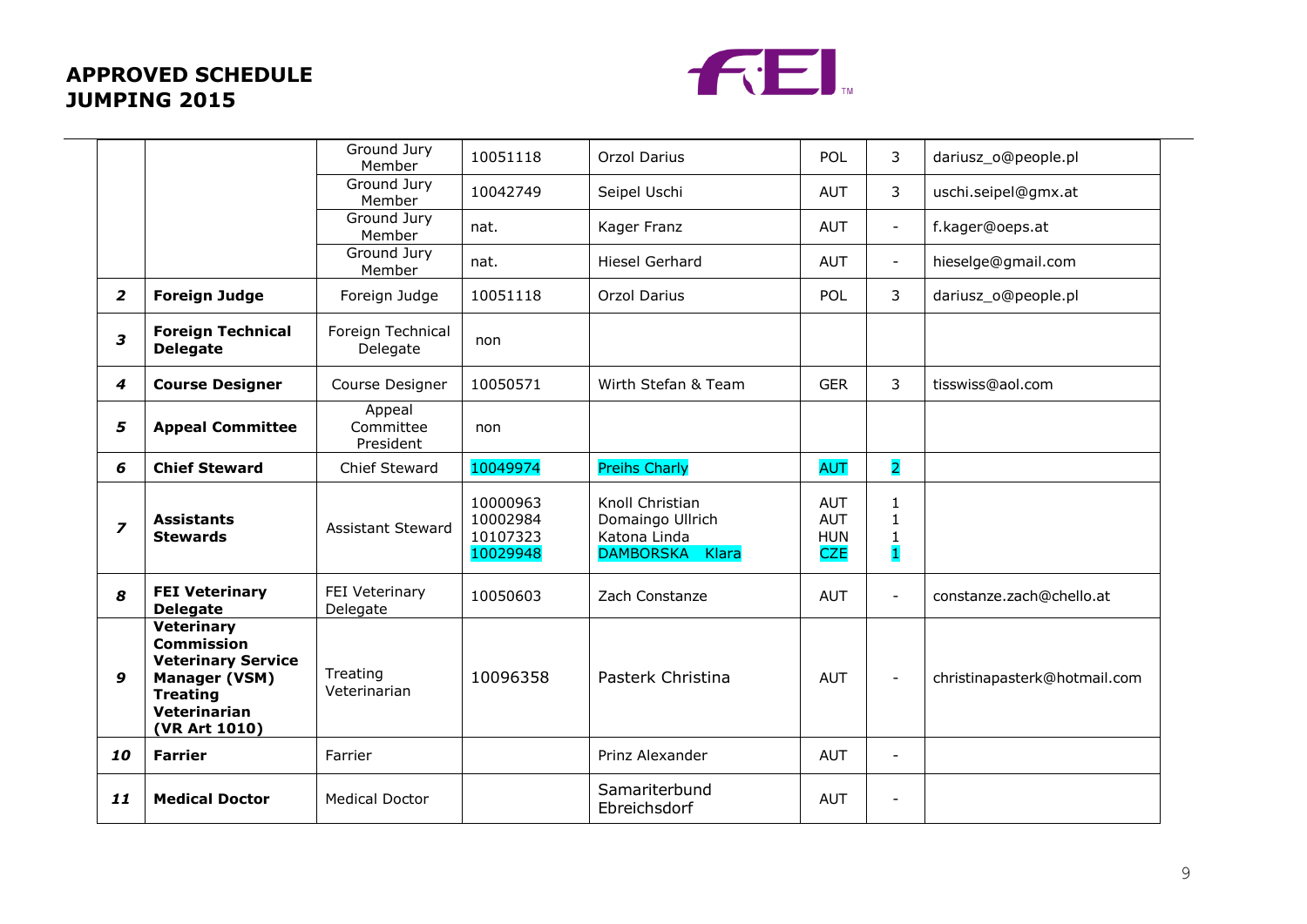

## **V. SPECIFIC TECHNICAL CONDITIONS**

### **1. TIMETABLE**

| <b>WEEK 1</b>                                                                                                                            | Day | <b>Date</b> | Time        |
|------------------------------------------------------------------------------------------------------------------------------------------|-----|-------------|-------------|
| Opening of stables                                                                                                                       | Tue | 14.04.2015  | 12:00       |
| Horse Inspection                                                                                                                         |     |             |             |
| All horses taking part at this event must be present during the first horse<br>inspection, unless unable to do so due to "force majeure" |     |             |             |
| Young Horses (CSIYH1*)                                                                                                                   | Wed | 15.04.2015  | 10.00-12.00 |
| Profi Tour (CSI2*) & Children Tour (CSICh-A)                                                                                             | Wed | 15.04.2015  | 16.00-19.00 |
| VIP Tour (CSI2*)                                                                                                                         | Thu | 16.04.2015  | 17.00-18.00 |
| Horse Re-Inspection                                                                                                                      |     |             |             |
| Young Horses (CSIYH1*)                                                                                                                   | Wed | 15.04.2015  | 13.00       |
| Profi Tour (CSI2*) & Children Tour (CSICh-A)                                                                                             | Thu | 16.04.2015  | 08.30       |
| VIP Tour (CSI2*)                                                                                                                         | Fri | 17.04.2015  | 08.30       |
| Declaration of Starters per competition                                                                                                  |     | Daily       | till 19.00  |
| $1 - 5$ -year-old-horses                                                                                                                 | Wed | 15.04.2015  | 14.00       |
| $2 - 6$ -year-old-horses                                                                                                                 | Wed | 15.04.2015  | 15.45       |
| $3 - 7$ -year-old-horses                                                                                                                 | Wed | 15.04.2015  | 17.45       |
| 4 - Silver Tour                                                                                                                          | Thu | 16.04.2015  | 09.00       |
| 5 - Platin Tour                                                                                                                          | Thu | 16.04.2015  | 12.45       |
| 6 - Diamond Tour                                                                                                                         | Thu | 16.04.2015  | 16.00       |
| 7 - 5-year-old-horses                                                                                                                    | Thu | 16.04.2015  | 08.00       |
| $8 - 7$ -year-old-horses                                                                                                                 | Thu | 16.04.2015  | 11.45       |
| 9 - 6-year-old-horses                                                                                                                    | Thu | 16.04.2015  | 14.45       |
| 10 - Bronze Tour                                                                                                                         | Thu | 16.04.2015  | 16.15       |
| 11 - Children Tour                                                                                                                       | Thu | 16.04.2015  | 17.45       |
| 12 - Bronze Tour                                                                                                                         | Fri | 17.04.2015  | 09.00       |
| 13 - Children Tour                                                                                                                       | Fri | 17.04.2015  | 10.45       |
| 14 - VIP Tour Medium                                                                                                                     | Fri | 17.04.2015  | 11.45       |
| 15 - Gold Tour                                                                                                                           | Fri | 17.04.2015  | 13.30       |
| 16 - Platin Tour                                                                                                                         | Fri | 17.04.2015  | 16.30       |
| 17 - VIP Tour Small                                                                                                                      | Fri | 17.04.2015  | 09.30       |
| 18 - Silver Tour                                                                                                                         | Fri | 17.04.2015  | 11.15       |
| 19 - VIP Tour Large                                                                                                                      | Fri | 17.04.2015  | 15.30       |
| 20 - FINAL 5-year-old-horses                                                                                                             | Sat | 18.04.2015  | 08.00       |
| 21 - FINAL 6-year-old-horses                                                                                                             | Sat | 18.04.2015  | 09.45       |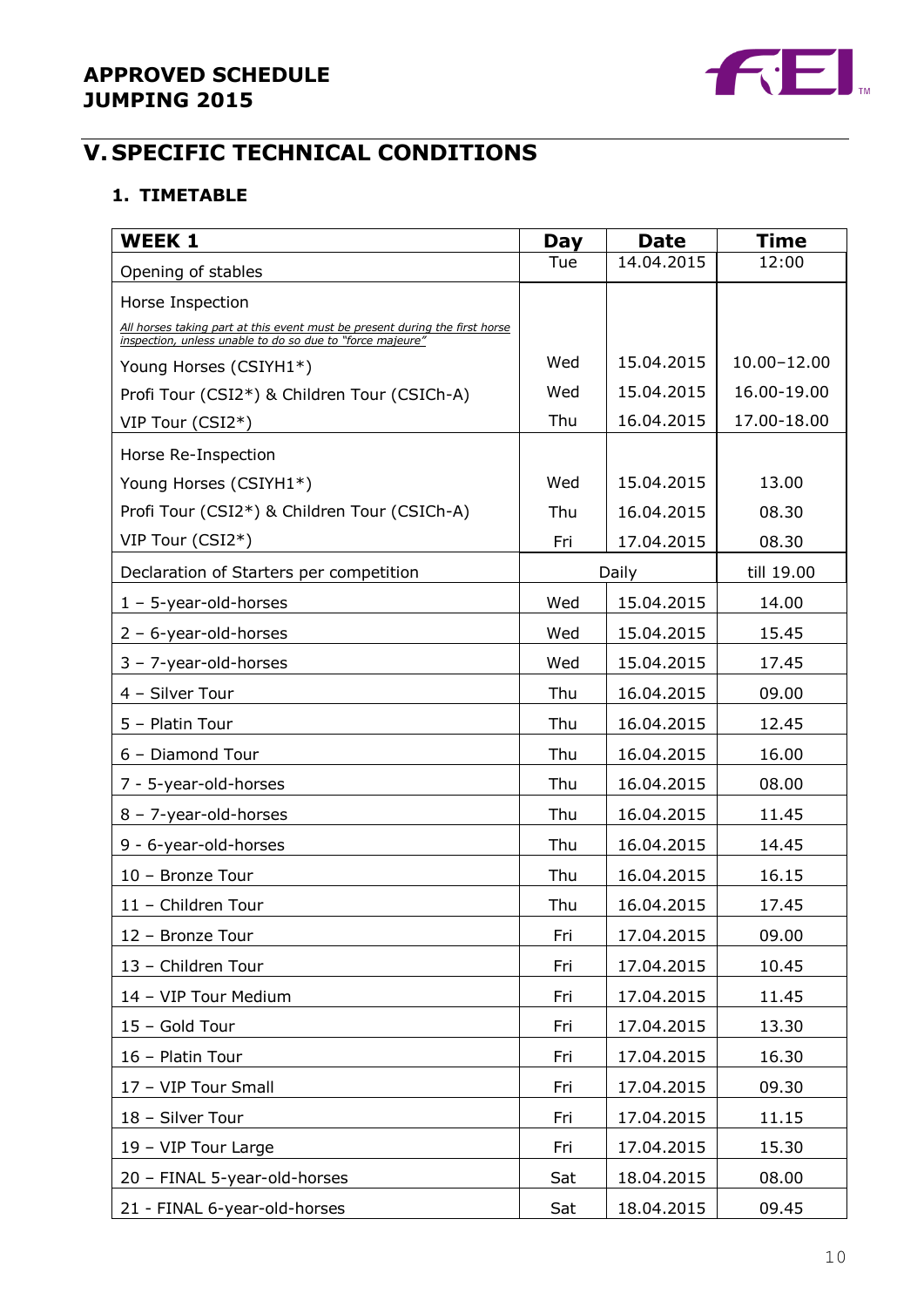

| 22 - FINAL 7-year-old-horses | Sat | 18.04.2015 | 11.45 |
|------------------------------|-----|------------|-------|
| 23 - VIP Tour Large          | Sat | 18.04.2015 | 14.45 |
| 24 - Diamond Tour            | Sat | 18.04.2015 | 16.30 |
| 25 - VIP Tour Small          | Sat | 18.04.2015 | 09.00 |
| 26 - FINAL Children Tour     | Sat | 18.04.2015 | 10.45 |
| 27 - VIP Tour Medium         | Sat | 18.04.2015 | 12.15 |
| 28 - Gold Tour               | Sat | 18.04.2015 | 14.30 |
| 29 - FINAL Gold Tour         | Sun | 19.04.2015 | 08.30 |
| 30 - FINAL Platin Tour       | Sun | 19.04.2015 | 11.45 |
| 31 - FINAL Diamond Tour      | Sun | 19.04.2015 | 15.30 |
| 32 - FINAL Bronze Tour       | Sun | 19.04.2015 | 08.00 |
| 33 - FINAL Silver Tour       | Sun | 19.04.2015 | 10.00 |
| 34 - FINAL VIP Tour Small    | Sun | 19.04.2015 | 12.45 |
| 35 - FINAL VIP Tour Medium   | Sun | 19.04.2015 | 14.45 |
| 36 - FINAL VIP Tour Large    | Sun | 19.04.2015 | 16.45 |

| <b>WEEK 2</b>                                                                                                                            | Day   | <b>Date</b> | <b>Time</b>     |  |
|------------------------------------------------------------------------------------------------------------------------------------------|-------|-------------|-----------------|--|
| Opening of stables                                                                                                                       | Tue   | 21.04.2015  | 12:00           |  |
| Horse Inspection                                                                                                                         |       |             |                 |  |
| All horses taking part at this event must be present during the first horse<br>inspection, unless unable to do so due to "force majeure" |       |             |                 |  |
| Young Horses (CSIYH1*)                                                                                                                   | Wed   | 22.04.2015  | $10.00 - 12.00$ |  |
| Profi Tour (CSI2*) & Children Tour (CSICh-A)                                                                                             | Wed   | 22.04.2015  | 16.00-19.00     |  |
| VIP Tour (CSI2*)                                                                                                                         | Thu   | 23.04.2015  | 17.00-18.00     |  |
| Horse Re-Inspection                                                                                                                      |       |             |                 |  |
| Young Horses (CSIYH1*)                                                                                                                   | Wed   | 22.04.2015  | 13.00           |  |
| Profi Tour (CSI2*) & Children Tour (CSICh-A)                                                                                             | Thu   | 23.04.2015  | 08.30           |  |
| VIP Tour (CSI2*)                                                                                                                         | Fri   | 24.04.2015  | 08.30           |  |
| Declaration of Starters per competition                                                                                                  | Daily |             | till 19.00      |  |
| $37 - 5$ -year-old-horses                                                                                                                | Wed   | 22.04.2015  | 14.00           |  |
| 38 - 6-year-old-horses                                                                                                                   | Wed   | 22.04.2015  | 15.45           |  |
| $39 - 7$ -year-old-horses                                                                                                                | Wed   | 22.04.2015  | 17.45           |  |
| 40 - Bronze Tour                                                                                                                         | Thu   | 23.04.2015  | 08.00           |  |
| 41 - Silver Tour                                                                                                                         | Thu   | 23.04.2015  | 10.00           |  |
| 42 - Platin Tour                                                                                                                         | Thu   | 23.04.2015  | 13.00           |  |
| 43 - Diamond Tour                                                                                                                        | Thu   | 23.04.2015  | 16.15           |  |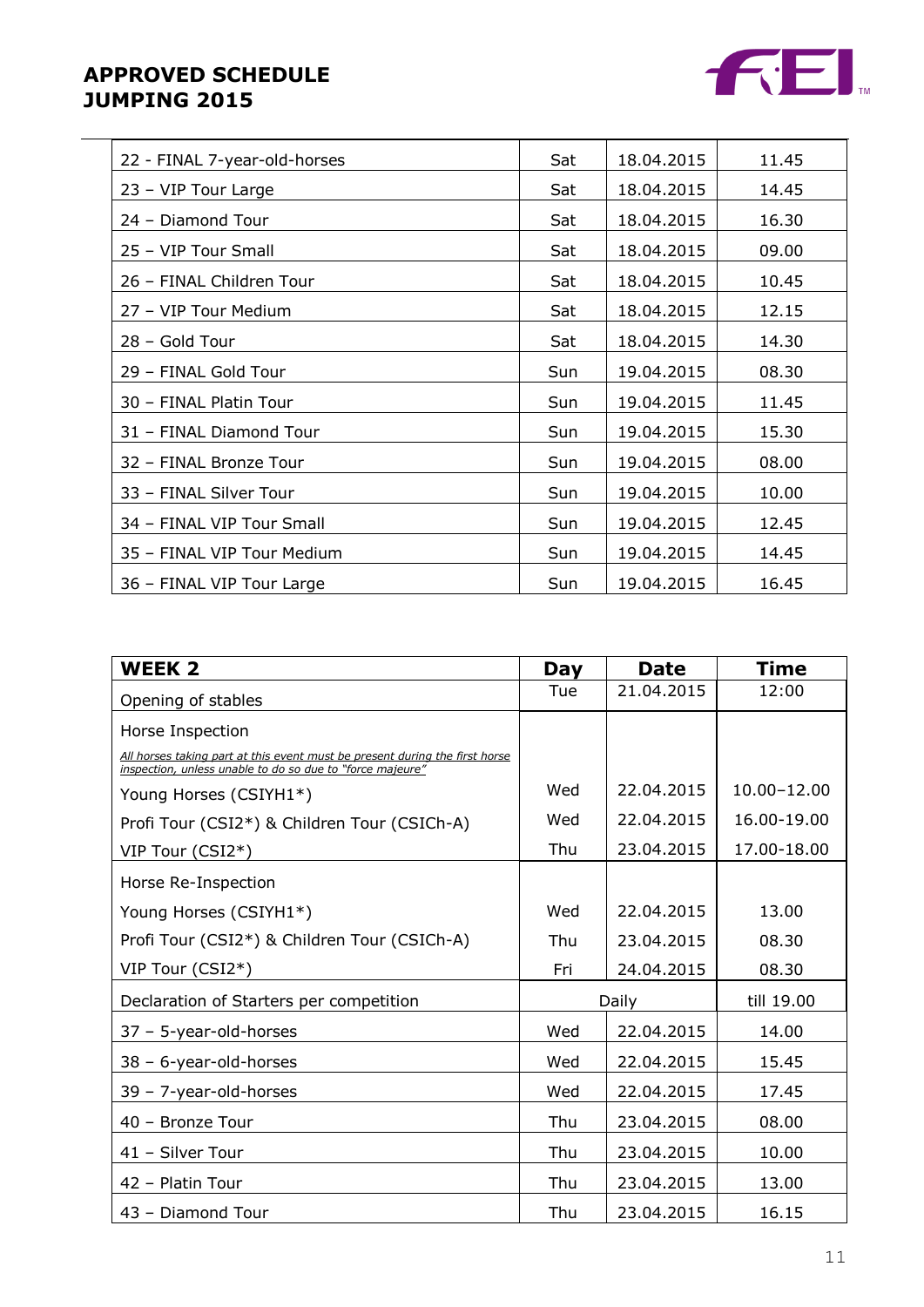

| 44 - 5-year-old-horses       | Thu | 23.04.2015 | 09.00 |
|------------------------------|-----|------------|-------|
| 45 - 6-year-old-horses       | Thu | 23.04.2015 | 11.45 |
| 46 - 7-year-old-horses       | Thu | 23.04.2015 | 14.45 |
| 47 - Children Tour           | Thu | 23.04.2015 | 17.00 |
| 48 - VIP Tour Small          | Fri | 24.04.2015 | 09.00 |
| 49 - VIP Tour Medium         | Fri | 24.04.2015 | 10.45 |
| 50 - Gold Tour               | Fri | 24.04.2015 | 12.30 |
| 51 - Platin Tour             | Fri | 24.04.2015 | 16.30 |
| 52 - Bronze Tour             | Fri | 24.04.2015 | 09.15 |
| 53 - Children Tour           | Fri | 24.04.2015 | 11.00 |
| 54 - VIP Tour Large          | Fri | 24.04.2015 | 12.30 |
| 55 - Silver Tour             | Fri | 24.04.2015 | 14.30 |
| 56 - FINAL 5-year-old-horses | Sat | 25.04.2015 | 08.00 |
| 57 - FINAL 6-year-old-horses | Sat | 25.04.2015 | 10.00 |
| 58 - FINAL 7-year-old-horses | Sat | 25.04.2015 | 12.15 |
| 59 - VIP Tour Large          | Sat | 25.04.2015 | 15.15 |
| 60 - Diamond Tour            | Sat | 25.04.2015 | 17.00 |
| 61 - VIP Tour Small          | Sat | 25.04.2015 | 08.30 |
| 62 - FINAL Children Tour     | Sat | 25.04.2015 | 10.15 |
| 63 - VIP Tour Medium         | Sat | 25.04.2015 | 12.30 |
| 64 - Gold Tour               | Sat | 25.04.2015 | 14.15 |
| 65 - FINAL Gold Tour         | Sun | 26.04.2015 | 08.30 |
| 66 - FINAL Platin Tour       | Sun | 26.04.2015 | 12.00 |
| 67 - FINAL Diamond Tour      | Sun | 26.04.2015 | 15.30 |
| 68 - FINAL Bronze Tour       | Sun | 26.04.2015 | 08.00 |
| 69 - FINAL Silver Tour       | Sun | 26.04.2015 | 09.45 |
| 70 - FINAL VIP Tour Small    | Sun | 26.04.2015 | 12.30 |
| 71 - FINAL VIP Tour Medium   | Sun | 26.04.2015 | 14.30 |
| 72 - FINAL VIP Tour Large    | Sun | 26.04.2015 | 16.30 |

| WEEK 3                                                                                                                                   | Day | <b>Date</b> | Time        |
|------------------------------------------------------------------------------------------------------------------------------------------|-----|-------------|-------------|
| Opening of stables                                                                                                                       | Tue | 28,04,2015  | 12:00       |
| Horse Inspection                                                                                                                         |     |             |             |
| All horses taking part at this event must be present during the first horse<br>inspection, unless unable to do so due to "force majeure" |     |             |             |
| Young Horses (CSIYH1*)                                                                                                                   | Wed | 29.04.2015  | 10.00-12.00 |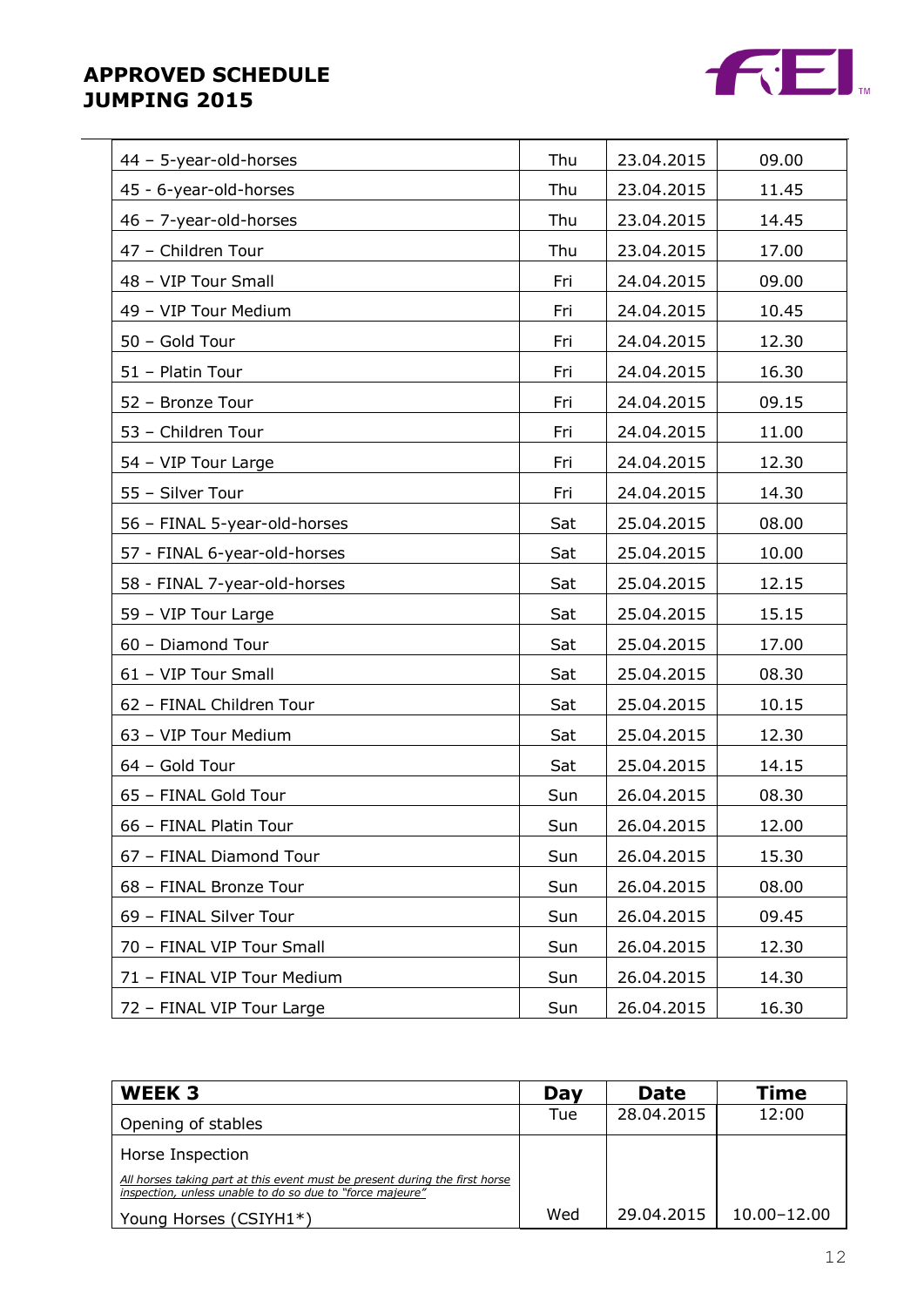

| Profi Tour (CSI2*) & Children Tour (CSICh-A) | Wed | 29.04.2015 | 16.00-19.00 |
|----------------------------------------------|-----|------------|-------------|
| VIP Tour (CSI2*)                             | Thu | 30.04.2015 | 17.00-18.00 |
| Horse Re-Inspection                          |     |            |             |
| Young Horses (CSIYH1*)                       | Wed | 29.04.2015 | 13.00       |
| Profi Tour (CSI2*) & Children Tour (CSICh-A) | Thu | 30.04.2015 | 08.30       |
| VIP Tour (CSI2*)                             | Fri | 01.05.2015 | 08.30       |
| Declaration of Starters per competition      |     | Daily      | till 19.00  |
| 73 - 5-year-old-horses                       | Wed | 29.04.2015 | 14.00       |
| 74 - 6-year-old-horses                       | Wed | 29.04.2015 | 15.45       |
| 75 - 7-year-old-horses                       | Wed | 29.04.2015 | 17.45       |
| 76 - Bronze Tour                             | Thu | 30.04.2015 | 08.00       |
| 77 - Silver Tour                             | Thu | 30.04.2015 | 10.00       |
| 78 - Platin Tour                             | Thu | 30.04.2015 | 13.00       |
| 79 - Diamond Tour                            | Thu | 30.04.2015 | 16.15       |
| 80 - 5-year-old-horses                       | Thu | 30.04.2015 | 09.00       |
| 81 - 6-year-old-horses                       | Thu | 30.04.2015 | 11.45       |
| 82 - 7-year-old-horses                       | Thu | 30.04.2015 | 14.45       |
| 83 - Children Tour                           | Thu | 30.04.2015 | 17.00       |
| 84 - VIP Tour Small                          | Fri | 01.05.2015 | 09.00       |
| 85 - VIP Tour Medium                         | Fri | 01.05.2015 | 10.45       |
| 86 - Gold Tour                               | Fri | 01.05.2015 | 12.30       |
| 87 - Platin Tour                             | Fri | 01.05.2015 | 16.30       |
| 88 - Bronze Tour                             | Fri | 01.05.2015 | 09.15       |
| 89 - Children Tour                           | Fri | 01.05.2015 | 11.00       |
| 90 - VIP Tour Large                          | Fri | 01.05.2015 | 12.30       |
| 91 - Silver Tour                             | Fri | 01.05.2015 | 14.30       |
| 92 - FINAL 5-year-old-horses                 | Sat | 02.05.2015 | 08.00       |
| 93 - FINAL 6-year-old-horses                 | Sat | 02.05.2015 | 10.00       |
| 94 - FINAL 7-year-old-horses                 | Sat | 02.05.2015 | 12.15       |
| 95 - VIP Tour Large                          | Sat | 02.05.2015 | 15.30       |
| 96 - Diamond Tour                            | Sat | 02.05.2015 | 17.00       |
| 97 - VIP Tour Small                          | Sat | 02.05.2015 | 08.30       |
| 98 - FINAL Children Tour                     | Sat | 02.05.2015 | 10.15       |
| 99 - VIP Tour Medium                         | Sat | 02.05.2015 | 12.30       |
| 100 - Gold Tour                              | Sat | 02.05.2015 | 14.15       |
| 101 - FINAL Gold Tour                        | Sun | 03.05.2015 | 08.30       |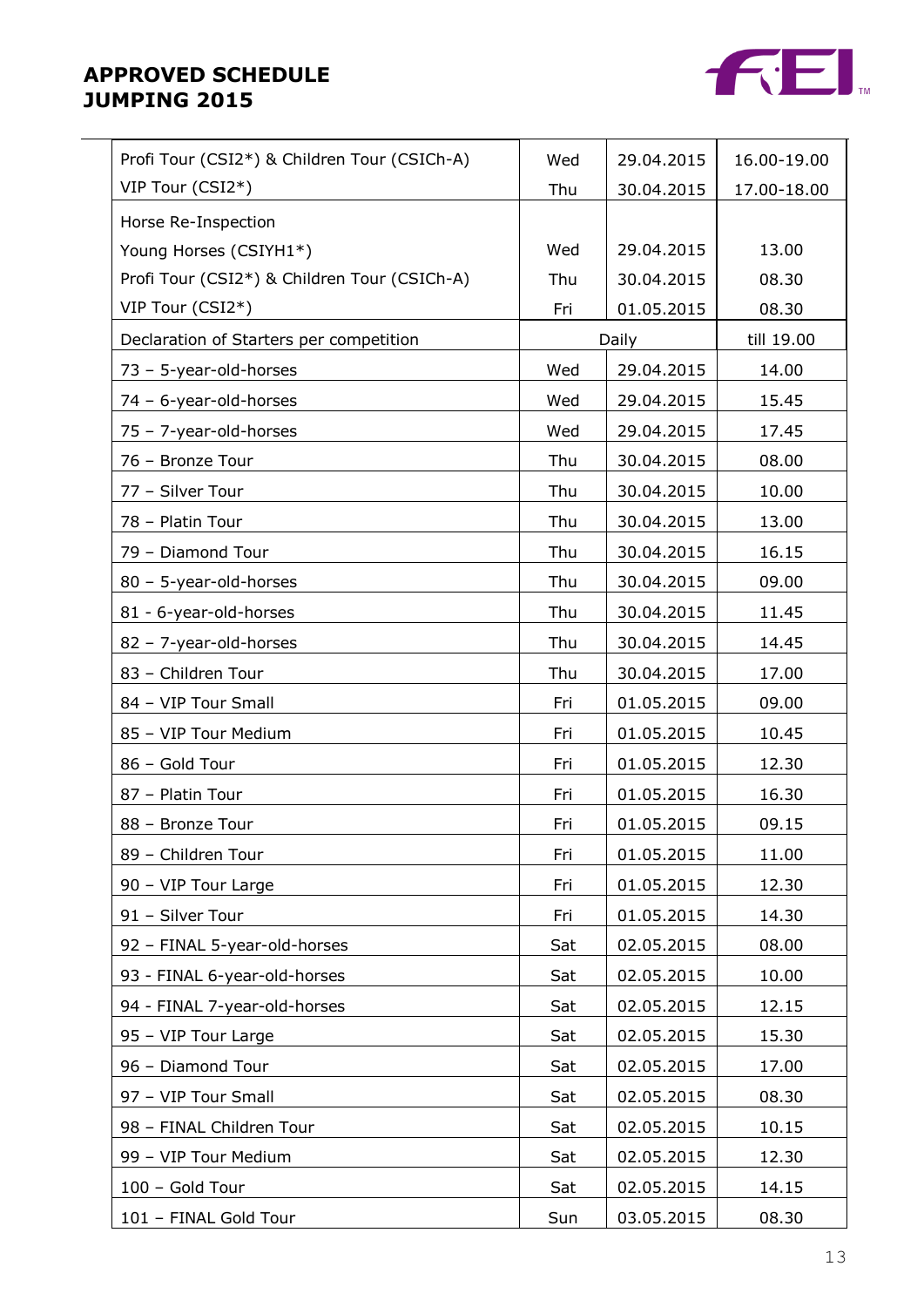

| 102 - FINAL Platin Tour     | <b>Sun</b> | 03.05.2015 | 12.00 |
|-----------------------------|------------|------------|-------|
| 103 - FINAL Diamond Tour    | <b>Sun</b> | 03.05.2015 | 15.30 |
| 104 - FINAL Bronze Tour     | <b>Sun</b> | 03.05.2015 | 08.00 |
| 105 - FINAL Silver Tour     | <b>Sun</b> | 03.05.2015 | 09.45 |
| 106 - FINAL VIP Tour Small  | <b>Sun</b> | 03.05.2015 | 12.30 |
| 107 - FINAL VIP Tour Medium | <b>Sun</b> | 03.05.2015 | 14.30 |
| 108 - FINAL VIP Tour Large  | Sun        | 03.05.2015 | 16.30 |

## **2. COMPETITION ARENA(S):**

| Dimensions:                                 | Arena1:<br>Arena <sub>2:</sub>       | $130 \text{ m} \times 90 \text{ m}$<br>$100 \text{ m} \times 65 \text{ m}$ |
|---------------------------------------------|--------------------------------------|----------------------------------------------------------------------------|
| Type of Footing:                            | Sand/Fleece (Riso Horse System)      |                                                                            |
| <b>3. PRACTICE ARENA(S):</b><br>Dimensions: | Arena:<br>Longe Arena:               | $2x$ 65 m x 60 m<br>25 m x 72 m (INDOOR)                                   |
| Type of Footing:                            | Sand/Fleece (Riso Horse System)      |                                                                            |
| 4. STABLES :                                |                                      |                                                                            |
| Size of boxes                               | $3,0 \text{ m} \times 3,2 \text{ m}$ | (450 permanent stables with self-watering)                                 |

### **5. DRAW:**

List of Draws:

The starting lists will be made according to a random computer draw.

Time, date and location: daily at 19:00 h at the show office

## **VI. INVITATIONS**

| NFs invited:                  | unlimited                       |
|-------------------------------|---------------------------------|
| Total number of athletes:     | unlimited                       |
| Number of athletes per NF:    | unlimited                       |
| Number of home athletes:      | unlimited                       |
| Number of foreign athletes:   | unlimited                       |
| Number of horses per athlete: |                                 |
| CSI2* (Profi Tour)            | max. 5 horses (max. 4 per Tour) |
| CSI3* (Profi Tour)            | max. 5 horses (max. 4 per Tour) |
| CSI2* (VIP Tour)              | max. 3 horses                   |
| CSI3* (VIP Tour)              | max. 3 horses                   |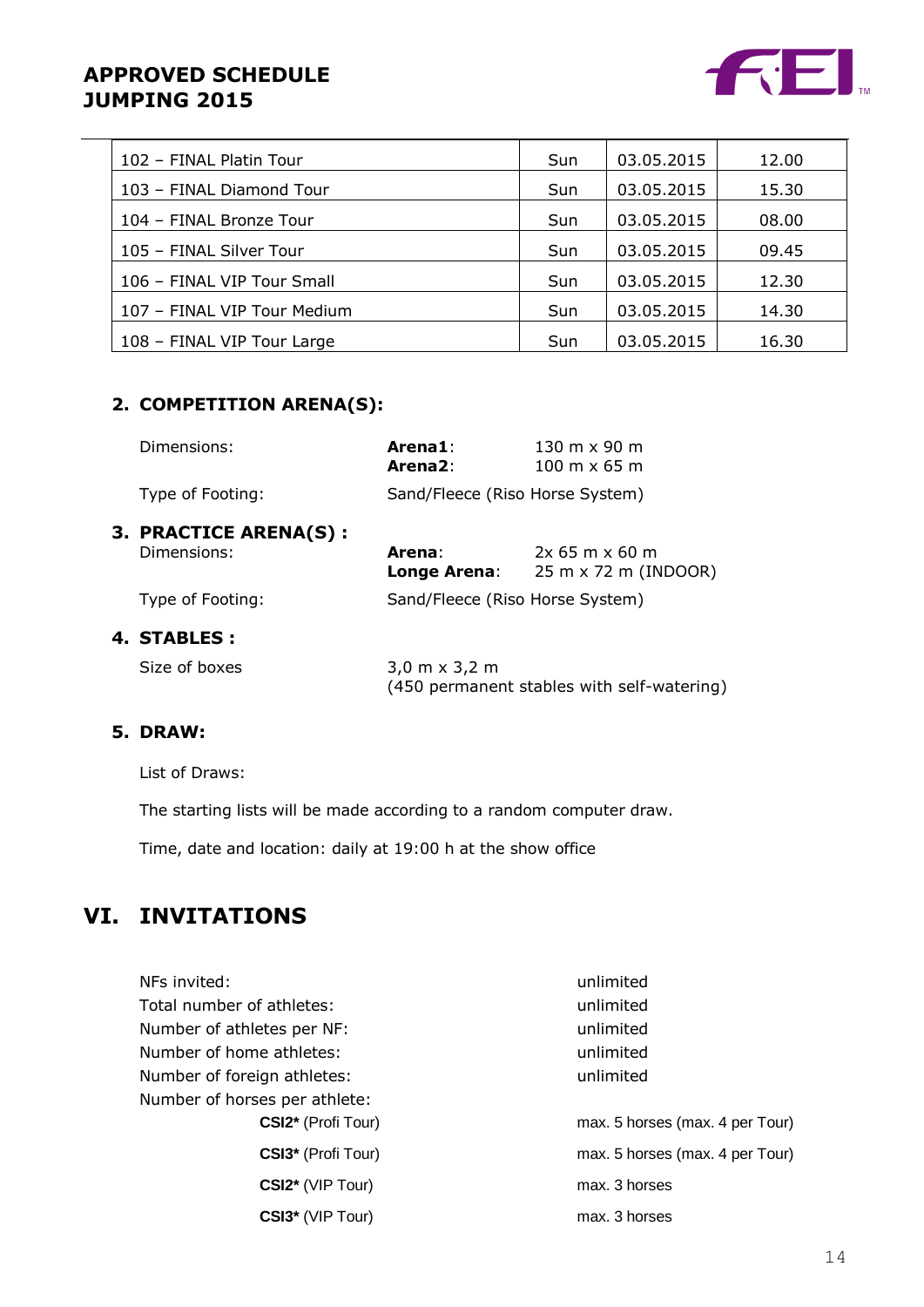

| <b>CSIYH1*</b> (Young Horses)  | max. 3 hors |
|--------------------------------|-------------|
| <b>CSICh-A (Children Tour)</b> | max. 2 hors |
| OC Wild Cards:                 | unlimited   |

max. 3 horses max. 2 horses FEI Wild Cards: 2

The Longines Rankings number **169/170**, established two months prior to this event, will be used for the invitation of athletes. (Applicable for CSI3\*/CSI4\* events in Europe and CSI5\* events worldwide.)

#### **Athletes are invited by the Organising Committee through their NF.**

#### **Only one start per horse per day! Max. 3 starts for a horse per week!**

Changing between Profi Tour (Bronze, Silver, Gold, Platin and Diamond) with the same horse is possible.

Changing between VIP Tour (Small, Medium and Large) with the same horse is possible.

It is not possible to change between Young Horses Class and Profi Tour with the same horse during the week.

It is not possible to change between Young Horses Class and VIP Tour with the same horse during the week.

It is not possible to change between Children Tour and other Tours with the same horse during the week.

It is not possible to change between VIP Tour and Profi Tour during the week.

## **VII. ENTRIES**

**IMPORTANT – You must use the FEI Entry System for all events of this show (**[https://entry.fei.org](https://entry.fei.org/)**)**

**You will find additional documentation on**

**[http://www.fei.org/fei/your-role/nfs/entry-system-j](http://www.fei.org/fei/your-role/nfs/entry-system-endurance)umping All Athletes & Horses participating in any International competition must be registered with the FEI.**

#### **Athletes and/or Horses present at the event without having been entered through the FEI's Online Entry System will automatically be disqualified unless compelling circumstances warrant otherwise**

| Nominated Entries:           | 09.03.2015 (for all 3 weeks) |
|------------------------------|------------------------------|
| Definite Entries:            | 23.03.2015 (for all 3 weeks) |
| Last date for substitutions: | 06.04.2015 (for all 3 weeks) |

Entries have to be in accordance with Art.251 of the FEI Jumping Rules, 25<sup>th</sup> edition, 1<sup>st</sup> January 2014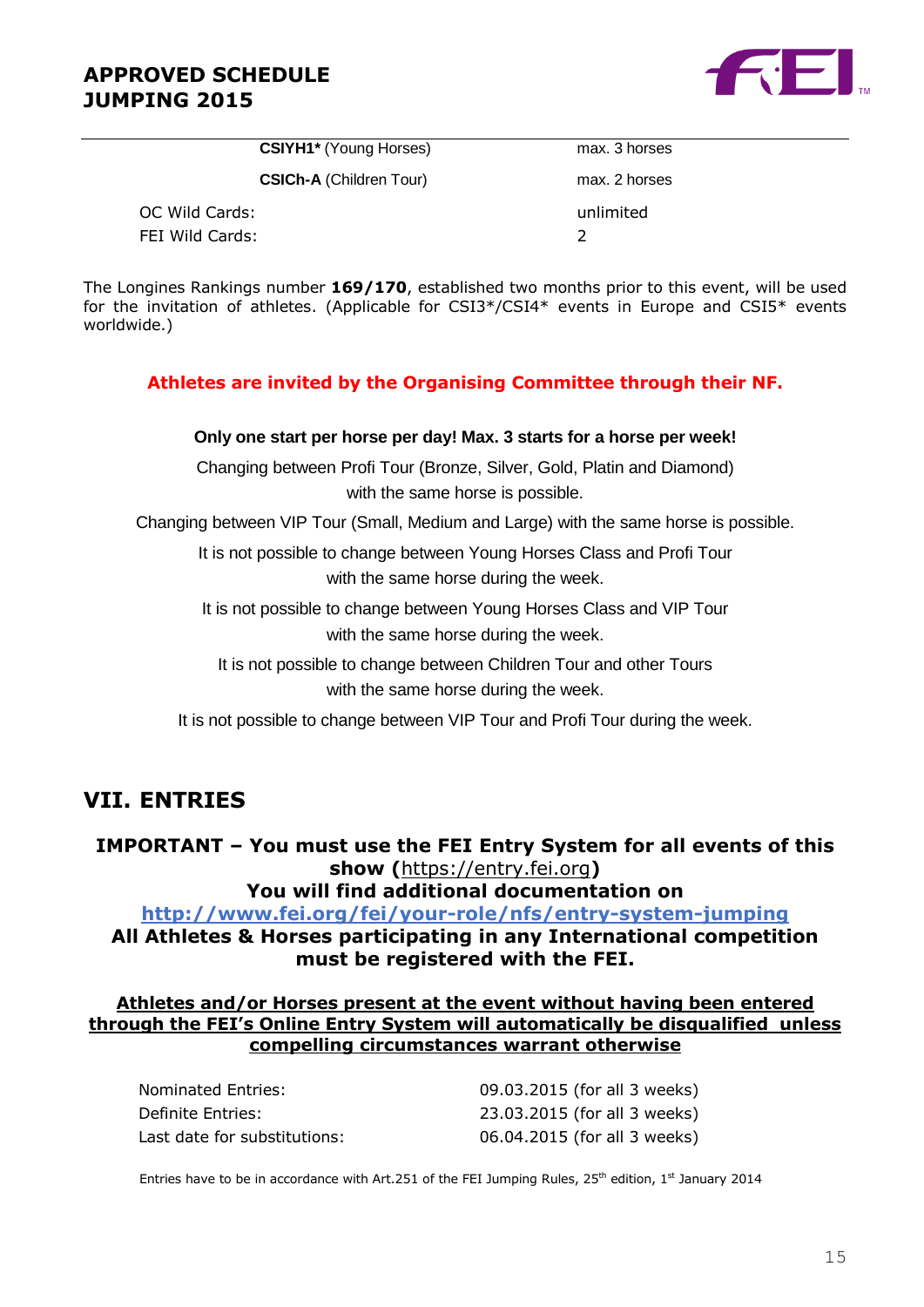

### **Please note that all accepted entries will be publicly available on the FEI Website 5 days before the beginning of the Show**

| <b>Entry fee per horse:</b>    |            |            |
|--------------------------------|------------|------------|
| $CSI2*$                        | EUR 350,00 | (per week) |
| $CSI3*$                        | EUR 410,00 | (per week) |
| $CSIYH1*$                      | EUR 250,00 | (per week) |
| <b>CSICh-A</b> (Children Tour) | EUR 250,00 | (per week) |

## **Down payment EUR 150,00 per week after receiving the invoice. At the show ground:**

**No checks will be accepted. Please pay in cash, by debit or credit card.**

| <b>Event's Category</b>                            | <b>Age of Athletes</b>                                                           | <b>Age of Horses</b>      |
|----------------------------------------------------|----------------------------------------------------------------------------------|---------------------------|
| <b>Olympic Games/WEG</b>                           | As of 18 <sup>th</sup> year                                                      | Min 9 y.o.                |
| <b>Continental Championships Senior</b>            | As of 18 <sup>th</sup> year                                                      | Min 8 y.o.                |
| Regional Championships/Games (all regions          |                                                                                  |                           |
| except Latin America)                              | As of 18 <sup>th</sup> year                                                      | Min 8 y.o.                |
| Regional Championships/Games in Latin              | As of 18 <sup>th</sup> year                                                      | Min. 8 y.o.               |
| <b>America</b>                                     | As of 16 <sup>th</sup> year if height of obstacles max.1.40m (JRs                | Min. 7 y.o. if height of  |
|                                                    | Annex IX, Art. 6.1)                                                              | obstacles max. 1.40m      |
|                                                    |                                                                                  | (JRs Art. 254.1.1)        |
| <b>World Cup Final</b>                             | As of 18 <sup>th</sup> year                                                      | Min. 8 y.o.               |
| <b>Nations Cup Final</b>                           | As of 18 <sup>th</sup> year                                                      | Min. 8 y.o.               |
| CSI-W1*-5*/CSIO-W1*-5*                             |                                                                                  |                           |
| Grand Prix, World Cup, Nations Cup, Power and      |                                                                                  |                           |
| Skill, Derby or Competition with the highest prize |                                                                                  |                           |
| money                                              | As of 18 <sup>th</sup> year                                                      | Min. 7 y.o.               |
| <b>Other Competitions</b>                          | As of 16 <sup>th</sup> year with permission of their NF                          | Min. 7 y.o.               |
| Other Competitions if height max. 1.40m            | As of 14 <sup>th</sup> year                                                      | Min. 7 y.o                |
| Other Competitions if height max. 1.30m            | $\boldsymbol{u}$<br>$\boldsymbol{\mathcal{U}}$<br>As of 12 <sup>th</sup> year    | Min. 7 y.o                |
| CSI3*-5*/CSI01*-5*                                 |                                                                                  |                           |
| Grand Prix, Nations Cup, Power and Skill, Derby or |                                                                                  |                           |
| Competition with the highest prize money           | As of 18 <sup>th</sup> year                                                      |                           |
| <b>Other Competitions</b>                          | As of 16 <sup>th</sup> year with permission of their NF                          | Min. 7 y.o.               |
| Other Competitions if height max. 1.40m            | As of 14 <sup>th</sup> year                                                      |                           |
| Other Competitions if height max. 1.30m            | $\boldsymbol{\mu}$<br>$\pmb{\mathit{u}}$<br>As of 12 <sup>th</sup> year          |                           |
| $CSI2*$                                            |                                                                                  |                           |
| Power and Skill or Derby                           | As of 18 <sup>th</sup> year                                                      |                           |
| <b>Other Competitions</b>                          | As of $16^{th}$ year with permission of their NF<br>As of $14^{th}$ year "       | Min. 6 y.o.               |
| Other Competitions if height max. 1.40m            |                                                                                  |                           |
| Other Competitions if height max. 1.30m            | $\boldsymbol{\mu}$<br>$\boldsymbol{\mathcal{U}}$<br>As of 12 <sup>th</sup> year  |                           |
| $CSI1*$                                            |                                                                                  |                           |
| Power and Skill or Derby                           | As of 18 <sup>th</sup> year                                                      | Min. 6 y.o.               |
| <b>Other Competitions</b>                          | As of 14 <sup>th</sup> year with permission of their NF                          |                           |
| Other Competitions if height max. 1.30m            | As of 12 <sup>th</sup> year                                                      |                           |
| CH-Y                                               | As of 16 <sup>th</sup> year to end 21 <sup>st</sup> year                         | Min. 7 y.o.               |
| CSI/CSIO-Y                                         | As of 16 <sup>th</sup> year to end 21 <sup>st</sup> year                         | Min. 7 y.o.               |
| CH-J                                               | As of 14 <sup>th</sup> year to end 18 <sup>th</sup> year                         | Min. 7 y.o.               |
| CSI/CSIO-J                                         | As of 14 <sup>th</sup> year to end 18 <sup>th</sup> year                         | Min. 6 y.o.               |
| CSI/CSIO-Ch/CH-Ch                                  | As of 12 <sup>th</sup> year to end 14 <sup>th</sup> year                         | Min. 6 y.o.               |
| CSI/CSIOP/CH-P                                     | As of 12 <sup>th</sup> year to end 16 <sup>th</sup> year                         | Min. 6 y.o.               |
|                                                    | Ponies must be registered as ponies with the FEI                                 |                           |
| <b>CSIU-25</b>                                     | As of 16 <sup>th</sup> year to end 25 <sup>th</sup> year                         | Min. 7 y.o.               |
|                                                    | As of 14 <sup>th</sup> year if height max. 1.40m                                 |                           |
| <b>CSIV</b>                                        | As of 45 <sup>th</sup> year for women and 49 <sup>th</sup> for men               | Min. 6 y.o.               |
| <b>CSIAm</b>                                       | As of 12 <sup>th</sup> year for CSIAm-B                                          | Min. 6 y.o. for Cat. B    |
|                                                    | As of 14 <sup>th</sup> year for CSIAm-A                                          | Min. 7 y.o. for Cat. A;   |
| <b>CSIYH</b>                                       | As of 16 <sup>th</sup> year                                                      | Min. 6 y.o. - Max. 8 y.o. |
| CH-M-YH-S                                          | As of 18 <sup>th</sup> year or 16 <sup>th</sup> year for athletes qualified with | 5 y.o. / 6 y.o. / 7 y.o.  |
|                                                    | the same horse                                                                   |                           |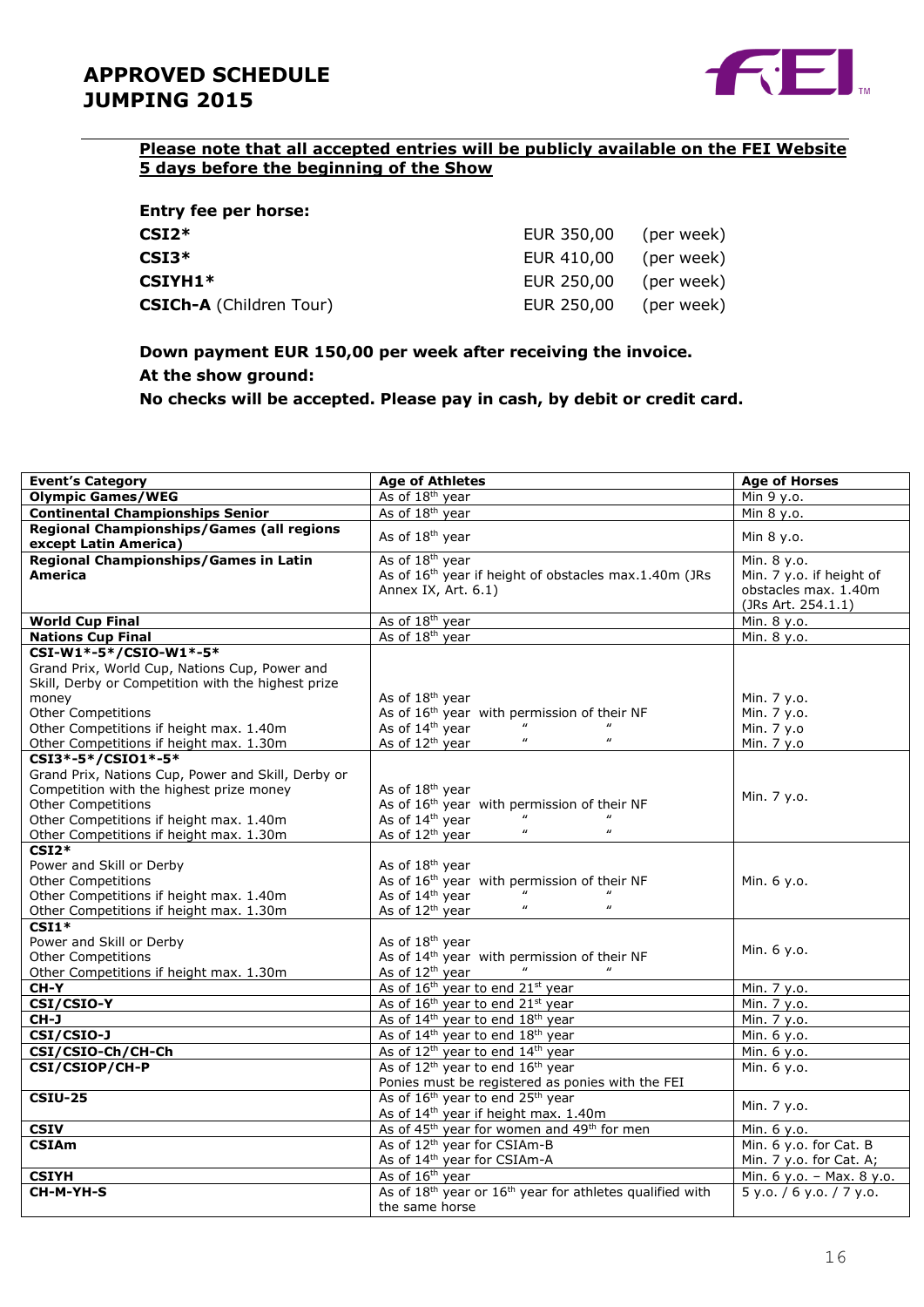

#### **NO-SHOWS/LATE WITHDRAWALS:**

**"NB: Withdrawals after the date of definite entries or no-shows will be held liable to reimburse the OC for the actual financial loss incurred by the OC (i.e. stabling and hotel expenses) as a result of the late withdrawal or no-show.**

The amount to be charged will be EUR 250,00 per horse per week. Entries not cancelled until the 06.04.2015 have TO BE PAID! The invoice will be send through the relevant NF to the riders.

#### **ADDITIONAL FEES/CHARGES BY ORGANISING COMMITTEE:**

MCP Fee per horse per week CHF 12,50 Electricity (if requested) per week EUR 90,00<br>
Manure horse disposal for 1 week EUR 40,00 Manure horse disposal for 1 week Manure horse disposal for 2 weeks EUR 60,00 Manure horse disposal for 3 weeks EUR 80,00 Tack box (if requested) per week EUR 150,00 Not competing horse per week example and the example of the EUR 300,00 Health Papers per document issued<br>Hay per bale EUR 8,00 Hay per bale<br>
Shavings per bale<br>
Shavings per bale<br>
EUR 9,00 Shavings per bale  $\alpha$ dats ( $\sim$ 30 kg) EUR 12,00

## **VIII. FACILITIES OFFERED**

#### **1. ATHLETES**

**Accommodation** Infos: [www.magnaracino.at/hotels-unterkuenfte.html](http://www.magnaracino.at/hotels-unterkuenfte.html)

#### **2. GROOMS**

#### **Accommodation.**

| Meals.                                                |  |                      |  |  |
|-------------------------------------------------------|--|----------------------|--|--|
| Accommodation will be at the cost of: $OC \Box$       |  | Athletes $\boxtimes$ |  |  |
| Requests for accommodation must be sent with entries. |  |                      |  |  |

| At the expense of: The $\underline{OC}$ |  |  | or <u>Athletes</u> $\boxtimes$ |  |
|-----------------------------------------|--|--|--------------------------------|--|
|-----------------------------------------|--|--|--------------------------------|--|

N.B. If applicable, OC's must provide proper sanitary conditions The showering facilities should be sufficient for both male and female grooms with hot and cold water. Shower facilities as well as restrooms should at all times be in a state of cleanliness.

#### **3. HORSES**

Transport expenses to be paid by:

The OC  $\Box$  at per km.

The Athlete  $\boxtimes$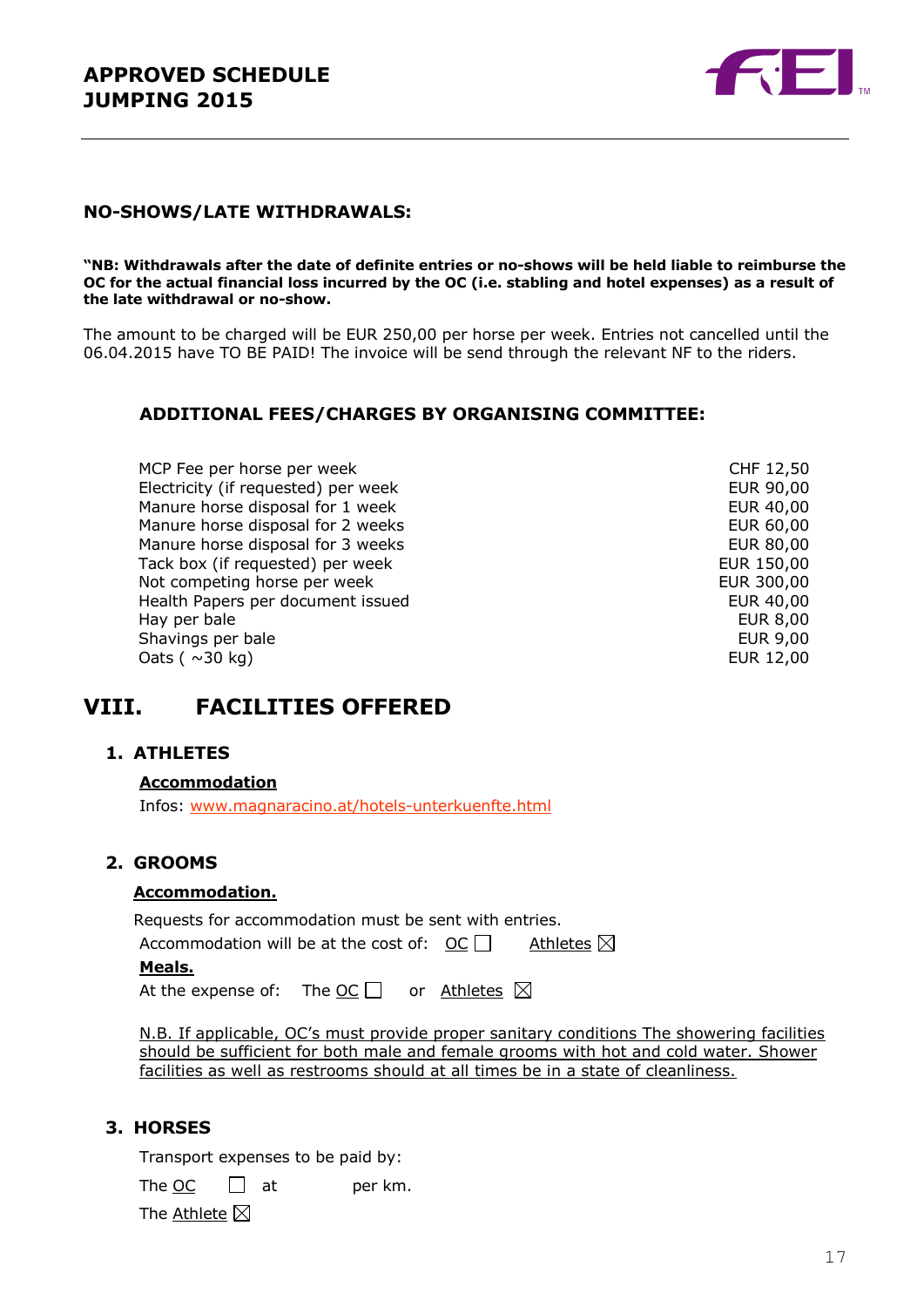

For CSI events in Europe and North America as well as for CSIO events worldwide , stabling is free of charge. (it is included in the entry fee)

- Stabling free of charge. including the first bedding. Bedding and food has to be paid by the rider.
- The OC will not be responsible for any travelling or feeding expense. Horses must be stabled in the boxes assigned to them on the show ground.
- Horses may not be unloaded on their arrival without the authorization of the stable manager.
- **All horses travelling from Romania to MAGNA RACINO must have a valid Coggings-Test, which is not older than 10 days.**
- Stables will be allocated on arrival but please make special requests (e.g. stallions,…) with the definite entries.
- Stables must be mucked out daily and dirty bedding and rubbish placed in the special containers.
- Further supplies will be provided daily according to instructions and prices available on arrival.
- Horses must be stabled within the FEI stable area for the duration of the event. The stables will be closed between 11.00 pm and 6.30 am. No horse may leave the stable area between 11.00 pm and 06.30 am without the specific authorization of the Chief Steward unless there is an emergency.
- Horses may not leave their boxes without the official show starting number.

#### **4. WELCOME**

The time and date of arrival of athletes, horses and their means of transport must be given to the OC in order to facilitate their arrival.

## **IX. ADDITIONAL INFORMATION**

#### **1. ADVERTISING ON ATHLETES AND HORSES:**

The Athletes are authorised to carry the logo of their personal sponsor in accordance with Art. 256.3 and 257.3 of the FEI Rules for Jumping. The Chief Steward will check that the advertising and publicity on Athletes and horses complies with these Articles.

#### **2. GENERAL CLASSIFICATION AT THE END OF THE COMPETITIONS**

#### **PRIZE - CLASSIFICATION**

The prize money will be paid at the end of the show -20% government taxes (Austrian Law)!

#### **3. PRIZE GIVING CEREMONY**

The owner of the winning horse is invited to the prize giving ceremony for the Grand Prix : Yes  $\boxtimes$  No  $\Box$ 

The number of athletes required to present themselves for the prize-giving ceremony of each competition is 8.

#### **4. INSURANCES**

All owners and athletes are personally responsible for damages to third parties caused by themselves, their employees, their agents or their horses. They are therefore strongly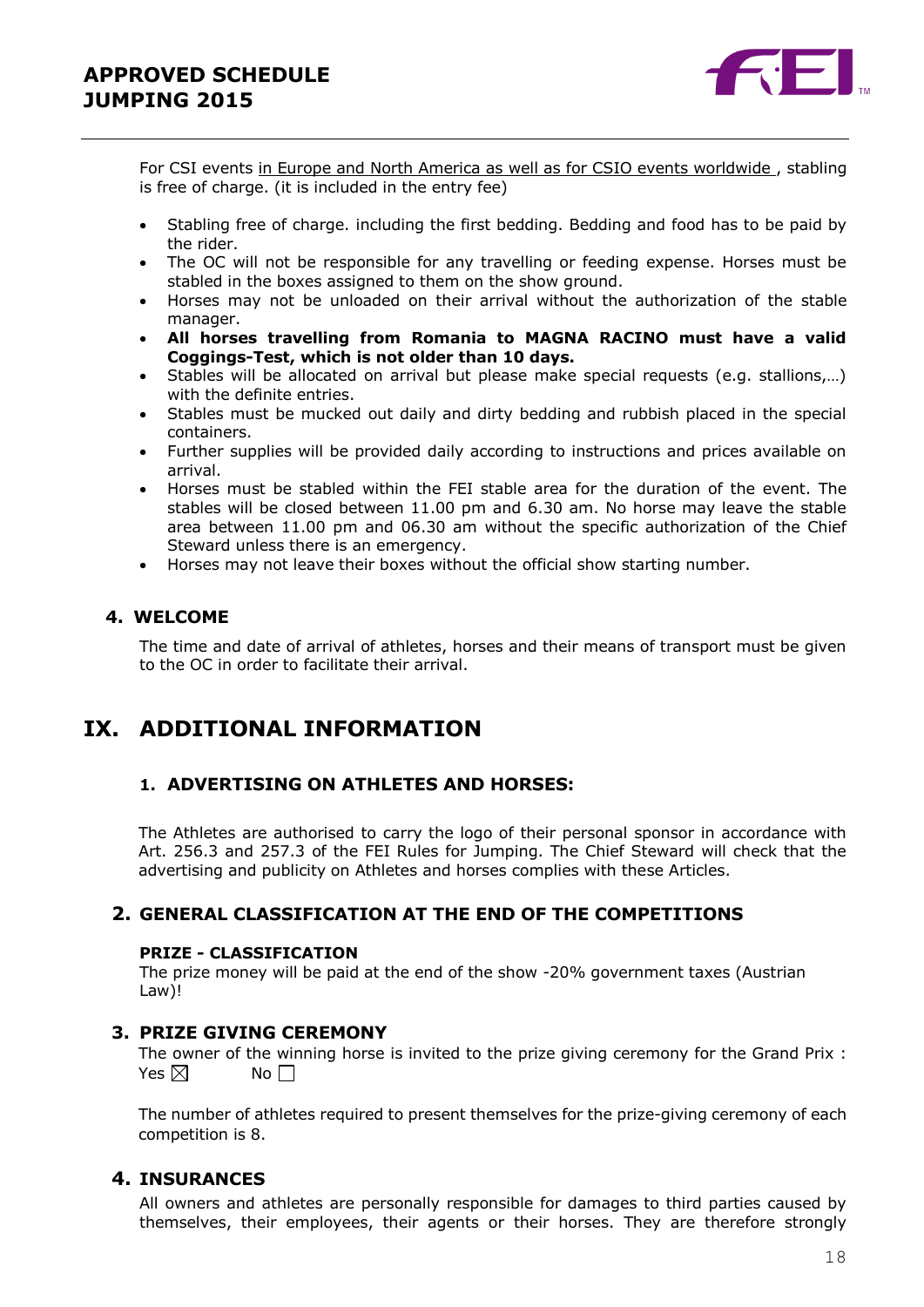

advised to take out third-party insurance providing full coverage for participation in equestrian events at home and abroad, and to keep the policy up to date.

The FEI insures all FEI Officials, whose names are published in the FEI Officials lists, against third party liability including Judges, Course Designers, Technical Delegates, FEI Stewards, FEI Veterinary Delegates, Para Classifiers, Members of the Judges' Supervisory Panel and FEI Coaches (FEI EADCMP Veterinarians are covered under a different policy):

- Who are acting for or on behalf of the FEI as stated in the approved schedule of the Event or who are acting in the scope and course of the FEI's Business as described in the final approved schedule; and
- Who have received the status of FEI Officials at FEI Events through a qualification process.

#### The FEI will NOT insure:

- National officials officiating at FEI Events; and/or
- FEI Officials, who have no official function at the Event.

The insurance extended is for any liability that the FEI Official incurs to a third party, and for the costs of defending any such claim arising as a result of actions undertaken by the FEI Official in good faith (including errors and omissions) on behalf of the FEI. However, the insurance for obvious reasons does not extend to any liabilities incurred as a result of an FEI Official's dishonest, fraudulent, malicious, and/or illegal act.

Should an FEI Official become aware of an incident that he or she believes might result in a claim, that FEI Official should notify the FEI immediately and provide all of the facts known to the FEI Official. The FEI cannot guarantee the insurance coverage described above in circumstances where the FEI Official has good cause to believe that there might be a claim and does not provide such timely notice directly to the FEI.

FEI Permitted Treating Veterinarians (PTVs) (Art 1005) are to have adequate professional indemnity insurance.

#### **5. ENTRY RIGHT TO SHOWGROUNDS/ACCREDITED PERSONS**

Details concerning right of entry to the showground of owners, riders and other persons are available immediately after arriving at the show in the show office!!!

#### **6. SAFETY CUPS**

Name of Manufacturer: CARO, 32257 Bünde; Germany

#### **7. TIMING DEVICE**

Timer: Tag Heuer FEI Report Nr. 22010001A PTB 606 Wireless: Tag Heuer FEI Report Nr. 22010006C HL 610 Photocells: Tag Heuer FEI Report Nr. 22010004B HL2-35 /HL2-35 R

#### **8. PROTESTS/APPEALS**

To be valid, all Protests and Appeals must be made in writing and accompanied by a deposit of CHF 150.- or equivalent.

#### **9. MODIFICATION OF SCHEDULE**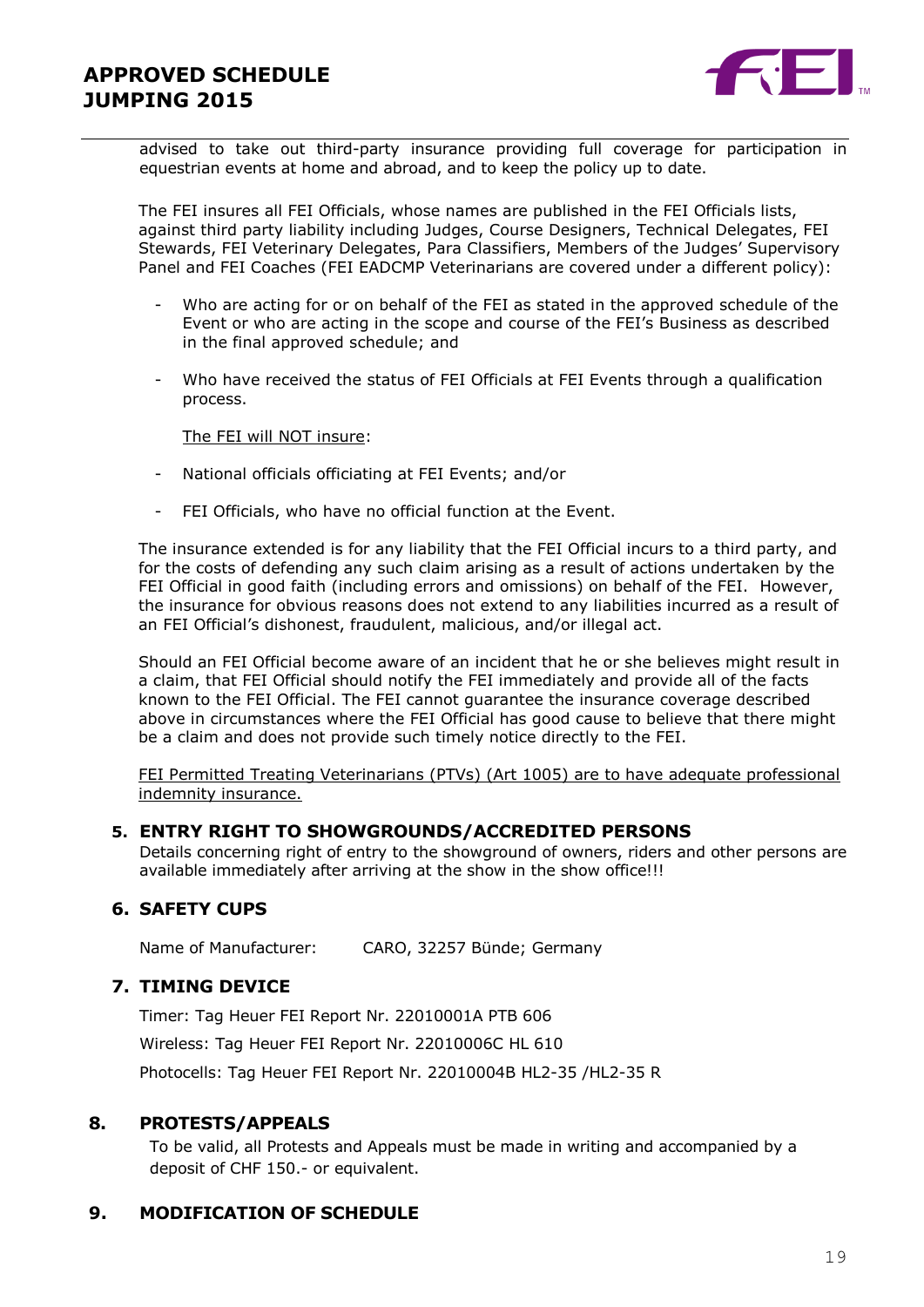

In exceptional circumstances, together with the approval of Chefs d'Equipe and Ground Jury the OC reserves the right to modify the schedule in order to clarify any matter or matters arising from an omission or due to unforeseen circumstances. Unforeseen circumstances do not include situations arising as a result of the OC altering the approved Schedule without FEI's authorisation. Any such changes must be notified to all competitors and officials as soon as possible and they must be reported to the FEI Secretary General by the Foreign Judge.

#### **10. SCHOOLING DURING COMPETITIONS**

Riders wishing to school during speed competitions (Table A and Table C) must inform the OC before these competitions begin. These riders will start first in these competitions.

#### **11. DISPUTES**

In the event of any discussion concerning the interpretation of the schedule (in translated languages), the English version will be decisive.

#### **12. RESULTS**

In order to proceed with the results publication and for qualification purposes the FEI requires results **to be uploaded directly on the FEI Database** within five days after the conclusion of the event.

All relevant information, file format and tutorial can be found on this page:

<http://www.fei.org/fei/your-role/organisers/xml-format>

If you or your provider are unable to produce the required files, results will be accepted by e-mail to [results.jumping@fei.org](mailto:results.jumping@fei.org), in the proper Excel or "XML" format immediately after the event. Please refer to compulsory format for CSIs/CSIOs/Championships and Games; the file can be downloaded using the following link:

<http://www.fei.org/fei/your-role/organisers/jumping/results-forms>

#### **All results must include FEI Passport Registration number of horses and FEI ID number of Riders.**

Please note that as per Art. 109.6 (GR): OCs of International Events must inform the FEI and NFs whose teams or individuals have taken part, of the results and prize money paid to each placed Athlete and team, within five (5) days following the Event, unless otherwise specified for qualification and ranking reasons as communicated by the FEI. Failure from OCs of International Events to provide the FEI with the appropriate result(s) and/or prize money information by the aforesaid deadline and/or in the aforesaid format shall entail a warning for the first violation and thereafter a fine of CHF 1'000.- per violation.

#### **13. BETTING**

Betting will be authorised by the OC. Yes  $\Box$ No  $\boxtimes$ 

#### **14. STEWARDING**

If an athlete is uncertain as to whether the boots he/she intends to use during an event are allowed, he/she or his/her representative should show the boots to the Chief Steward for his/her opinion before the boots are used in training or in competition.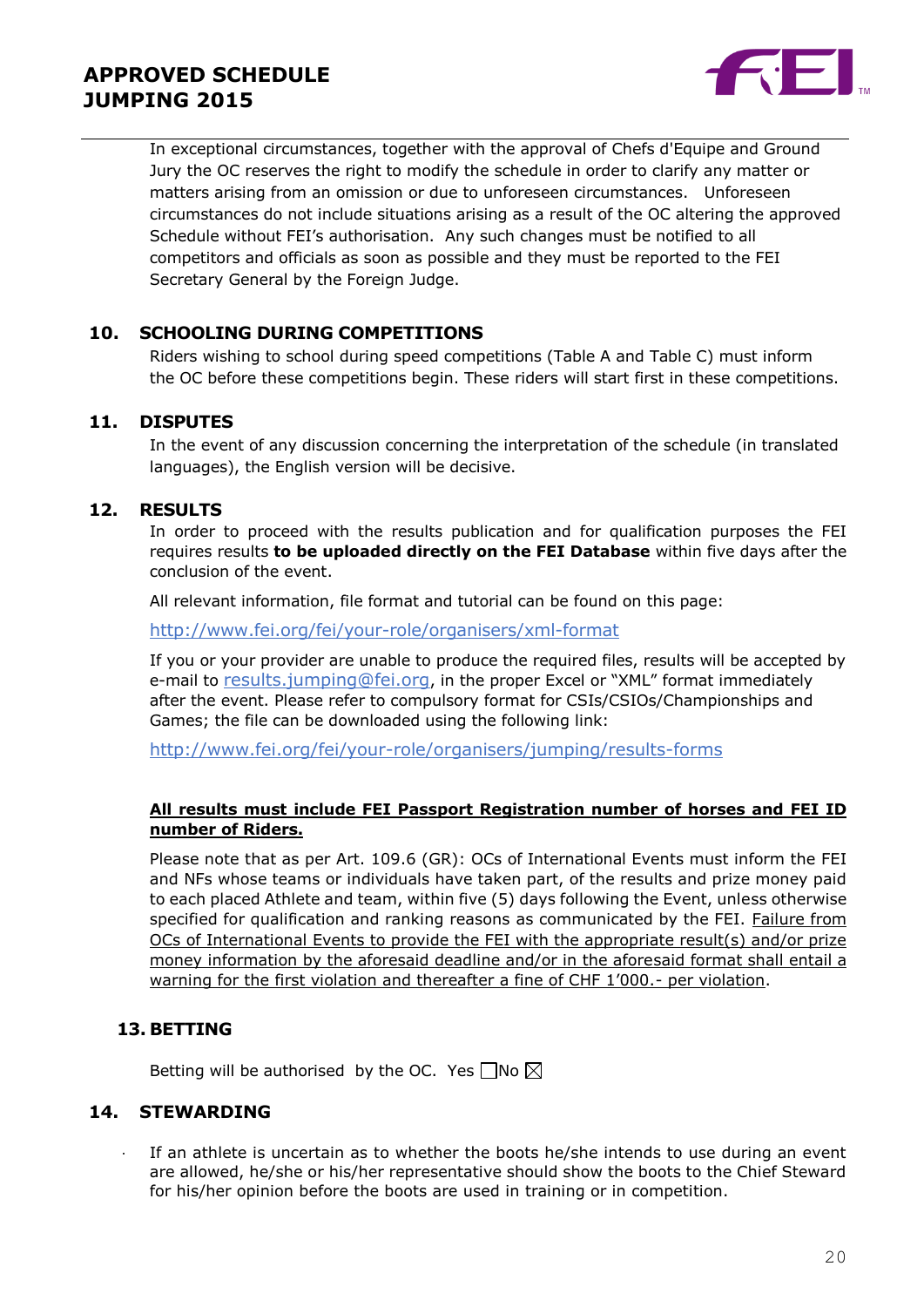

- In addition, athletes are to be made aware that hind boots must be removed and placed again on the horse's legs in the presence of a Steward while in the warm-up arena prior to entering the competition arena for certain competitions. (If bandages are used in place of boots, athletes are not required to remove the bandages in the warm-up arena.) This procedure is compulsory for competitions for which boot and bandage control is mandatory, that is the Nations Cup, Grand Prix, and the competition with the highest prize money, and is at the discretion of the Chief Steward for other competitions.
- As an alternative to carrying out this procedure at the time designated by the Steward an athlete may ask his/her groom to take the boots to the in-gate and place them on the horse's legs in front of the Steward prior to the combination entering the arena.
- The Steward has the authority to intervene if a boot is deemed excessively tight by instructing that the boot be removed and put on again correctly. *[Stewards are to note that it is normal for a horse's gait to be somewhat affected immediately after boots have been removed and re-placed.]* If an athlete or his/her groom refuses to remove and replace the boot(s) when instructed to do so by the Steward, a Yellow Warning Card will be issued to the athlete in question.
- If it is deemed impossible or unsafe to remove the hind boots in the warm-up arena prior to the combination entering the competition arena, due to an extremely excited or nervous horse, the boots of the horse in question are to be removed by the athlete/groom following the athlete's round upon leaving the arena and inspected by the Steward. This inspection may be carried out during the boot and bandage control if the boot and bandage control is carried out for the competition in question.
- This procedure does not replace boot and bandage control after completion of an athlete's round for competitions for which boot and bandage control is mandatory (refer to JRs Art. 244.1).

#### **15. QUALIFICATIONS**

#### **THE OC RESERVES THE RIGHT TO MODIFY THE SCHEDULE WITH THE APPROVAL OF THE FEI!**

#### **WEEK 1 - FINAL DIAMOND TOUR - MAGNA RACINO GRAND PRIX (COMPETITION No. 31)**

Qualified for the MAGNA RACINO Grand Prix are the best riders of competition **No. 6 and No. 24** with one horse of their choice, until the number of 50 is reached. But the horse must have completed one FEI competition during the  $1<sup>st</sup>$  week to be eligible to compete. The starting order will be established, according to the reverse order of the provisional standings.

#### Qualification system - Points for each competition:

Reversed sum of place numbers. Riders eliminated, having retired or not having started will receive no points. In case of equality of points on the last place, the rider with the better result in competition No. 24 is qualified.

#### **The following Athletes (not Athlete/Horse combinations) are automatically qualified for the Grand Prix, if present:**

- The winner of the MAGNA RACINO SPRING TOUR Grand Prix (CSI3\* 21.05.2014 - 25.05.2014) of the previous year;
- The current National Champion of the host country;
- The individual medal winners of the last Olympic and Pan-American Games, the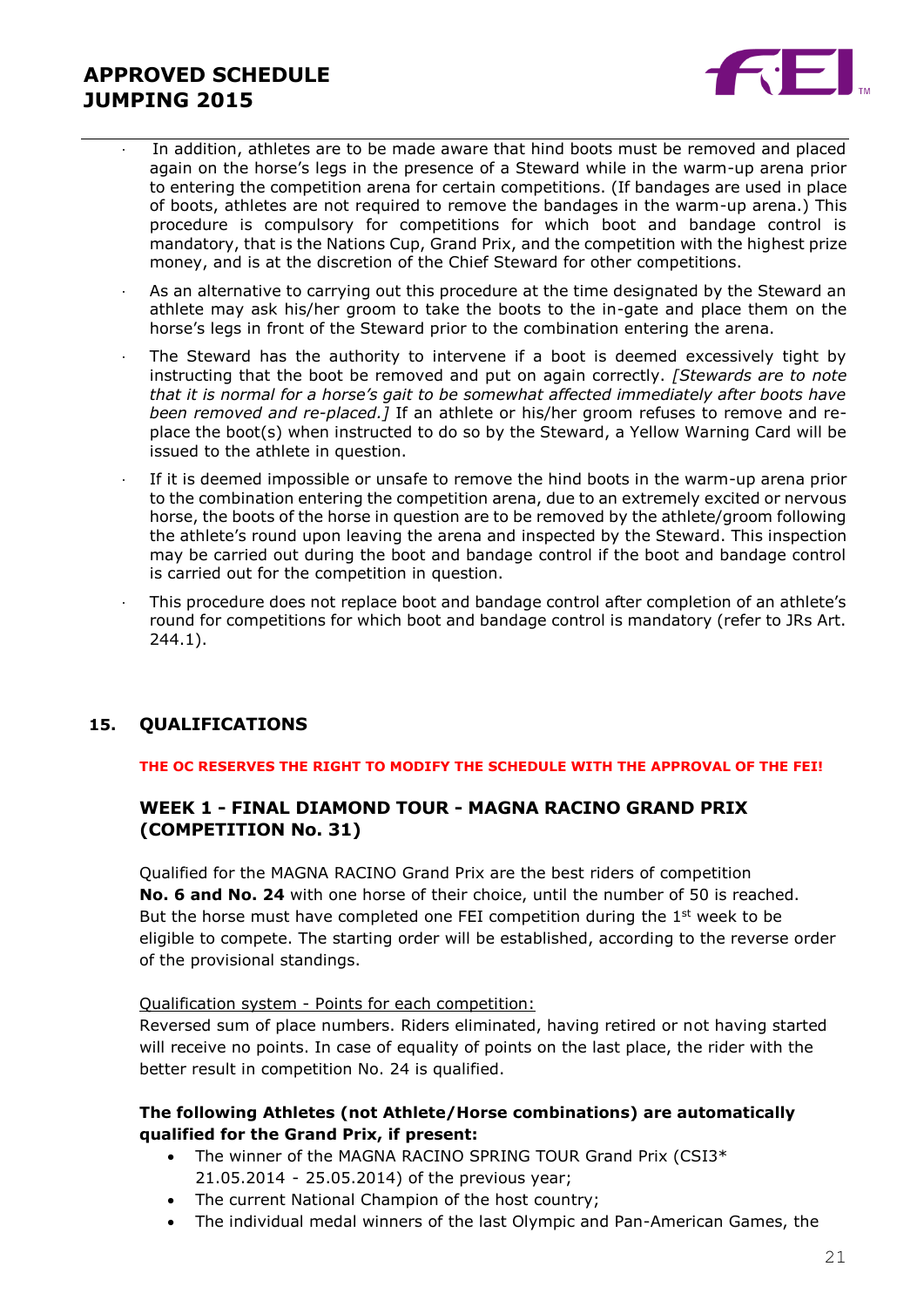

last FEI World and FEI Continental Championships and the winner of the FEI World Cup<sup>™</sup> Final. Pre-Qualified Riders List for GP Competitions can be download following the link <http://www.fei.org/fei/events/fei-nations-cup-series/furusiyya/current>

### **WEEK 2 - FINAL DIAMOND TOUR - MAGNA RACINO GRAND PRIX (COMPETITION No. 67)**

Qualified for the MAGNA RACINO Grand Prix are the best riders of competition **No. 43 and No. 60** with one horse of their choice, until the number of 50 is reached. But the horse must have completed one FEI competition during the week to be eligible to compete. The starting order will be established, according to the reverse order of the provisional standings.

Qualification system - Points for each competition:

Reversed sum of place numbers. Riders eliminated, having retired or not having started will receive no points. In case of equality of points on the last place, the rider with the better result in competition No. 60 is qualified.

#### **The following Athletes (not Athlete/Horse combinations) are automatically qualified for the Grand Prix, if present:**

- The winner of the MAGNA RACINO SPRING TOUR Grand Prix (CSI3\* 21.05.2014 - 25.05.2014) of the previous year;
- The current National Champion of the host country;
- The individual medal winners of the last Olympic and Pan-American Games, the last FEI World and FEI Continental Championships and the winner of the FEI World Cup<sup>™</sup> Final.

Pre-Qualified Riders List for GP Competitions can be download following the link <http://www.fei.org/fei/events/fei-nations-cup-series/furusiyya/current>

### **WEEK 3 - FINAL DIAMOND TOUR - MAGNA RACINO GRAND PRIX (COMPETITION No. 103)**

Qualified for the MAGNA RACINO Grand Prix are the best riders of competition **No. 79 and No. 96** with one horse of their choice, until the number of 50 is reached. But the horse must have completed one FEI competition during the week to be eligible to compete. The starting order will be established, according to the reverse order of the provisional standings.

#### Qualification system - Points for each competition:

Reversed sum of place numbers. Riders eliminated, having retired or not having started will receive no points. In case of equality of points on the last place, the rider with the better result in competition No. 96 is qualified.

#### **The following Athletes (not Athlete/Horse combinations) are automatically qualified for the Grand Prix, if present:**

- The winner of the MAGNA RACINO SPRING TOUR Grand Prix (CSI3\* 21.05.2014 - 25.05.2014) of the previous year;
- The current National Champion of the host country;
- The individual medal winners of the last Olympic and Pan-American Games, the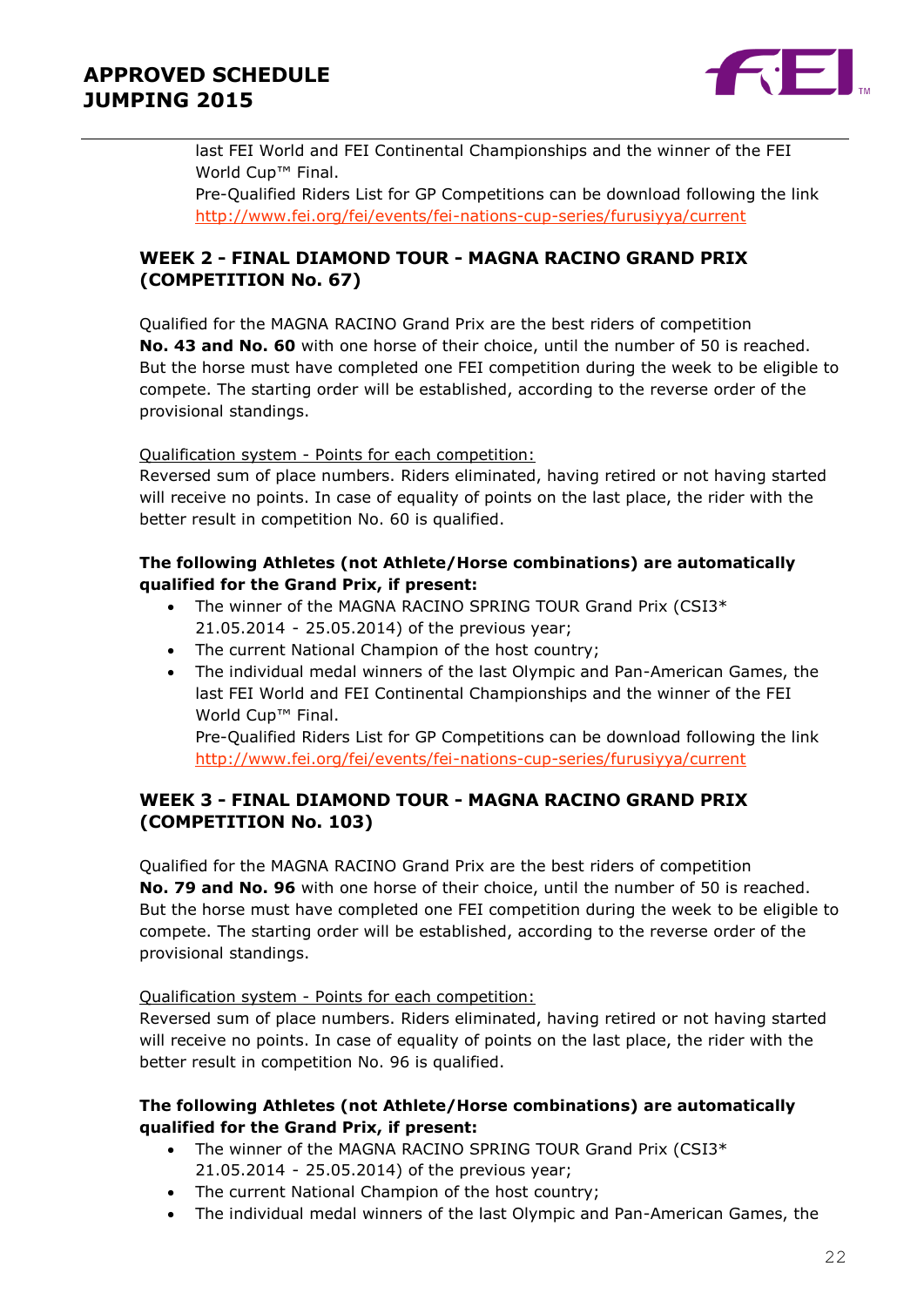

last FEI World and FEI Continental Championships and the winner of the FEI World Cup<sup>™</sup> Final. Pre-Qualified Riders List for GP Competitions can be download following the link <http://www.fei.org/fei/events/fei-nations-cup-series/furusiyya/current>

## **X. VETERINARY MATTERS**

**VETERINARY REGULATIONS (VRs), 14th edition, effective 1 January 2015**

### **1. CUSTOMS FORMALITIES**

BTG Spedition und Logistik GmbH IZ NÖ Süd, Strasse 14, Objekt 32 A-2355 Wiener Neudorf Phone: +43 (2236) 62555 115 | Mobile: +43 (699) 1224 3012 Fax: +43 (2236) 62555 915 | E-Mail: eva.galbavy@btg.at Web: [http://www.btg.at](http://www.btg.at/)

### **2. HEALTH REQUIREMENTS**

#### **GENERAL**

In accordance with the FEI Code of Conduct it is imperative that all Horses at FEI Events are physically fit and free from infectious disease before being allowed to compete.

#### **3. NATIONAL REQUIREMENTS**

If applicable please provide:

#### **4. TRANSPORT OF HORSES**

Horses must be fit to travel and be transported in vehicles suitable for the transport of horses. Any government requirements for disease testing and control must be requested well in advance, to ensure that the Horse is in compliance by the time of arrival at the border of the country where the Event is taking place. Athletes, or their representatives, have the responsibility to be in compliance with national legislation in both their country of origin and the host nation of the Event; where necessary Athletes must contact local government authorities or veterinary advisors for information regarding animal health requirements and transport legislation. Within the European Union (EU), this includes EU Council Regulation (EC) No 1/2005 concerning the protection of animals during transport within the Member States of the EU.

#### **5. VENUE ARRIVAL INFORMATION & FITNESS TO COMPETE**

### **PASSPORTS General Regulations Article 137**

**For all issues relating to FEI Horse Passports/FEI Recognition Cards please contact**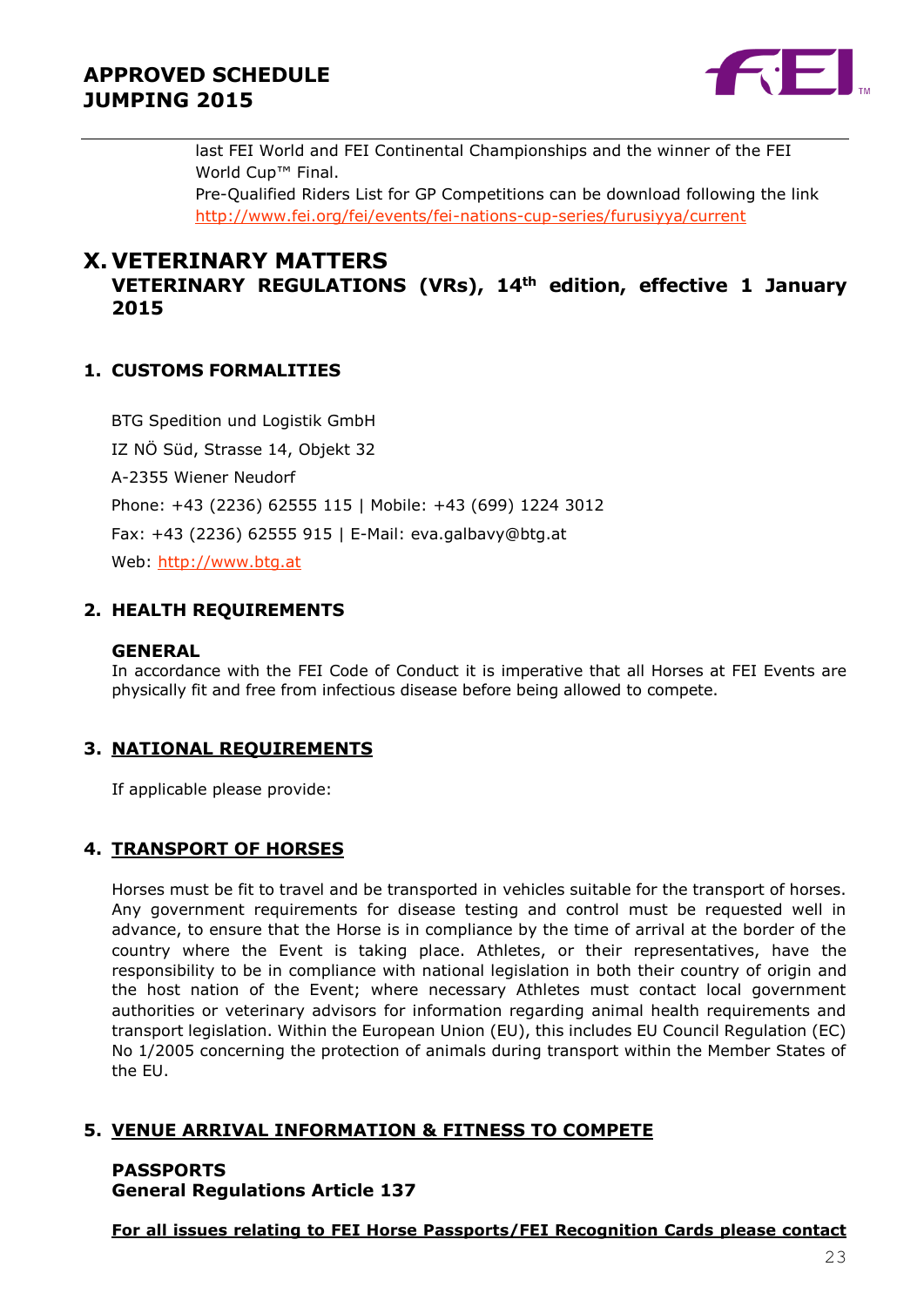

#### **your National Federation**

All Horses competing at FEI Events must be registered with the FEI.

FEI Passports or FEI Recognition Cards (for those Horses with a national passport approved by the FEI) are compulsory for FEI Events, with the exception of CNs and CIMs as outlined below.

| <b>Event's Category</b>                         | FEI Passport and or Recognition Card                                                               |
|-------------------------------------------------|----------------------------------------------------------------------------------------------------|
| <b>National Events</b>                          | Not compulsory                                                                                     |
| CSI1*-2*/J-B/Y-B/Ch-B/U25-<br>B/V-B/Am-B/P/Ch-A | Not compulsory for Horses from the host Nation<br>- Compulsory for Horses from the invited Nations |
| CSI3*-5*/CSIOs/J-A/Y-A/V-<br>$A/U25 - A/Am-A$   | Compulsory                                                                                         |
| All Championships/Games                         | Compulsory                                                                                         |
| $CSI1*-5*-W$                                    | Compulsory                                                                                         |

Athletes who do not present a Horse's Passport and/or Recognition Card, or one that is not correctly validated, or failing to meet other passport requirements including micro-chipping, vaccination, Equine Anti-Doping and Controlled Medication control (Veterinary Regulations Article 1030), will be **subject to Sanctions in accordance with Annex II of the Veterinary Regulations** and may not be allowed to compete.

Athletes will be required to write their name and counter sign next to any passport irregularity entry noted, as an acknowledgement, prior to receiving the passport and leaving the show ground. Following a warning being issued for such an irregularity, the Athlete will have 30 days to correct this. Failure to correct such irregularities within 30 days will result in a sanction being imposed.

Note, for Horses permanently resident in a Member State of the European Union, all Horses must have a national EU passport in compliance with EU Regulations to which a FEI Recognition card is applied. The exception to this being Horses in possession of an FEI passport which has been continually revalidated without interruption.

#### **VACCINATIONS - EQUINE INFLUENZA 2015 Veterinary Regulations Article 1028**

Horses competing at FEI Events must comply with the requirements for Equine Influenza vaccination in accordance with the Veterinary Regulations and as summarised below.

| <b>VACCINATION</b>    | <b>PROTOCOL</b>                                                                                                                                                                      | <b>ELIGIBILITY</b><br>то<br><b>ENTER</b><br>VENUE                                                                                                                        |
|-----------------------|--------------------------------------------------------------------------------------------------------------------------------------------------------------------------------------|--------------------------------------------------------------------------------------------------------------------------------------------------------------------------|
| <b>Primary Course</b> | $1st$ Vaccination: day 0<br>(e.g. 1 January)<br>2 <sup>nd</sup> Vaccination: day 21-92<br>(e.g. 1 February)                                                                          | May compete 7 days after the<br>2 <sup>nd</sup> Vaccination                                                                                                              |
| <b>First Booster</b>  | Within 7 months of the 2nd<br>vaccination of the<br>Primary<br>Course<br>(e.g. 1 August)                                                                                             | May compete for 6 months $+21$<br>days after the 2 <sup>nd</sup> vaccination of<br>the Primary Course<br>Must not compete in the 7 days<br>after receiving a vaccination |
| <b>Boosters</b>       | MINIMUM: within one year of<br>previous booster vaccination<br><b>COMPETING:</b><br>IF.<br>must be<br>competing in the 6 months $+21$<br>days of the previous booster<br>vaccination | Must have been vaccinated<br>within the 6 months $+21$ days<br>before arriving at the Event<br>Must not compete in the 7 days<br>after receiving a vaccination           |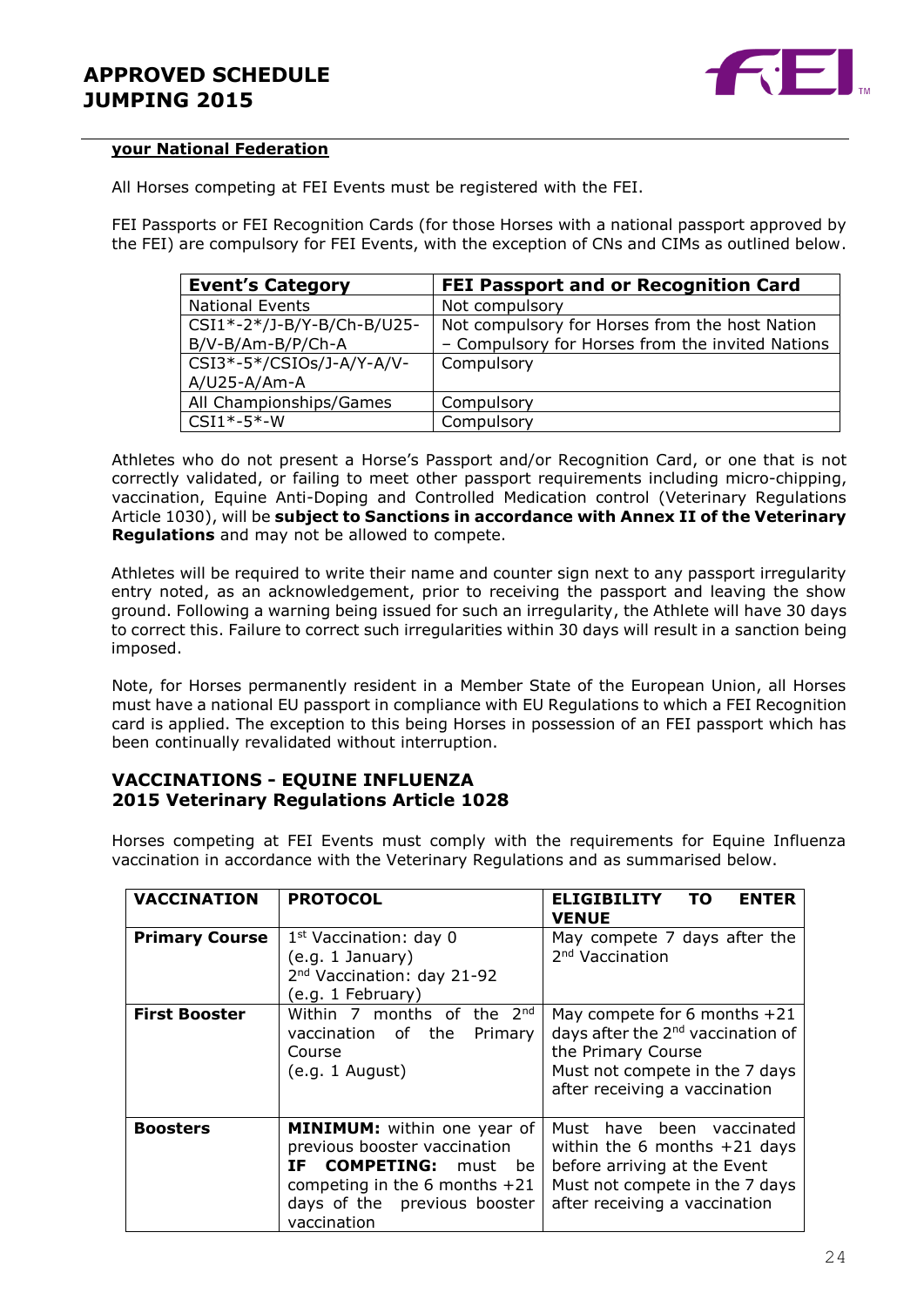

Exceptions to the requirement for FEI equine influenza vaccinations currently exist only for those Horses competing at CNs or CIMs where there are no national requirements for influenza vaccination in both the Event host country and the Horse's country of origin (General Regulations Article 137).

#### **EXAMINATION ON ARRIVAL 2015 Veterinary Regulations Article 1032**

On arrival at an Event venue, all Horses must undergo an examination by a veterinarian to confirm their identification from their passport and micro-chip (where present), their vaccination status and general health. To protect all horses attending events, any Horse with a questionable health status with regards to vaccination, disease or other concerns, must be stabled within the isolation facilities provided by the Organising Committee pending a decision on entering the venue.

#### **HORSE INSPECTIONS 2015 Veterinary Regulations Article 1033, Table 2**

All Horses will be assessed for their orthopaedic fitness to compete during the Horse Inspection. Any Horse demonstrating questionable fitness may be referred to the Holding Box for further veterinary examination. Horses not deemed fit to compete by the Inspection Panel will not be permitted to compete.

#### **LIMB SENSITIVITY EXAMINATION 2015 Veterinary Regulations Article 1034**

Horses are not eligible to compete when a limb, or part of a limb, is hyposensitive or hypersensitive (both of which shall constitute "abnormal limb sensitivity"). Hypersensitive limbs have an excessive or abnormal reaction to palpation. Hyposensitive limbs include any alteration in sensitivity induced by a neurectomy or chemical desensitisation for as long as the alteration in sensitivity persists.

All Horses are subject to Examination under the Protocol for abnormal limb sensitivity throughout the Period of an Event, including, but not limited to, between rounds and before the Jump Off. Horses may be examined once or on multiple occasions during the Period of an Event.

Horses may be selected for Examination under the Protocol randomly or they may be targeted. All Horses selected to be tested must submit promptly to the Examination or are subject to immediate Disqualification. There is no obligation to examine any specific number of Horses at an Event.

## **6. EQUINE ANTI-DOPING AND CONTROLLED MEDICATION PROGRAMME (EADCMP)**

#### **2015 Veterinary Regulations, Chapter VI**

Within FEI Groups I & II, the Organising Committee should charge athletes the equivalent of CHF 12.50 towards the cost of the EADCMP, which is overseen by the FEI Veterinary Department.

#### **SAMPLING**

All horses competing at FEI Events may be subject to sampling for the presence of FEI Equine Prohibited Substances in accordance with the FEI Equine Anti-Doping and Controlled Medication Regulations (EADCMRs). Horses may be selected for sampling in accordance with obligatory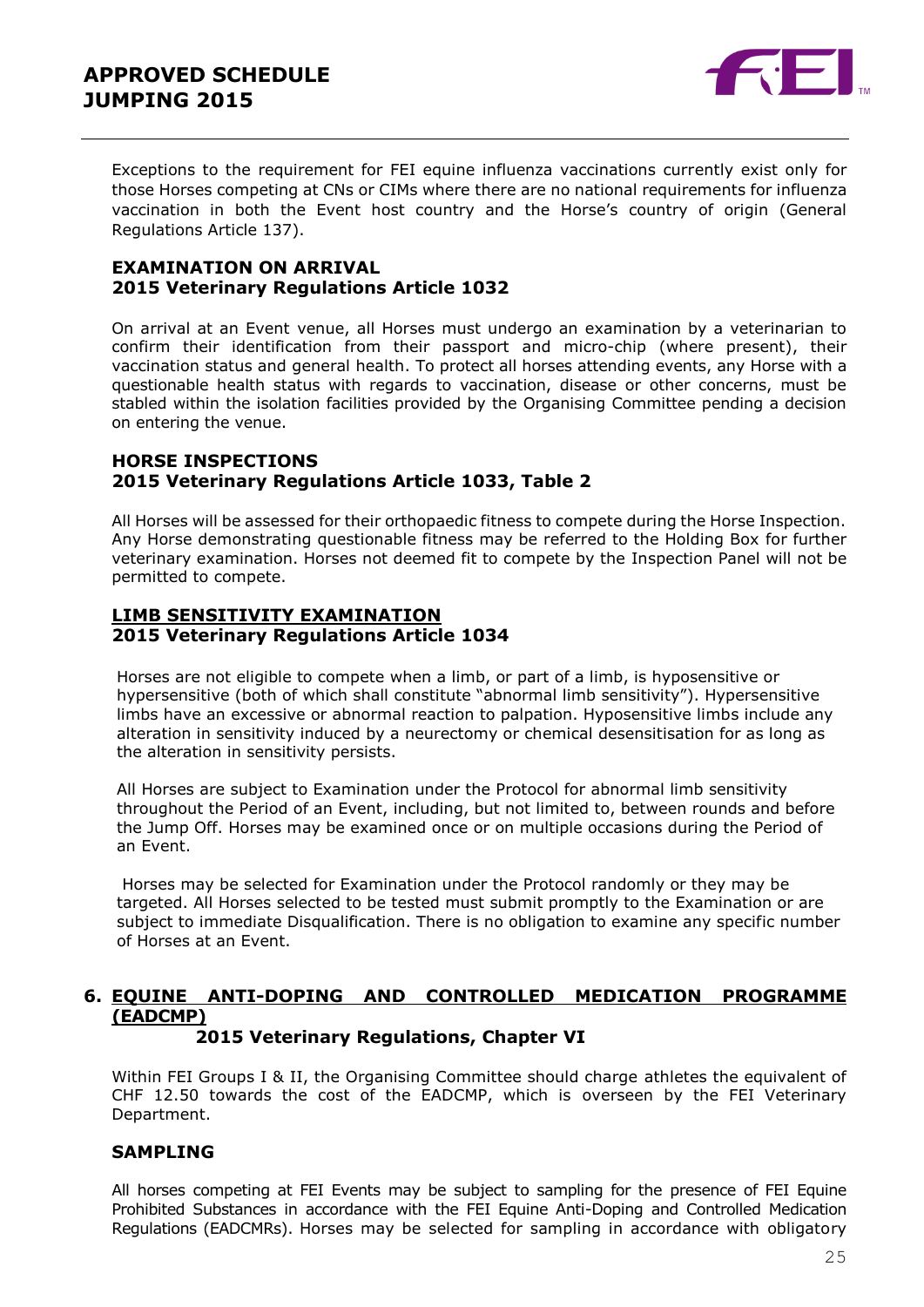

testing, targeted or random sampling procedures (2014 Veterinary Regulations Article 1057 and 1058).

#### **CLEAN SPORT INFORMATION**

The current FEI Equine Prohibited Substances List of Banned Substances and Controlled Medications (the EPSL) is available on the FEI Clean Sport website: [www.FEICleanSport.org](http://www.feicleansport.org/) as a PDF document, database or smart phone app. Detection times are also provided for a limited number of Controlled Medication substances where available.

Elective Testing (Art.1056) may be carried out, by Competitors for their Horses, prior to an Event to check for the presence of prohibited substances please refer to [www.FEI.org/veterinary](http://www.fei.org/veterinary) for information and details.

#### **FEI LABORATORY FOR SAMPLE ANALYSIS**

GROUPS I & II ONLY – FEI CENTRAL LABORATORY

Under Veterinary Regulations Chapter VI, Article 1057, all samples collected in Groups I and II, must be analysed by the:

#### **FEI Central Laboratory LGC Limited Quotient Bio Analytical Sciences and HFL Sport Science Newmarket Road Fordham, Cambridgeshire CB7 5WW**.

Samples collected outside of FEI Groups 1 and 2 may be analysed at an alternative FEI Approved Laboratory (Vet. Regs. Art. 1064). Additional information can be found under <http://www.fei.org/fei/horse-health-and-welfare/doping-controlled-medication>

#### **Please select the FEI Approved Laboratory for your event from one of the following:**

| <b>Localisation</b> | <b>Contact</b>                                                                                                                                                                                                  | <b>Choice</b> |
|---------------------|-----------------------------------------------------------------------------------------------------------------------------------------------------------------------------------------------------------------|---------------|
| World Wide          | <b>LGC Limited</b><br>Dr. Clive Pearce<br>Quotient Bio Analytical Sciences and HFL Sport<br>Science Newmarket Road Fordham<br>Cambridgeshire CB7 5 WW<br>Tel: +44 (0) 1638 720 500<br>Fax: +44 (0) 1638 724 200 | $\times$      |
|                     | email: Clive.Pearce@LGCGroup.com                                                                                                                                                                                |               |

#### **FURTHER QUERIES ON THIS INFORMATION**

If you have any further questions please refer to: [www.fei.org/Veterinary](file:///C:/Users/mzo/AppData/Local/Microsoft/VEU/AppData/Local/Microsoft/Windows/Temporary%20Internet%20Files/Content.Outlook/1W63BF58/www.fei.org/Veterinary)

Please feel free to contact veterinary@fei.org for further information. Tel: +41 21 310 47 47

### **7. INJURY SURVEILLANCE (Art.1035)**

Horses participating in FEI Events are subject to injury surveillance protocols; such information is essential to ensure that (i) the Horse's welfare remains paramount at all times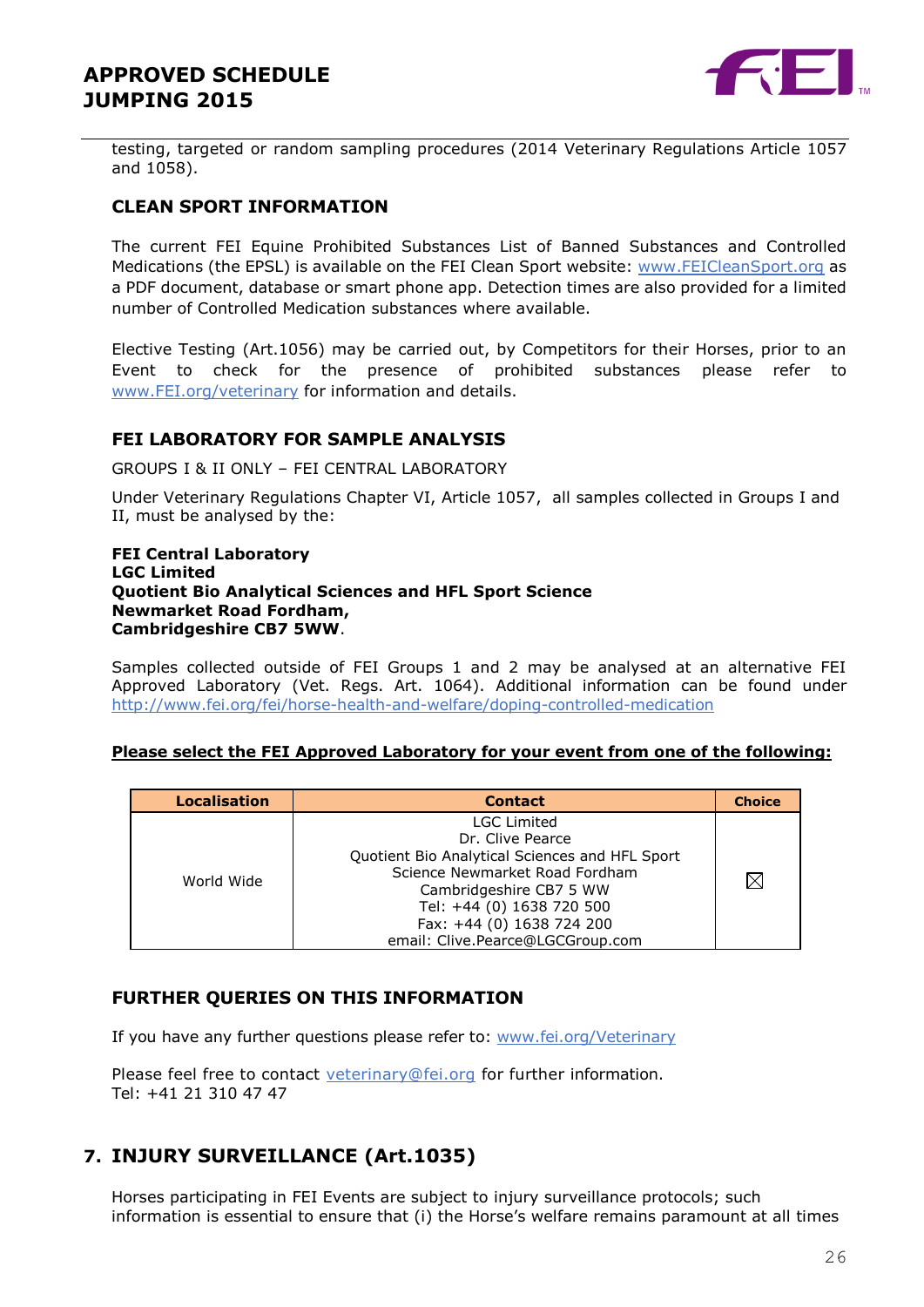

and (ii) sound scientific reasoning is applied to the safety of all Horses and Athletes participating at Events. Official Veterinarians are required to report on each injured horse at an event.

## **XI. HUMAN ANTI-DOPING**

At a minimum, and pursuant to Article 22.3 of the ADRHAs, Organisers must provide the following at Events where the FEI informs the Organiser at least two (2) months before the Event that human anti-doping testing is scheduled to take place at the Event:

**1**. One (1) staff member able to act as point of contact and coordinator for the *Doping Control Officers* (*DCOs*) with the contact name and details of this staff member to be communicated to the *FEI* at least two (2) weeks prior to the starting date of the *Event.*

**2.** Human anti-doping facilities reasonably separated from public activity, consisting of:

- one (1) private room exclusively dedicated for use by the *DCOs* with one (1) table, two (2) chairs, pens and paper and one (1) lockable fridge; and

- a waiting room/area with a suitable number of chairs as well as an appropriate amount of individually sealed, non-caffeinated and non alcoholic beverages, which includes a mix of natural mineral water and soft drinks ; and

- one (1) private and clean bathroom/toilet, adjacent or as near as possible to the *DCO* room and waiting area.

**3.** Staff members (or volunteers) of both genders, able to act as *Chaperones*. The number of *Chaperones* available to the *OC* must be communicated to the *FEI* as early as possible following receipt by the *OC* of the *Testing* plan for the *Event*. Please see the qualifications for Chaperones in the ADRHAs.

Additional information on Human Anti-Doping can be found under: <http://www.fei.org/fei/cleansport/ad-athletes>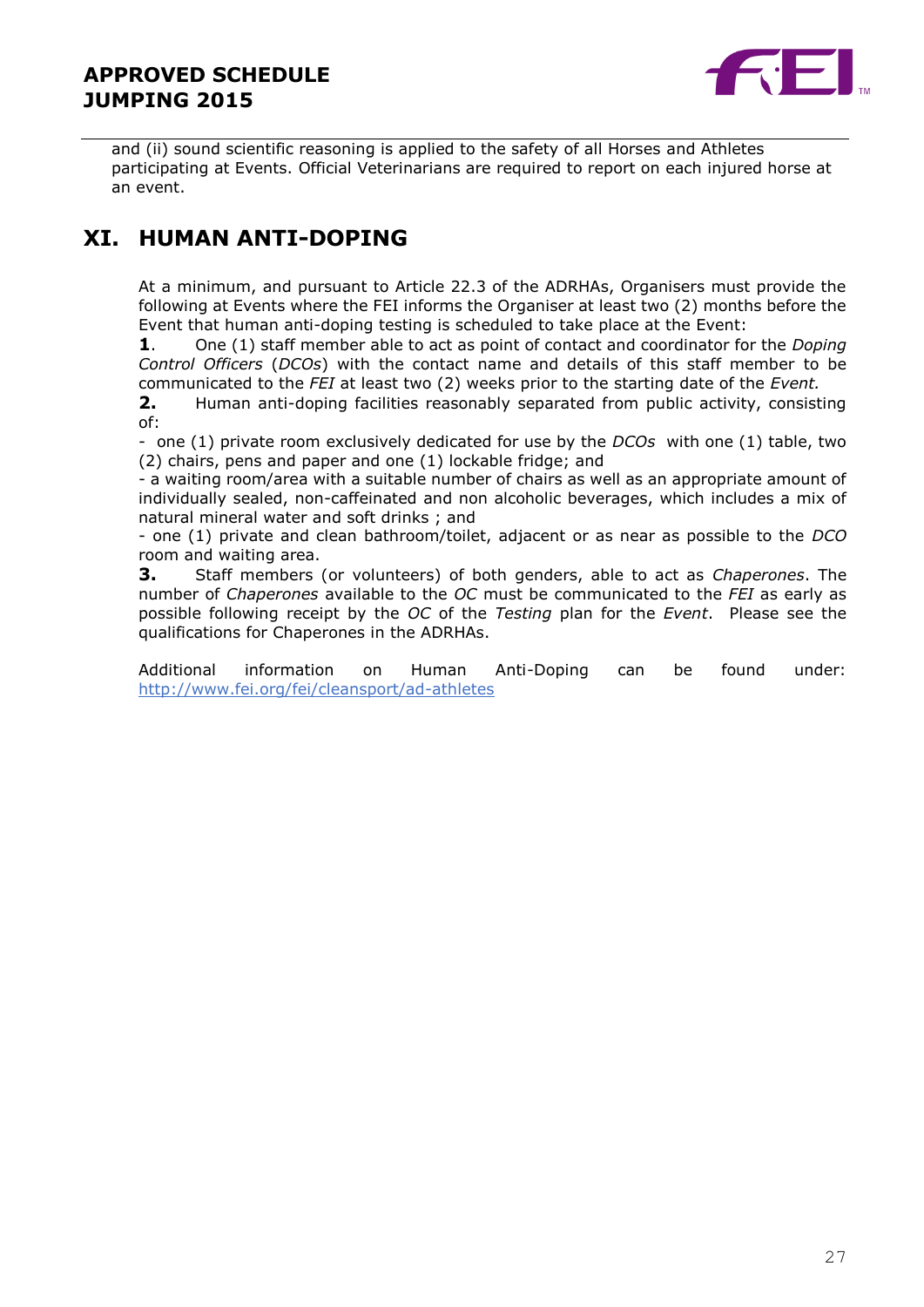

## **XII. COMPETITIONS**

#### **International competitions must not start before 08:00 and should not finish after 23:00 unless otherwise approved by the FEI.**

## **MAGNA RACINO SPRING TOUR 2015 TOTAL PRIZE MONEY EUR 392.600,00**

**WEEK 1 Wed, 15.04. – Sun, 19.04.2015**

#### **WEEK 1 - TOTAL PRIZE MONEY EUR 99.300,00**

**EVENT CATEGORY: CSI2\* EUR 89.700,00**

**EVENT CATEGORY: CSIYH1\* EUR 9.600,00**

#### **EVENT CATEGORY: CSICh-A prizes in kind**

| CSI2*   |                |                          |             | 89.700€              |
|---------|----------------|--------------------------|-------------|----------------------|
| Thu     | 4              | Silver Tour              | $1,30 \; m$ | 1.500€               |
| Thu     | 5              | Platin Tour              | $1,40 \; m$ | 2.500€               |
| Thu     | 6              | Diamond Tour             | $1,45 \; m$ | 5.000€               |
| Thu     | 10             | <b>Bronze Tour</b>       | $1,20 \; m$ | 1.000€               |
| Fri     | 12             | <b>Bronze Tour</b>       | $1,20 \; m$ | 1.500€               |
| Fri     | 14             | <b>VIP Tour Medium</b>   | $1,25 \; m$ | 600€                 |
| Fri     | 15             | Gold Tour                | $1,35 \; m$ | 2.000€               |
| Fri     | 16             | Platin Tour              | $1,40 \; m$ | 3.000€               |
| Fri     | 17             | <b>VIP Tour Small</b>    | $1,15 \; m$ | 400€                 |
| Fri     | 18             | Silver Tour              | $1,30 \; m$ | 2.000€               |
| Fri     | 19             | <b>VIP Tour Large</b>    | $1,40 \; m$ | 800€                 |
| Sat     | 23             | <b>VIP Tour Large</b>    | $1,40 \; m$ | 800€                 |
| Sat     | 24             | Diamond Tour             | $1,45 \; m$ | <b>L.R.</b> 24.500 € |
| Sat     | 25             | <b>VIP Tour Small</b>    | $1,15 \; m$ | 400€                 |
| Sat     | 27             | <b>VIP Tour Medium</b>   | $1,25 \; m$ | 600€                 |
| Sat     | 28             | Gold Tour                | $1,35 \; m$ | 2.500€               |
| Sun     | 29             | Final Gold Tour          | $1,35 \; m$ | 3.500€               |
| Sun     | 30             | Final Platin Tour        | $1,40 \; m$ | 5.000€               |
| Sun     | 31             | Final Diamond Tour       | $1,45 \; m$ | <b>L.R.</b> 24.500 € |
| Sun     | 32             | Final Bronze Tour        | $1,25 \; m$ | 2.000 €              |
| Sun     | 33             | <b>Final Silver Tour</b> | $1,30 \; m$ | 3.000€               |
| Sun     | 34             | Final VIP Tour Small     | $1,15 \; m$ | 700€                 |
| Sun     | 35             | Final VIP Tour Medium    | $1,25 \; m$ | 900€                 |
| Sun     | 36             | Final VIP Tour Large     | $1,40 \; m$ | 1.000€               |
| CSIYH1* |                |                          |             | 9.600€               |
| Wed     | 1              | 5-year-old-horses        | $1,15 \; m$ | 600€                 |
| Wed     | 2              | 6-year-old-horses        | $1,25 \; m$ | 700€                 |
| Wed     | 3              | 7-year-old-horses        | $1,35 \; m$ | 1.000€               |
| Thu     | $\overline{7}$ | 5-year-old-horses        | $1,15 \; m$ | 600€                 |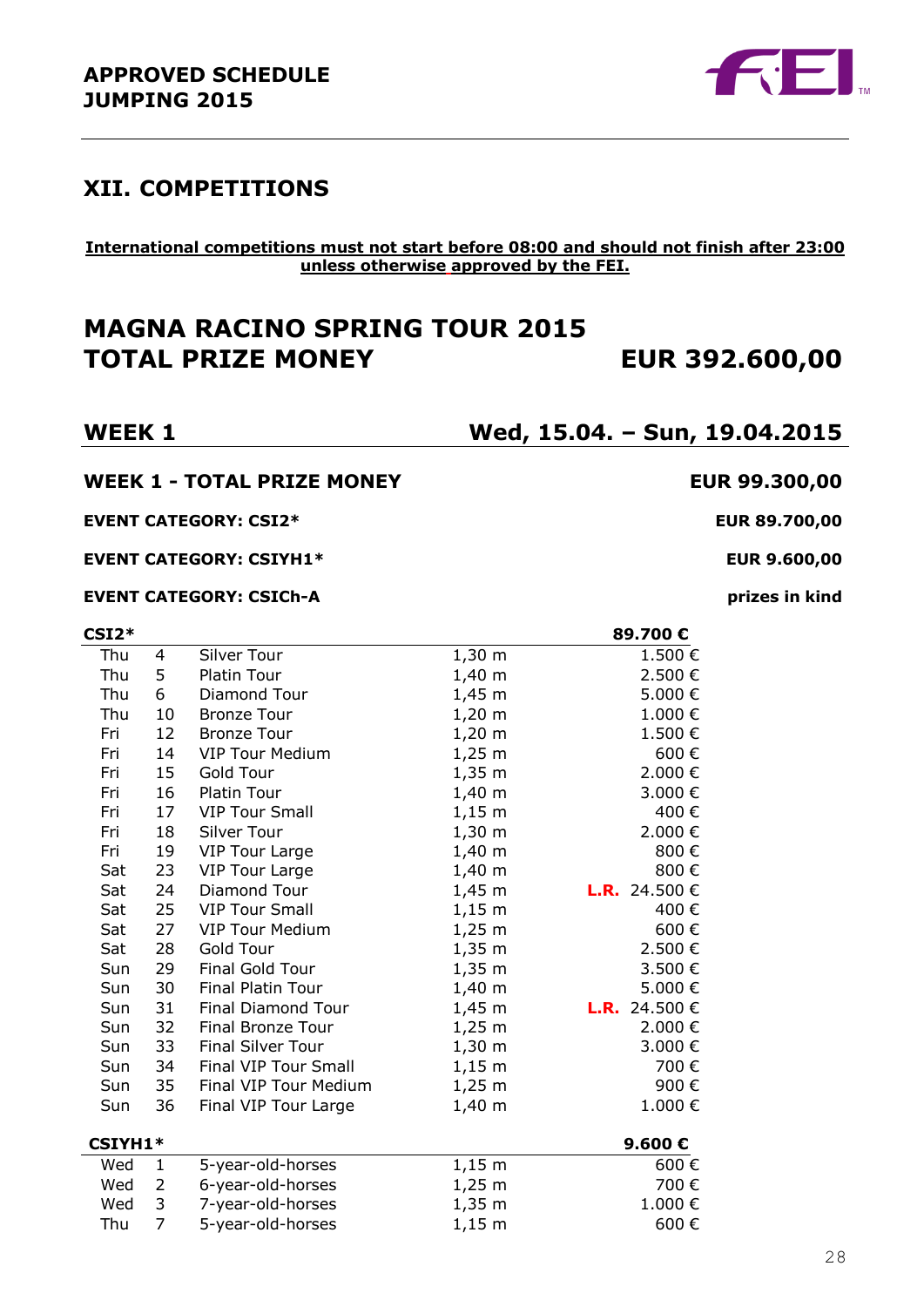| Thu            | 8  | 7-year-old-horses       | $1,35 \; m$ | 1.000€         |
|----------------|----|-------------------------|-------------|----------------|
| Thu            | 9  | 6-year-old-horses       | $1,25 \; m$ | 700 €          |
| Sat            | 20 | Final 5-year-old-horses | $1,20 \; m$ | 1.000€         |
| Sat            | 21 | Final 6-year-old-horses | $1,30 \; m$ | 1.500€         |
| Sat            | 22 | Final 7-year-old-horses | $1,35 \; m$ | 2.500€         |
|                |    |                         |             |                |
| <b>CSICh-A</b> |    |                         |             |                |
| Thu            | 11 | Children Tour           | $1,20 \; m$ | prizes in kind |
| Fri            | 13 | Children Tour           | $1,20 \; m$ | prizes in kind |
| Sat            | 26 | Final Children Tour     | $1,25 \; m$ | prizes in kind |
|                |    |                         |             |                |

## **WEEK 2 - TOTAL PRIZE MONEY EUR 140.800,00**

#### **EVENT CATEGORY: CSI3\* EUR 131.200,00**

#### **EVENT CATEGORY: CSIYH1\* EUR 9.600,00**

#### **EVENT CATEGORY: CSICh-A prizes in kind**

| Thu     | 40 | <b>Bronze Tour</b>        | $1,20 \; m$ | 1.000€               |
|---------|----|---------------------------|-------------|----------------------|
| Thu     | 41 | Silver Tour               | $1,30 \; m$ | 1.500€               |
| Thu     | 42 | Platin Tour               | $1,40 \; m$ | 4.000 €              |
| Thu     | 43 | Diamond Tour              | $1,50 \; m$ | 8.000€               |
| Fri     | 48 | <b>VIP Tour Small</b>     | $1,15 \; m$ | 400€                 |
| Fri     | 49 | <b>VIP Tour Medium</b>    | $1,25 \; m$ | 600€                 |
| Fri     | 50 | Gold Tour                 | $1,35 \; m$ | 3.000 €              |
| Fri     | 51 | Platin Tour               | $1,40 \; m$ | 7.000 €              |
| Fri     | 52 | <b>Bronze Tour</b>        | $1,20 \; m$ | 1.500€               |
| Fri     | 54 | <b>VIP Tour Large</b>     | $1,40 \; m$ | 800€                 |
| Fri     | 55 | Silver Tour               | $1,30 \; m$ | 2.000€               |
| Sat     | 59 | <b>VIP Tour Large</b>     | $1,40 \; m$ | 800€                 |
| Sat     | 60 | Diamond Tour              | $1,50 \; m$ | <b>L.R.</b> 24.500 € |
| Sat     | 61 | <b>VIP Tour Small</b>     | $1,15 \; m$ | 400€                 |
| Sat     | 63 | <b>VIP Tour Medium</b>    | $1,25 \; m$ | 600€                 |
| Sat     | 64 | Gold Tour                 | $1,35 \; m$ | 5.000€               |
| Sun     | 65 | Final Gold Tour           | $1,40 \; m$ | 8.000€               |
| Sun     | 66 | Final Platin Tour         | $1,45 \; m$ | <b>L.R.</b> 24.500 € |
| Sun     | 67 | <b>Final Diamond Tour</b> | $1,50 \; m$ | <b>L.R.</b> 30.000 € |
| Sun     | 68 | Final Bronze Tour         | $1,25 \; m$ | 2.000€               |
| Sun     | 69 | <b>Final Silver Tour</b>  | $1,35 \; m$ | 3.000 €              |
| Sun     | 70 | Final VIP Tour Small      | $1,15 \; m$ | 700€                 |
| Sun     | 71 | Final VIP Tour Medium     | $1,25 \; m$ | 900€                 |
| Sun     | 72 | Final VIP Tour Large      | $1,40 \; m$ | 1.000€               |
| CSIYH1* |    |                           |             | 9.600€               |
| Wed     | 37 | 5-year-old-horses         | $1,15 \; m$ | 600€                 |
| Wed     | 38 | 6-year-old-horses         | $1,25 \; m$ | 700€                 |
| Wed     | 39 | 7-year-old-horses         | $1,35 \; m$ | 1.000€               |
| Thu     | 44 | 5-year-old-horses         | $1,15 \; m$ | 600€                 |
| Thu     | 45 | 6-year-old-horses         | $1,25 \; m$ | 700€                 |
| Thu     | 46 | 7-year-old-horses         | $1,35 \; m$ | 1.000€               |

**CSI3\* 131.200 €**

## **WEEK 2 Wed, 22.04. – Sun, 26.04.2015**

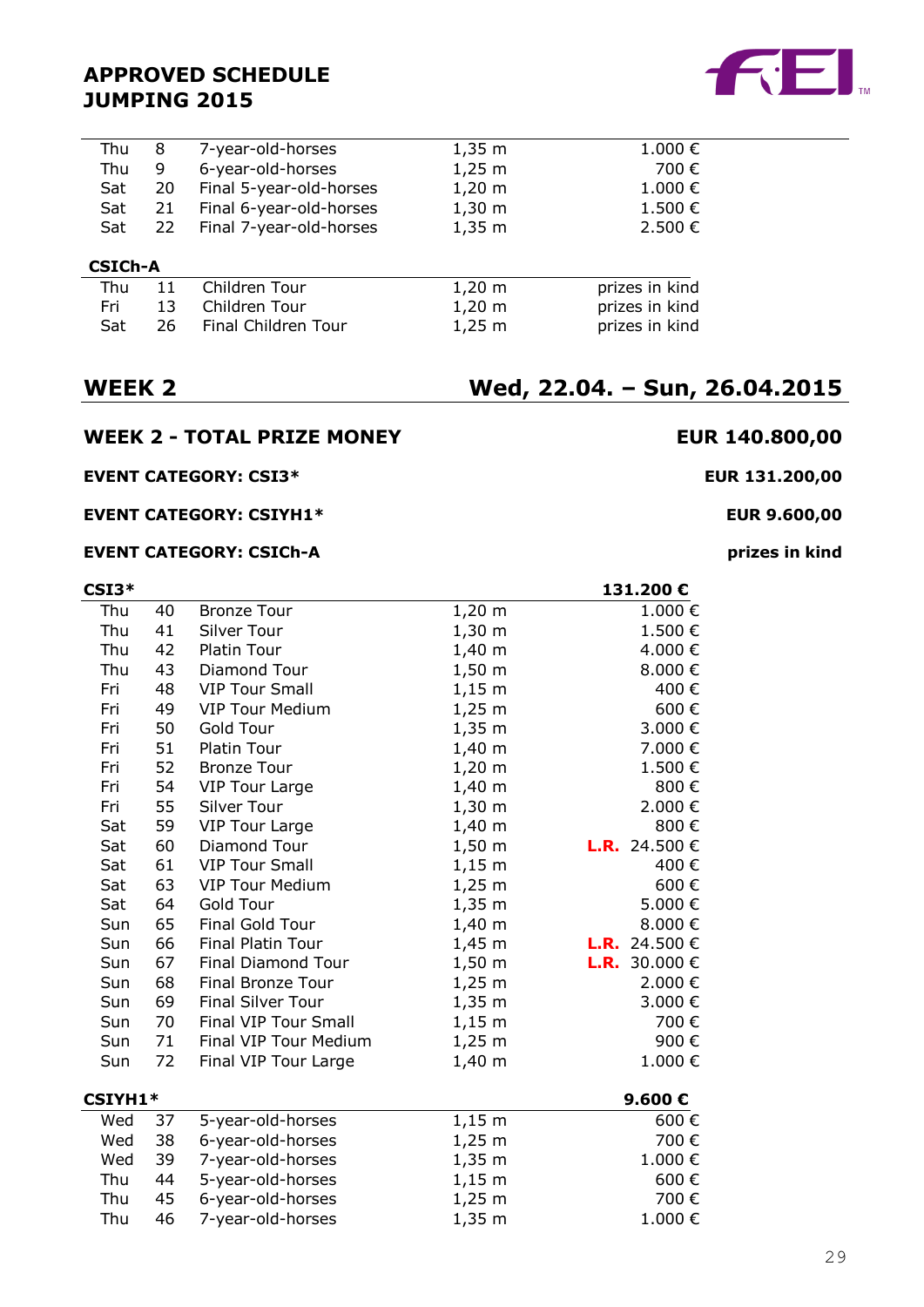| Sat            | 56 | Final 5-year-old-horses | $1,20 \; \mathrm{m}$ | $1.000 \in$    |
|----------------|----|-------------------------|----------------------|----------------|
| Sat            | 57 | Final 6-year-old-horses | $1,30 \; \text{m}$   | 1.500 €        |
| Sat            | 58 | Final 7-year-old-horses | $1,40 \; m$          | 2.500 €        |
| <b>CSICH-A</b> |    |                         |                      |                |
| Thu            | 47 | Children Tour           | $1,20 \; m$          | prizes in kind |
| Fri            | 53 | Children Tour           | $1,20 \; m$          | prizes in kind |

Sat 62 Final Children Tour 1,25 m prizes in kind

## **WEEK 3 - TOTAL PRIZE MONEY EUR 152.500,00**

### **EVENT CATEGORY: CSI3\* EUR 141.200,00**

### **EVENT CATEGORY: CSIYH1\* EUR 11.300,00**

#### **EVENT CATEGORY: CSICh-A prizes in kind**

| CSI3*   |     |                           |             | 141.200€             |
|---------|-----|---------------------------|-------------|----------------------|
| Thu     | 76  | <b>Bronze Tour</b>        | $1,20 \; m$ | 1.000€               |
| Thu     | 77  | Silver Tour               | $1,30 \; m$ | 1.500€               |
| Thu     | 78  | <b>Platin Tour</b>        | $1,40 \; m$ | 4.000€               |
| Thu     | 79  | Diamond Tour              | $1,50 \; m$ | 8.000€               |
| Fri     | 84  | <b>VIP Tour Small</b>     | $1,15 \; m$ | 400€                 |
| Fri     | 85  | <b>VIP Tour Medium</b>    | $1,25 \; m$ | 600€                 |
| Fri     | 86  | Gold Tour                 | $1,35 \; m$ | 3.000 €              |
| Fri     | 87  | <b>Platin Tour</b>        | $1,40 \; m$ | 7.000€               |
| Fri     | 88  | <b>Bronze Tour</b>        | $1,20 \; m$ | 1.500€               |
| Fri     | 90  | <b>VIP Tour Large</b>     | $1,40 \; m$ | 800€                 |
| Fri     | 91  | Silver Tour               | $1,30 \; m$ | 2.000€               |
| Sat     | 95  | <b>VIP Tour Large</b>     | $1,40 \; m$ | 800€                 |
| Sat     | 96  | Diamond Tour              | $1,50 \; m$ | <b>L.R.</b> 24.500 € |
| Sat     | 97  | <b>VIP Tour Small</b>     | $1,15 \; m$ | 400€                 |
| Sat     | 99  | <b>VIP Tour Medium</b>    | $1,25 \; m$ | 600€                 |
| Sat     | 100 | Gold Tour                 | $1,35 \; m$ | 5.000€               |
| Sun     | 101 | Final Gold Tour           | $1,40 \; m$ | 8.000 $\in$          |
| Sun     | 102 | <b>Final Platin Tour</b>  | $1,45 \; m$ | <b>L.R.</b> 24.500 € |
| Sun     | 103 | <b>Final Diamond Tour</b> | $1,55 \; m$ | <b>L.R.</b> 40.000 € |
| Sun     | 104 | <b>Final Bronze Tour</b>  | $1,25 \; m$ | 2.000 €              |
| Sun     | 105 | <b>Final Silver Tour</b>  | $1,35 \; m$ | 3.000€               |
| Sun     | 106 | Final VIP Tour Small      | $1,15 \; m$ | 700€                 |
| Sun     | 107 | Final VIP Tour Medium     | $1,25 \; m$ | 900€                 |
| Sun     | 108 | Final VIP Tour Large      | $1,40 \; m$ | 1.000€               |
| CSIYH1* |     |                           |             | 11.300€              |
| Wed     | 73  | 5-year-old-horses         | $1,15 \; m$ | 600€                 |
| Wed     | 74  | 6-year-old-horses         | $1,25 \; m$ | 800€                 |
| Wed     | 75  | 7-year-old-horses         | $1,35 \; m$ | 1.000€               |
| Thu     | 80  | 5-year-old-horses         | $1,15 \; m$ | 600€                 |
| Thu     | 81  | 6-year-old-horses         | $1,25 \; m$ | 800€                 |
| Thu     | 82  | 7-year-old-horses         | $1,35 \; m$ | 1.000€               |
| Sat     | 92  | Final 5-year-old-horses   | $1,20 \; m$ | 1.500€               |
|         |     |                           |             |                      |

## **WEEK 3 Wed, 29.04. – Sun, 03.05.2015**

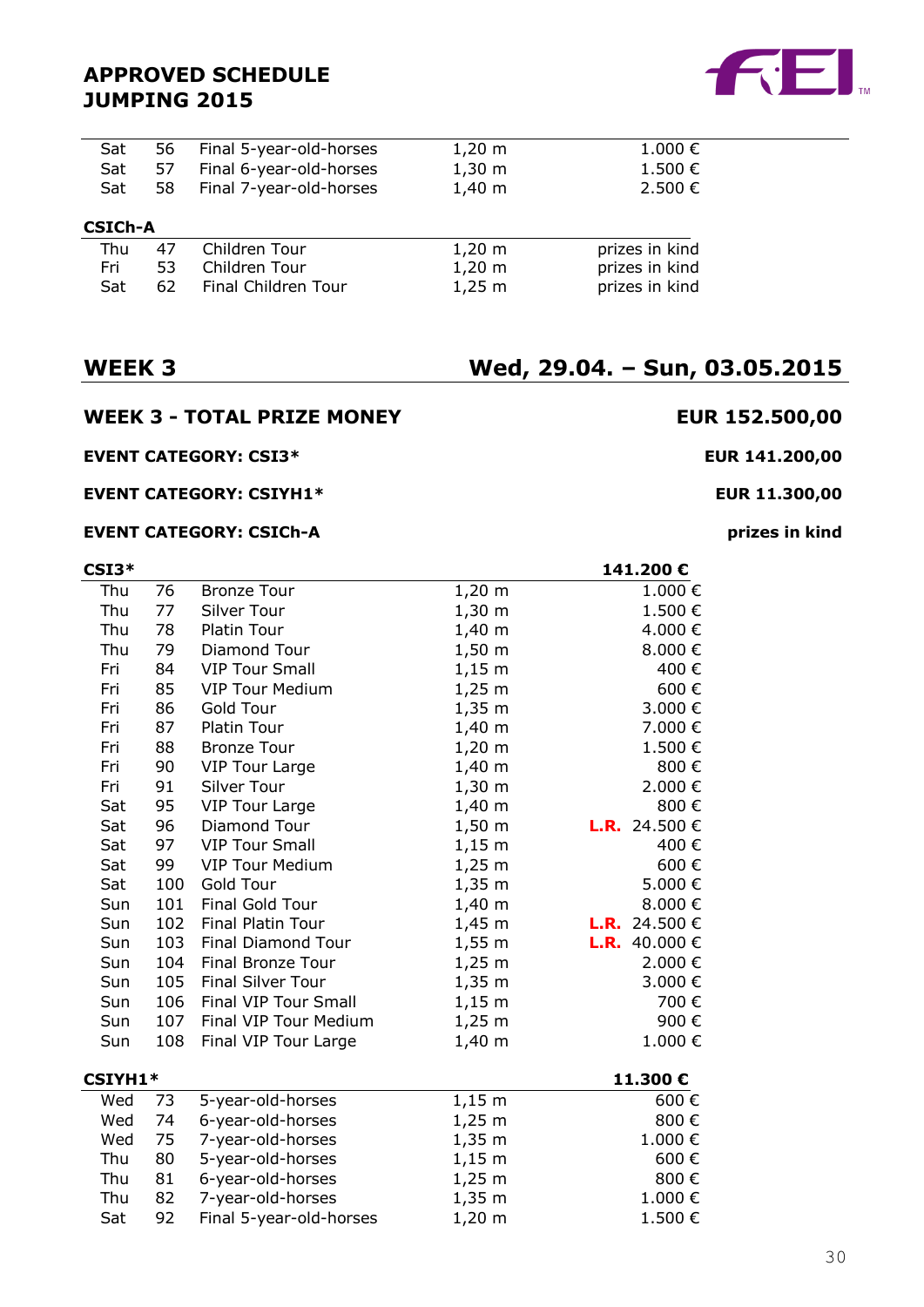

| 93             | Final 6-year-old-horses | $1,30 \; m$          | 2.000 €        |
|----------------|-------------------------|----------------------|----------------|
| 94             | Final 7-year-old-horses | $1,40 \; m$          | 3.000€         |
|                |                         |                      |                |
| <b>CSICH-A</b> |                         |                      |                |
| 83             | Children Tour           | $1,20 \; \mathrm{m}$ | prizes in kind |
| 89             | Children Tour           | $1,20 \; m$          | prizes in kind |
| 98             | Final Children Tour     | $1,25 \; m$          | prizes in kind |
|                |                         |                      |                |

## **WEEK 1 Wed, 15.04. – Sun, 19.04.2015**

## **Wednesday DATE : 15.04.2015**

| <b>COMPETITION No 1</b>           |                                                                       | 14:00 h                                                                                                        | CSIYH1*     |
|-----------------------------------|-----------------------------------------------------------------------|----------------------------------------------------------------------------------------------------------------|-------------|
| International jumping competition |                                                                       |                                                                                                                | Art.238.1.1 |
| 5-year-old-horses                 |                                                                       |                                                                                                                |             |
| Jump-off (if any):                | no                                                                    | Speed/Fixed time:                                                                                              | 350 m/min   |
| Obstacles height:                 | max. 1,15 m                                                           | Number of horses per athlete:                                                                                  | 3           |
| Total prize money:                | € 600,00                                                              | Maximum number of athletes:                                                                                    | 100         |
| be provided.                      |                                                                       | If more than 100 take part then, the competition must be divided and the equivalent amount of prize money must |             |
| Chart to be used:                 | 1 (25% to winner) $\boxtimes$                                         | 2 (33% to winner)                                                                                              |             |
|                                   | Prize money for each athlete placed beyond 13 <sup>th</sup> : € 15,00 |                                                                                                                |             |
| <b>COMPETITION No 2</b>           |                                                                       | 15:45 h                                                                                                        | CSIYH1*     |
| International jumping competition |                                                                       |                                                                                                                | Art.238.2.1 |
| 6-year-old-horses                 |                                                                       |                                                                                                                |             |
| Jump-off (if any):                | no                                                                    | Speed/Fixed time:                                                                                              | 350 m/min   |
| Obstacles height:                 | max. 1,25 m                                                           | Number of horses per athlete:                                                                                  | 3           |
| Total prize money:                | € 700,00                                                              | Maximum number of athletes:                                                                                    | 100         |
| be provided.                      |                                                                       | If more than 100 take part then, the competition must be divided and the equivalent amount of prize money must |             |
| Chart to be used:                 | 1 (25% to winner) $\boxtimes$                                         | 2 (33% to winner)                                                                                              |             |
|                                   | Prize money for each athlete placed beyond 13th: € 17,00              |                                                                                                                |             |
| <b>COMPETITION No 3</b>           |                                                                       | 17:45 h                                                                                                        | CSIYH1*     |
| International jumping competition |                                                                       |                                                                                                                | Art.238.2.1 |
| 7-year-old-horses                 |                                                                       |                                                                                                                |             |
| Jump-off (if any):                | no                                                                    | Speed/Fixed time:                                                                                              | 350 m/min   |
| Obstacles height:                 | max. 1,35 m                                                           | Number of horses per athlete:                                                                                  | 3           |
| Total prize money:                | € 1.000,00                                                            | Maximum number of athletes:                                                                                    | 100         |
| be provided.                      |                                                                       | If more than 100 take part then, the competition must be divided and the equivalent amount of prize money must |             |
| Chart to be used:                 | 1 (25% to winner) $\boxtimes$                                         | 2 (33% to winner)                                                                                              |             |
|                                   | Prize money for each athlete placed beyond 13 <sup>th</sup> : € 25,00 |                                                                                                                |             |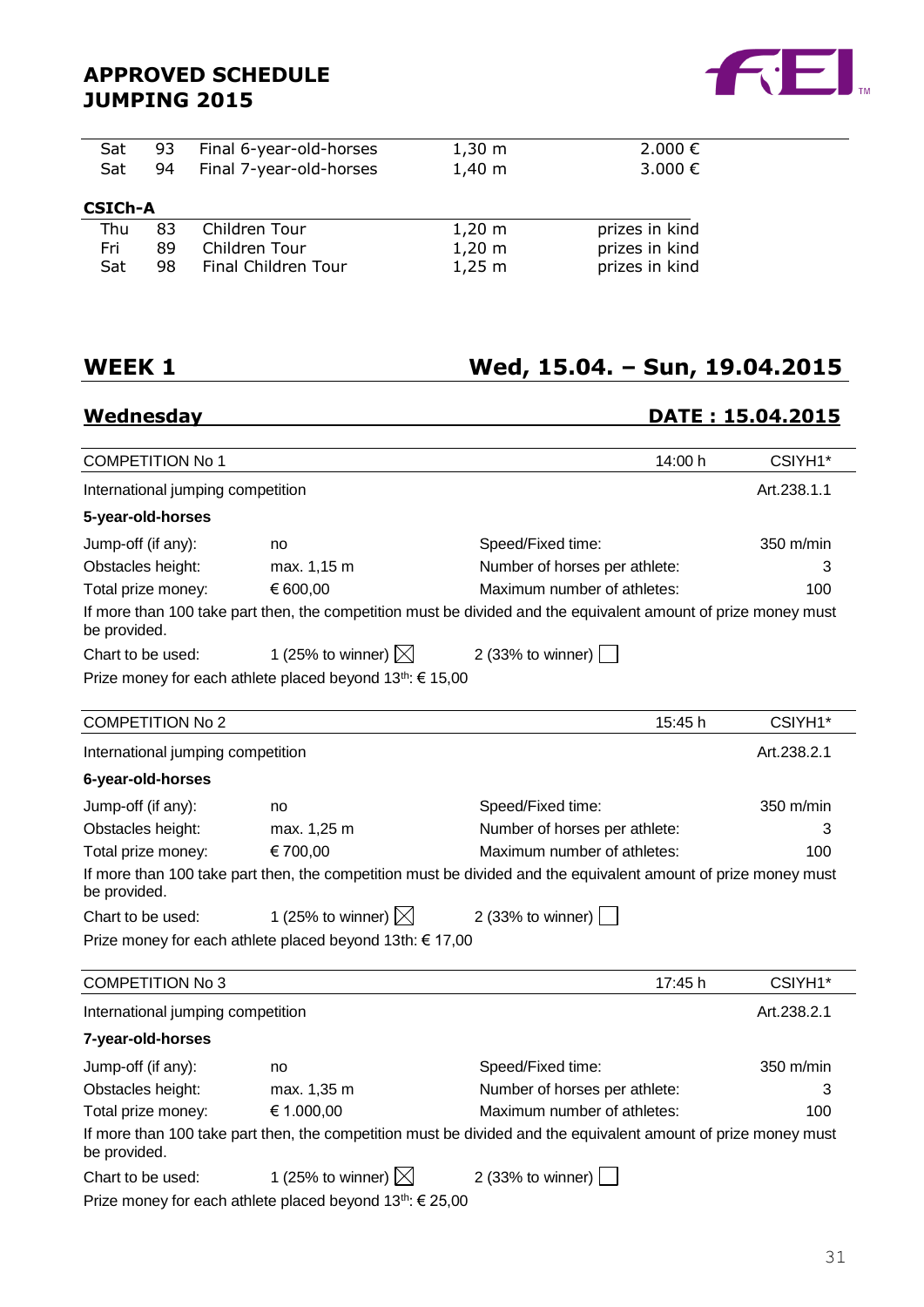

## **Thursday DATE : 16.04.2015**

| <b>COMPETITION No 4</b>           |                                                                        | 09:00 h                                                                                                        | CSI <sub>2</sub> * |
|-----------------------------------|------------------------------------------------------------------------|----------------------------------------------------------------------------------------------------------------|--------------------|
| International jumping competition |                                                                        |                                                                                                                | Art.238.2.1        |
| <b>Silver Tour</b>                |                                                                        |                                                                                                                |                    |
| Jump-off (if any):                | no                                                                     | Speed/Fixed time:                                                                                              | 350 m/min          |
| Obstacles height:                 | max. 1,30 m                                                            | Number of horses per athlete:                                                                                  | 2                  |
| Total prize money:                | € 1.500,00                                                             | Maximum number of athletes:                                                                                    | 100                |
| be provided.                      |                                                                        | If more than 100 take part then, the competition must be divided and the equivalent amount of prize money must |                    |
| Chart to be used:                 | 1 (25% to winner) $\boxtimes$ 2 (33% to winner)                        |                                                                                                                |                    |
|                                   | Prize money for each athlete placed beyond $13^{th}$ : $\in$ 40,00     |                                                                                                                |                    |
| <b>COMPETITION No 5</b>           |                                                                        | 12:45 h                                                                                                        | CSI <sub>2</sub> * |
| International jumping competition |                                                                        |                                                                                                                | Art.238.2.1        |
| <b>Platin Tour</b>                |                                                                        |                                                                                                                |                    |
| Jump-off (if any):                | no                                                                     | Speed/Fixed time:                                                                                              | 350 m/min          |
| Obstacles height:                 | max. 1,40 m                                                            | Number of horses per athlete:                                                                                  | 2                  |
| Total prize money:                | € 2.500,00                                                             | Maximum number of athletes:                                                                                    | 100                |
| be provided.                      |                                                                        | If more than 100 take part then, the competition must be divided and the equivalent amount of prize money must |                    |
| Chart to be used:                 | 1 (25% to winner) $\boxtimes$ 2 (33% to winner)                        |                                                                                                                |                    |
|                                   | Prize money for each athlete placed beyond $13^{th}$ : $\in$ 60,00     |                                                                                                                |                    |
| <b>COMPETITION No 6</b>           |                                                                        | 16:00 h                                                                                                        | CSI <sub>2</sub> * |
| International jumping competition |                                                                        |                                                                                                                | Art.238.2.1        |
| <b>Diamond Tour</b>               |                                                                        |                                                                                                                |                    |
| Jump-off (if any):                | no                                                                     | Speed/Fixed time:                                                                                              | 350 m/min          |
| Obstacles height:                 | max. 1,45 m                                                            | Number of horses per athlete:                                                                                  |                    |
| Total prize money:                | € 5.000,00                                                             | Maximum number of athletes:                                                                                    | 100                |
| be provided.                      |                                                                        | If more than 100 take part then, the competition must be divided and the equivalent amount of prize money must |                    |
| Chart to be used:                 | 1 (25% to winner) $\boxtimes$                                          | 2 (33% to winner)                                                                                              |                    |
|                                   | Prize money for each athlete placed beyond 13 <sup>th</sup> : € 100,00 |                                                                                                                |                    |
| <b>COMPETITION No 7</b>           |                                                                        | 08:00 h                                                                                                        | CSIYH1*            |
| International jumping competition |                                                                        |                                                                                                                | Art.238.2.1        |
| 5-year-old-horses                 |                                                                        |                                                                                                                |                    |
| Jump-off (if any):                | no                                                                     | Speed/Fixed time:                                                                                              | 350 m/min          |
| Obstacles height:                 | max. 1,15 m                                                            | Number of horses per athlete:                                                                                  | З                  |
| Total prize money:                | € 600,00                                                               | Maximum number of athletes:                                                                                    | 100                |
| be provided.                      |                                                                        | If more than 100 take part then, the competition must be divided and the equivalent amount of prize money must |                    |
| Chart to be used:                 | 1 (25% to winner) $\boxtimes$                                          | 2 (33% to winner)                                                                                              |                    |
|                                   | Prize money for each athlete placed beyond 13 <sup>th</sup> : € 15,00  |                                                                                                                |                    |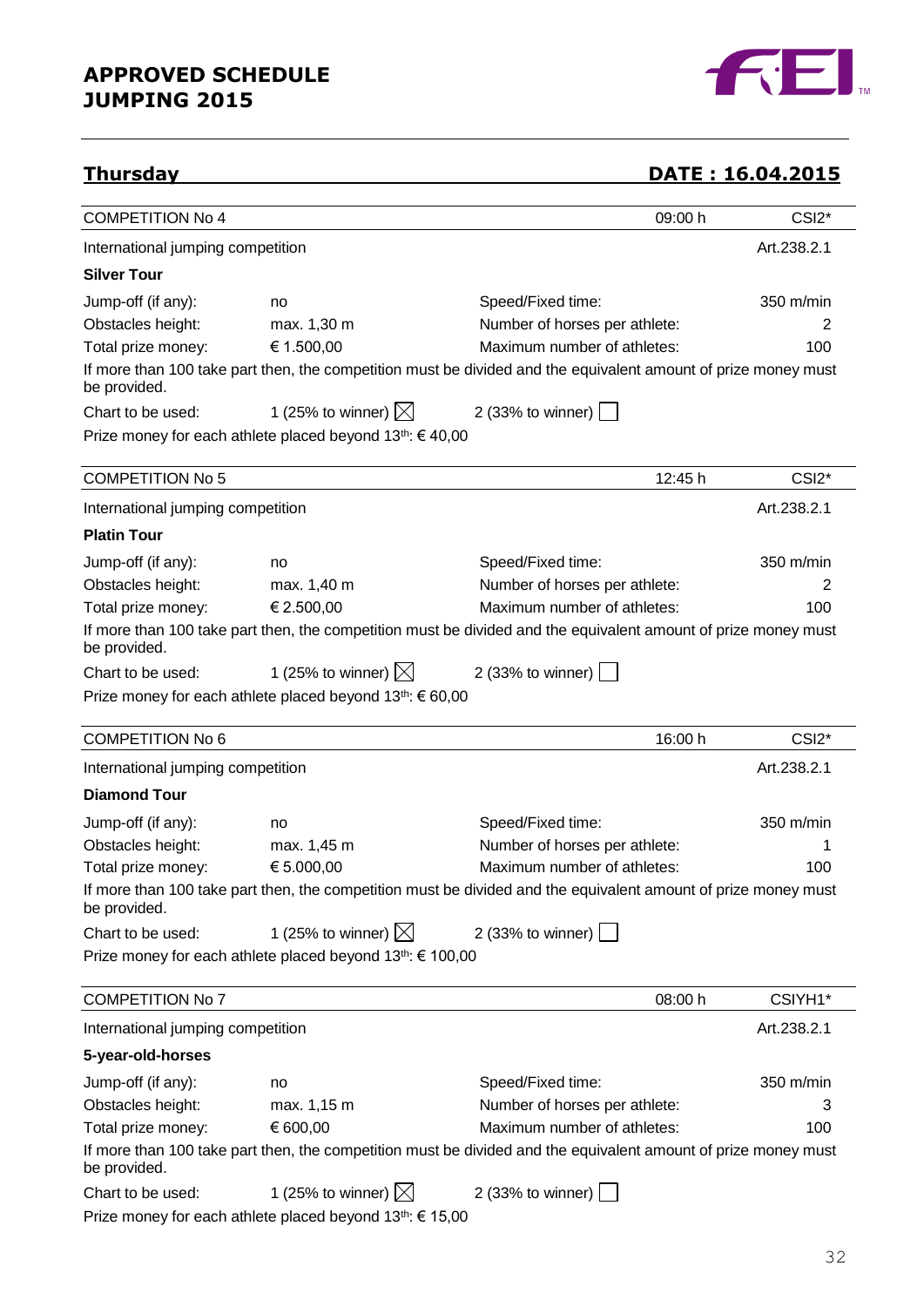

| <b>COMPETITION No 8</b>                       |                                                                       | 11:45 h                                                                                                        | CSIYH1*            |
|-----------------------------------------------|-----------------------------------------------------------------------|----------------------------------------------------------------------------------------------------------------|--------------------|
| International jumping competition in 2 phases |                                                                       |                                                                                                                | Art.274.5.3        |
| 7-year-old-horses                             |                                                                       |                                                                                                                |                    |
| Jump-off (if any):                            | no                                                                    | Speed/Fixed time:                                                                                              | 350 m/min          |
| Obstacles height:                             | max. 1,35 m                                                           | Number of horses per athlete:                                                                                  | 3                  |
| Total prize money:                            | € 1.000,00                                                            | Maximum number of athletes:                                                                                    | 100                |
| be provided.                                  |                                                                       | If more than 100 take part then, the competition must be divided and the equivalent amount of prize money must |                    |
| Chart to be used:                             | 1 (25% to winner) $\boxtimes$                                         | 2 (33% to winner) $\vert$                                                                                      |                    |
|                                               | Prize money for each athlete placed beyond 13 <sup>th</sup> : € 25,00 |                                                                                                                |                    |
| <b>COMPETITION No 9</b>                       |                                                                       | 14:45 h                                                                                                        | CSIYH1*            |
| International jumping competition             |                                                                       |                                                                                                                | Art.238.2.1        |
| 6-year-old-horses                             |                                                                       |                                                                                                                |                    |
| Jump-off (if any):                            | no                                                                    | Speed/Fixed time:                                                                                              | 350 m/min          |
| Obstacles height:                             | max. 1,25 m                                                           | Number of horses per athlete:                                                                                  | З                  |
| Total prize money:                            | € 700,00                                                              | Maximum number of athletes:                                                                                    | 100                |
| be provided.                                  |                                                                       | If more than 100 take part then, the competition must be divided and the equivalent amount of prize money must |                    |
| Chart to be used:                             | 1 (25% to winner) $\boxtimes$                                         | 2 (33% to winner)                                                                                              |                    |
|                                               | Prize money for each athlete placed beyond 13 <sup>th</sup> : € 17,00 |                                                                                                                |                    |
| <b>COMPETITION No 10</b>                      |                                                                       | 16:15 h                                                                                                        | CSI <sub>2</sub> * |
| International jumping competition             |                                                                       |                                                                                                                | Art.238.2.1        |
| <b>Bronze Tour</b>                            |                                                                       |                                                                                                                |                    |
| Jump-off (if any):                            | no                                                                    | Speed/Fixed time:                                                                                              | 350 m/min          |
| Obstacles height:                             | max. 1,20 m                                                           | Number of horses per athlete:                                                                                  | 2                  |
| Total prize money:                            | € 1.000,00                                                            | Maximum number of athletes:                                                                                    | 100                |
| be provided.                                  |                                                                       | If more than 100 take part then, the competition must be divided and the equivalent amount of prize money must |                    |
| Chart to be used:                             | 1 (25% to winner) $\boxtimes$                                         | 2 (33% to winner) $\Box$                                                                                       |                    |
|                                               | Prize money for each athlete placed beyond 13 <sup>th</sup> : € 25,00 |                                                                                                                |                    |
| <b>COMPETITION No 11</b>                      |                                                                       | 17:45 h                                                                                                        | CSICh-A            |
|                                               |                                                                       |                                                                                                                |                    |
| International jumping competition             |                                                                       |                                                                                                                | Art.238.2.1        |
| <b>Children Tour</b>                          |                                                                       |                                                                                                                |                    |
| Jump-off (if any):                            | no                                                                    | Speed/Fixed time:                                                                                              | 350 m/min          |
| Obstacles height:                             | max. 1,20 m                                                           | Number of horses per athlete:                                                                                  | 2                  |
| Total prize money:                            | prizes in kind                                                        | Maximum number of athletes:                                                                                    | 100                |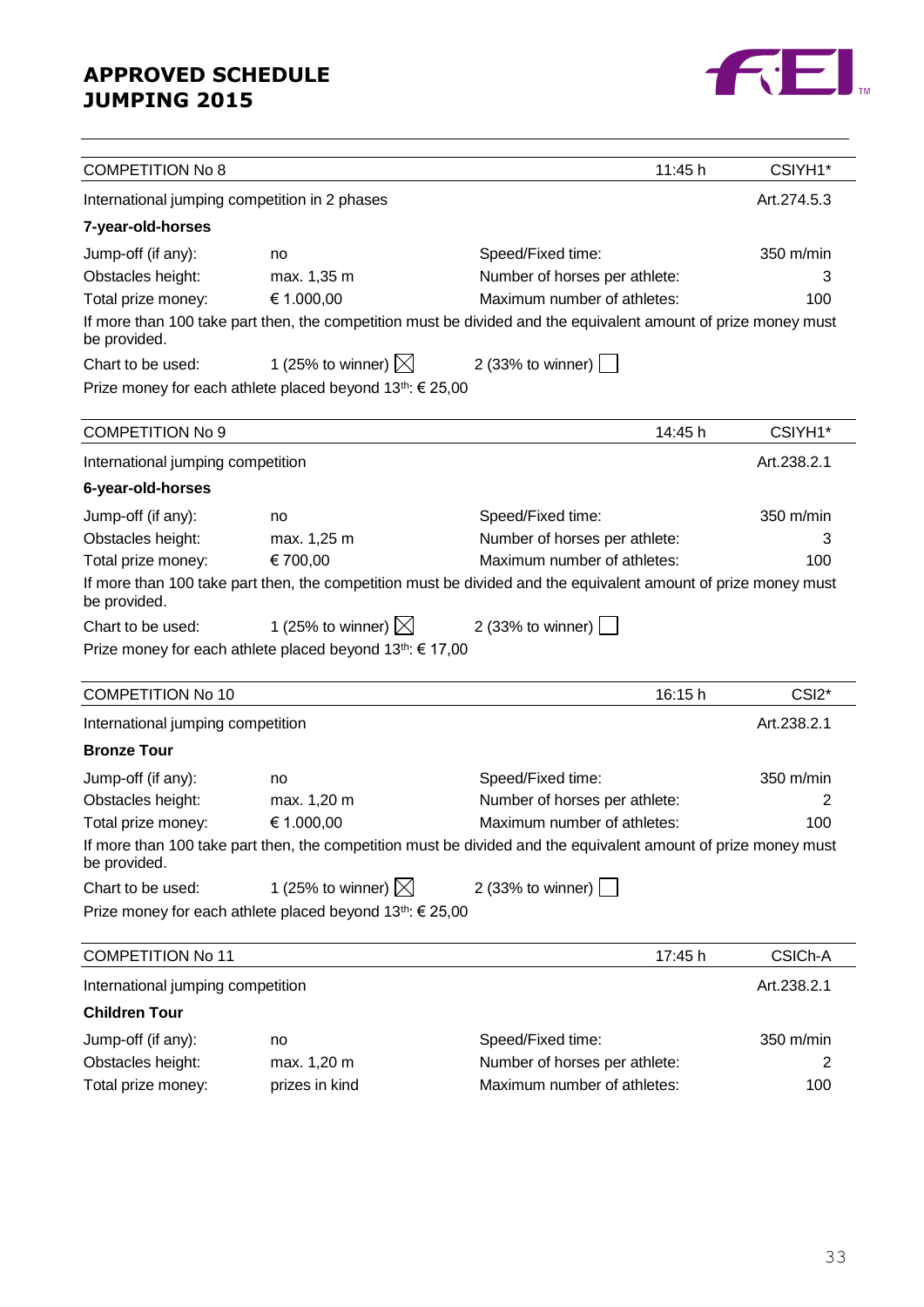

## **Friday DATE : 17.04.2015**

| <u>rı ıuay</u>                                |                                                                       |                                                                                                                | <u> Uail : 17.04.2013</u> |
|-----------------------------------------------|-----------------------------------------------------------------------|----------------------------------------------------------------------------------------------------------------|---------------------------|
| <b>COMPETITION No 12</b>                      |                                                                       | 09:00 h                                                                                                        | CSI <sub>2</sub> *        |
| International jumping competition             |                                                                       |                                                                                                                | Art.238.2.1               |
| <b>Bronze Tour</b>                            |                                                                       |                                                                                                                |                           |
| Jump-off (if any):                            | no                                                                    | Speed/Fixed time:                                                                                              | $350$ m/min               |
| Obstacles height:                             | max. 1,20 m                                                           | Number of horses per athlete:                                                                                  | 2                         |
| Total prize money:                            | € 1.500,00                                                            | Maximum number of athletes:                                                                                    | 100                       |
| be provided.                                  |                                                                       | If more than 100 take part then, the competition must be divided and the equivalent amount of prize money must |                           |
| Chart to be used:                             | 1 (25% to winner) $\boxtimes$                                         | 2 (33% to winner)                                                                                              |                           |
|                                               | Prize money for each athlete placed beyond 13 <sup>th</sup> : €40,00  |                                                                                                                |                           |
| <b>COMPETITION No 13</b>                      |                                                                       | 10:45 h                                                                                                        | CSICh-A                   |
| International jumping competition             |                                                                       |                                                                                                                | Art.238.2.1               |
| <b>Children Tour</b>                          |                                                                       |                                                                                                                |                           |
| Jump-off (if any):                            | no                                                                    | Speed/Fixed time:                                                                                              | 350 m/min                 |
| Obstacles height:                             | max. 1,20 m                                                           | Number of horses per athlete:                                                                                  | 2                         |
| Total prize money:                            | prizes in kind                                                        | Maximum number of athletes:                                                                                    | 100                       |
| <b>COMPETITION No 14</b>                      |                                                                       | 11:45 h                                                                                                        | CSI <sub>2</sub> *        |
| International jumping competition             |                                                                       |                                                                                                                | Art.238.2.1               |
| <b>VIP Tour Medium</b>                        |                                                                       |                                                                                                                |                           |
| Jump-off (if any):                            | no                                                                    | Speed/Fixed time:                                                                                              | 350 m/min                 |
| Obstacles height:                             | max. 1,25 m                                                           | Number of horses per athlete:                                                                                  | 3                         |
| Total prize money:                            | € 600,00                                                              | Maximum number of athletes:                                                                                    | 100                       |
| be provided.                                  |                                                                       | If more than 100 take part then, the competition must be divided and the equivalent amount of prize money must |                           |
| Chart to be used:                             | 1 (25% to winner) $\boxtimes$                                         | 2 (33% to winner)                                                                                              |                           |
|                                               | Prize money for each athlete placed beyond 13 <sup>th</sup> : € 15,00 |                                                                                                                |                           |
| <b>COMPETITION No 15</b>                      |                                                                       | 13:30 h                                                                                                        | CSI <sub>2</sub> *        |
| International jumping competition in 2 phases |                                                                       |                                                                                                                | Art.274.5.3               |
| <b>Gold Tour</b>                              |                                                                       |                                                                                                                |                           |
| Jump-off (if any):                            | no                                                                    | Speed/Fixed time:                                                                                              | 350 m/min                 |
| Obstacles height:                             | max. 1,35 m                                                           | Number of horses per athlete:                                                                                  | 2                         |
| Total prize money:                            | € 2.000,00                                                            | Maximum number of athletes:                                                                                    | 100                       |
| be provided.                                  |                                                                       | If more than 100 take part then, the competition must be divided and the equivalent amount of prize money must |                           |
| Chart to be used:                             | 1 (25% to winner) $\boxtimes$                                         | 2 (33% to winner)                                                                                              |                           |
|                                               | Prize money for each athlete placed beyond $13^{th}$ : $\in$ 45,00    |                                                                                                                |                           |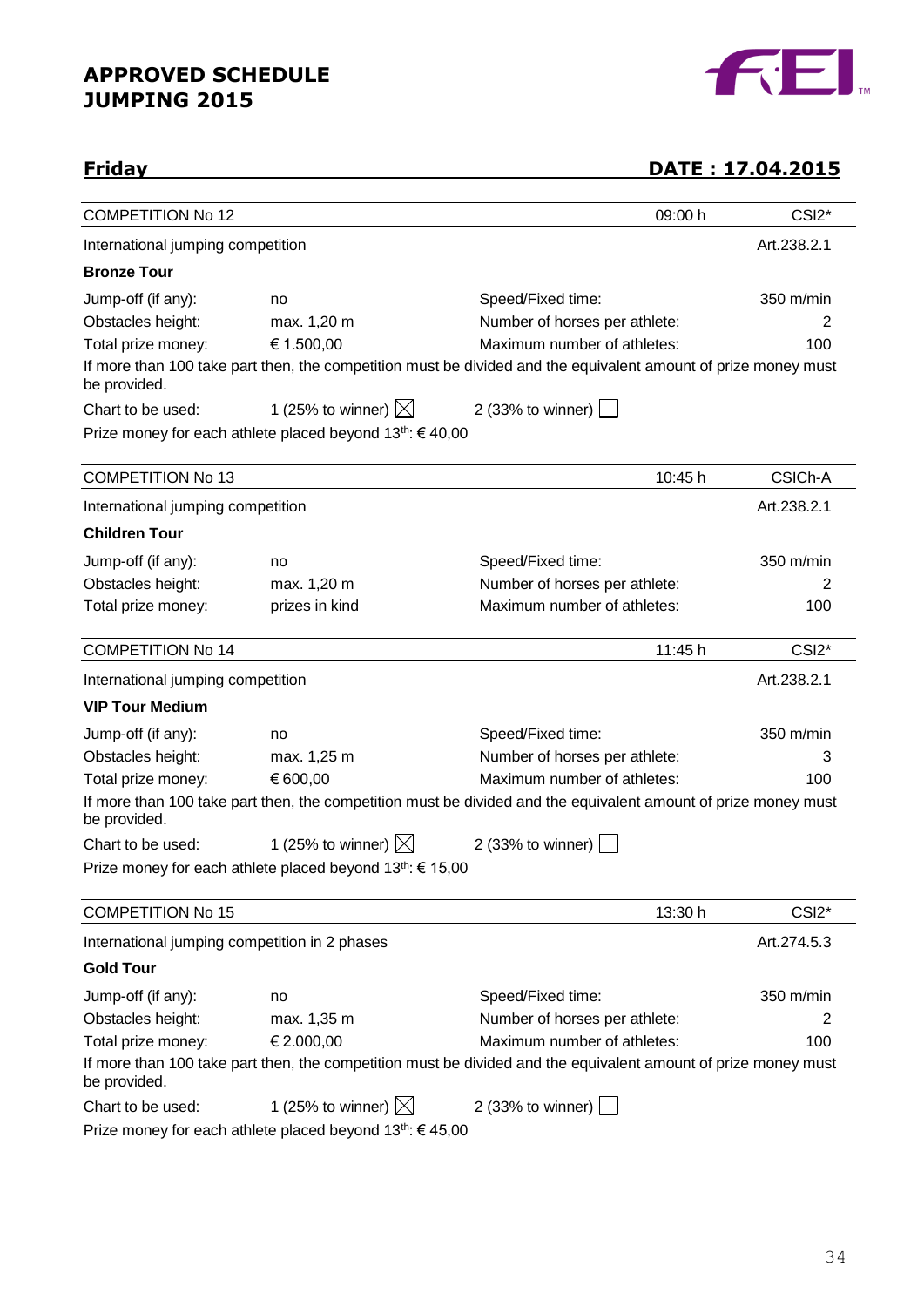

| <b>COMPETITION No 16</b>                      |                                                                       | 16:30 h                                                                                                        | CSI <sub>2</sub> * |
|-----------------------------------------------|-----------------------------------------------------------------------|----------------------------------------------------------------------------------------------------------------|--------------------|
| International jumping competition in 2 phases |                                                                       |                                                                                                                | Art.274.5.3        |
| <b>Platin Tour</b>                            |                                                                       |                                                                                                                |                    |
| Jump-off (if any):                            | no                                                                    | Speed/Fixed time:                                                                                              | 350 m/min          |
| Obstacles height:                             | max. 1,40 m                                                           | Number of horses per athlete:                                                                                  |                    |
| Total prize money:                            | € 3.000,00                                                            | Maximum number of athletes:                                                                                    | 100                |
| be provided.                                  |                                                                       | If more than 100 take part then, the competition must be divided and the equivalent amount of prize money must |                    |
| Chart to be used:                             | 1 (25% to winner) $\boxtimes$                                         | 2 (33% to winner) $\boxed{\phantom{1}}$                                                                        |                    |
|                                               | Prize money for each athlete placed beyond 13 <sup>th</sup> : € 70,00 |                                                                                                                |                    |
| <b>COMPETITION No 17</b>                      |                                                                       | 09:30 h                                                                                                        | CSI <sub>2</sub> * |
| International jumping competition             |                                                                       |                                                                                                                | Art.238.2.1        |
| <b>VIP Tour Small</b>                         |                                                                       |                                                                                                                |                    |
| Jump-off (if any):                            | no                                                                    | Speed/Fixed time:                                                                                              | 350 m/min          |
| Obstacles height:                             | max. 1,15 m                                                           | Number of horses per athlete:                                                                                  | 3                  |
| Total prize money:                            | €400,00                                                               | Maximum number of athletes:                                                                                    | 100                |
| be provided.                                  |                                                                       | If more than 100 take part then, the competition must be divided and the equivalent amount of prize money must |                    |
| Chart to be used:                             | 1 (25% to winner) $\boxtimes$                                         | 2 (33% to winner)                                                                                              |                    |
|                                               | Prize money for each athlete placed beyond 13 <sup>th</sup> : € 10,00 |                                                                                                                |                    |
|                                               |                                                                       |                                                                                                                |                    |
| <b>COMPETITION No 18</b>                      |                                                                       | 11:15 h                                                                                                        | CSI <sub>2</sub> * |
| International jumping competition             |                                                                       |                                                                                                                | Art.238.2.1        |
| <b>Silver Tour</b>                            |                                                                       |                                                                                                                |                    |
| Jump-off (if any):                            | no                                                                    | Speed/Fixed time:                                                                                              | 350 m/min          |
| Obstacles height:                             | max. 1,30 m                                                           | Number of horses per athlete:                                                                                  | 2                  |
| Total prize money:                            | € 2.000,00                                                            | Maximum number of athletes:                                                                                    | 100                |
| be provided.                                  |                                                                       | If more than 100 take part then, the competition must be divided and the equivalent amount of prize money must |                    |
| Chart to be used:                             | 1 (25% to winner) $\boxtimes$                                         | 2 (33% to winner)                                                                                              |                    |
|                                               | Prize money for each athlete placed beyond 13th: €45,00               |                                                                                                                |                    |
| <b>COMPETITION No 19</b>                      |                                                                       | 15:30 h                                                                                                        | CSI <sub>2</sub> * |
| International jumping competition             |                                                                       |                                                                                                                | Art.238.2.1        |
| <b>VIP Tour Large</b>                         |                                                                       |                                                                                                                |                    |
| Jump-off (if any):                            | no                                                                    | Speed/Fixed time:                                                                                              | 350 m/min          |
| Obstacles height:                             | max. 1,40 m                                                           | Number of horses per athlete:                                                                                  | 3                  |
| Total prize money:                            | € 800,00                                                              | Maximum number of athletes:                                                                                    | 100                |
| be provided.                                  |                                                                       | If more than 100 take part then, the competition must be divided and the equivalent amount of prize money must |                    |
| Chart to be used:                             | 1 (25% to winner) $\boxtimes$                                         | 2 (33% to winner)                                                                                              |                    |
|                                               | Prize money for each athlete placed beyond $13^{th}$ : $\in$ 20,00    |                                                                                                                |                    |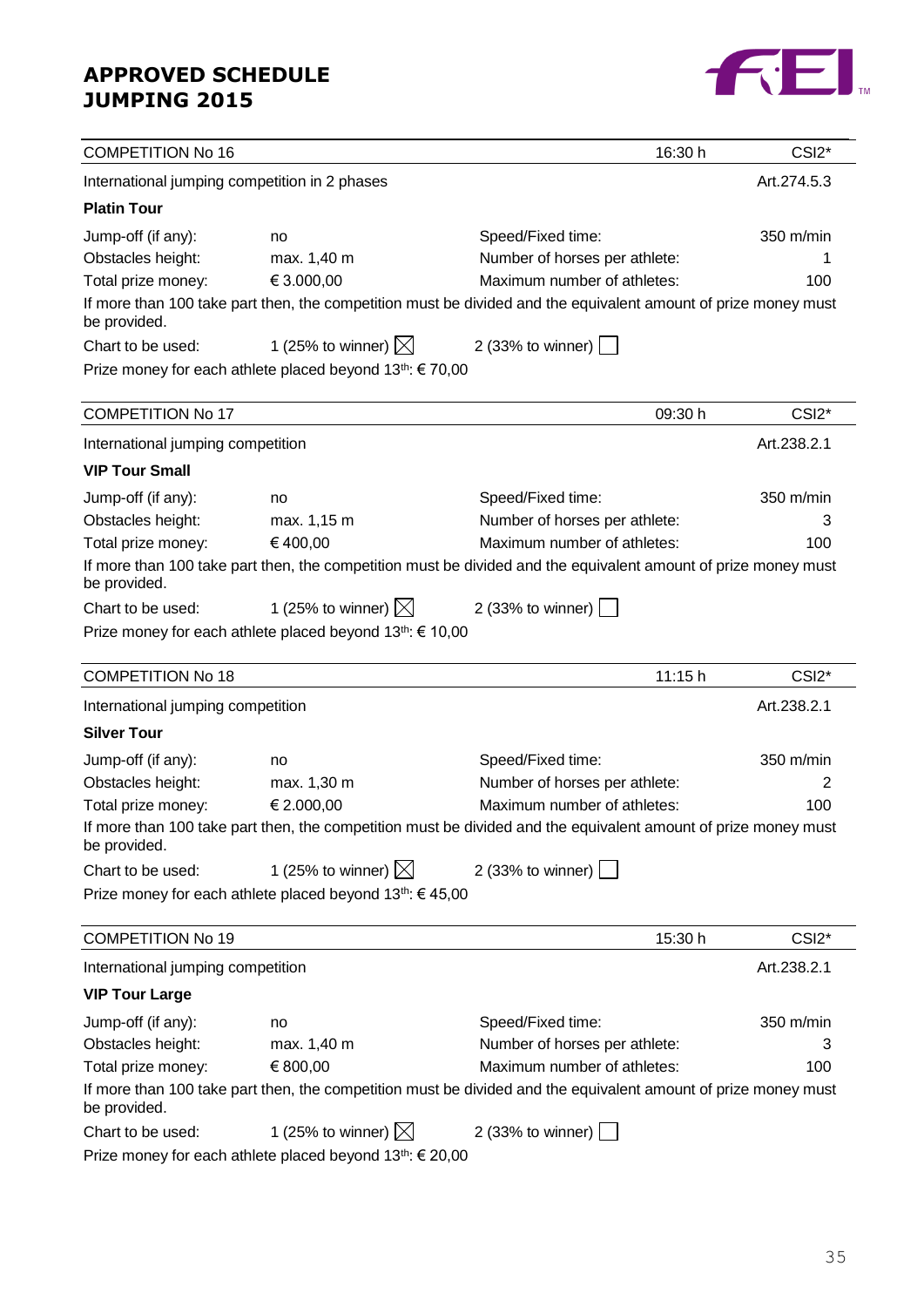

## **Saturday DATE : 18.04.2015**

| <b>COMPETITION No 20</b>                        |                                                                       | 08:00 h                                                                                                        | CSIYH1*            |
|-------------------------------------------------|-----------------------------------------------------------------------|----------------------------------------------------------------------------------------------------------------|--------------------|
| International jumping competition in 2 phases   |                                                                       |                                                                                                                | Art.274.5.6        |
| <b>FINAL 5-year-old-horses</b>                  |                                                                       |                                                                                                                |                    |
| Jump-off (if any):                              | no                                                                    | Speed/Fixed time:                                                                                              | 350 m/min          |
| Obstacles height:                               | max. 1,20 m                                                           | Number of horses per athlete:                                                                                  | 3                  |
| Total prize money:                              | € 1.000,00                                                            | Maximum number of athletes:                                                                                    | 100                |
| be provided.                                    |                                                                       | If more than 100 take part then, the competition must be divided and the equivalent amount of prize money must |                    |
| Chart to be used:                               | 1 (25% to winner) $\boxtimes$                                         | 2 (33% to winner)                                                                                              |                    |
|                                                 | Prize money for each athlete placed beyond 13 <sup>th</sup> : € 25,00 |                                                                                                                |                    |
| <b>COMPETITION No 21</b>                        |                                                                       | 09:45 h                                                                                                        | CSIYH1*            |
| International jumping competition in 2 phases   |                                                                       |                                                                                                                | Art.274.5.6        |
| FINAL 6-year-old-horses                         |                                                                       |                                                                                                                |                    |
| Jump-off (if any):                              | no                                                                    | Speed/Fixed time:                                                                                              | 350 m/min          |
| Obstacles height:                               | max. 1,30 m                                                           | Number of horses per athlete:                                                                                  | 3                  |
| Total prize money:                              | € 1.500,00                                                            | Maximum number of athletes:                                                                                    | 100                |
| be provided.                                    |                                                                       | If more than 100 take part then, the competition must be divided and the equivalent amount of prize money must |                    |
| Chart to be used:                               | 1 (25% to winner) $\boxtimes$                                         | 2 (33% to winner)                                                                                              |                    |
|                                                 | Prize money for each athlete placed beyond 13 <sup>th</sup> : € 35,00 |                                                                                                                |                    |
|                                                 |                                                                       |                                                                                                                |                    |
| <b>COMPETITION No 22</b>                        |                                                                       | 11:45 h                                                                                                        | CSIYH1*            |
| International jumping competition with jump off |                                                                       |                                                                                                                | Art.238.2.2        |
| <b>FINAL 7-year-old-horses</b>                  |                                                                       |                                                                                                                |                    |
| Jump-off (if any):                              | yes                                                                   | Speed/Fixed time:                                                                                              | 350 m/min          |
| Obstacles height:                               | max. 1,35 m                                                           | Number of horses per athlete:                                                                                  | 3                  |
| Total prize money:                              | € 2.500,00                                                            | Maximum number of athletes:                                                                                    | 100                |
| be provided.                                    |                                                                       | If more than 100 take part then, the competition must be divided and the equivalent amount of prize money must |                    |
| Chart to be used:                               | 1 (25% to winner) $\boxtimes$                                         | 2 (33% to winner)                                                                                              |                    |
|                                                 | Prize money for each athlete placed beyond 13th: € 50,00              |                                                                                                                |                    |
| <b>COMPETITION No 23</b>                        |                                                                       | 14:45 h                                                                                                        | CSI <sub>2</sub> * |
| International jumping competition               |                                                                       |                                                                                                                | Art.238.2.1        |
| <b>VIP Tour Large</b>                           |                                                                       |                                                                                                                |                    |
| Jump-off (if any):                              | no                                                                    | Speed/Fixed time:                                                                                              | 350 m/min          |
| Obstacles height:                               | max. 1,40 m                                                           | Number of horses per athlete:                                                                                  | З                  |
| Total prize money:                              | € 800,00                                                              | Maximum number of athletes:                                                                                    | 100                |
| be provided.                                    |                                                                       | If more than 100 take part then, the competition must be divided and the equivalent amount of prize money must |                    |
| Chart to be used:                               | 1 (25% to winner) $\boxtimes$                                         | 2 (33% to winner)                                                                                              |                    |
|                                                 | Prize money for each athlete placed beyond 13 <sup>th</sup> : € 20,00 |                                                                                                                |                    |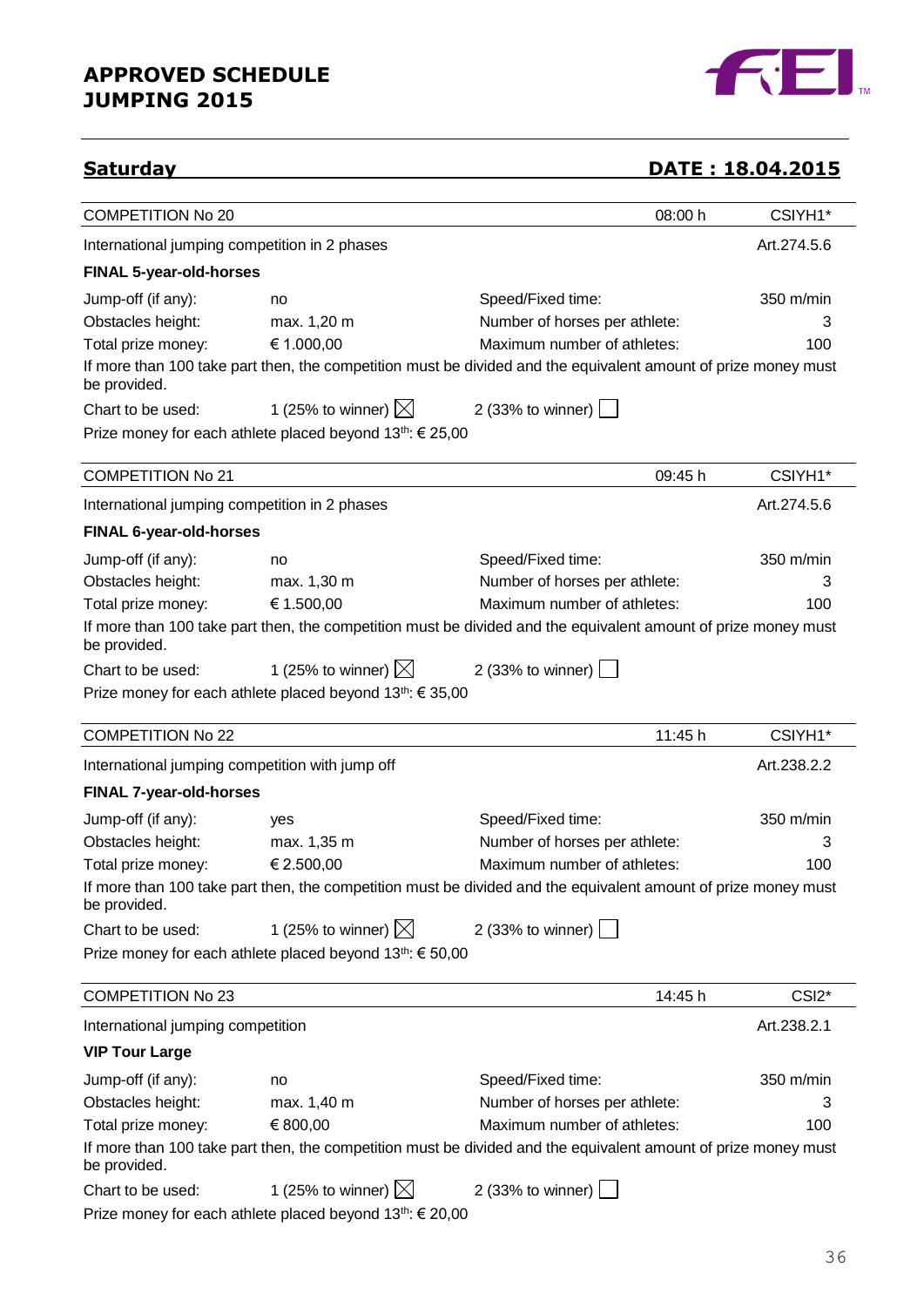

| <b>COMPETITION No 24</b>                        |                                                                        | 16:30 h                                                                                                        | CSI <sub>2</sub> *  |
|-------------------------------------------------|------------------------------------------------------------------------|----------------------------------------------------------------------------------------------------------------|---------------------|
| International jumping competition               |                                                                        |                                                                                                                | Art.238.2.1         |
| <b>Diamond Tour</b>                             |                                                                        |                                                                                                                |                     |
| Jump-off (if any):                              | no                                                                     | Speed/Fixed time:                                                                                              | $375 \text{ m/min}$ |
| Obstacles height:                               | max. 1,45 m                                                            | Number of horses per athlete:                                                                                  |                     |
| Total prize money:                              | € 24.500,00                                                            | Maximum number of athletes:                                                                                    | 100                 |
| be provided.                                    |                                                                        | If more than 100 take part then, the competition must be divided and the equivalent amount of prize money must |                     |
| Chart to be used:                               | 1 (25% to winner) $\boxtimes$                                          | 2 (33% to winner) $\boxed{\phantom{1}}$                                                                        |                     |
|                                                 | Prize money for each athlete placed beyond 13 <sup>th</sup> : € 220,00 |                                                                                                                |                     |
| Valid for the FEI LONGINES Ranking List         |                                                                        |                                                                                                                |                     |
|                                                 |                                                                        |                                                                                                                |                     |
| <b>COMPETITION No 25</b>                        |                                                                        | 09:00 h                                                                                                        | CSI <sub>2</sub> *  |
| International jumping competition               |                                                                        |                                                                                                                | Art.238.2.1         |
| <b>VIP Tour Small</b>                           |                                                                        |                                                                                                                |                     |
| Jump-off (if any):                              | no                                                                     | Speed/Fixed time:                                                                                              | 350 m/min           |
| Obstacles height:                               | max. 1,15 m                                                            | Number of horses per athlete:                                                                                  | 3                   |
| Total prize money:                              | €400,00                                                                | Maximum number of athletes:                                                                                    | 100                 |
| be provided.                                    |                                                                        | If more than 100 take part then, the competition must be divided and the equivalent amount of prize money must |                     |
| Chart to be used:                               | 1 (25% to winner) $\boxtimes$                                          | 2 (33% to winner)                                                                                              |                     |
|                                                 | Prize money for each athlete placed beyond 13th: € 10,00               |                                                                                                                |                     |
|                                                 |                                                                        |                                                                                                                |                     |
| <b>COMPETITION No 26</b>                        |                                                                        | 10:45 h                                                                                                        | CSICh-A             |
| International jumping competition with jump off |                                                                        |                                                                                                                | Art.238.2.2         |
| <b>FINAL Children Tour</b>                      |                                                                        |                                                                                                                |                     |
| Jump-off (if any):                              | yes                                                                    | Speed/Fixed time:                                                                                              | 350 m/min           |
| Obstacles height:                               | max. 1,25 m                                                            | Number of horses per athlete:                                                                                  | 2                   |
| Total prize money:                              | prizes in kind                                                         | Maximum number of athletes:                                                                                    | 100                 |
| <b>COMPETITION No 27</b>                        |                                                                        | 12:15 h                                                                                                        | CSI <sub>2</sub> *  |
| International jumping competition               |                                                                        |                                                                                                                | Art.238.2.1         |
| <b>VIP Tour Medium</b>                          |                                                                        |                                                                                                                |                     |
| Jump-off (if any):                              | no                                                                     | Speed/Fixed time:                                                                                              | 350 m/min           |
| Obstacles height:                               | max. 1,25 m                                                            | Number of horses per athlete:                                                                                  | З                   |
| Total prize money:                              | € 600,00                                                               | Maximum number of athletes:                                                                                    | 100                 |
| be provided.                                    |                                                                        | If more than 100 take part then, the competition must be divided and the equivalent amount of prize money must |                     |
| Chart to be used:                               | 1 (25% to winner) $\boxtimes$                                          | 2 (33% to winner) $\vert$                                                                                      |                     |
|                                                 | Prize money for each athlete placed beyond 13 <sup>th</sup> : € 15,00  |                                                                                                                |                     |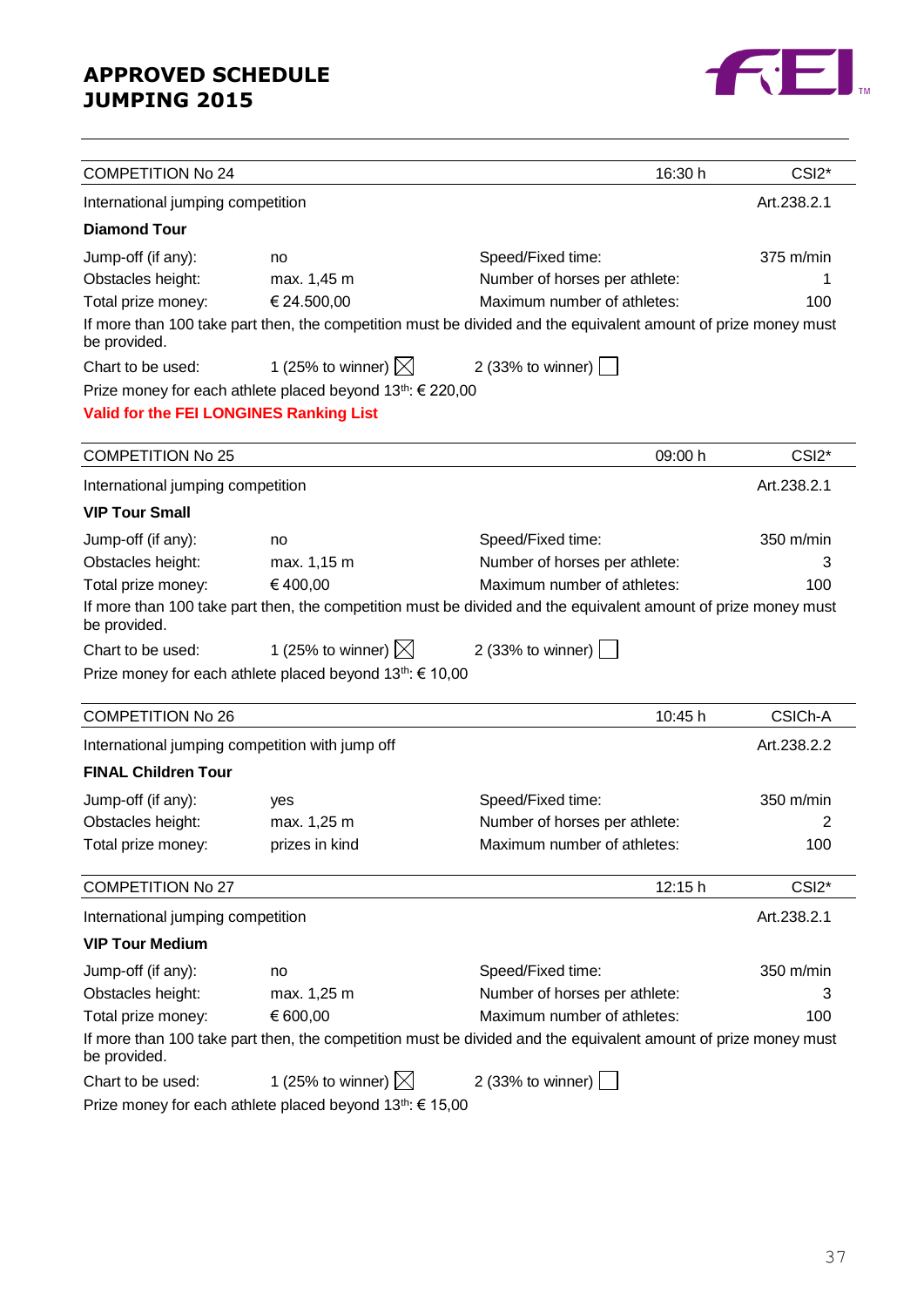

| <b>COMPETITION No 28</b>                        |                                                                        | 14:30 h                                                                                                        | CSI <sub>2</sub> *        |  |  |
|-------------------------------------------------|------------------------------------------------------------------------|----------------------------------------------------------------------------------------------------------------|---------------------------|--|--|
|                                                 | Art.238.2.1<br>International jumping competition                       |                                                                                                                |                           |  |  |
| <b>Gold Tour</b>                                |                                                                        |                                                                                                                |                           |  |  |
| Jump-off (if any):                              | no                                                                     | Speed/Fixed time:                                                                                              | 350 m/min                 |  |  |
| Obstacles height:                               | max. 1,35 m                                                            | Number of horses per athlete:                                                                                  | 2                         |  |  |
| Total prize money:                              | € 2.500,00                                                             | Maximum number of athletes:                                                                                    | 100                       |  |  |
| be provided.                                    |                                                                        | If more than 100 take part then, the competition must be divided and the equivalent amount of prize money must |                           |  |  |
| Chart to be used:                               | 1 (25% to winner) $\boxtimes$                                          | 2 (33% to winner)                                                                                              |                           |  |  |
|                                                 | Prize money for each athlete placed beyond 13 <sup>th</sup> : € 60,00  |                                                                                                                |                           |  |  |
| <u>Sundav</u>                                   |                                                                        |                                                                                                                | <u> DATE : 19.04.2015</u> |  |  |
|                                                 |                                                                        |                                                                                                                |                           |  |  |
| <b>COMPETITION No 29</b>                        |                                                                        | 08:30 h                                                                                                        | CSI <sub>2</sub> *        |  |  |
| International jumping competition with jump off |                                                                        |                                                                                                                | Art.238.2.2               |  |  |
| <b>FINAL Gold Tour</b>                          |                                                                        |                                                                                                                |                           |  |  |
| Jump-off (if any):                              | yes                                                                    | Speed/Fixed time:                                                                                              | 350 m/min                 |  |  |
| Obstacles height:                               | max. 1,35 m                                                            | Number of horses per athlete:                                                                                  |                           |  |  |
| Total prize money:                              | € 3.500,00                                                             | Maximum number of athletes:                                                                                    | 100                       |  |  |
| be provided.                                    |                                                                        | If more than 100 take part then, the competition must be divided and the equivalent amount of prize money must |                           |  |  |
| Chart to be used:                               | 1 (25% to winner) $\boxtimes$                                          | 2 (33% to winner)                                                                                              |                           |  |  |
|                                                 | Prize money for each athlete placed beyond $13th$ : € 80,00            |                                                                                                                |                           |  |  |
| <b>COMPETITION No 30</b>                        |                                                                        | 11:45 h                                                                                                        | CSI <sub>2</sub> *        |  |  |
| International jumping competition with jump off |                                                                        |                                                                                                                | Art.238.2.2               |  |  |
| <b>FINAL Platin Tour</b>                        |                                                                        |                                                                                                                |                           |  |  |
| Jump-off (if any):                              | yes                                                                    | Speed/Fixed time:                                                                                              | 350 m/min                 |  |  |
| Obstacles height:                               | max. 1,40 m                                                            | Number of horses per athlete:                                                                                  |                           |  |  |
| Total prize money:                              | € 5.000,00                                                             | Maximum number of athletes:                                                                                    | 100                       |  |  |
| be provided.                                    |                                                                        | If more than 100 take part then, the competition must be divided and the equivalent amount of prize money must |                           |  |  |
| Chart to be used:                               | 1 (25% to winner) $\boxtimes$                                          | 2 (33% to winner)                                                                                              |                           |  |  |
|                                                 | Prize money for each athlete placed beyond 13 <sup>th</sup> : € 100,00 |                                                                                                                |                           |  |  |
| <b>COMPETITION No 31</b>                        |                                                                        | 15:30 h                                                                                                        | CSI <sub>2</sub> *        |  |  |
| International jumping competition with jump off |                                                                        |                                                                                                                | Art.238.2.2               |  |  |
| <b>FINAL Diamond Tour</b>                       |                                                                        |                                                                                                                |                           |  |  |
| Jump-off (if any):                              | yes                                                                    | Speed/Fixed time:                                                                                              | 400 m/min                 |  |  |
| Obstacles height:                               | max. 1,45 m                                                            | Number of horses per athlete:                                                                                  | 1                         |  |  |
| Total prize money:                              | € 24.500,00                                                            | Maximum number of athletes:                                                                                    | 50                        |  |  |
| Chart to be used:                               | 1 (25% to winner) $\boxtimes$                                          | 2 (33% to winner)                                                                                              |                           |  |  |
|                                                 | Prize money for each athlete placed beyond 13 <sup>th</sup> : € 220,00 |                                                                                                                |                           |  |  |
| Valid for the FEI LONGINES Ranking List         |                                                                        |                                                                                                                |                           |  |  |
| <b>Qualification see special provisions!</b>    |                                                                        |                                                                                                                |                           |  |  |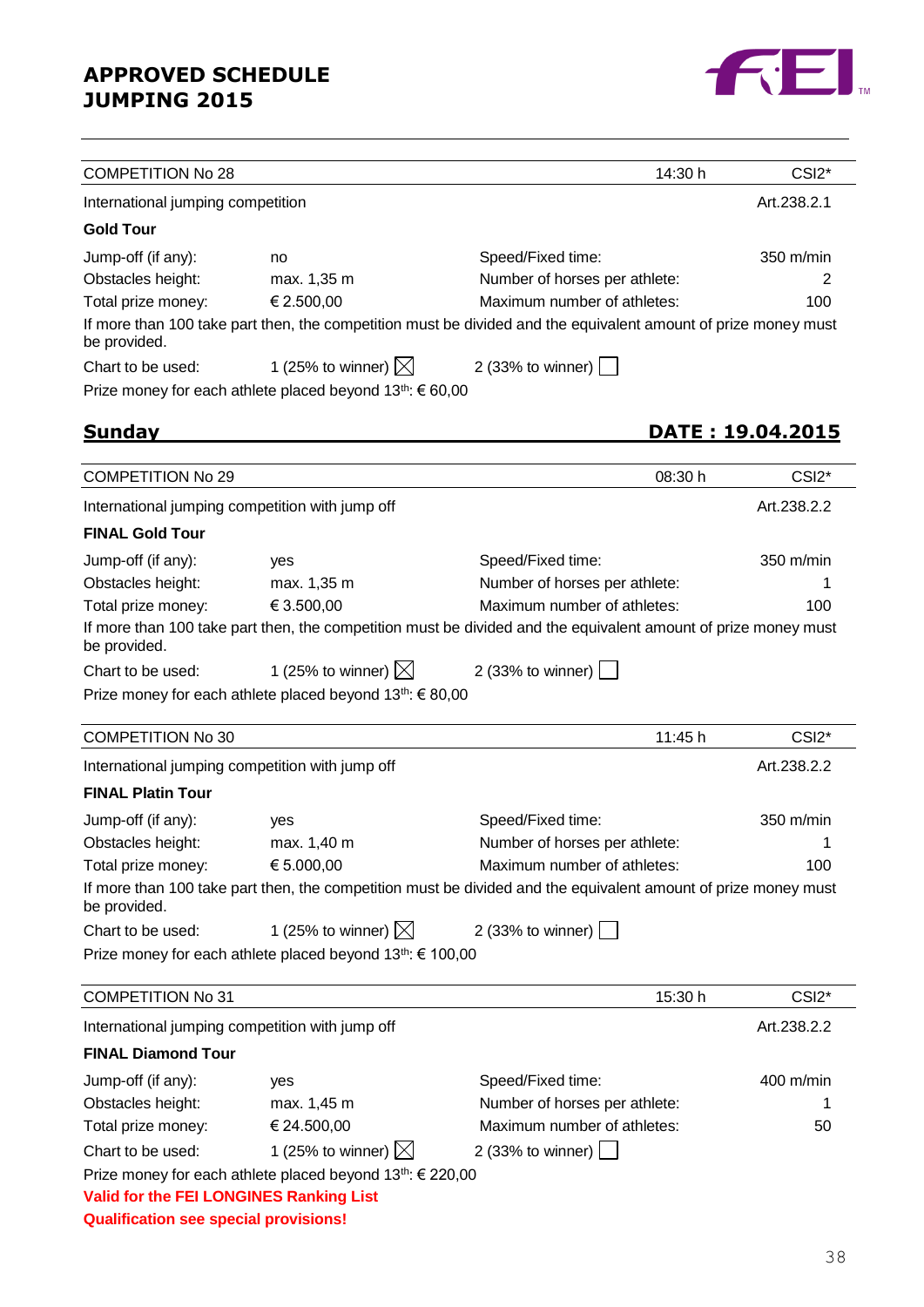

| <b>COMPETITION No 32</b>                        |                                                                                                                |                                         | 08:00 h | CSI <sub>2</sub> * |
|-------------------------------------------------|----------------------------------------------------------------------------------------------------------------|-----------------------------------------|---------|--------------------|
| International jumping competition               |                                                                                                                |                                         |         | Art.238.2.1        |
| <b>FINAL Bronze Tour</b>                        |                                                                                                                |                                         |         |                    |
| Jump-off (if any):                              | no                                                                                                             | Speed/Fixed time:                       |         | 350 m/min          |
| Obstacles height:                               | max. 1,25 m                                                                                                    | Number of horses per athlete:           |         | 2                  |
| Total prize money:                              | € 2.000,00                                                                                                     | Maximum number of athletes:             |         | 100                |
| be provided.                                    | If more than 100 take part then, the competition must be divided and the equivalent amount of prize money must |                                         |         |                    |
| Chart to be used:                               | 1 (25% to winner) $\boxtimes$                                                                                  | 2 (33% to winner) $\vert$               |         |                    |
|                                                 | Prize money for each athlete placed beyond 13 <sup>th</sup> : €45,00                                           |                                         |         |                    |
| <b>COMPETITION No 33</b>                        |                                                                                                                |                                         | 10:00 h | CSI <sub>2</sub> * |
| International jumping competition               |                                                                                                                |                                         |         | Art.238.2.1        |
| <b>FINAL Silver Tour</b>                        |                                                                                                                |                                         |         |                    |
| Jump-off (if any):                              | no                                                                                                             | Speed/Fixed time:                       |         | 350 m/min          |
| Obstacles height:                               | max. 1,30 m                                                                                                    | Number of horses per athlete:           |         | 1                  |
| Total prize money:                              | € 3.000,00                                                                                                     | Maximum number of athletes:             |         | 100                |
| be provided.                                    | If more than 100 take part then, the competition must be divided and the equivalent amount of prize money must |                                         |         |                    |
| Chart to be used:                               | 1 (25% to winner) $\boxtimes$                                                                                  | 2 (33% to winner) $\boxed{\phantom{1}}$ |         |                    |
|                                                 | Prize money for each athlete placed beyond $13^{th}$ : $\in$ 70,00                                             |                                         |         |                    |
| <b>COMPETITION No 34</b>                        |                                                                                                                |                                         | 12:45 h | CSI <sub>2</sub> * |
| International jumping competition with jump off |                                                                                                                |                                         |         | Art.238.2.2        |
| <b>FINAL VIP Tour Small</b>                     |                                                                                                                |                                         |         |                    |
| Jump-off (if any):                              | yes                                                                                                            | Speed/Fixed time:                       |         | 350 m/min          |
| Obstacles height:                               | max. 1,15 m                                                                                                    | Number of horses per athlete:           |         | 3                  |
| Total prize money:                              | € 700,00                                                                                                       | Maximum number of athletes:             |         | 100                |
| be provided.                                    | If more than 100 take part then, the competition must be divided and the equivalent amount of prize money must |                                         |         |                    |
| Chart to be used:                               | 1 (25% to winner) $\boxtimes$                                                                                  | 2 (33% to winner)                       |         |                    |
|                                                 | Prize money for each athlete placed beyond 13 <sup>th</sup> : € 17,00                                          |                                         |         |                    |
| <b>COMPETITION No 35</b>                        |                                                                                                                |                                         | 14:45 h | CSI <sub>2</sub> * |
| International jumping competition with jump off |                                                                                                                |                                         |         | Art.238.2.2        |
| <b>FINAL VIP Tour Medium</b>                    |                                                                                                                |                                         |         |                    |
| Jump-off (if any):                              | yes                                                                                                            | Speed/Fixed time:                       |         | 350 m/min          |
| Obstacles height:                               | max. 1,25 m                                                                                                    | Number of horses per athlete:           |         | 3                  |
| Total prize money:                              | € 900,00                                                                                                       | Maximum number of athletes:             |         | 100                |
| be provided.                                    | If more than 100 take part then, the competition must be divided and the equivalent amount of prize money must |                                         |         |                    |
| Chart to be used:                               | 1 (25% to winner) $\boxtimes$                                                                                  | 2 (33% to winner)                       |         |                    |
|                                                 | Prize money for each athlete placed beyond 13 <sup>th</sup> : € 22,00                                          |                                         |         |                    |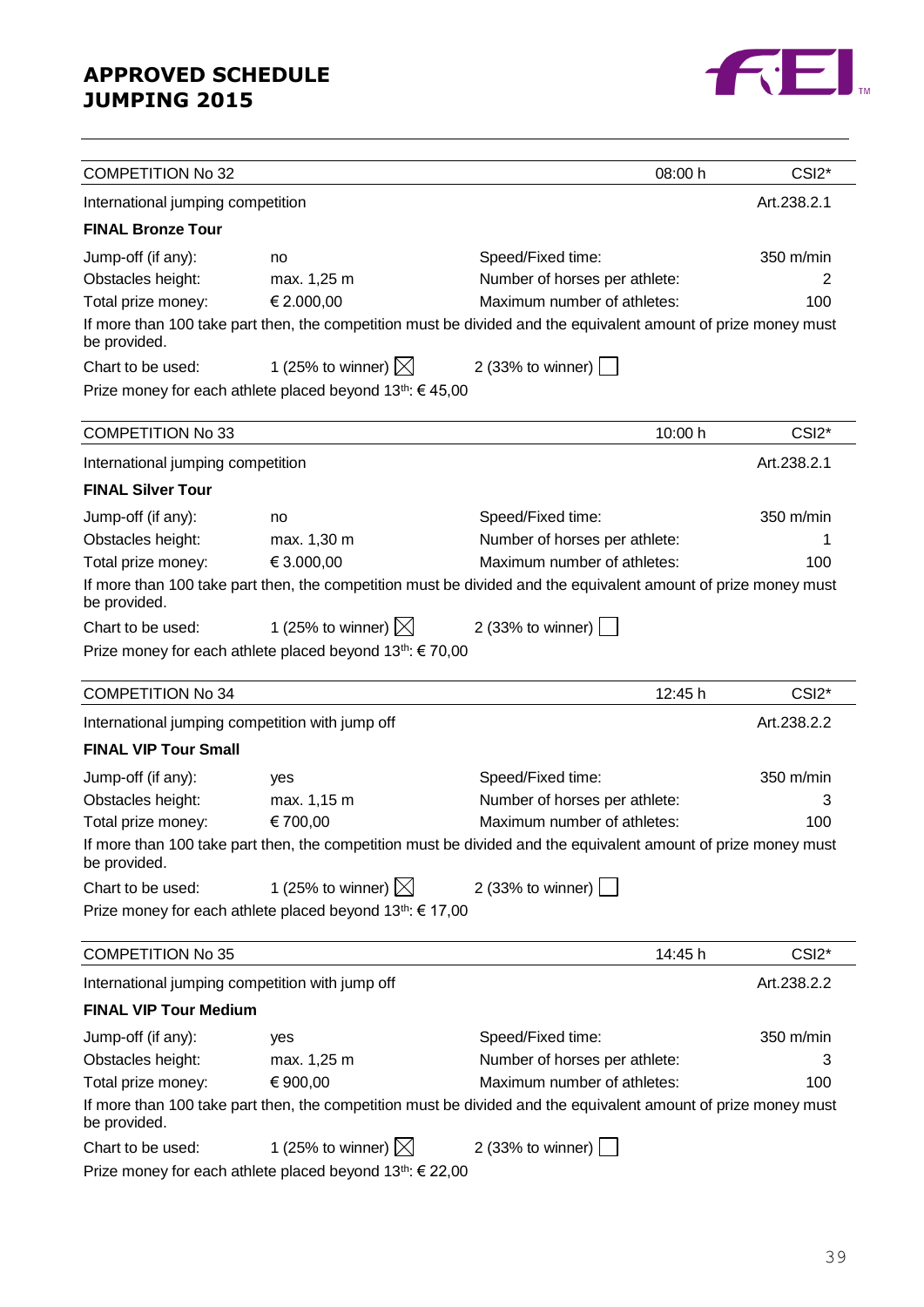

| <b>COMPETITION No 36</b>    |                                                                    | 16:45 h                                                                                                        | CSI <sub>2</sub> <sup>*</sup> |
|-----------------------------|--------------------------------------------------------------------|----------------------------------------------------------------------------------------------------------------|-------------------------------|
|                             | International jumping competition with jump off                    |                                                                                                                | Art.238.2.2                   |
| <b>FINAL VIP Tour Large</b> |                                                                    |                                                                                                                |                               |
| Jump-off (if any):          | <b>ves</b>                                                         | Speed/Fixed time:                                                                                              | $350 \text{ m/min}$           |
| Obstacles height:           | max. 1,40 m                                                        | Number of horses per athlete:                                                                                  | 3                             |
| Total prize money:          | € 1.000,00                                                         | Maximum number of athletes:                                                                                    | 100                           |
| be provided.                |                                                                    | If more than 100 take part then, the competition must be divided and the equivalent amount of prize money must |                               |
| Chart to be used:           | 1 (25% to winner) $\boxtimes$                                      | 2 (33% to winner) $\vert$                                                                                      |                               |
|                             | Prize money for each athlete placed beyond $13^{th}$ : $\in$ 25,00 |                                                                                                                |                               |

## **WEEK 2 Wed, 22.04. – Sun, 26.04.2015**

## **Wednesday DATE : 22.04.2015**

| <b>COMPETITION No 37</b>          |                                                                       | 14:00 h                                                                                                        | CSIYH1*     |
|-----------------------------------|-----------------------------------------------------------------------|----------------------------------------------------------------------------------------------------------------|-------------|
| International jumping competition |                                                                       |                                                                                                                | Art.238.2.1 |
| 5-year-old-horses                 |                                                                       |                                                                                                                |             |
| Jump-off (if any):                | no                                                                    | Speed/Fixed time:                                                                                              | 350 m/min   |
| Obstacles height:                 | max. 1,15 m                                                           | Number of horses per athlete:                                                                                  | 3           |
| Total prize money:                | € 600,00                                                              | Maximum number of athletes:                                                                                    | 100         |
| be provided.                      |                                                                       | If more than 100 take part then, the competition must be divided and the equivalent amount of prize money must |             |
| Chart to be used:                 | 1 (25% to winner) $\boxtimes$                                         | 2 (33% to winner) $\vert$                                                                                      |             |
|                                   | Prize money for each athlete placed beyond 13 <sup>th</sup> : € 15,00 |                                                                                                                |             |
|                                   |                                                                       |                                                                                                                |             |
| <b>COMPETITION No 38</b>          |                                                                       | 15:45 h                                                                                                        | CSIYH1*     |
| International jumping competition |                                                                       |                                                                                                                | Art.238.2.1 |
| 6-year-old-horses                 |                                                                       |                                                                                                                |             |
| Jump-off (if any):                | no                                                                    | Speed/Fixed time:                                                                                              | 350 m/min   |
| Obstacles height:                 | max. 1,25 m                                                           | Number of horses per athlete:                                                                                  | 3           |
| Total prize money:                | € 700,00                                                              | Maximum number of athletes:                                                                                    | 100         |
| be provided.                      |                                                                       | If more than 100 take part then, the competition must be divided and the equivalent amount of prize money must |             |
| Chart to be used:                 | 1 (25% to winner) $\boxtimes$                                         | 2 (33% to winner)                                                                                              |             |
|                                   | Prize money for each athlete placed beyond $13^{th}$ : $\in$ 17,00    |                                                                                                                |             |
|                                   |                                                                       |                                                                                                                |             |
| <b>COMPETITION No 39</b>          |                                                                       | 17:45 h                                                                                                        | CSIYH1*     |
| International jumping competition |                                                                       |                                                                                                                | Art.238.2.1 |
| 7-year-old-horses                 |                                                                       |                                                                                                                |             |
| Jump-off (if any):                | no                                                                    | Speed/Fixed time:                                                                                              | 350 m/min   |
| Obstacles height:                 | max. 1,35 m                                                           | Number of horses per athlete:                                                                                  | 3           |
| Total prize money:                | € 1.000,00                                                            | Maximum number of athletes:                                                                                    | 100         |
|                                   |                                                                       |                                                                                                                |             |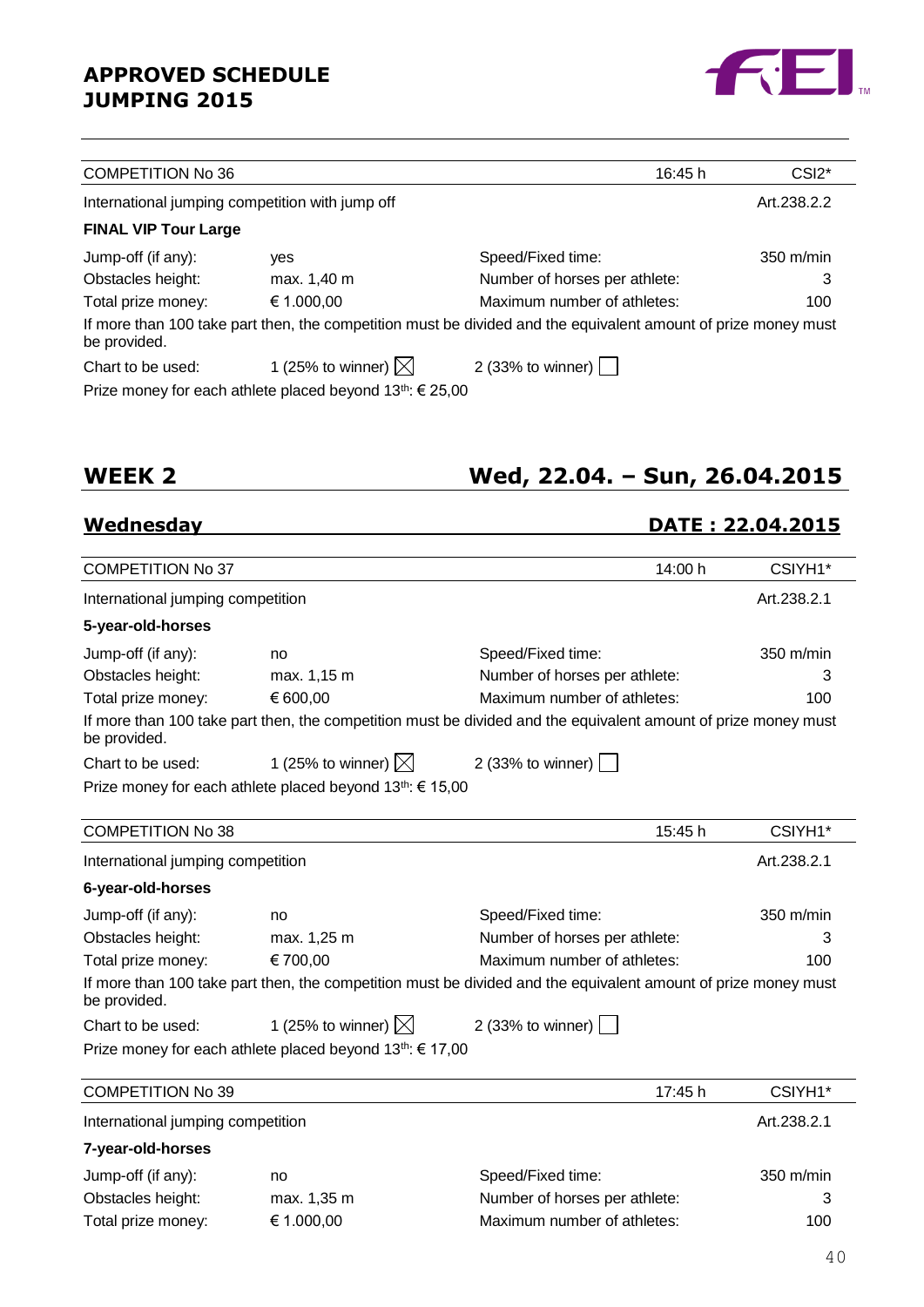

| If more than 100 take part then, the competition must be divided and the equivalent amount of prize money must |  |  |
|----------------------------------------------------------------------------------------------------------------|--|--|
| be provided.                                                                                                   |  |  |
|                                                                                                                |  |  |

| Chart to be used: | 1 (25% to winner) $\boxtimes$ | 2 (33% to winner) |
|-------------------|-------------------------------|-------------------|
|-------------------|-------------------------------|-------------------|

Prize money for each athlete placed beyond 13<sup>th</sup>: € 25,00

**Thursday DATE : 23.04.2015**

| <b>COMPETITION No 40</b>          |                                                                       | 08:00 h                                                                                                        | CSI3 <sup>*</sup> |
|-----------------------------------|-----------------------------------------------------------------------|----------------------------------------------------------------------------------------------------------------|-------------------|
| International jumping competition |                                                                       |                                                                                                                | Art.238.2.1       |
| <b>Bronze Tour</b>                |                                                                       |                                                                                                                |                   |
| Jump-off (if any):                | no                                                                    | Speed/Fixed time:                                                                                              | 350 m/min         |
| Obstacles height:                 | max. 1,20 m                                                           | Number of horses per athlete:                                                                                  | 2                 |
| Total prize money:                | € 1.000,00                                                            | Maximum number of athletes:                                                                                    | 100               |
| be provided.                      |                                                                       | If more than 100 take part then, the competition must be divided and the equivalent amount of prize money must |                   |
| Chart to be used:                 | 1 (25% to winner) $\boxtimes$                                         | 2 (33% to winner)                                                                                              |                   |
|                                   | Prize money for each athlete placed beyond $13^{th}$ : $\in$ 25,00    |                                                                                                                |                   |
| <b>COMPETITION No 41</b>          |                                                                       | 10:00 h                                                                                                        | CSI3*             |
| International jumping competition |                                                                       |                                                                                                                | Art.238.2.1       |
| <b>Silver Tour</b>                |                                                                       |                                                                                                                |                   |
| Jump-off (if any):                | no                                                                    | Speed/Fixed time:                                                                                              | 350 m/min         |
| Obstacles height:                 | max. 1,30 m                                                           | Number of horses per athlete:                                                                                  | 2                 |
| Total prize money:                | € 1.500,00                                                            | Maximum number of athletes:                                                                                    | 100               |
| be provided.                      |                                                                       | If more than 100 take part then, the competition must be divided and the equivalent amount of prize money must |                   |
| Chart to be used:                 | 1 (25% to winner) $\boxtimes$                                         | 2 (33% to winner)                                                                                              |                   |
|                                   | Prize money for each athlete placed beyond 13th: € 40,00              |                                                                                                                |                   |
| <b>COMPETITION No 42</b>          |                                                                       | 13:00 h                                                                                                        | CSI3*             |
| International jumping competition |                                                                       |                                                                                                                | Art.238.2.1       |
| <b>Platin Tour</b>                |                                                                       |                                                                                                                |                   |
| Jump-off (if any):                | no                                                                    | Speed/Fixed time:                                                                                              | 350 m/min         |
| Obstacles height:                 | max. 1,40 m                                                           | Number of horses per athlete:                                                                                  | 2                 |
| Total prize money:                | €4.000,00                                                             | Maximum number of athletes:                                                                                    | 100               |
| be provided.                      |                                                                       | If more than 100 take part then, the competition must be divided and the equivalent amount of prize money must |                   |
| Chart to be used:                 | 1 (25% to winner) $\boxtimes$                                         | 2 (33% to winner)                                                                                              |                   |
|                                   | Prize money for each athlete placed beyond 13 <sup>th</sup> : € 80,00 |                                                                                                                |                   |
| <b>COMPETITION No 43</b>          |                                                                       | 16:15 h                                                                                                        | CSI3*             |
| International jumping competition |                                                                       |                                                                                                                | Art.238.2.1       |
| <b>Diamond Tour</b>               |                                                                       |                                                                                                                |                   |
| Jump-off (if any):                | no                                                                    | Speed/Fixed time:                                                                                              | 350 m/min         |
| Obstacles height:                 | max. 1,50 m                                                           | Number of horses per athlete:                                                                                  |                   |
| Total prize money:                | € 8.000,00                                                            | Maximum number of athletes:                                                                                    | 100               |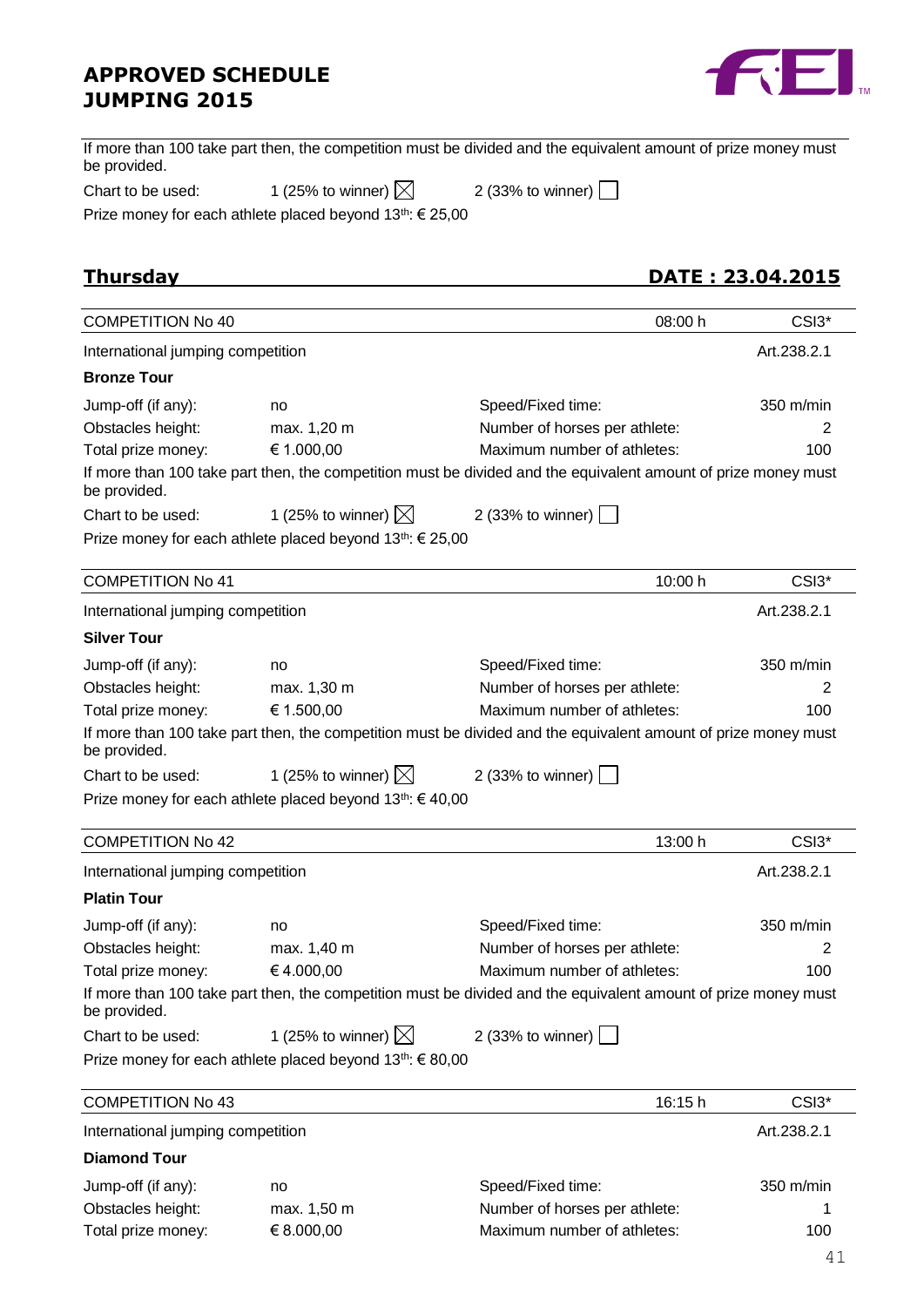

| be provided.                                  |                                                                       | If more than 100 take part then, the competition must be divided and the equivalent amount of prize money must |             |
|-----------------------------------------------|-----------------------------------------------------------------------|----------------------------------------------------------------------------------------------------------------|-------------|
| Chart to be used:                             | 1 (25% to winner) $\boxtimes$                                         | 2 (33% to winner) $ $                                                                                          |             |
|                                               | Prize money for each athlete placed beyond 13th: € 150,00             |                                                                                                                |             |
| <b>COMPETITION No 44</b>                      |                                                                       | 09:00 h                                                                                                        | CSIYH1*     |
| International jumping competition             |                                                                       |                                                                                                                | Art.238.2.1 |
| 5-year-old-horses                             |                                                                       |                                                                                                                |             |
| Jump-off (if any):                            | no                                                                    | Speed/Fixed time:                                                                                              | 350 m/min   |
| Obstacles height:                             | max. 1,15 m                                                           | Number of horses per athlete:                                                                                  | 3           |
| Total prize money:                            | € 600,00                                                              | Maximum number of athletes:                                                                                    | 100         |
| be provided.                                  |                                                                       | If more than 100 take part then, the competition must be divided and the equivalent amount of prize money must |             |
| Chart to be used:                             | 1 (25% to winner) $\boxtimes$                                         | 2 (33% to winner)                                                                                              |             |
|                                               | Prize money for each athlete placed beyond 13 <sup>th</sup> : € 15,00 |                                                                                                                |             |
| <b>COMPETITION No 45</b>                      |                                                                       | 11:45 h                                                                                                        | CSIYH1*     |
| International jumping competition             |                                                                       |                                                                                                                | Art.238.2.1 |
| 6-year-old-horses                             |                                                                       |                                                                                                                |             |
| Jump-off (if any):                            | no                                                                    | Speed/Fixed time:                                                                                              | 350 m/min   |
| Obstacles height:                             | max. 1,25 m                                                           | Number of horses per athlete:                                                                                  | 3           |
| Total prize money:                            | € 700,00                                                              | Maximum number of athletes:                                                                                    | 100         |
| be provided.                                  |                                                                       | If more than 100 take part then, the competition must be divided and the equivalent amount of prize money must |             |
| Chart to be used:                             | 1 (25% to winner) $\boxtimes$ 2 (33% to winner)                       |                                                                                                                |             |
|                                               | Prize money for each athlete placed beyond 13 <sup>th</sup> : € 17,00 |                                                                                                                |             |
| <b>COMPETITION No 46</b>                      |                                                                       | 14:45 h                                                                                                        | CSIYH1*     |
| International jumping competition in 2 phases |                                                                       |                                                                                                                | Art.274.5.3 |
| 7-year-old-horses                             |                                                                       |                                                                                                                |             |
| Jump-off (if any):                            | no                                                                    | Speed/Fixed time:                                                                                              | 350 m/min   |
| Obstacles height:                             | max. 1,35 m                                                           | Number of horses per athlete:                                                                                  |             |
| Total prize money:                            | € 1.000,00                                                            | Maximum number of athletes:                                                                                    | 100         |
| be provided.                                  |                                                                       | If more than 100 take part then, the competition must be divided and the equivalent amount of prize money must |             |
| Chart to be used:                             | 1 (25% to winner) $\boxtimes$                                         | 2 (33% to winner) $\vert$                                                                                      |             |
|                                               | Prize money for each athlete placed beyond 13 <sup>th</sup> : € 25,00 |                                                                                                                |             |
| <b>COMPETITION No 47</b>                      |                                                                       | 17:00 h                                                                                                        | CSICh-A     |
| International jumping competition             |                                                                       |                                                                                                                | Art.238.2.1 |

### **Children Tour**

| Jump-off (if any): | no             | Speed/Fixed time:             | $350 \text{ m/min}$ |
|--------------------|----------------|-------------------------------|---------------------|
| Obstacles height:  | max. 1,20 m    | Number of horses per athlete: |                     |
| Total prize money: | prizes in kind | Maximum number of athletes:   | 100                 |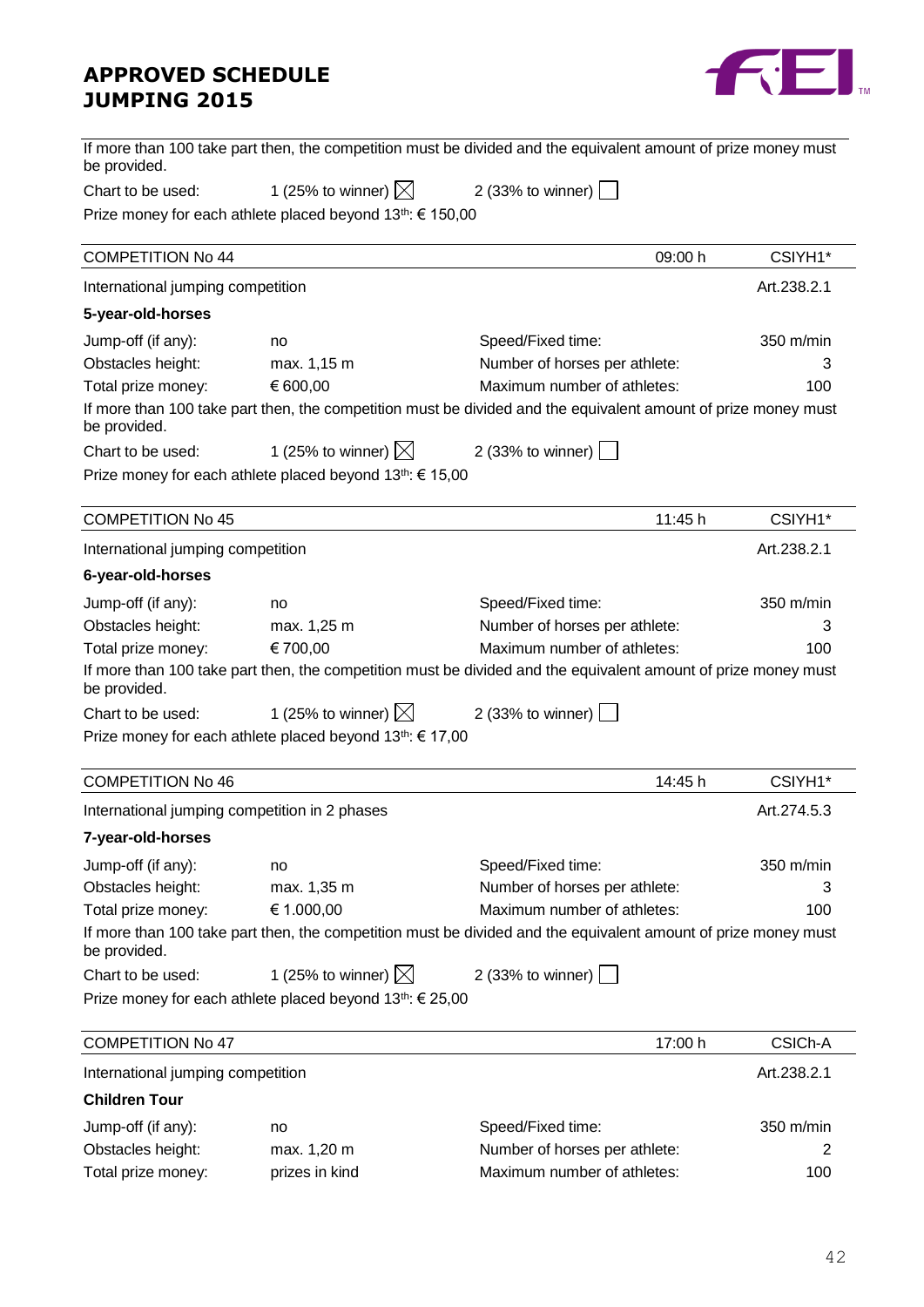

## **Friday DATE : 24.04.2015**

| <b>COMPETITION No 48</b>                      |                                                                        |                                                                                                                | 09:00 h | CSI3*       |
|-----------------------------------------------|------------------------------------------------------------------------|----------------------------------------------------------------------------------------------------------------|---------|-------------|
| International jumping competition             |                                                                        |                                                                                                                |         | Art.238.2.1 |
| <b>VIP Tour Small</b>                         |                                                                        |                                                                                                                |         |             |
| Jump-off (if any):                            | no                                                                     | Speed/Fixed time:                                                                                              |         | 350 m/min   |
| Obstacles height:                             | max. 1,15 m                                                            | Number of horses per athlete:                                                                                  |         | 3           |
| Total prize money:                            | €400,00                                                                | Maximum number of athletes:                                                                                    |         | 100         |
| be provided.                                  |                                                                        | If more than 100 take part then, the competition must be divided and the equivalent amount of prize money must |         |             |
| Chart to be used:                             | 1 (25% to winner) $\boxtimes$                                          | 2 (33% to winner) $\vert$                                                                                      |         |             |
|                                               | Prize money for each athlete placed beyond 13th: € 10,00               |                                                                                                                |         |             |
| <b>COMPETITION No 49</b>                      |                                                                        |                                                                                                                | 10:45 h | CSI3*       |
|                                               |                                                                        |                                                                                                                |         |             |
| International jumping competition             |                                                                        |                                                                                                                |         | Art.238.2.1 |
| <b>VIP Tour Medium</b>                        |                                                                        |                                                                                                                |         |             |
| Jump-off (if any):                            | no                                                                     | Speed/Fixed time:                                                                                              |         | 350 m/min   |
| Obstacles height:                             | max. 1,25 m                                                            | Number of horses per athlete:                                                                                  |         | 3           |
| Total prize money:                            | € 600,00                                                               | Maximum number of athletes:                                                                                    |         | 100         |
| be provided.                                  |                                                                        | If more than 100 take part then, the competition must be divided and the equivalent amount of prize money must |         |             |
| Chart to be used:                             | 1 (25% to winner) $\boxtimes$                                          | 2 (33% to winner) $\vert$                                                                                      |         |             |
|                                               | Prize money for each athlete placed beyond $13^{th}$ : € 15,00         |                                                                                                                |         |             |
| <b>COMPETITION No 50</b>                      |                                                                        |                                                                                                                | 12:30 h | CSI3*       |
| International jumping competition in 2 phases |                                                                        |                                                                                                                |         | Art.274.5.3 |
| <b>Gold Tour</b>                              |                                                                        |                                                                                                                |         |             |
| Jump-off (if any):                            | no                                                                     | Speed/Fixed time:                                                                                              |         | 350 m/min   |
| Obstacles height:                             | max. 1,35 m                                                            | Number of horses per athlete:                                                                                  |         | 2           |
| Total prize money:                            | € 3.000,00                                                             | Maximum number of athletes:                                                                                    |         | 100         |
| be provided.                                  |                                                                        | If more than 100 take part then, the competition must be divided and the equivalent amount of prize money must |         |             |
| Chart to be used:                             | 1 (25% to winner) $\boxtimes$                                          | 2 (33% to winner)                                                                                              |         |             |
|                                               | Prize money for each athlete placed beyond 13th: € 70,00               |                                                                                                                |         |             |
| <b>COMPETITION No 51</b>                      |                                                                        |                                                                                                                | 16:30 h | CSI3*       |
| International jumping competition in 2 phases |                                                                        |                                                                                                                |         | Art.274.5.3 |
| <b>Platin Tour</b>                            |                                                                        |                                                                                                                |         |             |
| Jump-off (if any):                            | no                                                                     | Speed/Fixed time:                                                                                              |         | 350 m/min   |
| Obstacles height:                             | max. 1,40 m                                                            | Number of horses per athlete:                                                                                  |         |             |
| Total prize money:                            | € 7.000,00                                                             | Maximum number of athletes:                                                                                    |         | 100         |
|                                               |                                                                        | If more than 100 take part then, the competition must be divided and the equivalent amount of prize money must |         |             |
| be provided.                                  |                                                                        |                                                                                                                |         |             |
| Chart to be used:                             | 1 (25% to winner) $\boxtimes$                                          | 2 (33% to winner)                                                                                              |         |             |
|                                               | Prize money for each athlete placed beyond 13 <sup>th</sup> : € 120,00 |                                                                                                                |         |             |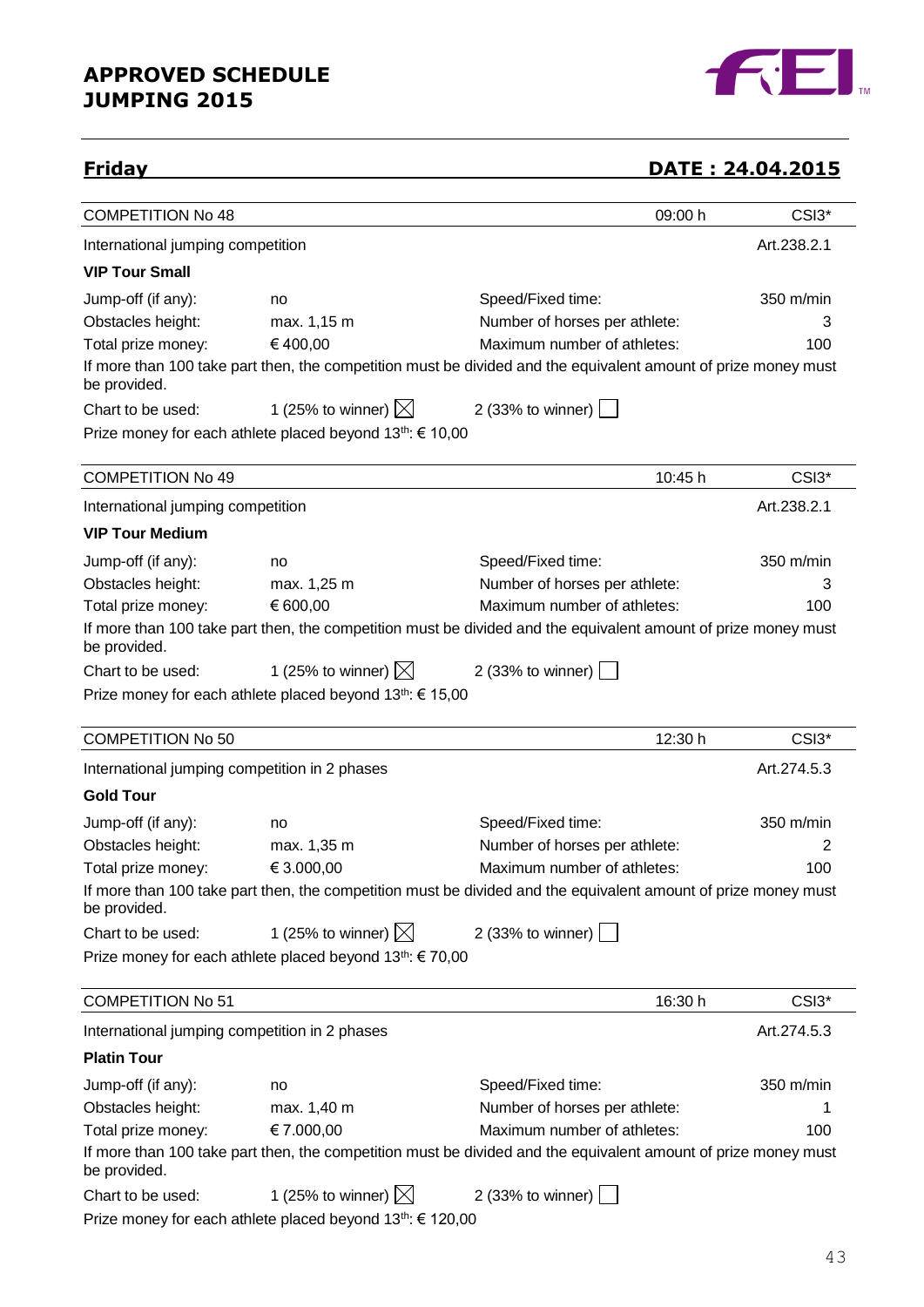

| <b>COMPETITION No 52</b>          |                                                                       | 09:15 h                                                                                                        | CSI3*       |
|-----------------------------------|-----------------------------------------------------------------------|----------------------------------------------------------------------------------------------------------------|-------------|
| International jumping competition |                                                                       |                                                                                                                | Art.238.2.1 |
| <b>Bronze Tour</b>                |                                                                       |                                                                                                                |             |
| Jump-off (if any):                | no                                                                    | Speed/Fixed time:                                                                                              | 350 m/min   |
| Obstacles height:                 | max. 1,20 m                                                           | Number of horses per athlete:                                                                                  | 2           |
| Total prize money:                | € 1.500,00                                                            | Maximum number of athletes:                                                                                    | 100         |
| be provided.                      |                                                                       | If more than 100 take part then, the competition must be divided and the equivalent amount of prize money must |             |
| Chart to be used:                 | 1 (25% to winner) $\boxtimes$                                         | 2 (33% to winner)                                                                                              |             |
|                                   | Prize money for each athlete placed beyond 13 <sup>th</sup> : €40,00  |                                                                                                                |             |
| <b>COMPETITION No 53</b>          |                                                                       | 11:00 h                                                                                                        | CSICh-A     |
| International jumping competition |                                                                       |                                                                                                                | Art.238.2.1 |
| <b>Children Tour</b>              |                                                                       |                                                                                                                |             |
| Jump-off (if any):                | no                                                                    | Speed/Fixed time:                                                                                              | 350 m/min   |
| Obstacles height:                 | max. 1,20 m                                                           | Number of horses per athlete:                                                                                  | 2           |
| Total prize money:                | prizes in kind                                                        | Maximum number of athletes:                                                                                    | 100         |
| <b>COMPETITION No 54</b>          |                                                                       | 12:30 h                                                                                                        | CSI3*       |
| International jumping competition |                                                                       |                                                                                                                | Art.238.2.1 |
| <b>VIP Tour Large</b>             |                                                                       |                                                                                                                |             |
| Jump-off (if any):                | no                                                                    | Speed/Fixed time:                                                                                              | 350 m/min   |
| Obstacles height:                 | max. 1,40 m                                                           | Number of horses per athlete:                                                                                  | 3           |
| Total prize money:                | € 800,00                                                              | Maximum number of athletes:                                                                                    | 100         |
| be provided.                      |                                                                       | If more than 100 take part then, the competition must be divided and the equivalent amount of prize money must |             |
| Chart to be used:                 | 1 (25% to winner) $\boxtimes$                                         | 2 (33% to winner)                                                                                              |             |
|                                   | Prize money for each athlete placed beyond 13 <sup>th</sup> : € 20,00 |                                                                                                                |             |
| <b>COMPETITION No 55</b>          |                                                                       | 14:30 h                                                                                                        | CSI3*       |
| International jumping competition |                                                                       |                                                                                                                | Art.238.2.1 |
| <b>Silver Tour</b>                |                                                                       |                                                                                                                |             |
| Jump-off (if any):                | no                                                                    | Speed/Fixed time:                                                                                              | 350 m/min   |
| Obstacles height:                 | max. 1,30 m                                                           | Number of horses per athlete:                                                                                  | 2           |
| Total prize money:                | € 2.000,00                                                            | Maximum number of athletes:                                                                                    | 100         |
| be provided.                      |                                                                       | If more than 100 take part then, the competition must be divided and the equivalent amount of prize money must |             |
| Chart to be used:                 | 1 (25% to winner) $\boxtimes$                                         | 2 (33% to winner) $\lfloor$                                                                                    |             |
|                                   | Prize money for each athlete placed beyond 13 <sup>th</sup> : €45,00  |                                                                                                                |             |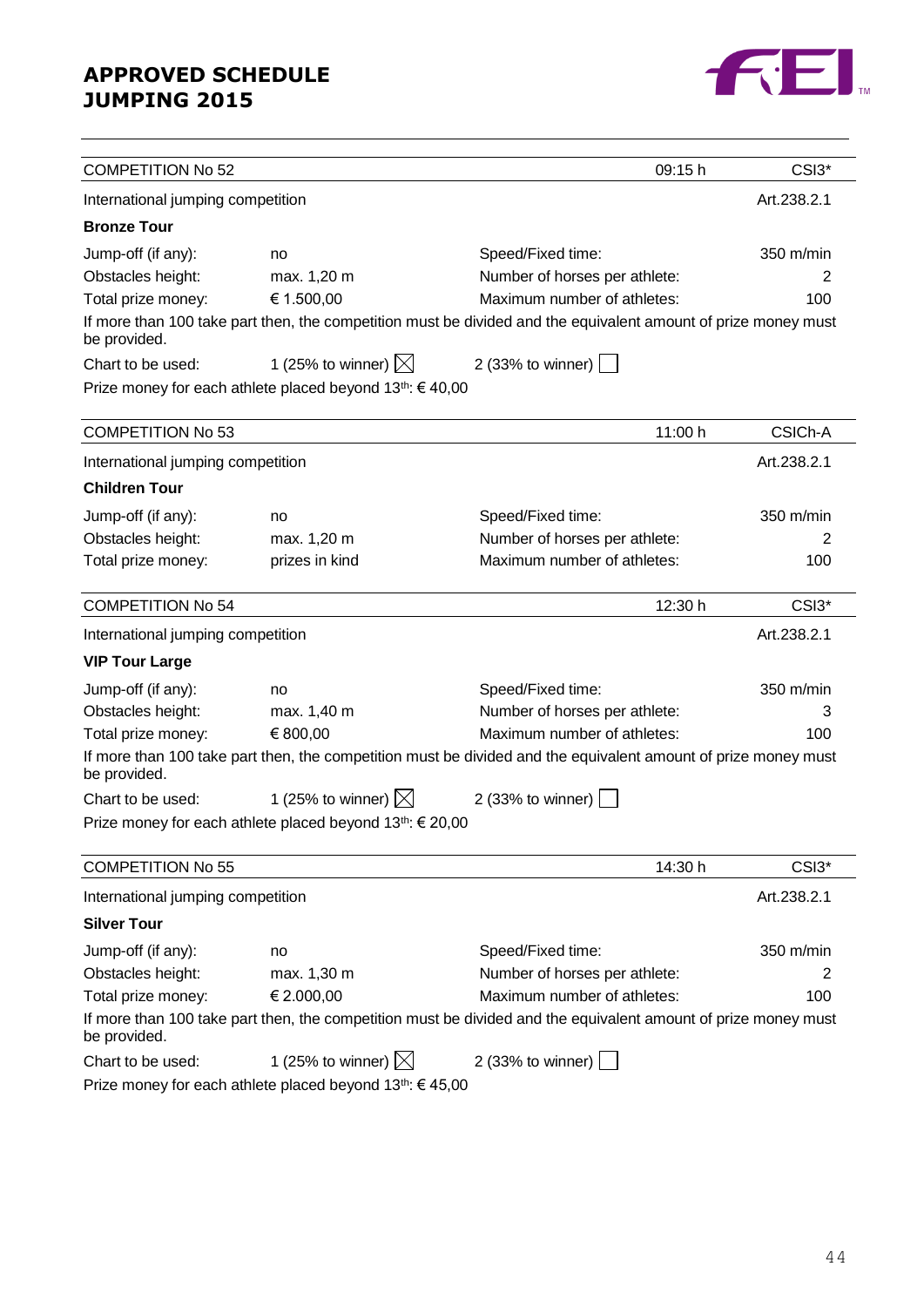

## **Saturday DATE : 25.04.2015**

| <b>COMPETITION No 56</b>                        |                                                                       | 08:00 h                                                                                                        | CSIYH1*     |
|-------------------------------------------------|-----------------------------------------------------------------------|----------------------------------------------------------------------------------------------------------------|-------------|
| International jumping competition in 2 phases   |                                                                       |                                                                                                                | Art.274.5.6 |
| <b>FINAL 5-year-old-horses</b>                  |                                                                       |                                                                                                                |             |
| Jump-off (if any):                              | no                                                                    | Speed/Fixed time:                                                                                              | 350 m/min   |
| Obstacles height:                               | max. 1,20 m                                                           | Number of horses per athlete:                                                                                  | 3           |
| Total prize money:                              | € 1.000,00                                                            | Maximum number of athletes:                                                                                    | 100         |
| be provided.                                    |                                                                       | If more than 100 take part then, the competition must be divided and the equivalent amount of prize money must |             |
| Chart to be used:                               | 1 (25% to winner) $\boxtimes$                                         | 2 (33% to winner) $\Box$                                                                                       |             |
|                                                 | Prize money for each athlete placed beyond $13^{th}$ : $\in$ 25,00    |                                                                                                                |             |
| <b>COMPETITION No 57</b>                        |                                                                       | 10:00 h                                                                                                        | CSIYH1*     |
| International jumping competition in 2 phases   |                                                                       |                                                                                                                | Art.274.5.6 |
| <b>FINAL 6-year-old-horses</b>                  |                                                                       |                                                                                                                |             |
| Jump-off (if any):                              | no                                                                    | Speed/Fixed time:                                                                                              | 350 m/min   |
| Obstacles height:                               | max. 1,30 m                                                           | Number of horses per athlete:                                                                                  | 3           |
| Total prize money:                              | € 1.500,00                                                            | Maximum number of athletes:                                                                                    | 100         |
| be provided.                                    |                                                                       | If more than 100 take part then, the competition must be divided and the equivalent amount of prize money must |             |
| Chart to be used:                               | 1 (25% to winner) $\boxtimes$                                         | 2 (33% to winner) $\vert$                                                                                      |             |
|                                                 | Prize money for each athlete placed beyond $13^{th}$ : € 35,00        |                                                                                                                |             |
|                                                 |                                                                       |                                                                                                                |             |
| <b>COMPETITION No 58</b>                        |                                                                       | 12:15 h                                                                                                        | CSIYH1*     |
| International jumping competition with jump off |                                                                       |                                                                                                                | Art.238.2.2 |
| <b>FINAL 7-year-old-horses</b>                  |                                                                       |                                                                                                                |             |
| Jump-off (if any):                              | yes                                                                   | Speed/Fixed time:                                                                                              | 350 m/min   |
| Obstacles height:                               | max. 1,40 m                                                           | Number of horses per athlete:                                                                                  | 3           |
| Total prize money:                              | € 2.500,00                                                            | Maximum number of athletes:                                                                                    | 100         |
| be provided.                                    |                                                                       | If more than 100 take part then, the competition must be divided and the equivalent amount of prize money must |             |
| Chart to be used:                               | 1 (25% to winner) $\boxtimes$                                         | 2 (33% to winner)                                                                                              |             |
|                                                 | Prize money for each athlete placed beyond 13th: € 50,00              |                                                                                                                |             |
| <b>COMPETITION No 59</b>                        |                                                                       | 15:15 h                                                                                                        | CSI3*       |
| International jumping competition               |                                                                       |                                                                                                                | Art.238.2.1 |
| <b>VIP Tour Large</b>                           |                                                                       |                                                                                                                |             |
| Jump-off (if any):                              | no                                                                    | Speed/Fixed time:                                                                                              | 350 m/min   |
| Obstacles height:                               | max. 1,40 m                                                           | Number of horses per athlete:                                                                                  | 3           |
| Total prize money:                              | € 800,00                                                              | Maximum number of athletes:                                                                                    | 100         |
| be provided.                                    |                                                                       | If more than 100 take part then, the competition must be divided and the equivalent amount of prize money must |             |
| Chart to be used:                               | 1 (25% to winner) $\boxtimes$                                         | 2 (33% to winner)                                                                                              |             |
|                                                 | Prize money for each athlete placed beyond 13 <sup>th</sup> : € 20,00 |                                                                                                                |             |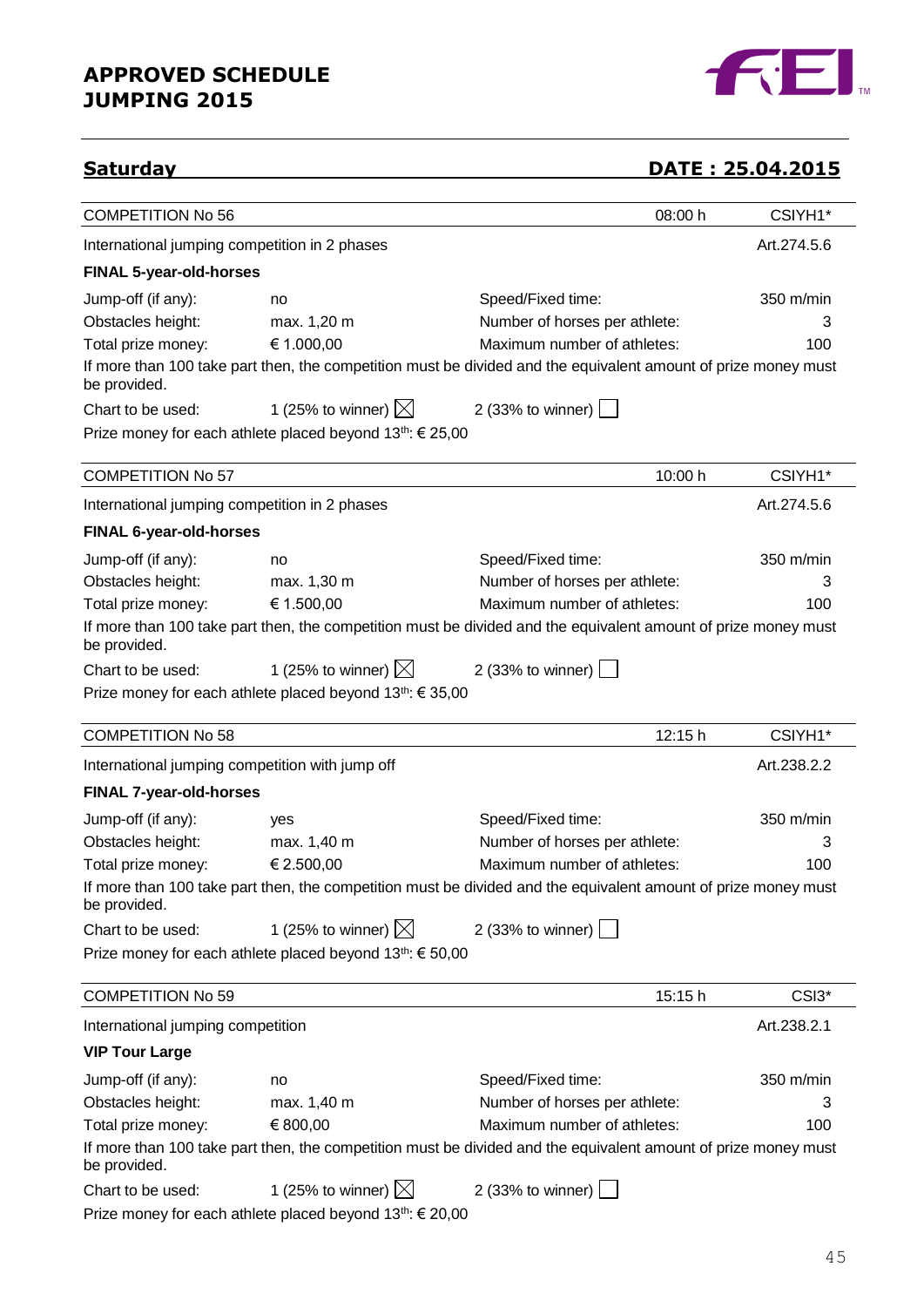

| <b>COMPETITION No 60</b>                        |                                                                        | 17:00 h                                                                                                        | CSI3 <sup>*</sup> |
|-------------------------------------------------|------------------------------------------------------------------------|----------------------------------------------------------------------------------------------------------------|-------------------|
| International jumping competition               |                                                                        |                                                                                                                | Art.238.2.1       |
| <b>Diamond Tour</b>                             |                                                                        |                                                                                                                |                   |
| Jump-off (if any):                              | no                                                                     | Speed/Fixed time:                                                                                              | 400 m/min         |
| Obstacles height:                               | max. 1,50 m                                                            | Number of horses per athlete:                                                                                  |                   |
| Total prize money:                              | € 24.500,00                                                            | Maximum number of athletes:                                                                                    | 100               |
| be provided.                                    |                                                                        | If more than 100 take part then, the competition must be divided and the equivalent amount of prize money must |                   |
| Chart to be used:                               | 1 (25% to winner) $\boxtimes$                                          | 2 (33% to winner) $\boxed{\phantom{a}}$                                                                        |                   |
|                                                 | Prize money for each athlete placed beyond 13 <sup>th</sup> : € 220,00 |                                                                                                                |                   |
| <b>Valid for the FEI LONGINES Ranking List</b>  |                                                                        |                                                                                                                |                   |
|                                                 |                                                                        |                                                                                                                |                   |
| <b>COMPETITION No 61</b>                        |                                                                        | 08:30 h                                                                                                        | CSI3 <sup>*</sup> |
| International jumping competition               |                                                                        |                                                                                                                | Art.238.2.1       |
| <b>VIP Tour Small</b>                           |                                                                        |                                                                                                                |                   |
| Jump-off (if any):                              | no                                                                     | Speed/Fixed time:                                                                                              | 350 m/min         |
| Obstacles height:                               | max. 1,15 m                                                            | Number of horses per athlete:                                                                                  | 3                 |
| Total prize money:                              | €400,00                                                                | Maximum number of athletes:                                                                                    | 100               |
| be provided.                                    |                                                                        | If more than 100 take part then, the competition must be divided and the equivalent amount of prize money must |                   |
| Chart to be used:                               | 1 (25% to winner) $\boxtimes$                                          | 2 (33% to winner) $\lfloor$                                                                                    |                   |
|                                                 | Prize money for each athlete placed beyond 13 <sup>th</sup> : € 10,00  |                                                                                                                |                   |
| <b>COMPETITION No 62</b>                        |                                                                        | 10:15 h                                                                                                        | CSICh-A           |
| International jumping competition with jump off |                                                                        |                                                                                                                | Art.238.2.2       |
| <b>FINAL Children Tour</b>                      |                                                                        |                                                                                                                |                   |
| Jump-off (if any):                              | yes                                                                    | Speed/Fixed time:                                                                                              | 350 m/min         |
| Obstacles height:                               | max. 1,25 m                                                            | Number of horses per athlete:                                                                                  | 2                 |
| Total prize money:                              | prizes in kind                                                         | Maximum number of athletes:                                                                                    | 100               |
|                                                 |                                                                        |                                                                                                                |                   |
| <b>COMPETITION No 63</b>                        |                                                                        | 12:30 h                                                                                                        | CSI3*             |
| International jumping competition               |                                                                        |                                                                                                                | Art.238.2.1       |
| <b>VIP Tour Medium</b>                          |                                                                        |                                                                                                                |                   |
| Jump-off (if any):                              | no                                                                     | Speed/Fixed time:                                                                                              | 350 m/min         |
| Obstacles height:                               | max. 1,25 m                                                            | Number of horses per athlete:                                                                                  | 3                 |
| Total prize money:                              | € 600,00                                                               | Maximum number of athletes:                                                                                    | 100               |
| be provided.                                    |                                                                        | If more than 100 take part then, the competition must be divided and the equivalent amount of prize money must |                   |
| Chart to be used:                               | 1 (25% to winner) $\boxtimes$                                          | 2 (33% to winner) $\vert$                                                                                      |                   |
|                                                 | Prize money for each athlete placed beyond 13 <sup>th</sup> : € 15,00  |                                                                                                                |                   |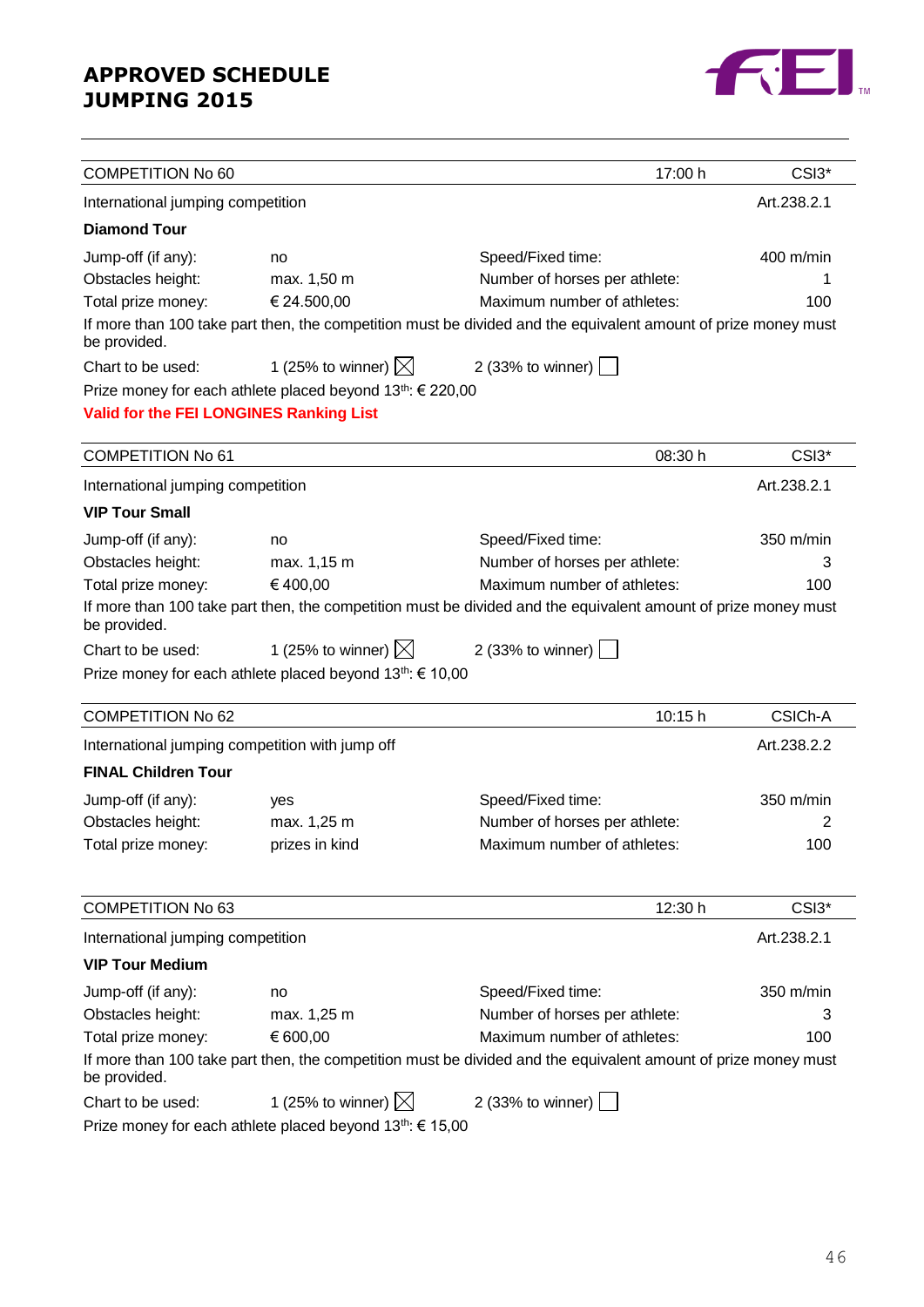

| <b>COMPETITION No 64</b>                       |                                                                        | 14:15 h                                                                                                        | CSI3*                     |
|------------------------------------------------|------------------------------------------------------------------------|----------------------------------------------------------------------------------------------------------------|---------------------------|
| International jumping competition              |                                                                        |                                                                                                                | Art.238.2.1               |
| <b>Gold Tour</b>                               |                                                                        |                                                                                                                |                           |
| Jump-off (if any):                             | no                                                                     | Speed/Fixed time:                                                                                              | 350 m/min                 |
| Obstacles height:                              | max. 1,35 m                                                            | Number of horses per athlete:                                                                                  |                           |
| Total prize money:                             | € 5.000,00                                                             | Maximum number of athletes:                                                                                    | 100                       |
| be provided.                                   |                                                                        | If more than 100 take part then, the competition must be divided and the equivalent amount of prize money must |                           |
| Chart to be used:                              | 1 (25% to winner) $\boxtimes$                                          | 2 (33% to winner) [                                                                                            |                           |
|                                                | Prize money for each athlete placed beyond 13th: € 100,00              |                                                                                                                |                           |
|                                                |                                                                        |                                                                                                                |                           |
| <b>Sunday</b>                                  |                                                                        |                                                                                                                | <u> DATE : 26.04.2015</u> |
| <b>COMPETITION No 65</b>                       |                                                                        | 08:30 h                                                                                                        | CSI3 <sup>*</sup>         |
|                                                | International jumping competition with jump off                        |                                                                                                                | Art.238.2.2               |
| <b>FINAL Gold Tour</b>                         |                                                                        |                                                                                                                |                           |
| Jump-off (if any):                             | yes                                                                    | Speed/Fixed time:                                                                                              | $350 \text{ m/min}$       |
| Obstacles height:                              | max. 1,40 m                                                            | Number of horses per athlete:                                                                                  |                           |
| Total prize money:                             | € 8.000,00                                                             | Maximum number of athletes:                                                                                    | 100                       |
| be provided.                                   |                                                                        | If more than 100 take part then, the competition must be divided and the equivalent amount of prize money must |                           |
| Chart to be used:                              | 1 (25% to winner) $\boxtimes$                                          | 2 (33% to winner) [                                                                                            |                           |
|                                                | Prize money for each athlete placed beyond 13 <sup>th</sup> : € 150,00 |                                                                                                                |                           |
|                                                |                                                                        |                                                                                                                |                           |
| <b>COMPETITION No 66</b>                       |                                                                        | 12:00 h                                                                                                        | CSI3 <sup>*</sup>         |
|                                                | International jumping competition with jump off                        |                                                                                                                | Art.238.2.2               |
| <b>FINAL Platin Tour</b>                       |                                                                        |                                                                                                                |                           |
| Jump-off (if any):                             | yes                                                                    | Speed/Fixed time:                                                                                              | $400 \text{ m/min}$       |
| Obstacles height:                              | max. 1,45 m                                                            | Number of horses per athlete:                                                                                  | 1                         |
| Total prize money:                             | € 24.500,00                                                            | Maximum number of athletes:                                                                                    | 100                       |
| be provided.                                   |                                                                        | If more than 100 take part then, the competition must be divided and the equivalent amount of prize money must |                           |
| Chart to be used:                              | 1 (25% to winner) $\boxtimes$                                          | 2 (33% to winner) $\lfloor$                                                                                    |                           |
|                                                | Prize money for each athlete placed beyond 13 <sup>th</sup> : € 220,00 |                                                                                                                |                           |
| <b>Valid for the FEI LONGINES Ranking List</b> |                                                                        |                                                                                                                |                           |
| <b>COMPETITION No 67</b>                       |                                                                        | 15:30 h                                                                                                        | CSI3 <sup>*</sup>         |
|                                                | International jumping competition with jump off                        |                                                                                                                | Art.238.2.2               |
| <b>FINAL Diamond Tour</b>                      |                                                                        |                                                                                                                |                           |
|                                                |                                                                        |                                                                                                                |                           |
| Jump-off (if any):                             | yes                                                                    | Speed/Fixed time:                                                                                              | 400 m/min                 |
| Obstacles height:                              | max. 1,50 m                                                            | Number of horses per athlete:                                                                                  |                           |
| Total prize money:                             | € 30.000,00                                                            | Maximum number of athletes:                                                                                    | 50                        |
| Chart to be used:                              | 1 (25% to winner) $\boxtimes$                                          | 2 (33% to winner)                                                                                              |                           |
|                                                | Prize money for each athlete placed beyond 13 <sup>th</sup> : € 300,00 |                                                                                                                |                           |
| <b>Valid for the FEI LONGINES Ranking List</b> |                                                                        |                                                                                                                |                           |
| <b>Qualification see special provisions!</b>   |                                                                        |                                                                                                                |                           |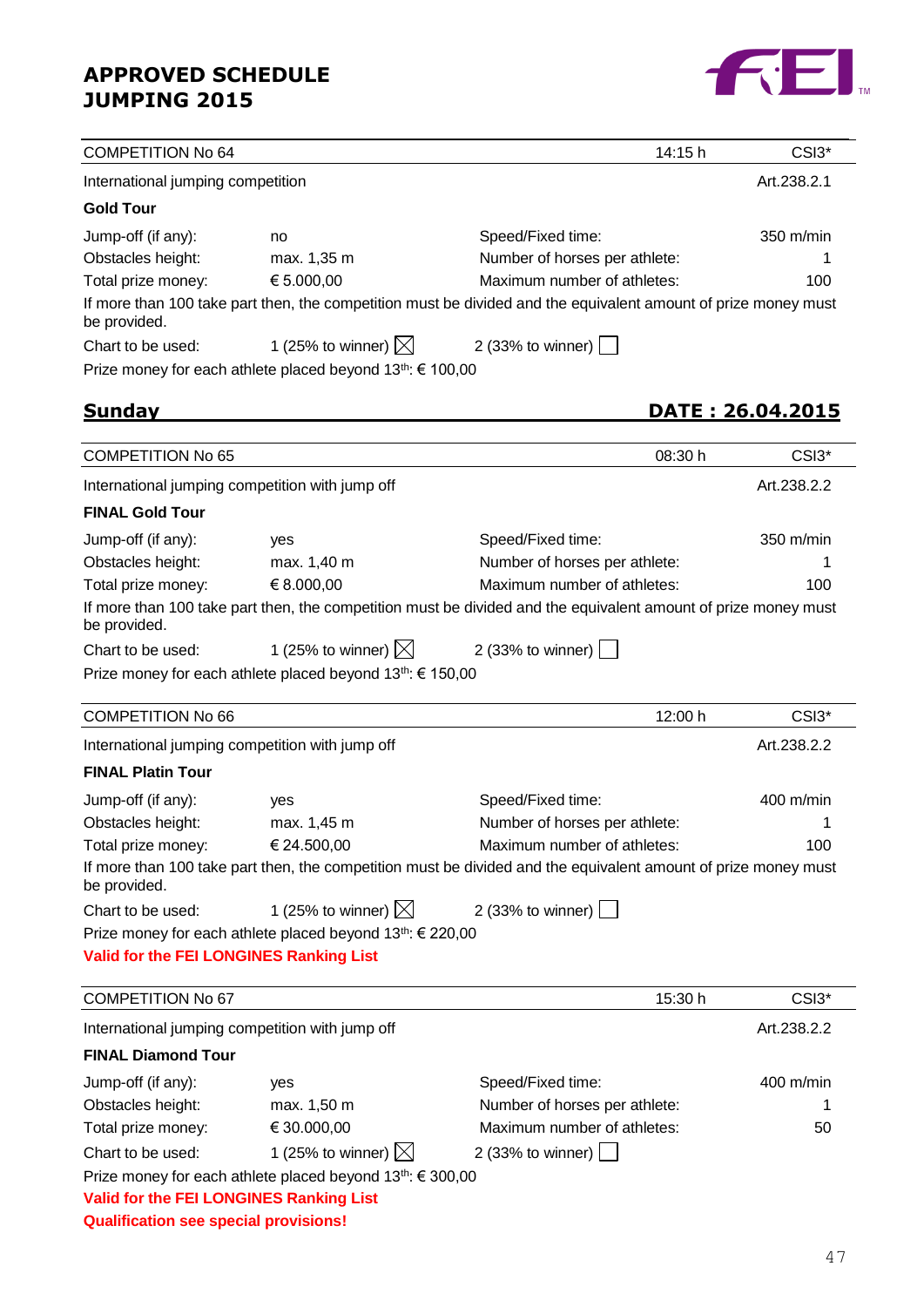

| <b>COMPETITION No 68</b><br>08:00 h<br>CSI3*<br>Art.238.2.1<br>International jumping competition<br><b>FINAL Bronze Tour</b><br>350 m/min<br>Jump-off (if any):<br>Speed/Fixed time:<br>no<br>Obstacles height:<br>Number of horses per athlete:<br>max. 1,25 m<br>2<br>€ 2.000,00<br>Maximum number of athletes:<br>Total prize money:<br>100<br>If more than 100 take part then, the competition must be divided and the equivalent amount of prize money must<br>be provided.<br>1 (25% to winner) $\boxtimes$<br>2 (33% to winner) $\vert$<br>Chart to be used:<br>Prize money for each athlete placed beyond 13 <sup>th</sup> : €45,00<br><b>COMPETITION No 69</b><br>09:45 h<br>CSI3*<br>International jumping competition in 2 phases<br>Art.274.5.3<br><b>FINAL Silver Tour</b><br>Jump-off (if any):<br>350 m/min<br>Speed/Fixed time:<br>no<br>Obstacles height:<br>Number of horses per athlete:<br>max. 1,35 m<br>1<br>€ 3.000,00<br>Maximum number of athletes:<br>Total prize money:<br>100<br>If more than 100 take part then, the competition must be divided and the equivalent amount of prize money must<br>be provided.<br>1 (25% to winner) $\boxtimes$<br>2 (33% to winner) $\boxed{\phantom{1}}$<br>Chart to be used:<br>Prize money for each athlete placed beyond $13^{th}$ : $\in$ 70,00<br><b>COMPETITION No 70</b><br>12:30 h<br>CSI3 <sup>*</sup><br>International jumping competition with jump off<br>Art.238.2.2<br><b>FINAL VIP Tour Small</b><br>350 m/min<br>Jump-off (if any):<br>Speed/Fixed time:<br>yes<br>Obstacles height:<br>Number of horses per athlete:<br>max. 1,15 m<br>3<br>€ 700,00<br>Maximum number of athletes:<br>Total prize money:<br>100 |  |
|--------------------------------------------------------------------------------------------------------------------------------------------------------------------------------------------------------------------------------------------------------------------------------------------------------------------------------------------------------------------------------------------------------------------------------------------------------------------------------------------------------------------------------------------------------------------------------------------------------------------------------------------------------------------------------------------------------------------------------------------------------------------------------------------------------------------------------------------------------------------------------------------------------------------------------------------------------------------------------------------------------------------------------------------------------------------------------------------------------------------------------------------------------------------------------------------------------------------------------------------------------------------------------------------------------------------------------------------------------------------------------------------------------------------------------------------------------------------------------------------------------------------------------------------------------------------------------------------------------------------------------------------------------------------------------------------------|--|
|                                                                                                                                                                                                                                                                                                                                                                                                                                                                                                                                                                                                                                                                                                                                                                                                                                                                                                                                                                                                                                                                                                                                                                                                                                                                                                                                                                                                                                                                                                                                                                                                                                                                                                  |  |
|                                                                                                                                                                                                                                                                                                                                                                                                                                                                                                                                                                                                                                                                                                                                                                                                                                                                                                                                                                                                                                                                                                                                                                                                                                                                                                                                                                                                                                                                                                                                                                                                                                                                                                  |  |
|                                                                                                                                                                                                                                                                                                                                                                                                                                                                                                                                                                                                                                                                                                                                                                                                                                                                                                                                                                                                                                                                                                                                                                                                                                                                                                                                                                                                                                                                                                                                                                                                                                                                                                  |  |
|                                                                                                                                                                                                                                                                                                                                                                                                                                                                                                                                                                                                                                                                                                                                                                                                                                                                                                                                                                                                                                                                                                                                                                                                                                                                                                                                                                                                                                                                                                                                                                                                                                                                                                  |  |
|                                                                                                                                                                                                                                                                                                                                                                                                                                                                                                                                                                                                                                                                                                                                                                                                                                                                                                                                                                                                                                                                                                                                                                                                                                                                                                                                                                                                                                                                                                                                                                                                                                                                                                  |  |
|                                                                                                                                                                                                                                                                                                                                                                                                                                                                                                                                                                                                                                                                                                                                                                                                                                                                                                                                                                                                                                                                                                                                                                                                                                                                                                                                                                                                                                                                                                                                                                                                                                                                                                  |  |
|                                                                                                                                                                                                                                                                                                                                                                                                                                                                                                                                                                                                                                                                                                                                                                                                                                                                                                                                                                                                                                                                                                                                                                                                                                                                                                                                                                                                                                                                                                                                                                                                                                                                                                  |  |
|                                                                                                                                                                                                                                                                                                                                                                                                                                                                                                                                                                                                                                                                                                                                                                                                                                                                                                                                                                                                                                                                                                                                                                                                                                                                                                                                                                                                                                                                                                                                                                                                                                                                                                  |  |
|                                                                                                                                                                                                                                                                                                                                                                                                                                                                                                                                                                                                                                                                                                                                                                                                                                                                                                                                                                                                                                                                                                                                                                                                                                                                                                                                                                                                                                                                                                                                                                                                                                                                                                  |  |
|                                                                                                                                                                                                                                                                                                                                                                                                                                                                                                                                                                                                                                                                                                                                                                                                                                                                                                                                                                                                                                                                                                                                                                                                                                                                                                                                                                                                                                                                                                                                                                                                                                                                                                  |  |
|                                                                                                                                                                                                                                                                                                                                                                                                                                                                                                                                                                                                                                                                                                                                                                                                                                                                                                                                                                                                                                                                                                                                                                                                                                                                                                                                                                                                                                                                                                                                                                                                                                                                                                  |  |
|                                                                                                                                                                                                                                                                                                                                                                                                                                                                                                                                                                                                                                                                                                                                                                                                                                                                                                                                                                                                                                                                                                                                                                                                                                                                                                                                                                                                                                                                                                                                                                                                                                                                                                  |  |
|                                                                                                                                                                                                                                                                                                                                                                                                                                                                                                                                                                                                                                                                                                                                                                                                                                                                                                                                                                                                                                                                                                                                                                                                                                                                                                                                                                                                                                                                                                                                                                                                                                                                                                  |  |
|                                                                                                                                                                                                                                                                                                                                                                                                                                                                                                                                                                                                                                                                                                                                                                                                                                                                                                                                                                                                                                                                                                                                                                                                                                                                                                                                                                                                                                                                                                                                                                                                                                                                                                  |  |
|                                                                                                                                                                                                                                                                                                                                                                                                                                                                                                                                                                                                                                                                                                                                                                                                                                                                                                                                                                                                                                                                                                                                                                                                                                                                                                                                                                                                                                                                                                                                                                                                                                                                                                  |  |
|                                                                                                                                                                                                                                                                                                                                                                                                                                                                                                                                                                                                                                                                                                                                                                                                                                                                                                                                                                                                                                                                                                                                                                                                                                                                                                                                                                                                                                                                                                                                                                                                                                                                                                  |  |
|                                                                                                                                                                                                                                                                                                                                                                                                                                                                                                                                                                                                                                                                                                                                                                                                                                                                                                                                                                                                                                                                                                                                                                                                                                                                                                                                                                                                                                                                                                                                                                                                                                                                                                  |  |
|                                                                                                                                                                                                                                                                                                                                                                                                                                                                                                                                                                                                                                                                                                                                                                                                                                                                                                                                                                                                                                                                                                                                                                                                                                                                                                                                                                                                                                                                                                                                                                                                                                                                                                  |  |
|                                                                                                                                                                                                                                                                                                                                                                                                                                                                                                                                                                                                                                                                                                                                                                                                                                                                                                                                                                                                                                                                                                                                                                                                                                                                                                                                                                                                                                                                                                                                                                                                                                                                                                  |  |
|                                                                                                                                                                                                                                                                                                                                                                                                                                                                                                                                                                                                                                                                                                                                                                                                                                                                                                                                                                                                                                                                                                                                                                                                                                                                                                                                                                                                                                                                                                                                                                                                                                                                                                  |  |
|                                                                                                                                                                                                                                                                                                                                                                                                                                                                                                                                                                                                                                                                                                                                                                                                                                                                                                                                                                                                                                                                                                                                                                                                                                                                                                                                                                                                                                                                                                                                                                                                                                                                                                  |  |
|                                                                                                                                                                                                                                                                                                                                                                                                                                                                                                                                                                                                                                                                                                                                                                                                                                                                                                                                                                                                                                                                                                                                                                                                                                                                                                                                                                                                                                                                                                                                                                                                                                                                                                  |  |
|                                                                                                                                                                                                                                                                                                                                                                                                                                                                                                                                                                                                                                                                                                                                                                                                                                                                                                                                                                                                                                                                                                                                                                                                                                                                                                                                                                                                                                                                                                                                                                                                                                                                                                  |  |
|                                                                                                                                                                                                                                                                                                                                                                                                                                                                                                                                                                                                                                                                                                                                                                                                                                                                                                                                                                                                                                                                                                                                                                                                                                                                                                                                                                                                                                                                                                                                                                                                                                                                                                  |  |
|                                                                                                                                                                                                                                                                                                                                                                                                                                                                                                                                                                                                                                                                                                                                                                                                                                                                                                                                                                                                                                                                                                                                                                                                                                                                                                                                                                                                                                                                                                                                                                                                                                                                                                  |  |
| If more than 100 take part then, the competition must be divided and the equivalent amount of prize money must<br>be provided.                                                                                                                                                                                                                                                                                                                                                                                                                                                                                                                                                                                                                                                                                                                                                                                                                                                                                                                                                                                                                                                                                                                                                                                                                                                                                                                                                                                                                                                                                                                                                                   |  |
| 1 (25% to winner) $\boxtimes$<br>2 (33% to winner) $\boxed{\phantom{a}}$<br>Chart to be used:                                                                                                                                                                                                                                                                                                                                                                                                                                                                                                                                                                                                                                                                                                                                                                                                                                                                                                                                                                                                                                                                                                                                                                                                                                                                                                                                                                                                                                                                                                                                                                                                    |  |
| Prize money for each athlete placed beyond 13 <sup>th</sup> : € 17,00                                                                                                                                                                                                                                                                                                                                                                                                                                                                                                                                                                                                                                                                                                                                                                                                                                                                                                                                                                                                                                                                                                                                                                                                                                                                                                                                                                                                                                                                                                                                                                                                                            |  |
| 14:30 h<br>CSI3*<br><b>COMPETITION No 71</b>                                                                                                                                                                                                                                                                                                                                                                                                                                                                                                                                                                                                                                                                                                                                                                                                                                                                                                                                                                                                                                                                                                                                                                                                                                                                                                                                                                                                                                                                                                                                                                                                                                                     |  |
| Art.238.2.2<br>International jumping competition with jump off                                                                                                                                                                                                                                                                                                                                                                                                                                                                                                                                                                                                                                                                                                                                                                                                                                                                                                                                                                                                                                                                                                                                                                                                                                                                                                                                                                                                                                                                                                                                                                                                                                   |  |
| <b>FINAL VIP Tour Medium</b>                                                                                                                                                                                                                                                                                                                                                                                                                                                                                                                                                                                                                                                                                                                                                                                                                                                                                                                                                                                                                                                                                                                                                                                                                                                                                                                                                                                                                                                                                                                                                                                                                                                                     |  |
| Speed/Fixed time:<br>350 m/min<br>Jump-off (if any):<br>yes                                                                                                                                                                                                                                                                                                                                                                                                                                                                                                                                                                                                                                                                                                                                                                                                                                                                                                                                                                                                                                                                                                                                                                                                                                                                                                                                                                                                                                                                                                                                                                                                                                      |  |
| Obstacles height:<br>Number of horses per athlete:<br>max. 1,25 m<br>3                                                                                                                                                                                                                                                                                                                                                                                                                                                                                                                                                                                                                                                                                                                                                                                                                                                                                                                                                                                                                                                                                                                                                                                                                                                                                                                                                                                                                                                                                                                                                                                                                           |  |
| Maximum number of athletes:<br>Total prize money:<br>€ 900,00<br>100                                                                                                                                                                                                                                                                                                                                                                                                                                                                                                                                                                                                                                                                                                                                                                                                                                                                                                                                                                                                                                                                                                                                                                                                                                                                                                                                                                                                                                                                                                                                                                                                                             |  |
| If more than 100 take part then, the competition must be divided and the equivalent amount of prize money must<br>be provided.                                                                                                                                                                                                                                                                                                                                                                                                                                                                                                                                                                                                                                                                                                                                                                                                                                                                                                                                                                                                                                                                                                                                                                                                                                                                                                                                                                                                                                                                                                                                                                   |  |
| 1 (25% to winner) $\boxtimes$<br>2 (33% to winner)  <br>Chart to be used:                                                                                                                                                                                                                                                                                                                                                                                                                                                                                                                                                                                                                                                                                                                                                                                                                                                                                                                                                                                                                                                                                                                                                                                                                                                                                                                                                                                                                                                                                                                                                                                                                        |  |
| Prize money for each athlete placed beyond 13 <sup>th</sup> : € 22,00                                                                                                                                                                                                                                                                                                                                                                                                                                                                                                                                                                                                                                                                                                                                                                                                                                                                                                                                                                                                                                                                                                                                                                                                                                                                                                                                                                                                                                                                                                                                                                                                                            |  |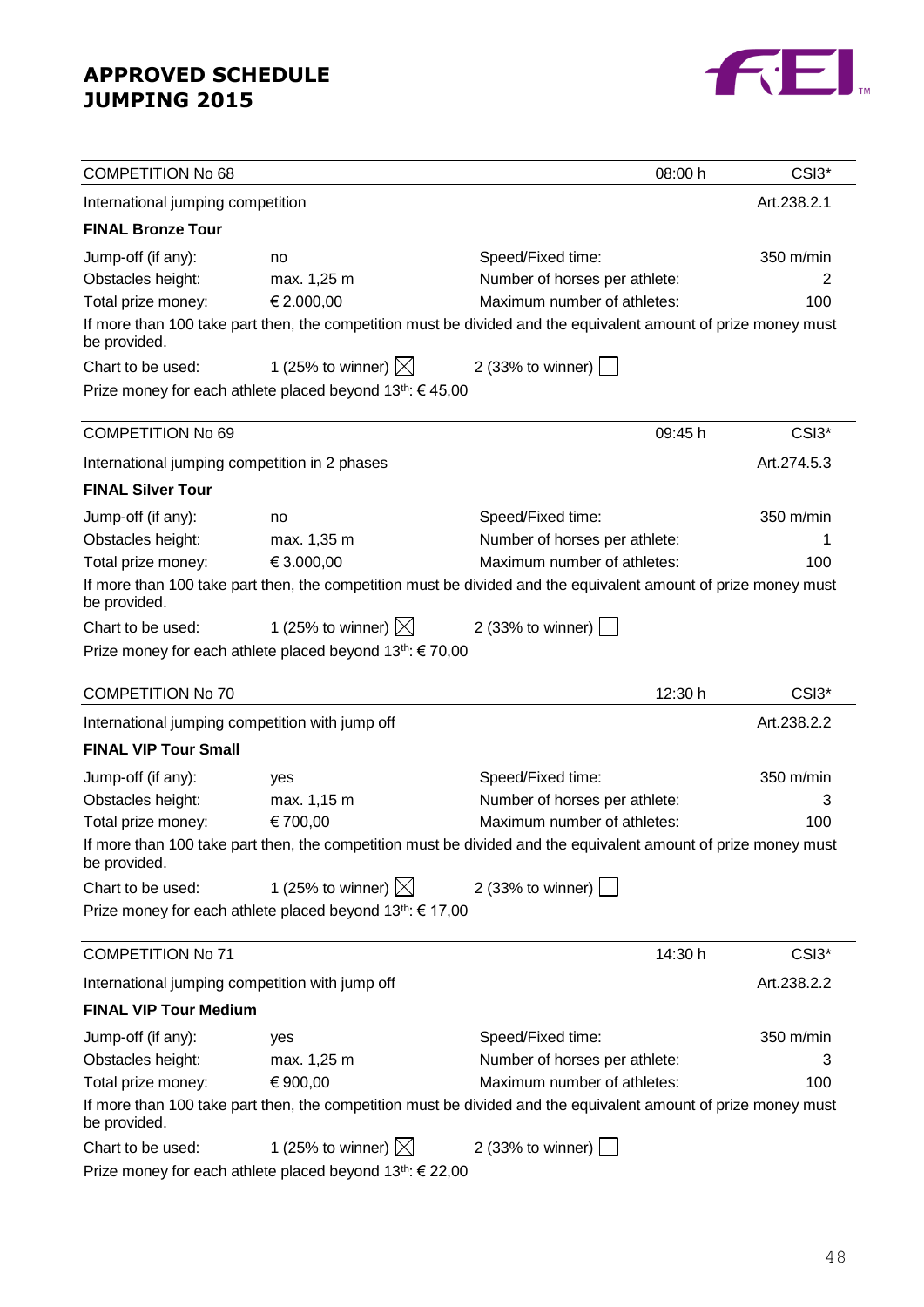

| <b>COMPETITION No 72</b>                        |                                                                    | 16:30 h                                                                                                        | CSI3 <sup>*</sup>   |
|-------------------------------------------------|--------------------------------------------------------------------|----------------------------------------------------------------------------------------------------------------|---------------------|
| International jumping competition with jump off |                                                                    |                                                                                                                | Art.238.2.2         |
| <b>FINAL VIP Tour Large</b>                     |                                                                    |                                                                                                                |                     |
| Jump-off (if any):                              | yes                                                                | Speed/Fixed time:                                                                                              | $350 \text{ m/min}$ |
| Obstacles height:                               | max. 1,40 m                                                        | Number of horses per athlete:                                                                                  | 3                   |
| Total prize money:                              | € 1.000,00                                                         | Maximum number of athletes:                                                                                    | 100                 |
| be provided.                                    |                                                                    | If more than 100 take part then, the competition must be divided and the equivalent amount of prize money must |                     |
| Chart to be used:                               | 1 (25% to winner) $\boxtimes$                                      | 2 (33% to winner) $\vert \ \vert$                                                                              |                     |
|                                                 | Prize money for each athlete placed beyond $13^{th}$ : $\in$ 25,00 |                                                                                                                |                     |

## **WEEK 3 Wed, 29.04. – Sun, 03.05.2015**

## **Wednesday DATE : 29.04.2015**

| <b>COMPETITION No 73</b>          |                                                                    | 14:00 h                                                                                                        | CSIYH1*             |
|-----------------------------------|--------------------------------------------------------------------|----------------------------------------------------------------------------------------------------------------|---------------------|
| International jumping competition |                                                                    |                                                                                                                | Art.238.2.1         |
| 5-year-old-horses                 |                                                                    |                                                                                                                |                     |
| Jump-off (if any):                | no                                                                 | Speed/Fixed time:                                                                                              | $350 \text{ m/min}$ |
| Obstacles height:                 | max. 1,20 m                                                        | Number of horses per athlete:                                                                                  | 3                   |
| Total prize money:                | € 600,00                                                           | Maximum number of athletes:                                                                                    | 100                 |
| be provided.                      |                                                                    | If more than 100 take part then, the competition must be divided and the equivalent amount of prize money must |                     |
| Chart to be used:                 | 1 (25% to winner) $\boxtimes$                                      | 2 (33% to winner) $\vert$                                                                                      |                     |
|                                   | Prize money for each athlete placed beyond 13th: € 15,00           |                                                                                                                |                     |
|                                   |                                                                    |                                                                                                                |                     |
| <b>COMPETITION No 74</b>          |                                                                    | 15:45 h                                                                                                        | CSIYH1*             |
| International jumping competition |                                                                    |                                                                                                                | Art.238.2.1         |
| 6-year-old-horses                 |                                                                    |                                                                                                                |                     |
| Jump-off (if any):                | no                                                                 | Speed/Fixed time:                                                                                              | 350 m/min           |
| Obstacles height:                 | max. 1,30 m                                                        | Number of horses per athlete:                                                                                  | 3                   |
| Total prize money:                | € 800,00                                                           | Maximum number of athletes:                                                                                    | 100                 |
| be provided.                      |                                                                    | If more than 100 take part then, the competition must be divided and the equivalent amount of prize money must |                     |
| Chart to be used:                 | 1 (25% to winner) $\boxtimes$                                      | 2 (33% to winner)                                                                                              |                     |
|                                   | Prize money for each athlete placed beyond $13^{th}$ : $\in$ 20,00 |                                                                                                                |                     |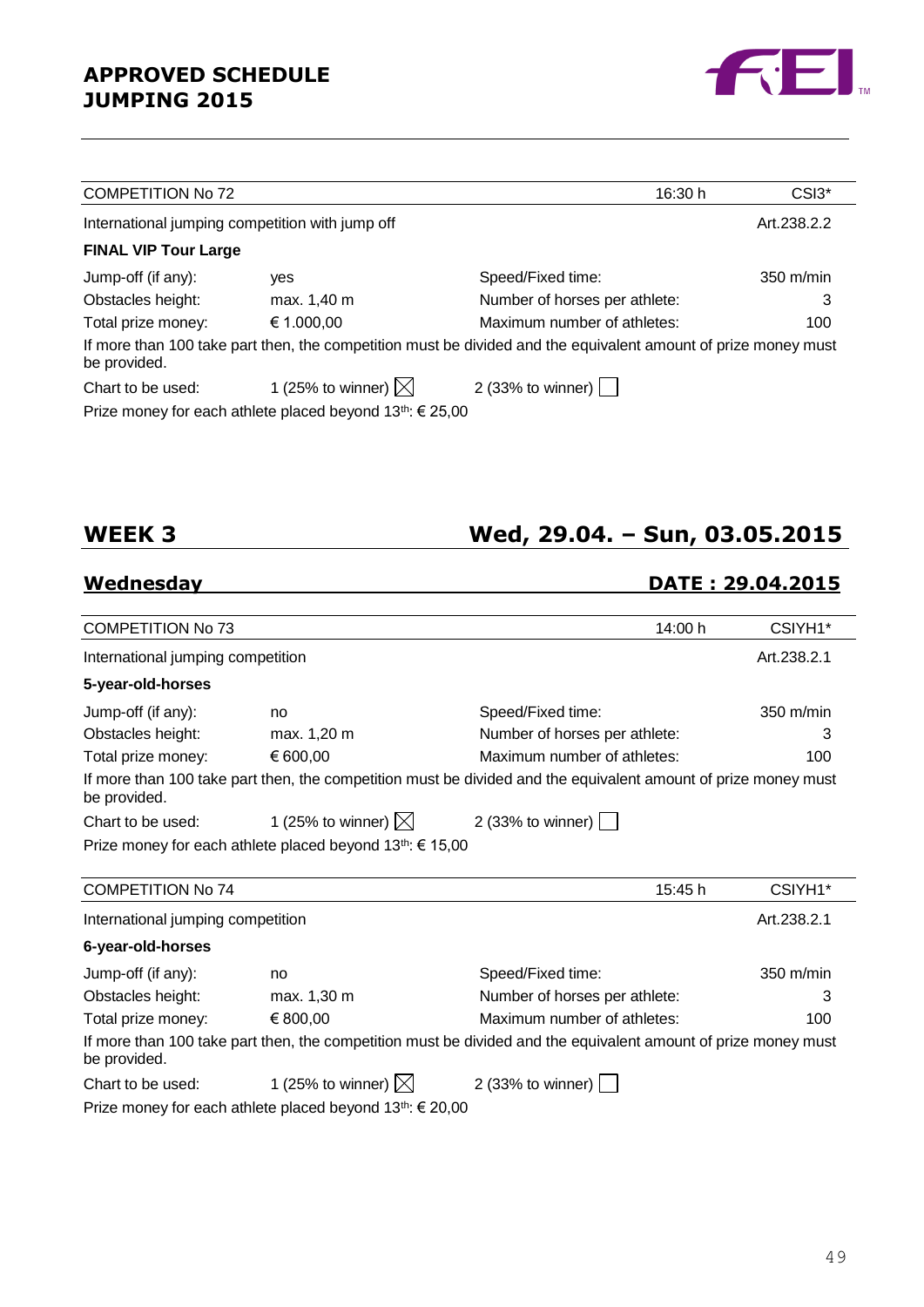

| <b>COMPETITION No 75</b>          |                                                                       | 17:45 h                                                                                                        | CSIYH1*                 |
|-----------------------------------|-----------------------------------------------------------------------|----------------------------------------------------------------------------------------------------------------|-------------------------|
| International jumping competition |                                                                       |                                                                                                                | Art.238.2.1             |
| 7-year-old-horses                 |                                                                       |                                                                                                                |                         |
| Jump-off (if any):                | no                                                                    | Speed/Fixed time:                                                                                              | 350 m/min               |
| Obstacles height:                 | max. 1,40 m                                                           | Number of horses per athlete:                                                                                  | З                       |
| Total prize money:                | € 1.000,00                                                            | Maximum number of athletes:                                                                                    | 100                     |
| be provided.                      |                                                                       | If more than 100 take part then, the competition must be divided and the equivalent amount of prize money must |                         |
| Chart to be used:                 | 1 (25% to winner) $\boxtimes$                                         | 2 (33% to winner)                                                                                              |                         |
|                                   | Prize money for each athlete placed beyond 13th: € 25,00              |                                                                                                                |                         |
| <u>Thursday</u>                   |                                                                       |                                                                                                                | <u>DATE: 30.04.2015</u> |
|                                   |                                                                       |                                                                                                                |                         |
| <b>COMPETITION No 76</b>          |                                                                       | 08:00 h                                                                                                        | CSI3 <sup>*</sup>       |
| International jumping competition |                                                                       |                                                                                                                | Art.238.2.1             |
| <b>Bronze Tour</b>                |                                                                       |                                                                                                                |                         |
| Jump-off (if any):                | no                                                                    | Speed/Fixed time:                                                                                              | $350 \text{ m/min}$     |
| Obstacles height:                 | max. 1,20 m                                                           | Number of horses per athlete:                                                                                  | 2                       |
| Total prize money:                | € 1.000,00                                                            | Maximum number of athletes:                                                                                    | 100                     |
| be provided.                      |                                                                       | If more than 100 take part then, the competition must be divided and the equivalent amount of prize money must |                         |
| Chart to be used:                 | 1 (25% to winner) $\boxtimes$                                         | 2(33% to winner)                                                                                               |                         |
|                                   | Prize money for each athlete placed beyond $13^{th}$ : $\in$ 25,00    |                                                                                                                |                         |
| <b>COMPETITION No 77</b>          |                                                                       | 10:00 h                                                                                                        | CSI3*                   |
|                                   |                                                                       |                                                                                                                |                         |
| International jumping competition |                                                                       |                                                                                                                | Art.238.2.1             |
| <b>Silver Tour</b>                |                                                                       |                                                                                                                |                         |
| Jump-off (if any):                | no                                                                    | Speed/Fixed time:                                                                                              | $350 \text{ m/min}$     |
| Obstacles height:                 | max. 1,30 m                                                           | Number of horses per athlete:                                                                                  | 2                       |
| Total prize money:                | € 1.500,00                                                            | Maximum number of athletes:                                                                                    | 100                     |
| be provided.                      |                                                                       | If more than 100 take part then, the competition must be divided and the equivalent amount of prize money must |                         |
| Chart to be used:                 | 1 (25% to winner) $\boxtimes$                                         | 2 (33% to winner)                                                                                              |                         |
|                                   | Prize money for each athlete placed beyond $13^{th}$ : $640,00$       |                                                                                                                |                         |
| <b>COMPETITION No 78</b>          |                                                                       | 13:00 h                                                                                                        | CSI3*                   |
| International jumping competition |                                                                       |                                                                                                                | Art.238.2.1             |
| <b>Platin Tour</b>                |                                                                       |                                                                                                                |                         |
| Jump-off (if any):                | no                                                                    | Speed/Fixed time:                                                                                              | 350 m/min               |
| Obstacles height:                 | max. 1,40 m                                                           | Number of horses per athlete:                                                                                  | 2                       |
| Total prize money:                | €4.000,00                                                             | Maximum number of athletes:                                                                                    | 100                     |
| be provided.                      |                                                                       | If more than 100 take part then, the competition must be divided and the equivalent amount of prize money must |                         |
| Chart to be used:                 | 1 (25% to winner) $\boxtimes$                                         | 2 (33% to winner)                                                                                              |                         |
|                                   | Prize money for each athlete placed beyond 13 <sup>th</sup> : € 80,00 |                                                                                                                |                         |

50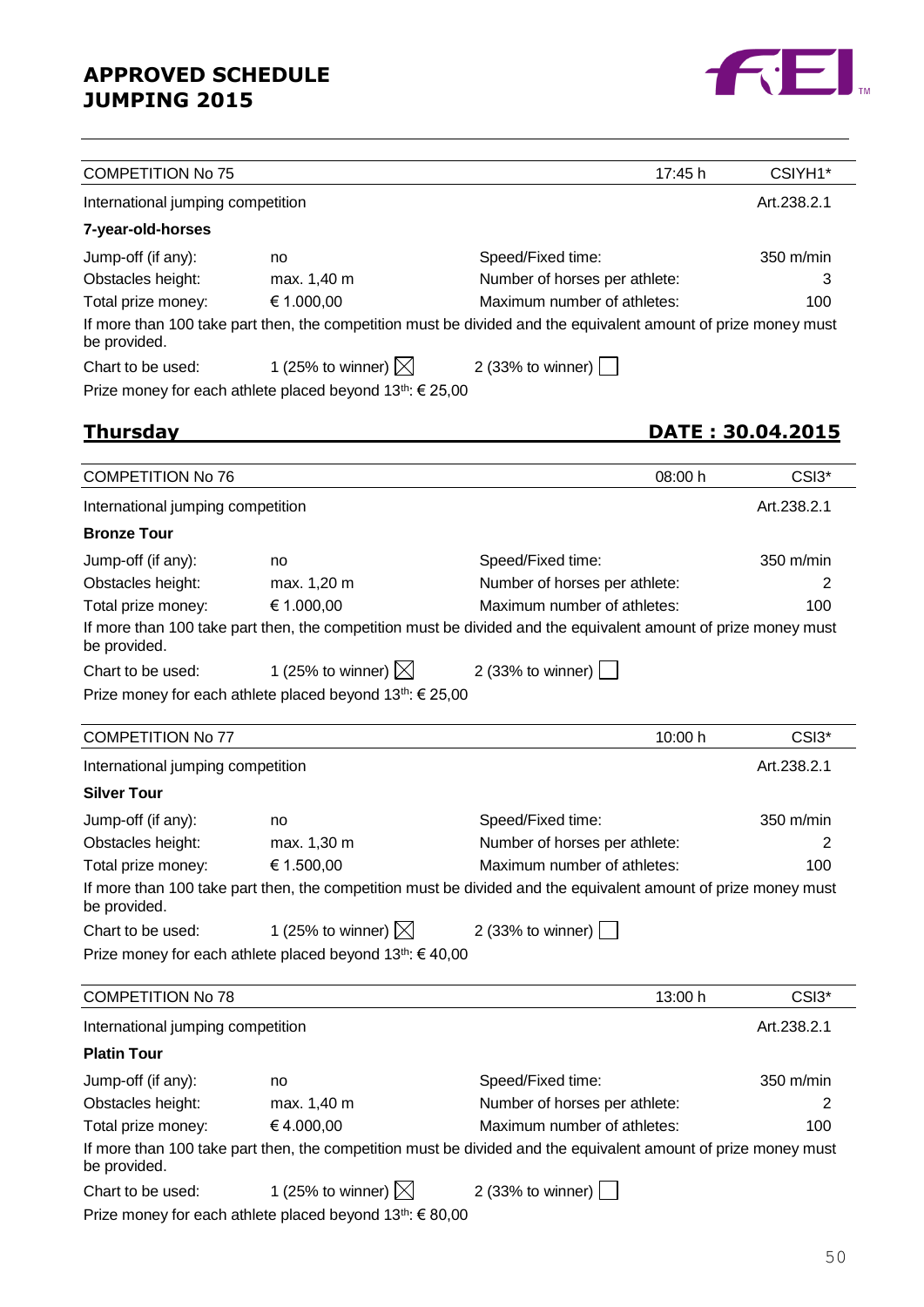

| <b>COMPETITION No 79</b>          |                                                                                                                |                               | 16:15 h | CSI3*       |
|-----------------------------------|----------------------------------------------------------------------------------------------------------------|-------------------------------|---------|-------------|
| International jumping competition |                                                                                                                |                               |         | Art.238.2.1 |
| <b>Diamond Tour</b>               |                                                                                                                |                               |         |             |
| Jump-off (if any):                | no                                                                                                             | Speed/Fixed time:             |         | 350 m/min   |
| Obstacles height:                 | max. 1,50 m                                                                                                    | Number of horses per athlete: |         |             |
| Total prize money:                | € 8.000,00                                                                                                     | Maximum number of athletes:   |         | 100         |
| be provided.                      | If more than 100 take part then, the competition must be divided and the equivalent amount of prize money must |                               |         |             |
| Chart to be used:                 | 1 (25% to winner) $\boxtimes$                                                                                  | 2 (33% to winner)             |         |             |
|                                   | Prize money for each athlete placed beyond 13 <sup>th</sup> : € 150,00                                         |                               |         |             |
| <b>COMPETITION No 80</b>          |                                                                                                                |                               | 09:00 h | CSIYH1*     |
| International jumping competition |                                                                                                                |                               |         | Art.238.2.1 |
| 5-year-old-horses                 |                                                                                                                |                               |         |             |
| Jump-off (if any):                | no                                                                                                             | Speed/Fixed time:             |         | 350 m/min   |
| Obstacles height:                 | max. 1,20 m                                                                                                    | Number of horses per athlete: |         | З           |
| Total prize money:                | € 600,00                                                                                                       | Maximum number of athletes:   |         | 100         |
| be provided.                      | If more than 100 take part then, the competition must be divided and the equivalent amount of prize money must |                               |         |             |
| Chart to be used:                 | 1 (25% to winner) $\boxtimes$                                                                                  | 2 (33% to winner)             |         |             |
|                                   | Prize money for each athlete placed beyond 13 <sup>th</sup> : € 15,00                                          |                               |         |             |
| <b>COMPETITION No 81</b>          |                                                                                                                |                               | 11:45 h | CSIYH1*     |
| International jumping competition |                                                                                                                |                               |         | Art.238.2.1 |
| 6-year-old-horses                 |                                                                                                                |                               |         |             |
| Jump-off (if any):                | no                                                                                                             | Speed/Fixed time:             |         | 350 m/min   |
| Obstacles height:                 | max. 1,30 m                                                                                                    | Number of horses per athlete: |         | З           |
| Total prize money:                | € 800,00                                                                                                       | Maximum number of athletes:   |         | 100         |
| be provided.                      | If more than 100 take part then, the competition must be divided and the equivalent amount of prize money must |                               |         |             |
| Chart to be used:                 | 1 (25% to winner) $\boxtimes$                                                                                  | 2 (33% to winner)             |         |             |
|                                   | Prize money for each athlete placed beyond 13th: € 20,00                                                       |                               |         |             |
| <b>COMPETITION No 82</b>          |                                                                                                                |                               | 14:45 h | CSIYH1*     |
| International jumping competition |                                                                                                                |                               |         | Art.238.2.1 |
| 7-year-old-horses                 |                                                                                                                |                               |         |             |
| Jump-off (if any):                | no                                                                                                             | Speed/Fixed time:             |         | 350 m/min   |
| Obstacles height:                 | max. 1,40 m                                                                                                    | Number of horses per athlete: |         | 3           |
| Total prize money:                | € 1.000,00                                                                                                     | Maximum number of athletes:   |         | 100         |
| be provided.                      | If more than 100 take part then, the competition must be divided and the equivalent amount of prize money must |                               |         |             |
| Chart to be used:                 | 1 (25% to winner) $\boxtimes$                                                                                  | 2 (33% to winner)             |         |             |
|                                   | Prize money for each athlete placed beyond $13^{th}$ : $\in$ 25,00                                             |                               |         |             |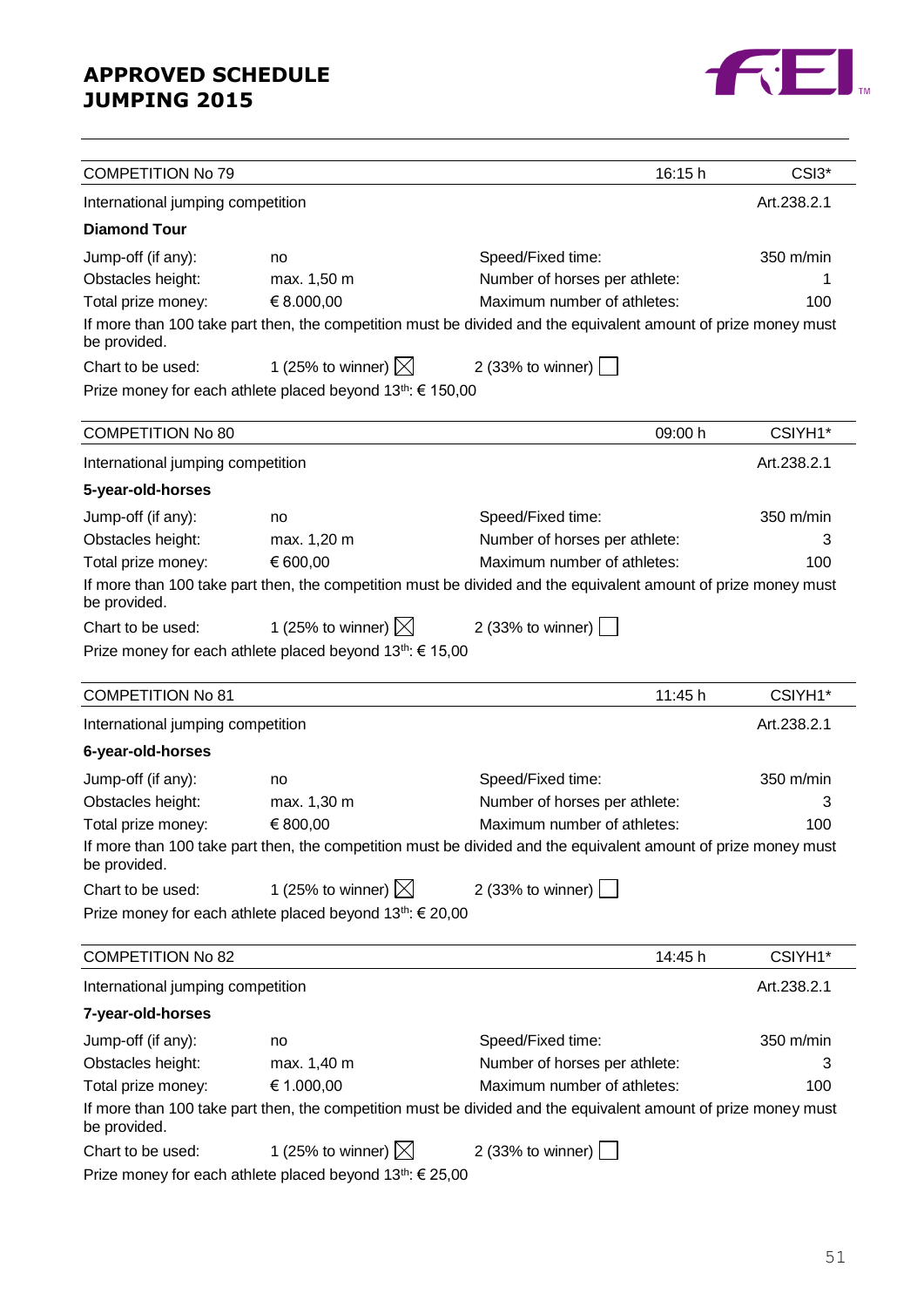

| <b>COMPETITION No 83</b>          |                | 17:00 h                       | CSIC <sub>h</sub> -A |
|-----------------------------------|----------------|-------------------------------|----------------------|
| International jumping competition |                |                               | Art.238.2.1          |
| <b>Children Tour</b>              |                |                               |                      |
| Jump-off (if any):                | no             | Speed/Fixed time:             | $350 \text{ m/min}$  |
| Obstacles height:                 | max. 1,20 m    | Number of horses per athlete: | 2                    |
| Total prize money:                | prizes in kind | Maximum number of athletes:   | 100                  |

## **Friday DATE : 01.05.2015**

| <b>COMPETITION No 84</b>                                        |                                                                       | 09:00 h                                                                                                        | CSI3*               |  |  |
|-----------------------------------------------------------------|-----------------------------------------------------------------------|----------------------------------------------------------------------------------------------------------------|---------------------|--|--|
| International jumping competition                               |                                                                       |                                                                                                                | Art.238.2.1         |  |  |
| <b>VIP Tour Small</b>                                           |                                                                       |                                                                                                                |                     |  |  |
| Jump-off (if any):                                              | no                                                                    | Speed/Fixed time:                                                                                              | 350 m/min           |  |  |
| Obstacles height:                                               | max. 1,15 m                                                           | Number of horses per athlete:                                                                                  | 3                   |  |  |
| Total prize money:                                              | €400,00                                                               | Maximum number of athletes:                                                                                    | 100                 |  |  |
| be provided.                                                    |                                                                       | If more than 100 take part then, the competition must be divided and the equivalent amount of prize money must |                     |  |  |
| Chart to be used:                                               | 1 (25% to winner) $\boxtimes$                                         | 2 (33% to winner)                                                                                              |                     |  |  |
|                                                                 | Prize money for each athlete placed beyond 13 <sup>th</sup> : € 10,00 |                                                                                                                |                     |  |  |
| <b>COMPETITION No 85</b>                                        |                                                                       | 10:45 h                                                                                                        | CSI3*               |  |  |
| International jumping competition                               |                                                                       |                                                                                                                | Art.238.2.1         |  |  |
| <b>VIP Tour Medium</b>                                          |                                                                       |                                                                                                                |                     |  |  |
| Jump-off (if any):                                              | no                                                                    | Speed/Fixed time:                                                                                              | $350 \text{ m/min}$ |  |  |
| Obstacles height:                                               | max. 1,25 m                                                           | Number of horses per athlete:                                                                                  | 3                   |  |  |
| Total prize money:                                              | € 600,00                                                              | Maximum number of athletes:                                                                                    | 100                 |  |  |
| be provided.                                                    |                                                                       | If more than 100 take part then, the competition must be divided and the equivalent amount of prize money must |                     |  |  |
| Chart to be used:                                               | 1 (25% to winner) $\boxtimes$                                         | 2 (33% to winner)                                                                                              |                     |  |  |
|                                                                 | Prize money for each athlete placed beyond 13 <sup>th</sup> : € 15,00 |                                                                                                                |                     |  |  |
| <b>COMPETITION No 86</b>                                        |                                                                       | 12:30 h                                                                                                        | CSI3*               |  |  |
| International jumping competition in 2 phases                   |                                                                       |                                                                                                                | Art.274.5.3         |  |  |
| <b>Gold Tour</b>                                                |                                                                       |                                                                                                                |                     |  |  |
| Jump-off (if any):                                              | no                                                                    | Speed/Fixed time:                                                                                              | 350 m/min           |  |  |
| Obstacles height:                                               | max. 1,35 m                                                           | Number of horses per athlete:                                                                                  |                     |  |  |
| € 3.000,00<br>Maximum number of athletes:<br>Total prize money: |                                                                       | 100                                                                                                            |                     |  |  |
| be provided.                                                    |                                                                       | If more than 100 take part then, the competition must be divided and the equivalent amount of prize money must |                     |  |  |
| Chart to be used:                                               | 1 (25% to winner) $\boxtimes$                                         | 2 (33% to winner)                                                                                              |                     |  |  |
|                                                                 | Prize money for each athlete placed beyond 13 <sup>th</sup> : € 70,00 |                                                                                                                |                     |  |  |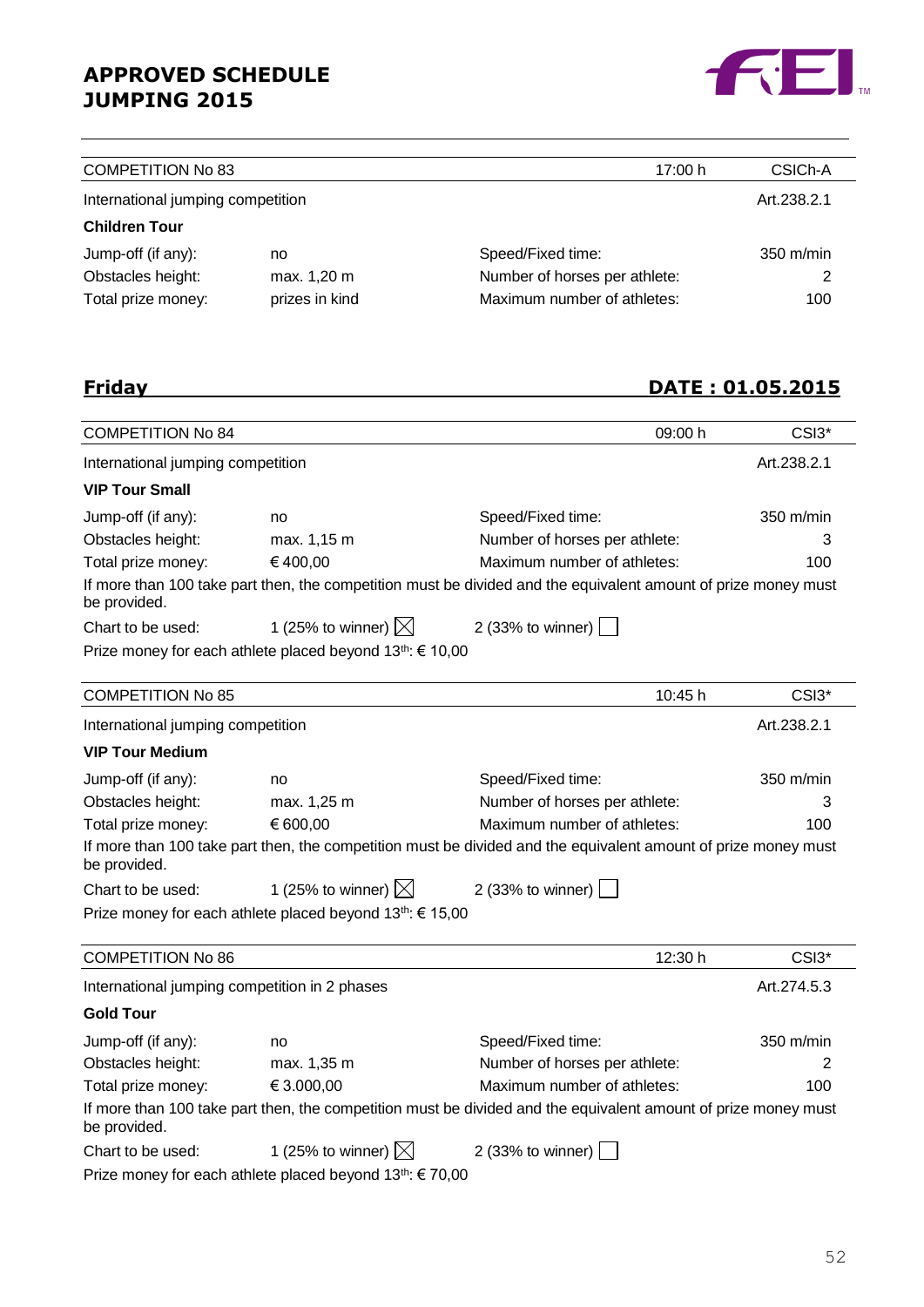

| <b>COMPETITION No 87</b>                      |                                                                      | 16:30 h                                                                                                        | CSI3*             |
|-----------------------------------------------|----------------------------------------------------------------------|----------------------------------------------------------------------------------------------------------------|-------------------|
| International jumping competition in 2 phases |                                                                      |                                                                                                                | Art.274.5.3       |
| <b>Platin Tour</b>                            |                                                                      |                                                                                                                |                   |
| Jump-off (if any):                            | no                                                                   | Speed/Fixed time:                                                                                              | 350 m/min         |
| Obstacles height:                             | max. 1,40 m                                                          | Number of horses per athlete:                                                                                  | 1                 |
| Total prize money:                            | € 7.000,00                                                           | Maximum number of athletes:                                                                                    | 100               |
| be provided.                                  |                                                                      | If more than 100 take part then, the competition must be divided and the equivalent amount of prize money must |                   |
| Chart to be used:                             | 1 (25% to winner) $\boxtimes$                                        | 2 (33% to winner) $\Box$                                                                                       |                   |
|                                               | Prize money for each athlete placed beyond 13th: € 120,00            |                                                                                                                |                   |
| <b>COMPETITION No 88</b>                      |                                                                      | 09:15 h                                                                                                        | CSI3*             |
| International jumping competition             |                                                                      |                                                                                                                | Art.238.2.1       |
| <b>Bronze Tour</b>                            |                                                                      |                                                                                                                |                   |
| Jump-off (if any):                            | no                                                                   | Speed/Fixed time:                                                                                              | 350 m/min         |
| Obstacles height:                             | max. 1,20 m                                                          | Number of horses per athlete:                                                                                  | 2                 |
| Total prize money:                            | € 1.500,00                                                           | Maximum number of athletes:                                                                                    | 100               |
| be provided.                                  |                                                                      | If more than 100 take part then, the competition must be divided and the equivalent amount of prize money must |                   |
| Chart to be used:                             | 1 (25% to winner) $\boxtimes$                                        | 2 (33% to winner) $ $                                                                                          |                   |
|                                               | Prize money for each athlete placed beyond 13 <sup>th</sup> : €40,00 |                                                                                                                |                   |
| <b>COMPETITION No 89</b>                      |                                                                      | 11:00 h                                                                                                        | CSICh-A           |
| International jumping competition             |                                                                      |                                                                                                                | Art.238.2.1       |
| <b>Children Tour</b>                          |                                                                      |                                                                                                                |                   |
| Jump-off (if any):                            | no                                                                   | Speed/Fixed time:                                                                                              | 350 m/min         |
| Obstacles height:                             | max. 1,20 m                                                          | Number of horses per athlete:                                                                                  | 2                 |
| Total prize money:                            | prizes in kind                                                       | Maximum number of athletes:                                                                                    | 100               |
| <b>COMPETITION No 90</b>                      |                                                                      | 12:30 h                                                                                                        | CSI3 <sup>*</sup> |
| International jumping competition             |                                                                      |                                                                                                                | Art.238.2.1       |
| <b>VIP Tour Large</b>                         |                                                                      |                                                                                                                |                   |
| Jump-off (if any):                            | no                                                                   | Speed/Fixed time:                                                                                              | 350 m/min         |
| Obstacles height:                             | max. 1,40 m                                                          | Number of horses per athlete:                                                                                  | 3                 |
| Total prize money:                            | € 800,00                                                             | Maximum number of athletes:                                                                                    | 100               |
| be provided.                                  |                                                                      | If more than 100 take part then, the competition must be divided and the equivalent amount of prize money must |                   |
| Chart to be used:                             | 1 (25% to winner) $\boxtimes$                                        | 2 (33% to winner) $\Box$                                                                                       |                   |
|                                               | Prize money for each athlete placed beyond $13th$ : € 20,00          |                                                                                                                |                   |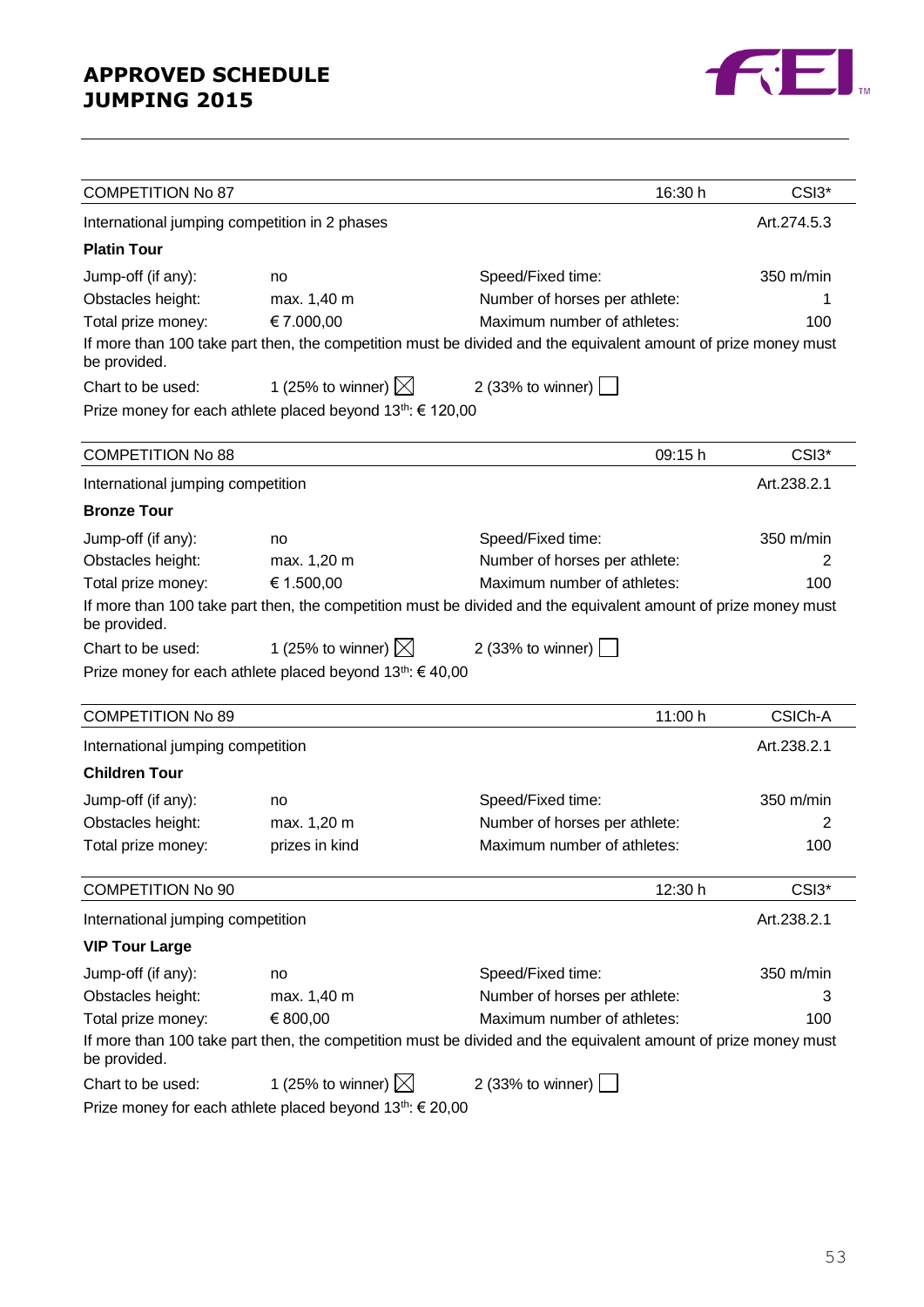

| <b>COMPETITION No 91</b>          |                                                                       | 14:30 h                                                                                                        | CSI3*                   |
|-----------------------------------|-----------------------------------------------------------------------|----------------------------------------------------------------------------------------------------------------|-------------------------|
| International jumping competition |                                                                       |                                                                                                                | Art.238.2.1             |
| <b>Silver Tour</b>                |                                                                       |                                                                                                                |                         |
| Jump-off (if any):                | no                                                                    | Speed/Fixed time:                                                                                              | 350 m/min               |
| Obstacles height:                 | max. 1,30 m                                                           | Number of horses per athlete:                                                                                  | 2                       |
| Total prize money:                | € 2.000,00                                                            | Maximum number of athletes:                                                                                    | 100                     |
| be provided.                      |                                                                       | If more than 100 take part then, the competition must be divided and the equivalent amount of prize money must |                         |
| Chart to be used:                 | 1 (25% to winner) $\boxtimes$                                         | 2 (33% to winner) $\vert$                                                                                      |                         |
|                                   | Prize money for each athlete placed beyond $13^{th}$ : $645,00$       |                                                                                                                |                         |
| <u>Saturdav</u>                   |                                                                       |                                                                                                                | <u>DATE: 02.05.2015</u> |
|                                   |                                                                       |                                                                                                                |                         |
| <b>COMPETITION No 92</b>          |                                                                       | 08:00 h                                                                                                        | CSIYH1*                 |
|                                   | International jumping competition with jump off                       |                                                                                                                | Art.238.2.2             |
| <b>FINAL 5-year-old-horses</b>    |                                                                       |                                                                                                                |                         |
| Jump-off (if any):                | yes                                                                   | Speed/Fixed time:                                                                                              | 350 m/min               |
| Obstacles height:                 | max. 1,20 m                                                           | Number of horses per athlete:                                                                                  | 3                       |
| Total prize money:                | € 1.500,00                                                            | Maximum number of athletes:                                                                                    | 100                     |
| be provided.                      |                                                                       | If more than 100 take part then, the competition must be divided and the equivalent amount of prize money must |                         |
| Chart to be used:                 | 1 (25% to winner) $\boxtimes$                                         | 2 (33% to winner)                                                                                              |                         |
|                                   | Prize money for each athlete placed beyond $13^{th}$ : € 35,00        |                                                                                                                |                         |
| <b>COMPETITION No 93</b>          |                                                                       | 10:00 h                                                                                                        | CSIYH1*                 |
|                                   | International jumping competition with jump off                       |                                                                                                                | Art.238.2.2             |
| <b>FINAL 6-year-old-horses</b>    |                                                                       |                                                                                                                |                         |
| Jump-off (if any):                | yes                                                                   | Speed/Fixed time:                                                                                              | 350 m/min               |
| Obstacles height:                 | max. 1,30 m                                                           | Number of horses per athlete:                                                                                  | 3                       |
| Total prize money:                | € 2.000,00                                                            | Maximum number of athletes:                                                                                    | 100                     |
| be provided.                      |                                                                       | If more than 100 take part then, the competition must be divided and the equivalent amount of prize money must |                         |
| Chart to be used:                 | 1 (25% to winner) $\boxtimes$                                         | 2 (33% to winner) $\vert$                                                                                      |                         |
|                                   | Prize money for each athlete placed beyond 13th: € 40,00              |                                                                                                                |                         |
| <b>COMPETITION No 94</b>          |                                                                       | 12:15 h                                                                                                        | CSIYH1*                 |
|                                   | International jumping competition with jump off                       |                                                                                                                | Art.238.2.2             |
| <b>FINAL 7-year-old-horses</b>    |                                                                       |                                                                                                                |                         |
| Jump-off (if any):                | yes                                                                   | Speed/Fixed time:                                                                                              | $375$ m/min             |
| Obstacles height:                 | max. 1,40 m                                                           | Number of horses per athlete:                                                                                  | З                       |
| Total prize money:                | € 3.000,00                                                            | Maximum number of athletes:                                                                                    | 100                     |
| be provided.                      |                                                                       | If more than 100 take part then, the competition must be divided and the equivalent amount of prize money must |                         |
| Chart to be used:                 | 1 (25% to winner) $\boxtimes$                                         | 2 (33% to winner) $\boxed{\phantom{1}}$                                                                        |                         |
|                                   | Prize money for each athlete placed beyond 13 <sup>th</sup> : € 60,00 |                                                                                                                |                         |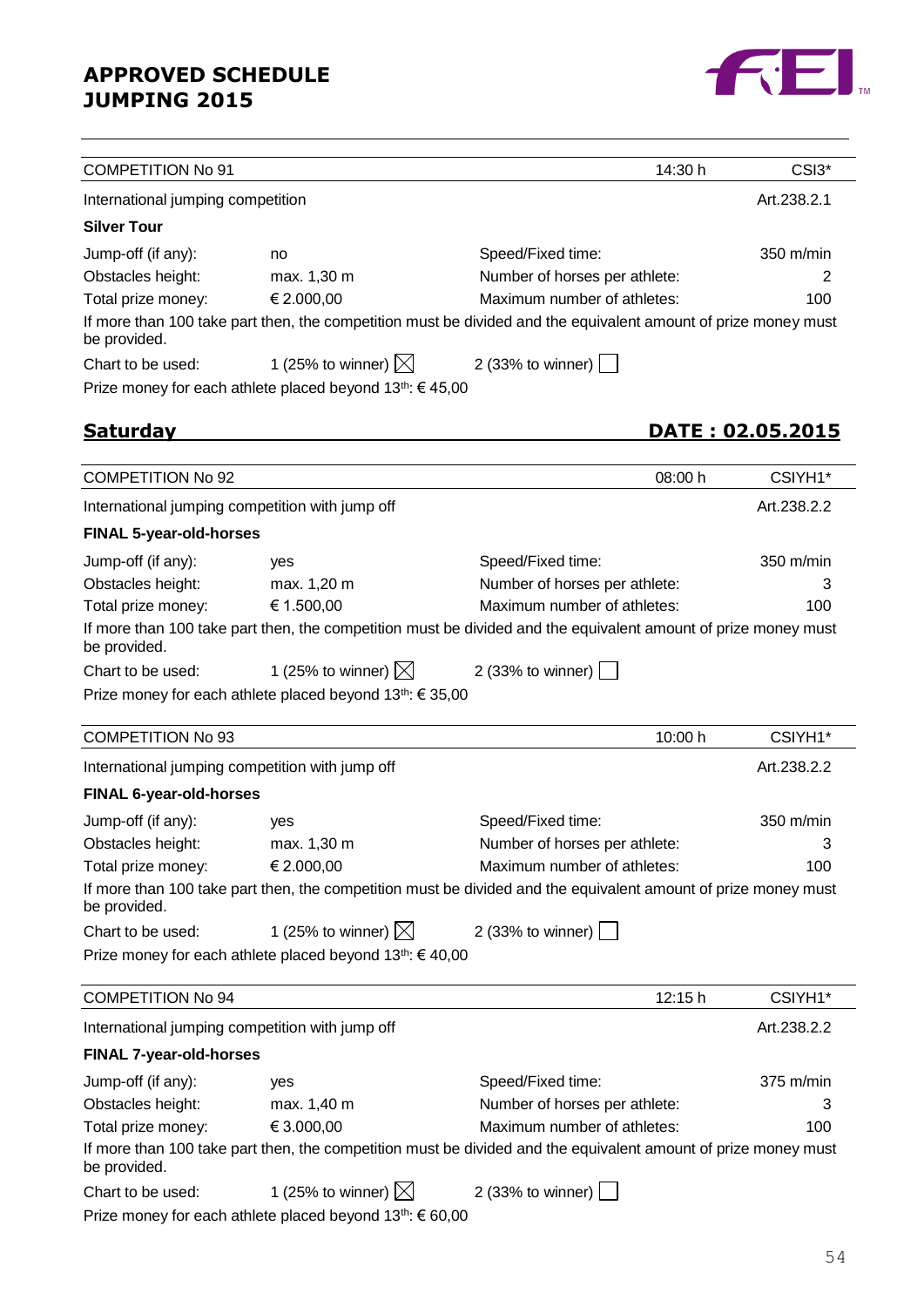

| <b>COMPETITION No 95</b>                       |                                                                        | 15:30 h                                                                                                        | CSI3*                         |
|------------------------------------------------|------------------------------------------------------------------------|----------------------------------------------------------------------------------------------------------------|-------------------------------|
| International jumping competition              |                                                                        |                                                                                                                | Art.238.2.1                   |
| <b>VIP Tour Large</b>                          |                                                                        |                                                                                                                |                               |
| Jump-off (if any):                             | no                                                                     | Speed/Fixed time:                                                                                              | 350 m/min                     |
| Obstacles height:                              | max. 1,40 m                                                            | Number of horses per athlete:                                                                                  | З                             |
| Total prize money:                             | € 800,00                                                               | Maximum number of athletes:                                                                                    | 100                           |
| be provided.                                   |                                                                        | If more than 100 take part then, the competition must be divided and the equivalent amount of prize money must |                               |
| Chart to be used:                              | 1 (25% to winner) $\boxtimes$                                          | 2 (33% to winner) $\boxed{\phantom{1}}$                                                                        |                               |
|                                                | Prize money for each athlete placed beyond 13 <sup>th</sup> : € 20,00  |                                                                                                                |                               |
| <b>COMPETITION No 96</b>                       |                                                                        | 17:00 h                                                                                                        | CSI3*                         |
| International jumping competition              |                                                                        |                                                                                                                | Art.238.2.1                   |
| <b>Diamond Tour</b>                            |                                                                        |                                                                                                                |                               |
| Jump-off (if any):                             | no                                                                     | Speed/Fixed time:                                                                                              | 400 m/min                     |
| Obstacles height:                              | max. 1,50 m                                                            | Number of horses per athlete:                                                                                  | 1                             |
| Total prize money:                             | € 24.500,00                                                            | Maximum number of athletes:                                                                                    | 100                           |
| be provided.                                   |                                                                        | If more than 100 take part then, the competition must be divided and the equivalent amount of prize money must |                               |
| Chart to be used:                              | 1 (25% to winner) $\boxtimes$                                          | 2 (33% to winner) $\lfloor$                                                                                    |                               |
|                                                | Prize money for each athlete placed beyond 13 <sup>th</sup> : € 220,00 |                                                                                                                |                               |
| <b>Valid for the FEI LONGINES Ranking List</b> |                                                                        |                                                                                                                |                               |
|                                                |                                                                        |                                                                                                                |                               |
| <b>COMPETITION No 97</b>                       |                                                                        | 08:30 h                                                                                                        | CSI <sub>3</sub> <sup>*</sup> |
| International jumping competition              |                                                                        |                                                                                                                | Art.238.2.1                   |
| <b>VIP Tour Small</b>                          |                                                                        |                                                                                                                |                               |
| Jump-off (if any):                             | no                                                                     | Speed/Fixed time:                                                                                              | $350 \text{ m/min}$           |
| Obstacles height:                              | max. 1,15 m                                                            | Number of horses per athlete:                                                                                  | З                             |
| Total prize money:                             | € 400,00                                                               | Maximum number of athletes:                                                                                    | 100                           |
| be provided.                                   |                                                                        | If more than 100 take part then, the competition must be divided and the equivalent amount of prize money must |                               |
| Chart to be used:                              | 1 (25% to winner) $\boxtimes$                                          | 2 (33% to winner) [                                                                                            |                               |
|                                                | Prize money for each athlete placed beyond 13th: € 10,00               |                                                                                                                |                               |
| <b>COMPETITION No 98</b>                       |                                                                        | 10:15 h                                                                                                        | CSICh-A                       |
|                                                | International jumping competition with jump off                        |                                                                                                                | Art.238.2.2                   |
| <b>FINAL Children Tour</b>                     |                                                                        |                                                                                                                |                               |
| Jump-off (if any):                             | yes                                                                    | Speed/Fixed time:                                                                                              | 350 m/min                     |
| Obstacles height:                              | max. 1,25 m                                                            | Number of horses per athlete:                                                                                  | 2                             |
| Total prize money:                             | prizes in kind                                                         | Maximum number of athletes:                                                                                    | 100                           |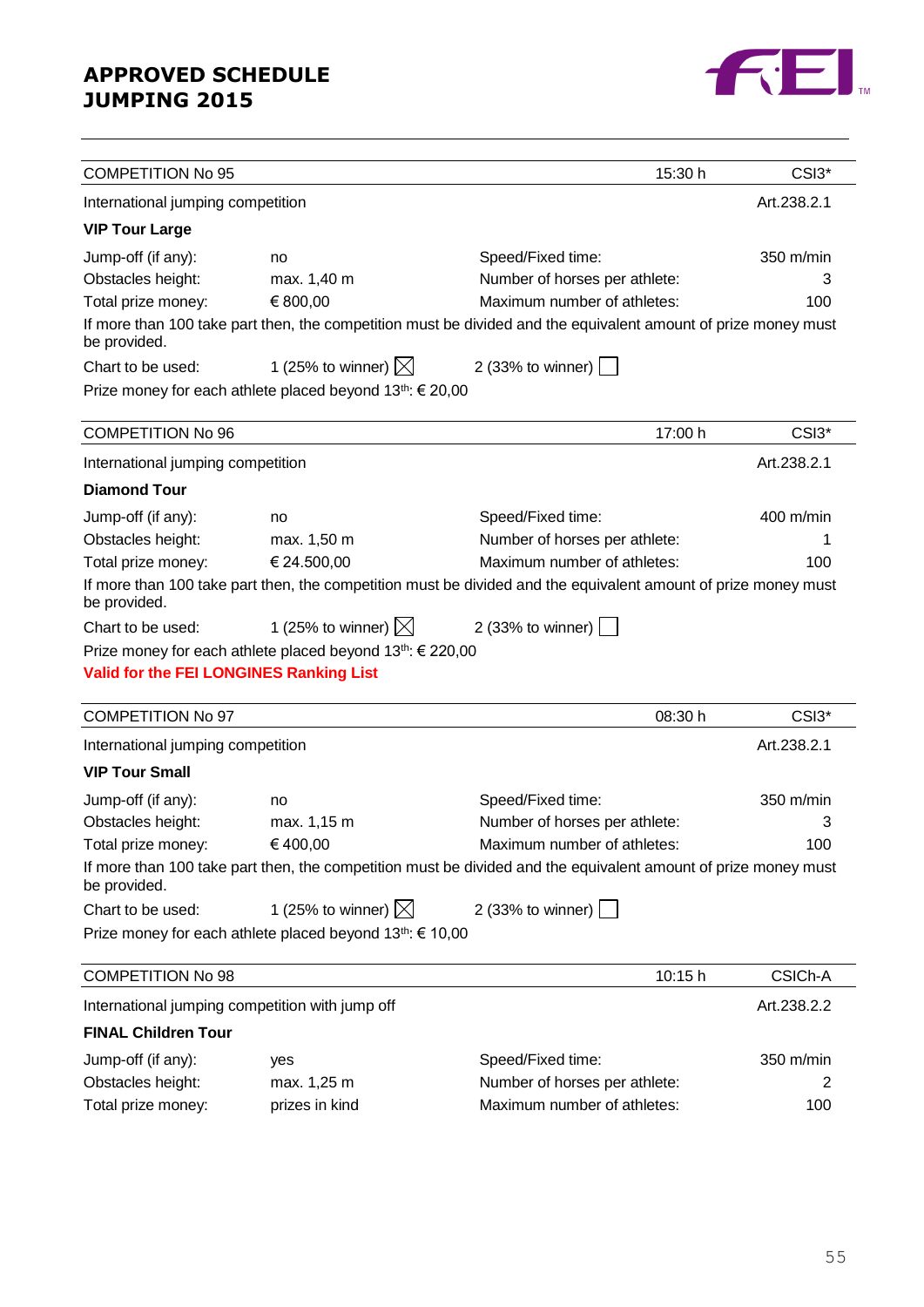

| <b>COMPETITION No 99</b>          |                                                                        | 12:30 h                                                                                                        | CSI3*            |
|-----------------------------------|------------------------------------------------------------------------|----------------------------------------------------------------------------------------------------------------|------------------|
| International jumping competition |                                                                        |                                                                                                                | Art.238.2.1      |
| <b>VIP Tour Medium</b>            |                                                                        |                                                                                                                |                  |
| Jump-off (if any):                | no                                                                     | Speed/Fixed time:                                                                                              | 350 m/min        |
| Obstacles height:                 | max. 1,25 m                                                            | Number of horses per athlete:                                                                                  | з                |
| Total prize money:                | € 600,00                                                               | Maximum number of athletes:                                                                                    | 100              |
| be provided.                      |                                                                        | If more than 100 take part then, the competition must be divided and the equivalent amount of prize money must |                  |
| Chart to be used:                 | 1 (25% to winner) $\boxtimes$                                          | 2 (33% to winner) $ $                                                                                          |                  |
|                                   | Prize money for each athlete placed beyond $13^{th}$ : $\in$ 15,00     |                                                                                                                |                  |
| <b>COMPETITION No 100</b>         |                                                                        | 14:15 h                                                                                                        | CSI3*            |
| International jumping competition |                                                                        |                                                                                                                | Art.238.2.1      |
| <b>Gold Tour</b>                  |                                                                        |                                                                                                                |                  |
| Jump-off (if any):                | no                                                                     | Speed/Fixed time:                                                                                              | 350 m/min        |
| Obstacles height:                 | max. 1,35 m                                                            | Number of horses per athlete:                                                                                  |                  |
| Total prize money:                | € 5.000,00                                                             | Maximum number of athletes:                                                                                    | 100              |
| be provided.                      |                                                                        | If more than 100 take part then, the competition must be divided and the equivalent amount of prize money must |                  |
| Chart to be used:                 | 1 (25% to winner) $\boxtimes$ 2 (33% to winner)                        |                                                                                                                |                  |
|                                   | Prize money for each athlete placed beyond 13 <sup>th</sup> : € 100,00 |                                                                                                                |                  |
| <b>Sunday</b>                     |                                                                        |                                                                                                                | DATE: 03.05.2015 |
| <b>COMPETITION No 101</b>         |                                                                        | 08:30 h                                                                                                        | CSI3*            |
|                                   | International jumping competition with jump off                        |                                                                                                                | Art.238.2.2      |
| <b>FINAL Gold Tour</b>            |                                                                        |                                                                                                                |                  |

| Jump-off (if any): | ves.                                                         | Speed/Fixed time:                                                                                              | 350 m/min |
|--------------------|--------------------------------------------------------------|----------------------------------------------------------------------------------------------------------------|-----------|
| Obstacles height:  | max. 1,40 m                                                  | Number of horses per athlete:                                                                                  |           |
| Total prize money: | € 8.000,00                                                   | Maximum number of athletes:                                                                                    | 100       |
| be provided.       |                                                              | If more than 100 take part then, the competition must be divided and the equivalent amount of prize money must |           |
| Chart to be used:  | 1 (25% to winner) $\boxtimes$                                | 2 (33% to winner) $\Box$                                                                                       |           |
|                    | Prize money for each athlete placed beyond $13th$ : € 150,00 |                                                                                                                |           |

| <b>COMPETITION No 102</b>                       |                                                                        | 12:00 h                                                                                                        | CSI <sub>3</sub> <sup>*</sup> |
|-------------------------------------------------|------------------------------------------------------------------------|----------------------------------------------------------------------------------------------------------------|-------------------------------|
| International jumping competition with jump off |                                                                        |                                                                                                                | Art.238.2.2                   |
| <b>FINAL Platin Tour</b>                        |                                                                        |                                                                                                                |                               |
| Jump-off (if any):                              | yes                                                                    | Speed/Fixed time:                                                                                              | $400$ m/min                   |
| Obstacles height:                               | max. 1,45 m                                                            | Number of horses per athlete:                                                                                  |                               |
| Total prize money:                              | € 24.500,00                                                            | Maximum number of athletes:                                                                                    | 100                           |
| be provided.                                    |                                                                        | If more than 100 take part then, the competition must be divided and the equivalent amount of prize money must |                               |
| Chart to be used:                               | 1 (25% to winner) $\boxtimes$                                          | 2 (33% to winner) $\vert$ $\vert$                                                                              |                               |
|                                                 | Prize money for each athlete placed beyond 13 <sup>th</sup> : € 220,00 |                                                                                                                |                               |
| Valid for the FEI LONGINES Ranking List         |                                                                        |                                                                                                                |                               |

56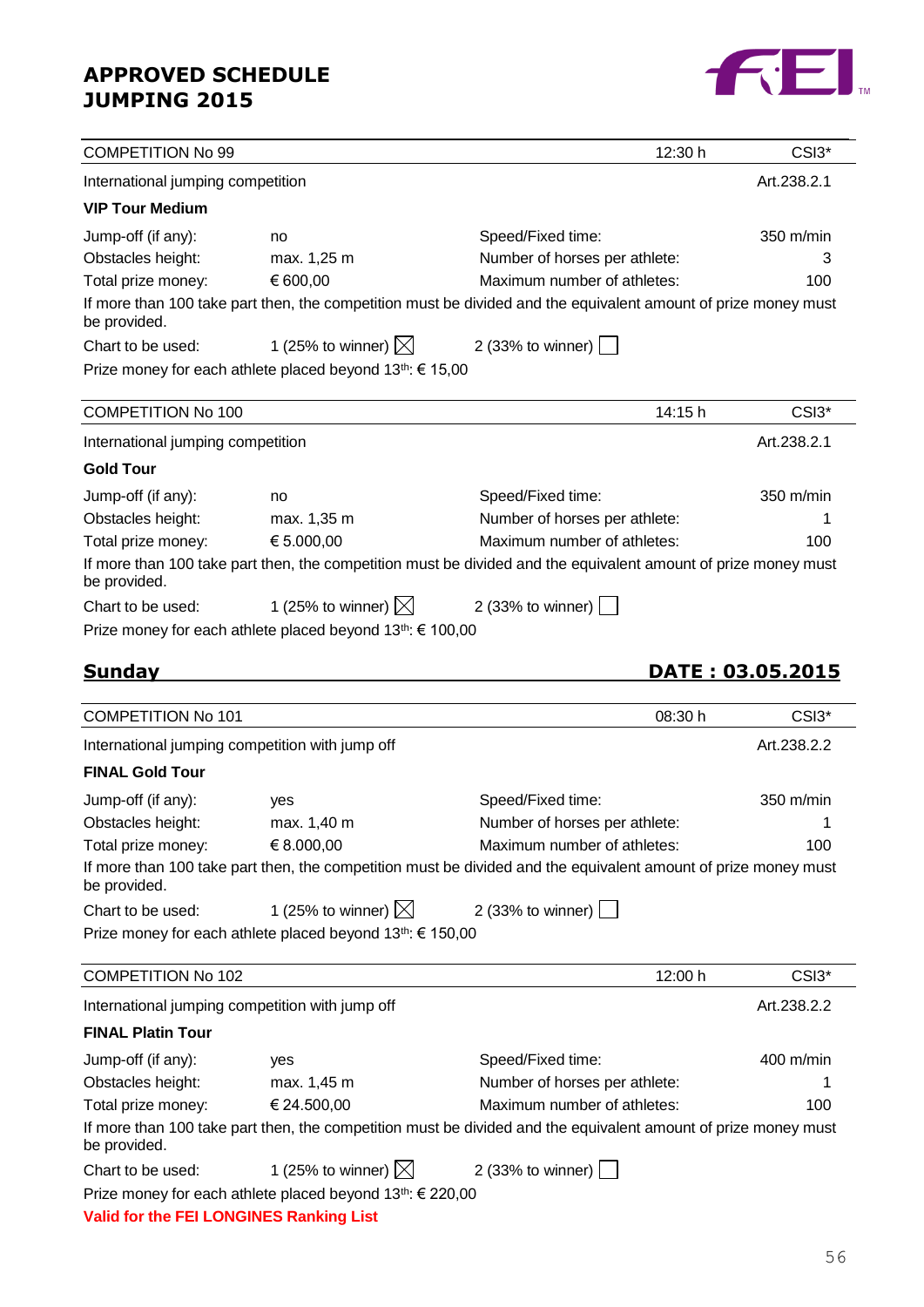

| <b>COMPETITION No 103</b>                       |                                                                        | 15:30 h                                                                                                        | CSI3*             |
|-------------------------------------------------|------------------------------------------------------------------------|----------------------------------------------------------------------------------------------------------------|-------------------|
| International jumping competition with jump off |                                                                        |                                                                                                                | Art.238.2.2       |
| <b>FINAL Diamond Tour</b>                       |                                                                        |                                                                                                                |                   |
| Jump-off (if any):                              | yes                                                                    | Speed/Fixed time:                                                                                              | $400$ m/min       |
| Obstacles height:                               | max. 1,55 m                                                            | Number of horses per athlete:                                                                                  | 1                 |
| Total prize money:                              | €40.000,00                                                             | Maximum number of athletes:                                                                                    | 40                |
| Chart to be used:                               | 1 (25% to winner) $\boxtimes$                                          | 2 (33% to winner)                                                                                              |                   |
|                                                 | Prize money for each athlete placed beyond 13 <sup>th</sup> : € 500,00 |                                                                                                                |                   |
|                                                 | <b>Qualification for the FEI European Championships 2015 in Aachen</b> |                                                                                                                |                   |
| Valid for the FEI LONGINES Ranking List         |                                                                        |                                                                                                                |                   |
| <b>Qualification see special provisions!</b>    |                                                                        |                                                                                                                |                   |
| <b>COMPETITION No 104</b>                       |                                                                        | 08:00 h                                                                                                        | CSI3 <sup>*</sup> |
|                                                 |                                                                        |                                                                                                                | Art.238.2.1       |
| International jumping competition               |                                                                        |                                                                                                                |                   |
| <b>FINAL Bronze Tour</b>                        |                                                                        |                                                                                                                |                   |
| Jump-off (if any):                              | no                                                                     | Speed/Fixed time:                                                                                              | 350 m/min         |
| Obstacles height:                               | max. 1,25 m                                                            | Number of horses per athlete:                                                                                  | 2                 |
| Total prize money:                              | € 2.000,00                                                             | Maximum number of athletes:                                                                                    | 100               |
| be provided.                                    |                                                                        | If more than 100 take part then, the competition must be divided and the equivalent amount of prize money must |                   |
| Chart to be used:                               | 1 (25% to winner) $\boxtimes$                                          | 2 (33% to winner) $\vert$                                                                                      |                   |
|                                                 | Prize money for each athlete placed beyond $13^{th}$ : $\in$ 45,00     |                                                                                                                |                   |
| <b>COMPETITION No 105</b>                       |                                                                        | 09:45 h                                                                                                        | CSI3*             |
| International jumping competition in 2 phases   |                                                                        |                                                                                                                | Art.274.5.3       |
| <b>FINAL Silver Tour</b>                        |                                                                        |                                                                                                                |                   |
| Jump-off (if any):                              | no                                                                     | Speed/Fixed time:                                                                                              | 350 m/min         |
| Obstacles height:                               | max. 1,35 m                                                            | Number of horses per athlete:                                                                                  | 1                 |
| Total prize money:                              | € 3.000,00                                                             | Maximum number of athletes:                                                                                    | 100               |
| be provided.                                    |                                                                        | If more than 100 take part then, the competition must be divided and the equivalent amount of prize money must |                   |
| Chart to be used:                               | 1 (25% to winner) $\boxtimes$                                          | 2 (33% to winner) $\boxed{\phantom{0}}$                                                                        |                   |
|                                                 | Prize money for each athlete placed beyond $13^{th}$ : $\in$ 70,00     |                                                                                                                |                   |
|                                                 |                                                                        |                                                                                                                |                   |
| <b>COMPETITION No 106</b>                       |                                                                        | 12:30 h                                                                                                        | CSI3 <sup>*</sup> |
| International jumping competition with jump off |                                                                        |                                                                                                                | Art.238.2.2       |
| <b>FINAL VIP Tour Small</b>                     |                                                                        |                                                                                                                |                   |
| Jump-off (if any):                              | yes                                                                    | Speed/Fixed time:                                                                                              | 350 m/min         |
| Obstacles height:                               | max. 1,15 m                                                            | Number of horses per athlete:                                                                                  | 3                 |
| Total prize money:                              | € 700,00                                                               | Maximum number of athletes:                                                                                    | 100               |
| be provided.                                    |                                                                        | If more than 100 take part then, the competition must be divided and the equivalent amount of prize money must |                   |
| Chart to be used:                               | 1 (25% to winner) $\boxtimes$                                          | 2 (33% to winner)                                                                                              |                   |
|                                                 | Prize money for each athlete placed beyond 13 <sup>th</sup> : € 17,00  |                                                                                                                |                   |

57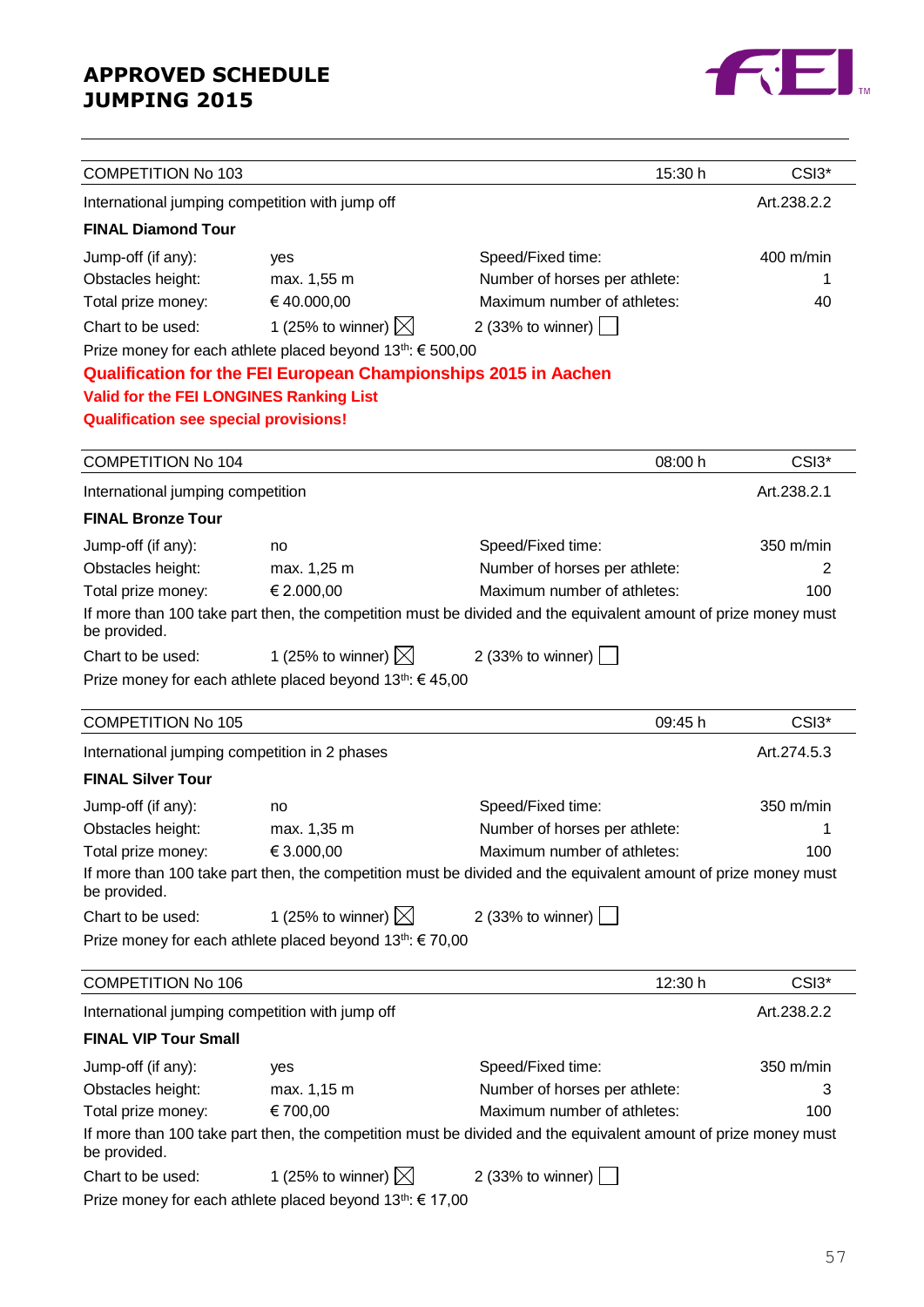

| <b>COMPETITION No 107</b>    |                                                                       | 14:30 h                                                                                                        | CSI3*               |
|------------------------------|-----------------------------------------------------------------------|----------------------------------------------------------------------------------------------------------------|---------------------|
|                              | International jumping competition with jump off                       |                                                                                                                | Art.238.2.2         |
| <b>FINAL VIP Tour Medium</b> |                                                                       |                                                                                                                |                     |
| Jump-off (if any):           | yes                                                                   | Speed/Fixed time:                                                                                              | $350 \text{ m/min}$ |
| Obstacles height:            | max. 1,25 m                                                           | Number of horses per athlete:                                                                                  | 3                   |
| Total prize money:           | € 900,00                                                              | Maximum number of athletes:                                                                                    | 100                 |
| be provided.                 |                                                                       | If more than 100 take part then, the competition must be divided and the equivalent amount of prize money must |                     |
| Chart to be used:            | 1 (25% to winner) $\boxtimes$                                         | 2 (33% to winner) $\vert$                                                                                      |                     |
|                              | Prize money for each athlete placed beyond 13 <sup>th</sup> : € 22,00 |                                                                                                                |                     |
|                              |                                                                       |                                                                                                                |                     |
| <b>COMPETITION No 108</b>    |                                                                       | 16:30 h                                                                                                        | CSI3*               |
|                              | International jumping competition with jump off                       |                                                                                                                | Art.238.2.2         |
| <b>FINAL VIP Tour Large</b>  |                                                                       |                                                                                                                |                     |
| Jump-off (if any):           | yes                                                                   | Speed/Fixed time:                                                                                              | 350 m/min           |
| Obstacles height:            | max. 1,40 m                                                           | Number of horses per athlete:                                                                                  | 3                   |
| Total prize money:           | € 1.000,00                                                            | Maximum number of athletes:                                                                                    | 100                 |
| be provided.                 |                                                                       | If more than 100 take part then, the competition must be divided and the equivalent amount of prize money must |                     |
| Chart to be used:            | 1 (25% to winner) $\boxtimes$                                         | 2 (33% to winner) $\boxed{\phantom{1}}$                                                                        |                     |
|                              | Prize money for each athlete placed beyond $13^{th}$ : $\in$ 25,00    |                                                                                                                |                     |

#### **IMPORTANT**

#### $*$ : Maximum Number of starters per competition: 100.

If more than 100 starters are declared, the OC must split the class and provide the equivalent amount of prize money for the additional Competition. OCs may apply either of the following methods for splitting the Competition:

The competition is split into two groups before it starts. There may be a different number of starters in each group. There may be athletes with multiple horses in each group but all horses of any one athlete must be in the same group.

OR

The competition is run as one single competition and split afterward into two groups and the classification established as follows: the athlete with the best score is the winner of the first group, the athlete with the second best score is the winner of the second group and so on until prizes have been allocated to 25% of the total number of starters. *NB: In this case separate results must be sent to the FEI for each of the two groups, e.g. results for Competition 1a and for Competition 1b.* In both cases above ach group must offer the same amount of prize money as indicated for the original Competition. For the avoidance of doubt, it is the number of declared starters in the Competition, not the actual number of starters, that determines whether the Competition must be split.

#### **Prize Money Distribution:**

Please specify under each Competition which of the two charts you will be using for the distribution of the Prize Money (Chart 1 or Chart 2, see next page).

#### **THE APPENDIX (8 PAGES) IS PART OF THIS APPROVED AND SIGNED SCHEDULE AND MUST BE DISTRIBUTED**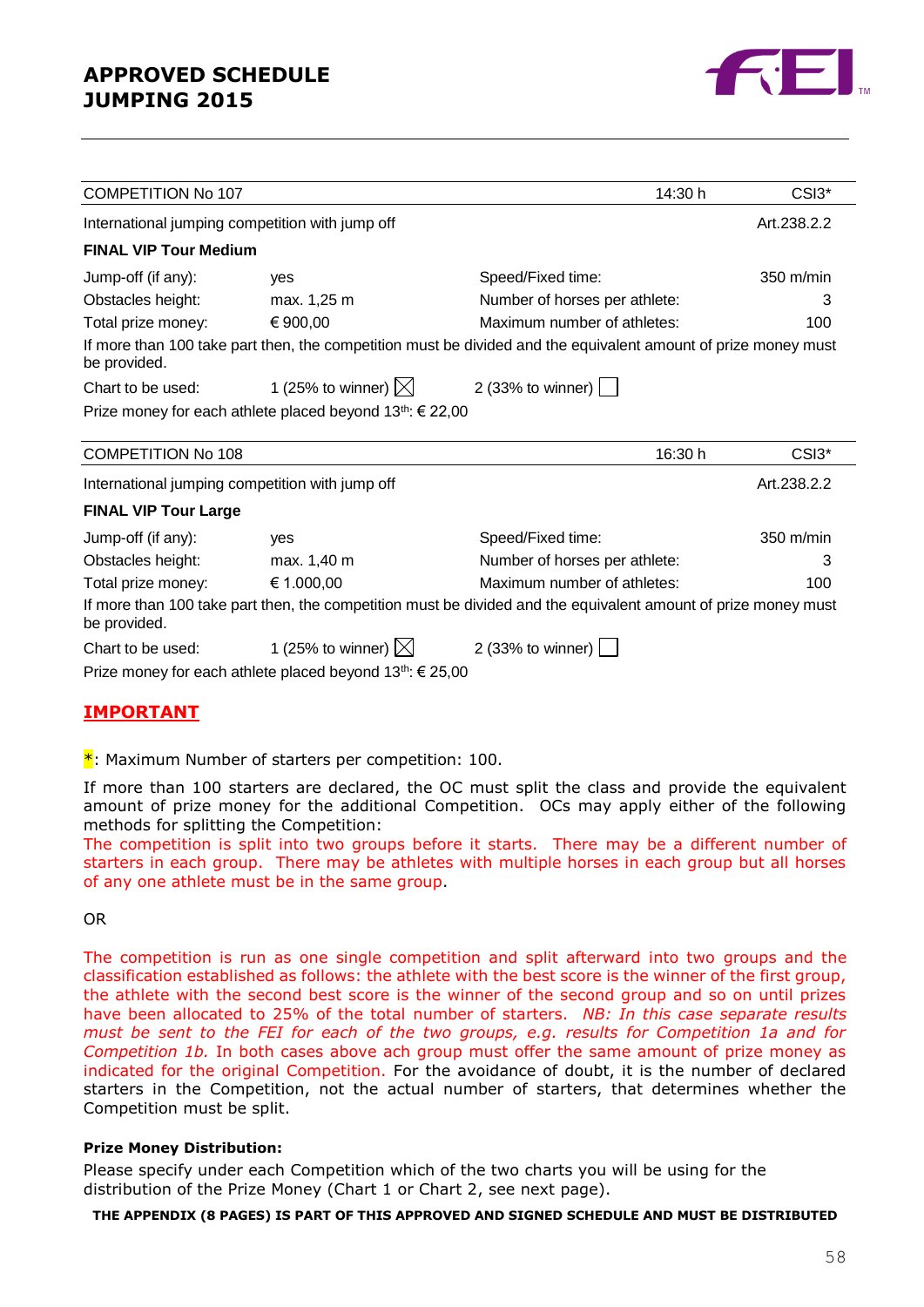

#### **TO ALL OFFICIALS AND NFs AND IS AVAILABLE TO OTHERS UPON REQUE**

#### Standardised prize money distribution

Chart 1: Prize money distribution with 25% of prize money offered to the winner

| N° of<br>starters                                                                                                                                                                                                                                                                                                                                                                                                                                                                                                                                                                                                                                                                                                                                                                                                                                                                                                                                                                                                                                      | up to $11$                                                                                      |                | $12 - 48$  |                                                                                                                                                                                                                                        | over 48    |  |
|--------------------------------------------------------------------------------------------------------------------------------------------------------------------------------------------------------------------------------------------------------------------------------------------------------------------------------------------------------------------------------------------------------------------------------------------------------------------------------------------------------------------------------------------------------------------------------------------------------------------------------------------------------------------------------------------------------------------------------------------------------------------------------------------------------------------------------------------------------------------------------------------------------------------------------------------------------------------------------------------------------------------------------------------------------|-------------------------------------------------------------------------------------------------|----------------|------------|----------------------------------------------------------------------------------------------------------------------------------------------------------------------------------------------------------------------------------------|------------|--|
| N° of<br>prizes                                                                                                                                                                                                                                                                                                                                                                                                                                                                                                                                                                                                                                                                                                                                                                                                                                                                                                                                                                                                                                        | Same as the number of starters who finish the competition                                       |                | 12         | more than 12                                                                                                                                                                                                                           |            |  |
| <b>Prize</b><br>money                                                                                                                                                                                                                                                                                                                                                                                                                                                                                                                                                                                                                                                                                                                                                                                                                                                                                                                                                                                                                                  | $40'000 -$                                                                                      |                | $40'000 -$ |                                                                                                                                                                                                                                        | $40'000 -$ |  |
|                                                                                                                                                                                                                                                                                                                                                                                                                                                                                                                                                                                                                                                                                                                                                                                                                                                                                                                                                                                                                                                        |                                                                                                 | $\frac{9}{6}$  |            | $\%$                                                                                                                                                                                                                                   |            |  |
| winner                                                                                                                                                                                                                                                                                                                                                                                                                                                                                                                                                                                                                                                                                                                                                                                                                                                                                                                                                                                                                                                 |                                                                                                 | 25             | 10'000 .-  | 25                                                                                                                                                                                                                                     | 10'000 .-  |  |
| 2                                                                                                                                                                                                                                                                                                                                                                                                                                                                                                                                                                                                                                                                                                                                                                                                                                                                                                                                                                                                                                                      |                                                                                                 | 20             | $8000 -$   | 20                                                                                                                                                                                                                                     | $8000 -$   |  |
| 3                                                                                                                                                                                                                                                                                                                                                                                                                                                                                                                                                                                                                                                                                                                                                                                                                                                                                                                                                                                                                                                      | All athletes having completed the competition receive prize money, to be distributed            | 15             | $6000 -$   | 15                                                                                                                                                                                                                                     | $6000 -$   |  |
| 4                                                                                                                                                                                                                                                                                                                                                                                                                                                                                                                                                                                                                                                                                                                                                                                                                                                                                                                                                                                                                                                      | according to the percentages at right from the 1st placed to the last placed athlete.           | 10             | $4000 -$   | 10                                                                                                                                                                                                                                     | $4000 -$   |  |
| 5                                                                                                                                                                                                                                                                                                                                                                                                                                                                                                                                                                                                                                                                                                                                                                                                                                                                                                                                                                                                                                                      | The remaining prizes, i.e. the prizes foreseen up to $12th$ place, are then distributed in      | $\overline{7}$ | 2800.-     | $\overline{7}$                                                                                                                                                                                                                         | 2800.-     |  |
| 6                                                                                                                                                                                                                                                                                                                                                                                                                                                                                                                                                                                                                                                                                                                                                                                                                                                                                                                                                                                                                                                      | descending order starting again with the 1 <sup>st</sup> placed athlete until there are no more | 5.5            | $2200 -$   | 5.5                                                                                                                                                                                                                                    | $2200 -$   |  |
| $\overline{7}$                                                                                                                                                                                                                                                                                                                                                                                                                                                                                                                                                                                                                                                                                                                                                                                                                                                                                                                                                                                                                                         | prizes to be distributed.                                                                       | 4              | $1600 -$   | 4                                                                                                                                                                                                                                      | $1600 -$   |  |
| 8                                                                                                                                                                                                                                                                                                                                                                                                                                                                                                                                                                                                                                                                                                                                                                                                                                                                                                                                                                                                                                                      |                                                                                                 | 3              | $1200 -$   | 3                                                                                                                                                                                                                                      | $1200 -$   |  |
| 9                                                                                                                                                                                                                                                                                                                                                                                                                                                                                                                                                                                                                                                                                                                                                                                                                                                                                                                                                                                                                                                      | See examples below*.                                                                            | 3              | $1200 -$   | 3                                                                                                                                                                                                                                      | $1200 -$   |  |
| 10                                                                                                                                                                                                                                                                                                                                                                                                                                                                                                                                                                                                                                                                                                                                                                                                                                                                                                                                                                                                                                                     |                                                                                                 | 2.5            | $1000 -$   | 2.5                                                                                                                                                                                                                                    | $1000.-$   |  |
| 11                                                                                                                                                                                                                                                                                                                                                                                                                                                                                                                                                                                                                                                                                                                                                                                                                                                                                                                                                                                                                                                     |                                                                                                 | 2.5            | $1000 -$   | 2.5                                                                                                                                                                                                                                    | $1000 -$   |  |
| 12                                                                                                                                                                                                                                                                                                                                                                                                                                                                                                                                                                                                                                                                                                                                                                                                                                                                                                                                                                                                                                                     | n/a                                                                                             | 2.5            | $1000 -$   | 2.5                                                                                                                                                                                                                                    | $1000 -$   |  |
| total                                                                                                                                                                                                                                                                                                                                                                                                                                                                                                                                                                                                                                                                                                                                                                                                                                                                                                                                                                                                                                                  | 40'000                                                                                          | 100            | 40'000 .-  | 100                                                                                                                                                                                                                                    | 40'000     |  |
| *Examples:<br>5 athletes: winner gets prize for 1 <sup>st</sup> (25%) and the other athletes get the relevant percentages<br>down to the last athlete, i.e. 5 <sup>th</sup> place (7%). The prize for 6 <sup>th</sup> (5.5%) is then given to the winner,<br>the prize for 7 <sup>th</sup> (4%) is given to the 2 <sup>nd</sup> placed athlete, the prize for 8 <sup>th</sup> (3%) is given to the 3 <sup>nd</sup><br>placed athlete, the prize for 9th (3%) is given to the 4th placed athlete and the prize for 10th<br>$(2.5\%)$ is given to the 5 <sup>th</sup> placed athlete. The prize for $11th$ (2.5%) is then given to the 1 <sup>st</sup> place<br>athlete and the prize for 12 <sup>th</sup> (2.5%) is given to the 2 <sup>nd</sup> placed athlete.<br>10 athletes: winner gets prize for 1 <sup>st</sup> (25%) and 11 <sup>th</sup> (2.5%), second placed gets prize for 2 <sup>nd</sup><br>$(20%)$ and $12th$ (2.5%); the remaining athletes receive the prize money for their placing as per<br>the percentages from 3rd to 10th place. |                                                                                                 |                |            | OC must provide<br>additional prizes<br>for the remaining<br>placed athletes to<br>fulfil quota of one<br>prize per four<br>athletes.<br>The amount to be<br>given to each of<br>these athletes is to<br>be stated in the<br>Schedule. |            |  |

#### Chart 2: Prize money distribution with 33% of prize money offered to the winner

| N° of<br>starters                                                                                                                                                                                                                                                                                                                                                                                                                                                                                                                                                                                                                                                                                                                                 | up to $11$                                                                                                                                                                                                                                                          |                | $12 - 48$ |                                                                                                                                                            | over 48                                  |  |
|---------------------------------------------------------------------------------------------------------------------------------------------------------------------------------------------------------------------------------------------------------------------------------------------------------------------------------------------------------------------------------------------------------------------------------------------------------------------------------------------------------------------------------------------------------------------------------------------------------------------------------------------------------------------------------------------------------------------------------------------------|---------------------------------------------------------------------------------------------------------------------------------------------------------------------------------------------------------------------------------------------------------------------|----------------|-----------|------------------------------------------------------------------------------------------------------------------------------------------------------------|------------------------------------------|--|
| N° of<br>prizes                                                                                                                                                                                                                                                                                                                                                                                                                                                                                                                                                                                                                                                                                                                                   | Same as the number of starters who finish the competition                                                                                                                                                                                                           |                | 12        |                                                                                                                                                            | more than 12                             |  |
| Prize<br>money                                                                                                                                                                                                                                                                                                                                                                                                                                                                                                                                                                                                                                                                                                                                    | 40'000                                                                                                                                                                                                                                                              |                | 40'000 .- |                                                                                                                                                            | $40'000 -$                               |  |
|                                                                                                                                                                                                                                                                                                                                                                                                                                                                                                                                                                                                                                                                                                                                                   |                                                                                                                                                                                                                                                                     | $\%$           |           | $\%$                                                                                                                                                       |                                          |  |
| winner                                                                                                                                                                                                                                                                                                                                                                                                                                                                                                                                                                                                                                                                                                                                            |                                                                                                                                                                                                                                                                     | 33             | 13'200    | 33                                                                                                                                                         | 13'200                                   |  |
| 2                                                                                                                                                                                                                                                                                                                                                                                                                                                                                                                                                                                                                                                                                                                                                 |                                                                                                                                                                                                                                                                     | 20             | 8000      | 20                                                                                                                                                         | 8000                                     |  |
| 3                                                                                                                                                                                                                                                                                                                                                                                                                                                                                                                                                                                                                                                                                                                                                 | All athletes having completed the competition receive prize money, to be                                                                                                                                                                                            | 15             | 6000      | 15                                                                                                                                                         | 6000                                     |  |
| 4                                                                                                                                                                                                                                                                                                                                                                                                                                                                                                                                                                                                                                                                                                                                                 | distributed according to the percentages at right from the 1st placed to the last                                                                                                                                                                                   | 10             | 4000      | 10                                                                                                                                                         | 4000                                     |  |
| 5                                                                                                                                                                                                                                                                                                                                                                                                                                                                                                                                                                                                                                                                                                                                                 | placed athlete. The remaining prizes, i.e. the prizes foreseen up to 12 <sup>th</sup> place,                                                                                                                                                                        | 6              | 2400      | 6                                                                                                                                                          | 2400                                     |  |
| 6                                                                                                                                                                                                                                                                                                                                                                                                                                                                                                                                                                                                                                                                                                                                                 | are then distributed in descending order starting again with the 1 <sup>st</sup> placed                                                                                                                                                                             | 4.5            | 1800      | 4.5                                                                                                                                                        | 1800                                     |  |
| $\overline{7}$                                                                                                                                                                                                                                                                                                                                                                                                                                                                                                                                                                                                                                                                                                                                    | athlete until there are no more prizes to be distributed.                                                                                                                                                                                                           | 3              | 1200      | 3                                                                                                                                                          | 1200                                     |  |
| 8                                                                                                                                                                                                                                                                                                                                                                                                                                                                                                                                                                                                                                                                                                                                                 |                                                                                                                                                                                                                                                                     | 2.5            | 1000      | 2.5                                                                                                                                                        | 1000                                     |  |
| 9                                                                                                                                                                                                                                                                                                                                                                                                                                                                                                                                                                                                                                                                                                                                                 | See examples below*.                                                                                                                                                                                                                                                | $\overline{2}$ | 800       | $\overline{2}$                                                                                                                                             | 800                                      |  |
| 10                                                                                                                                                                                                                                                                                                                                                                                                                                                                                                                                                                                                                                                                                                                                                |                                                                                                                                                                                                                                                                     | $\overline{2}$ | 800       | $\overline{2}$                                                                                                                                             | 800                                      |  |
| 11                                                                                                                                                                                                                                                                                                                                                                                                                                                                                                                                                                                                                                                                                                                                                |                                                                                                                                                                                                                                                                     | 1              | 400       | 1                                                                                                                                                          | 400                                      |  |
| 12                                                                                                                                                                                                                                                                                                                                                                                                                                                                                                                                                                                                                                                                                                                                                | n/a                                                                                                                                                                                                                                                                 | $\mathbf{1}$   | 400       | $\mathbf{1}$                                                                                                                                               | 400                                      |  |
| total                                                                                                                                                                                                                                                                                                                                                                                                                                                                                                                                                                                                                                                                                                                                             | 40'000                                                                                                                                                                                                                                                              | 100            | 40'000    | 100                                                                                                                                                        | 40'000                                   |  |
| *Examples:                                                                                                                                                                                                                                                                                                                                                                                                                                                                                                                                                                                                                                                                                                                                        |                                                                                                                                                                                                                                                                     |                |           |                                                                                                                                                            | OC must provide                          |  |
| <b>5 athletes:</b> winner gets the prize for $1^{st}$ (33%) and the other athletes get the relevant<br>percentages down to the last athlete, i.e. $5th$ place (6%). The prize for 6 <sup>th</sup> (4.5%) is then<br>given to the winner, the prize for $7th$ (3%) is given to the $2nd$ placed athlete, the prize for<br>$8th$ (2.5%) is given to the 3 <sup>rd</sup> placed athlete, the prize for 9 <sup>th</sup> (2%) is given to the 4 <sup>th</sup><br>placed athlete and the prize for 10 <sup>th</sup> (2%) is given to the 5 <sup>th</sup> placed athlete. The prize for<br>$11^{th}$ (1%) is then given to the 1 <sup>st</sup> placed athlete and the prize for 12 <sup>th</sup> (1%) is given to the<br>2 <sup>nd</sup> placed athlete. |                                                                                                                                                                                                                                                                     |                |           | additional prizes<br>for the remaining<br>placed athletes to<br>fulfil quota of one<br>prize per four<br>athletes.<br>The amount to be<br>given to each of |                                          |  |
|                                                                                                                                                                                                                                                                                                                                                                                                                                                                                                                                                                                                                                                                                                                                                   | 10 athletes: winner gets prize for $1st$ (33%) and $11th$ (1%), second placed gets prize for<br>2 <sup>nd</sup> (20%) and 12 <sup>th</sup> (1%); the remaining athletes receive the prize money for their placing<br>as per the percentages from 3rd to 10th place. |                |           | Schedule.                                                                                                                                                  | these athletes is to<br>be stated in the |  |

updated 17 October 2011

In case of a tie for the 12<sup>th</sup> place in a competition with 12 to 48 starters, the prize money foreseen for the 12<sup>th</sup> place will be divided equally among the athletes concerned.

#### **For Competitions run in two rounds with more than 12 starters in 2nd round:**

*OCs that indicate in the schedule that a specific number (that is more than 12) of athletes will return for the second round*